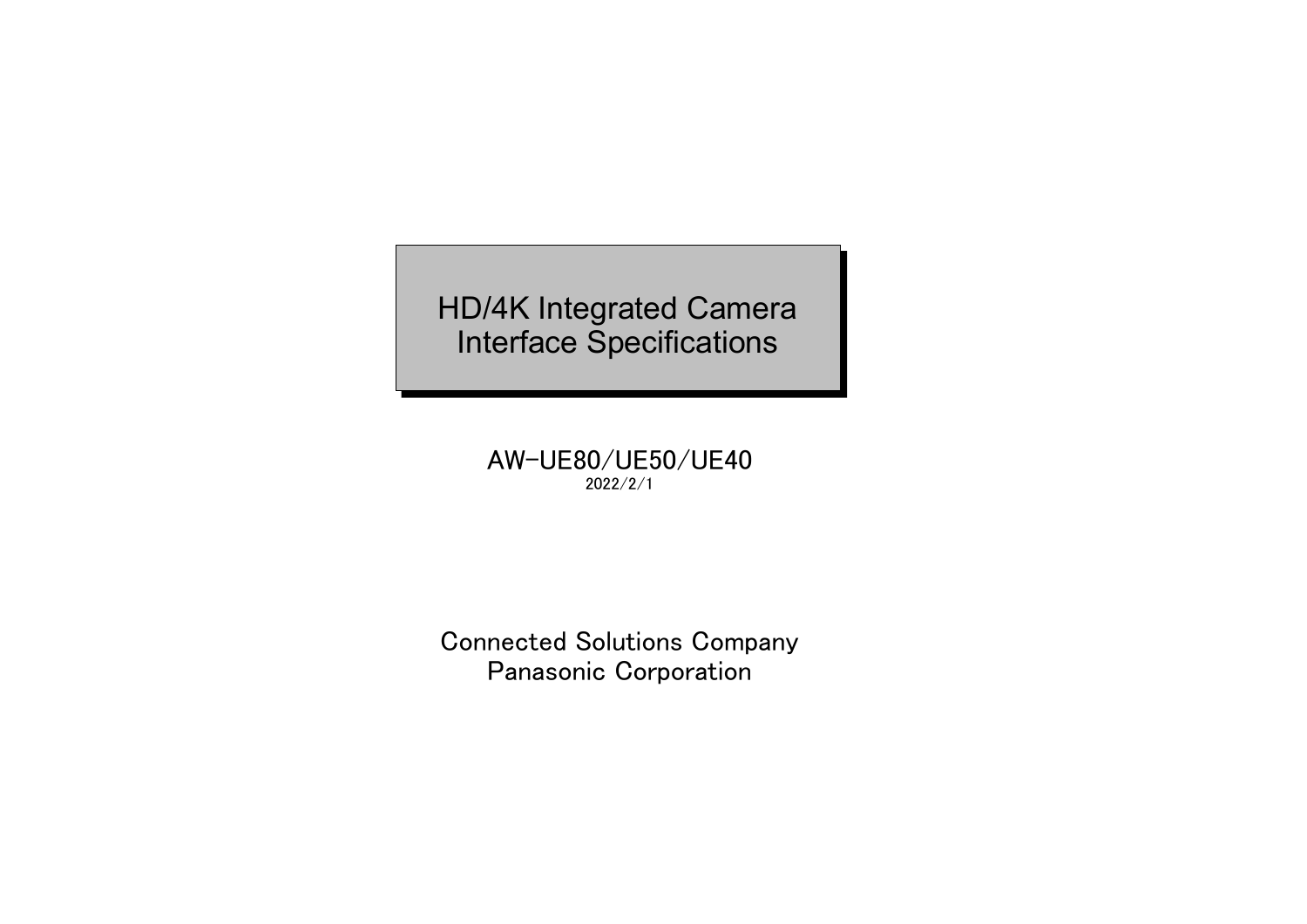

| 1. Introduction                     | . 3         |
|-------------------------------------|-------------|
| 2. Configulation outline            | $\cdots$ 4  |
| 3. Command type                     | $\cdots 5$  |
| 4. Communication method             | $\cdots 6$  |
| 5. Update notification              | $\cdots$ 9  |
| 6. Special sequences                | $\cdots$ 13 |
| 7. Error return                     | $\cdots$ 19 |
| 8. Menu-Command correspondace Table | $\cdots$ 21 |
| 9. Command List                     | $\cdots$ 25 |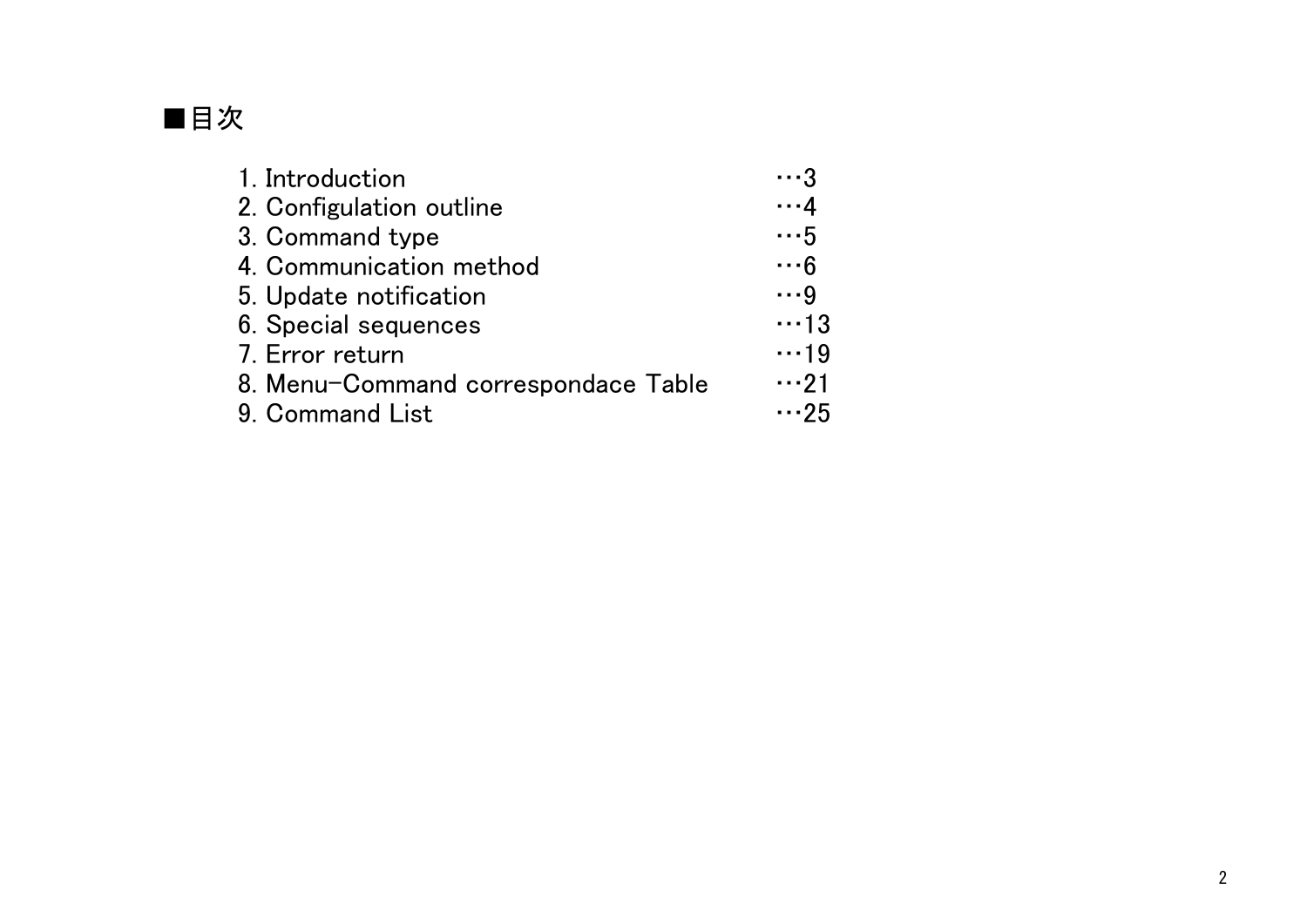# <span id="page-2-0"></span>1.Introduction

This manual describes the external interface specifications which are applicable when theAW-UE80/UE50/UE40 is operated.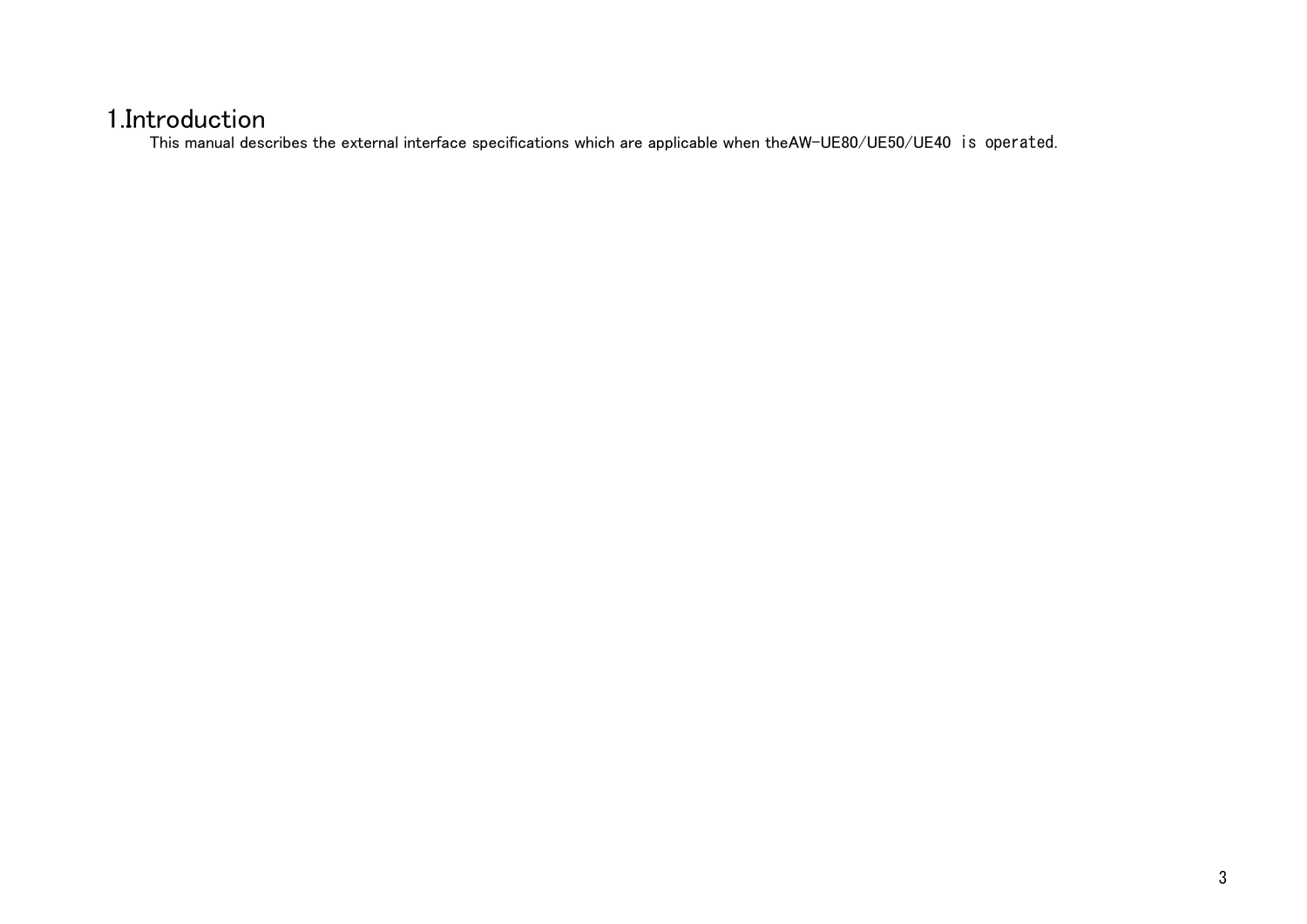# <span id="page-3-0"></span>2.Configuration outline

This manual has the following general configuration.

① Overview of the external interface

It is possible to control the pan, tilt and white balance adjustments.

It is also possible to acquire the gain and other camera information by initiating queries.

The various functions are employed for the operations with the camera using HTTP which is the host protocol of TCP.

[For further details, refer to chapter 3 and chapter 4.](#page-4-0)

#### ②Camera information update notification

The local terminal is notified of the values of the gain and other settings which have been changed at another terminal or other terminals so that it can acquire the camera information.

This feature is useful when one camera is controlled by a multiple number of terminals, and when the setting for enabling update notifications to be received has been established, the information which has been changed by other terminals can be acquired. [For further details, refer to chapter 5.](#page-8-0)

③Camera information batch acquisition

The camera information can be acquired in batch form. Since there is no need to query each and every camera information item when this feature is used, the feature is useful when all the camera information is required such as at startup. [For further details, refer to chapter 6.](#page-12-0)

#### ④Error return

An error whether ER1, ER2 or ER3 is returned when an error has been generated by a command in ① above or when the AWB result contains an error.

[For further details, refer to chapter 7.](#page-18-0)

⑤Menu list and command correspondence table

This table which summarizes AW-UE80/UE50/UE40 menu list and commands related to each menu item. [For further details, refer to chapter 8.](#page-20-0)

⑥Control and request command

Describes the specifications of commands used in AW-UE80/UE50/UE40. [For further details, refer to chapter 9.](#page-24-0)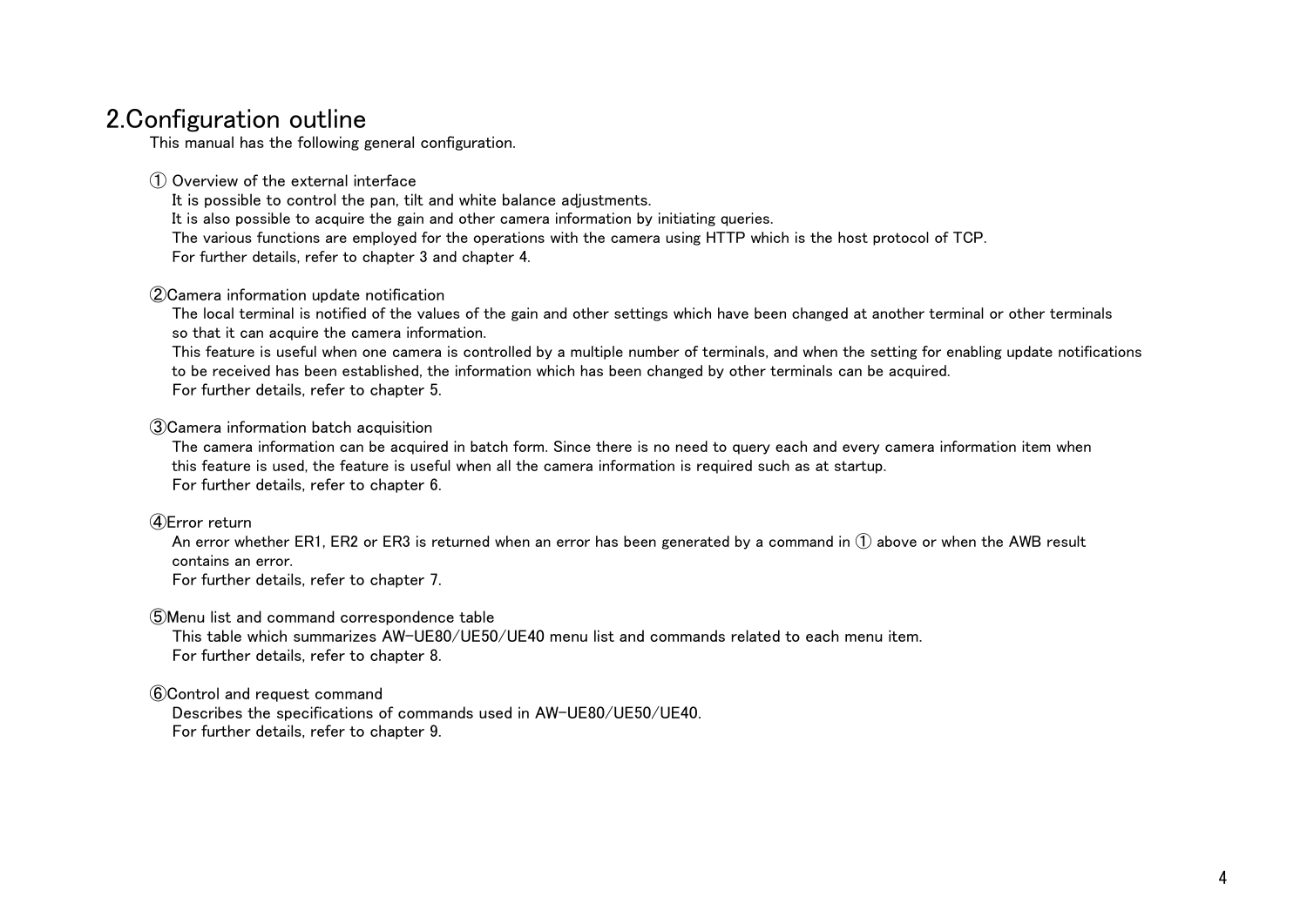# <span id="page-4-0"></span>3.Command type

There are two types of external interface command: Pan/Tilt control commands and camera control command.

## 3-1.Pan/Tilt control command

This interface controls the pan tilt head. Starts with  $\#$  (0x23), and ends with  $[CR](0x0d)$ example)Pan stop command<br>  $\#$  P 5 0 [ 5 0 [CR] 0x23 0x50 0x35 0x30 0x0D ※[CR] is not required for IP communication

[Commands which command type is "ptz"\(in chapter 9\) are for Pan/Tilt control commands](#page-24-0)

## 3-2.Camera control command

This interface is for the camera lens control and image/color adjustments. Starts with [STX] (0x02), and ends with [ETX] (0x03) ":" letter is required before [Data] for camera Control commands. example)Auto Focus setting  $[STX]$  O A F : 1  $[ETX]$ 

0x02 0x4F 0x41 0x46 0x3A 0x31 0x03 ※[STX] and [ETX] are not required for IP communication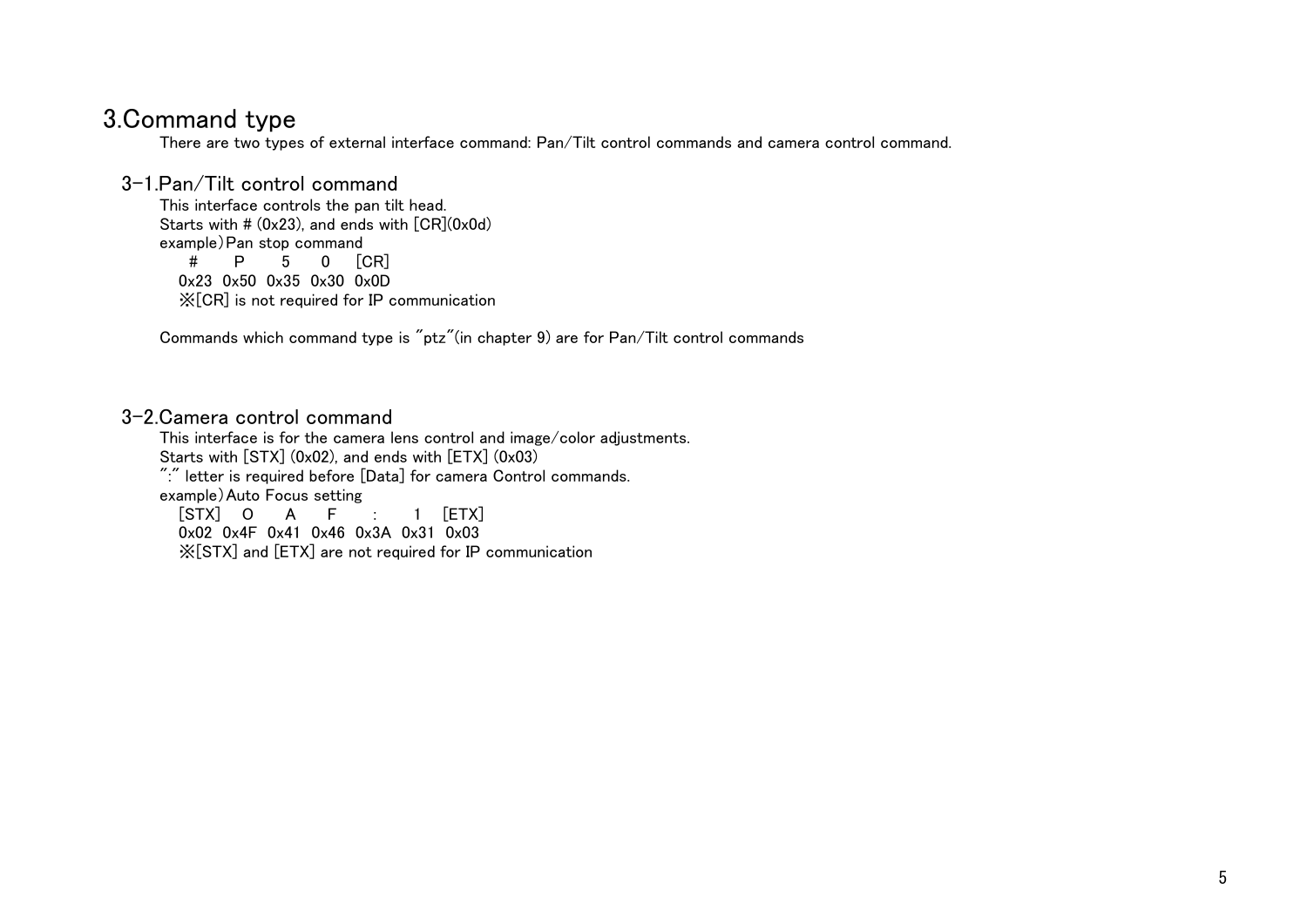# <span id="page-5-0"></span>4.Communication method

The camera can be controled by serial communication and IP communication respectively

# 4-1.Serial communication

The camera communicates with RS422. The communication specifications are as follows

| Method                       | <b>Half Duplex</b> |
|------------------------------|--------------------|
| Commnunication Speed 9600bps |                    |
| Data bit                     | 8bit               |
| Stop bit                     | 1bit               |
| Parity                       | None               |
| Flow contorol                | None               |

# ▼Sequence of serial communication



## 【Restrictions】

1. When using the pan-tilt head control commands, send the commands with a gap of 40 ms between each command. Given below is the sequence.

- 2. Some settings and conditions may restrict the effects of other settings (※ including those with exclusive control conditions). [See more detail in Capter 8 for the exclusive control conditions](#page-20-0)
- 3. Send the commands which change the settings only at the point in time when the changes are required. (Do not send them at regular intervals.)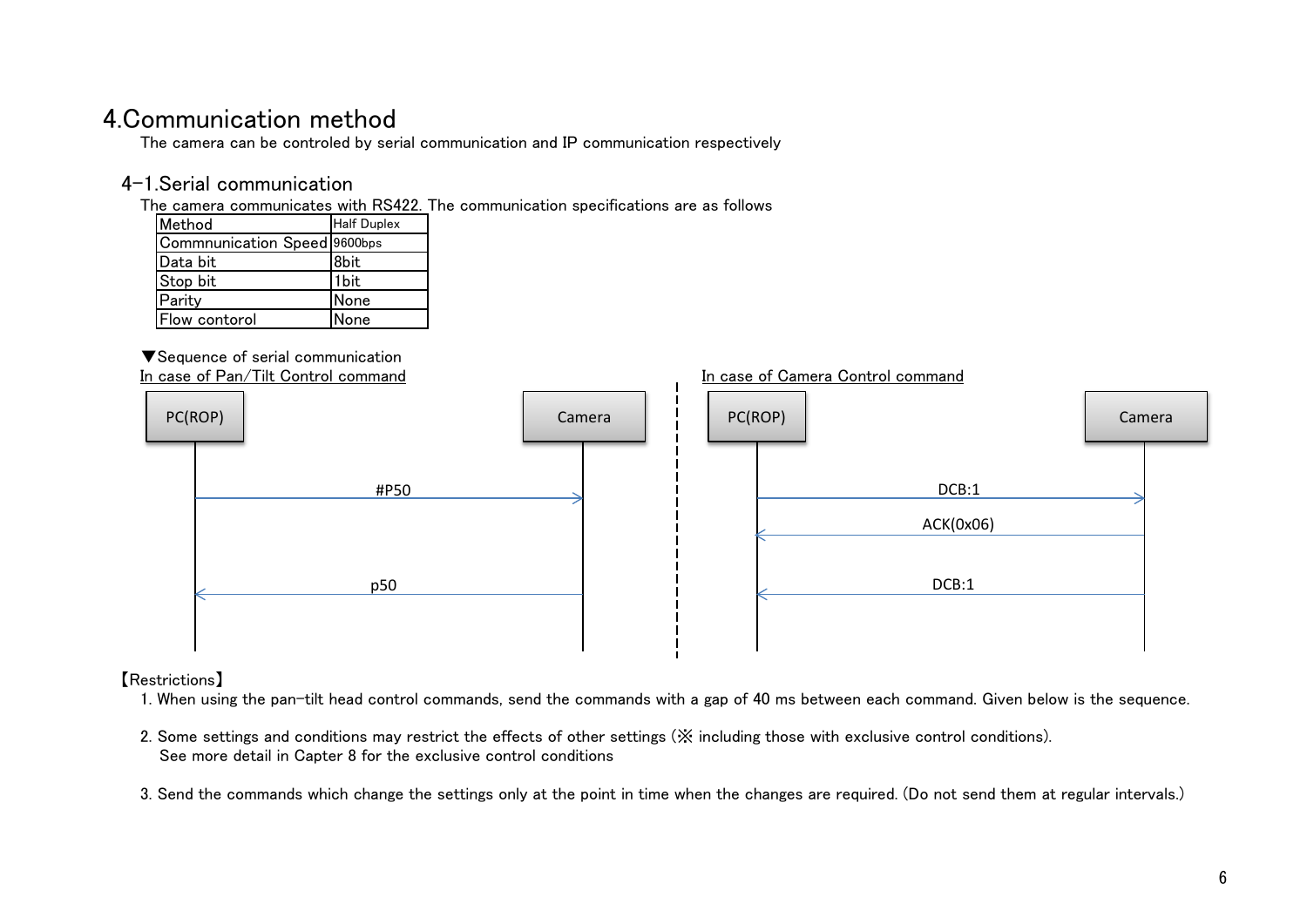## 4-2.IP communication

In case of Pan/Tilt Control command In case of Camera Control command

※IP Address・・・IP address of camera at connection destination ※IP Address・・・IP address of camera at connection destination<br>※Command・・・Details given in "Command" column in Chapter 9 ※Command・・・Details given in ※Command•••Details given in "Command" column in Chapter 9 ※Command•••Details given in "Command" column in Chapter 9<br>※Type•••••••••Fixed at "1"

[for the transmitted command](#page-18-0) for the transmitted command

▼Send format ▼Send format

http://[IP Address]/cgi-bin/aw\_ptz?cmd=[Command]&res=[Type] http://[IP Address]/cgi-bin/aw\_cam?cmd=[Command]&res=[Type] ※Type・・・・・・・・Fixed at "1" ※Type・・・・・・・・Fixed at "1"

# ▼Receive format ▼Receive format

## 200 OK "Command"

※Command・・・Response value of each command; ※Command・・・Response value of each command;

set in the HTTP message body set in the HTTP message body

See more detail in Capter 7 for the error communication sequence  $\frac{1}{1}$  See more detail in Capter 7 for the error communication sequence



※Depending on the browser or middleware used, "#" may have to be converted to "%23" by ASCII conversion.

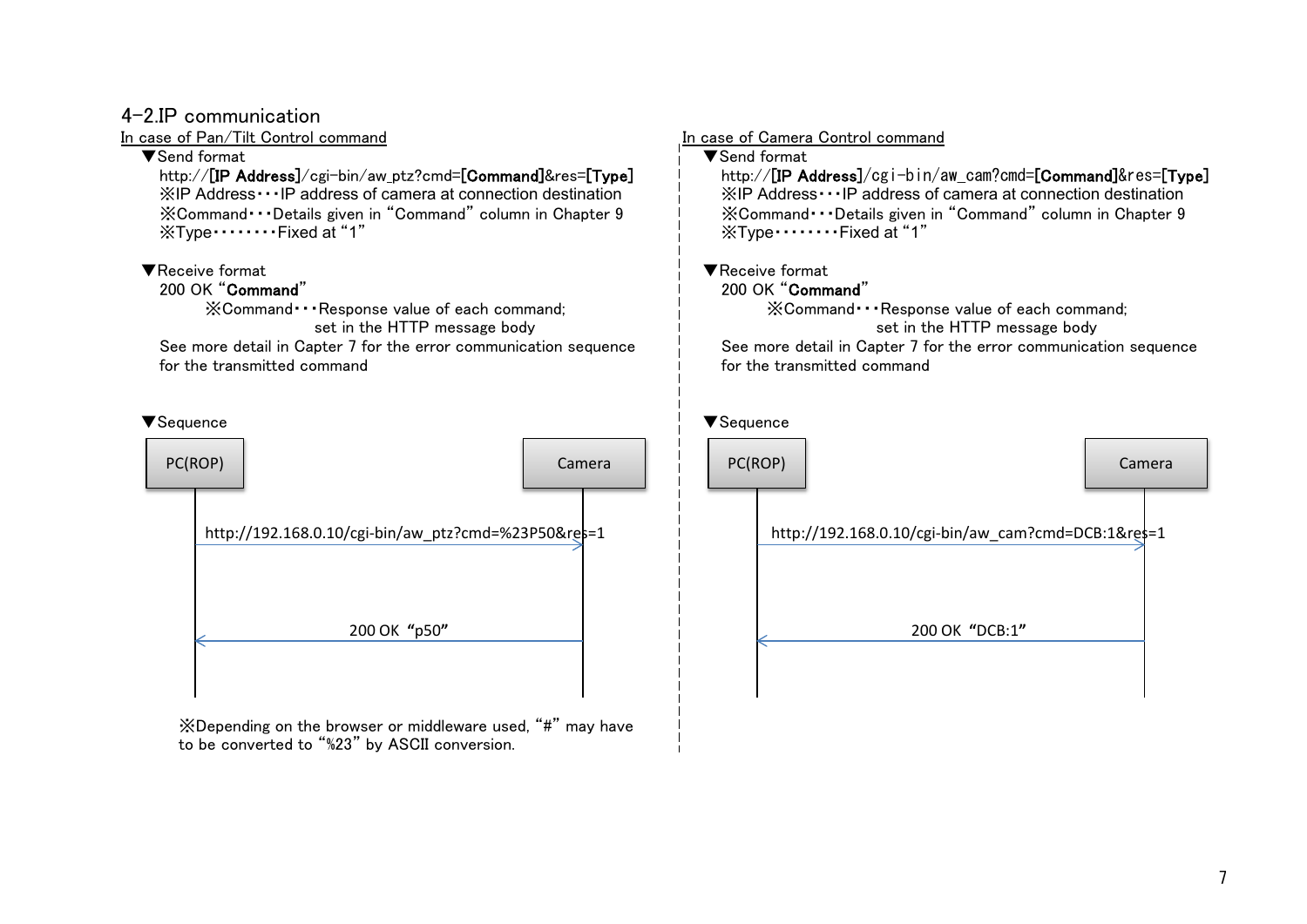## 【Restrictions】

- 1. When using the pan-tilt head control commands, send the commands with a gap of 40 ms between each command. Given below is the sequence.
- 2. Keep-Alive cannot be set with HTTP connections. Connect and disconnect are performed each time a command is sent or received.
- 3. Some settings and conditions may restrict the effects of other settings (※ including those with exclusive control conditions). [See more detail in Capter 8 for the exclusive control conditions](#page-20-0)

4. Send the commands which change the settings only at the point in time when the changes are required. (Do not send them at regular intervals.)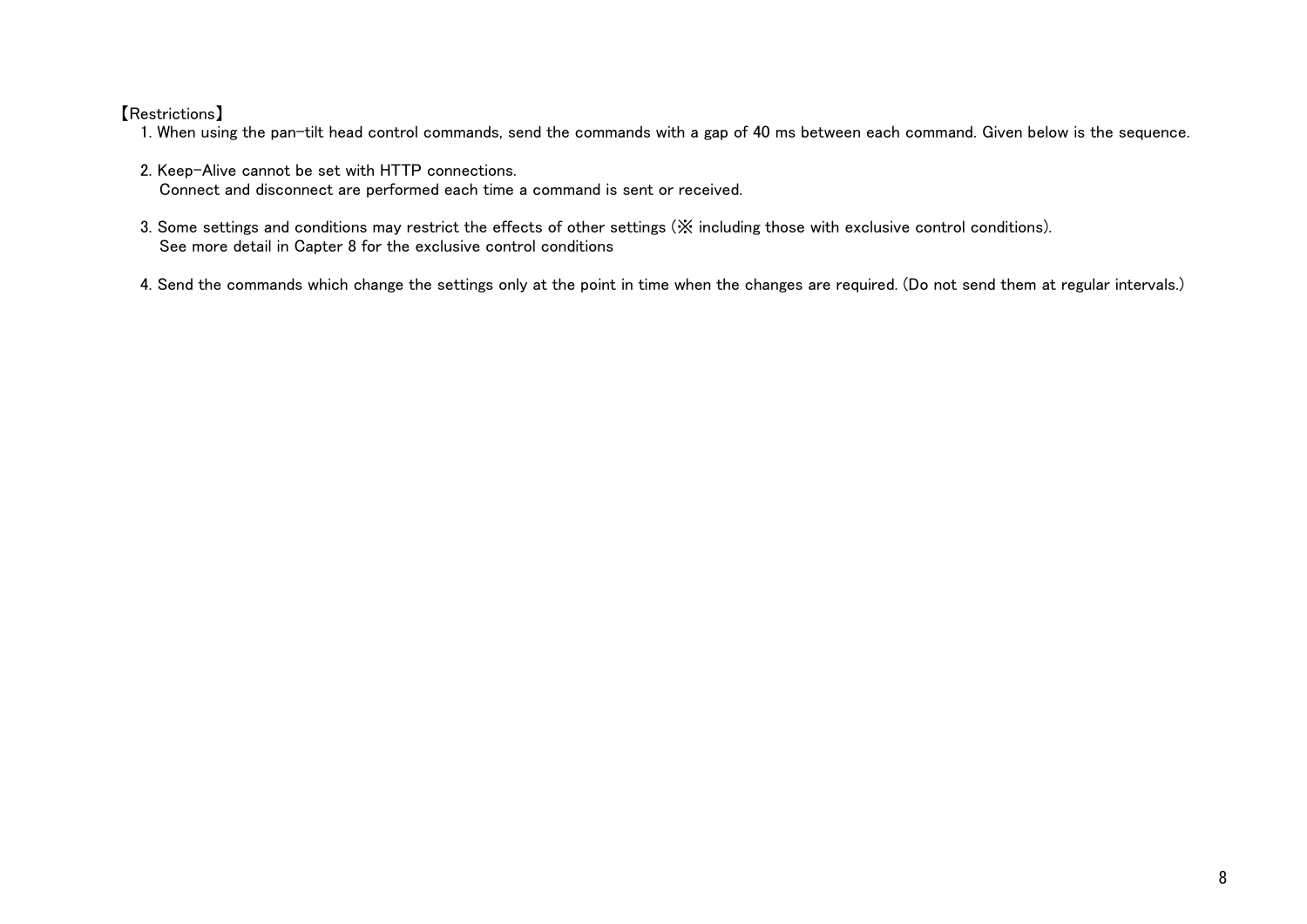# <span id="page-8-0"></span>5.Update notification

The following restrictions apply to camera operations that are performed using HTTP communication and that have been described in the previous chapters:

- A) Even when a camera setting is changed by one terminal, the other terminals will not know that the setting has been changed unless they send the query command to the camera.
- B) In the case of a preset playback, AWB/ABB execution or other control commands that take time to be processed, it is necessary to wait until the processing is completed for the response.

By sending information autonomously from the camera to the terminals, it is possible to do the following:

A) When a camera setting is changed by one terminal, the other terminals are notified of the setting change immediately.

B) With a control command that takes time to be processed, the HTTP response is returned as soon as the command has been received, and separate notification of the processing result is given as soon as the processing is completed.

These functions are referred to as the camera information update notification function.

This chapter uses the term "update notification" to refer to this function

## 5-1.Update notification sequence

When the settings of the camera have been changed from the local terminal (PC1), the changes are also posted by an update notification separately from the HTTP response to the command.



[Some commands are not to be incicated as update notifications. See Chapter:9 for more detail](#page-24-0)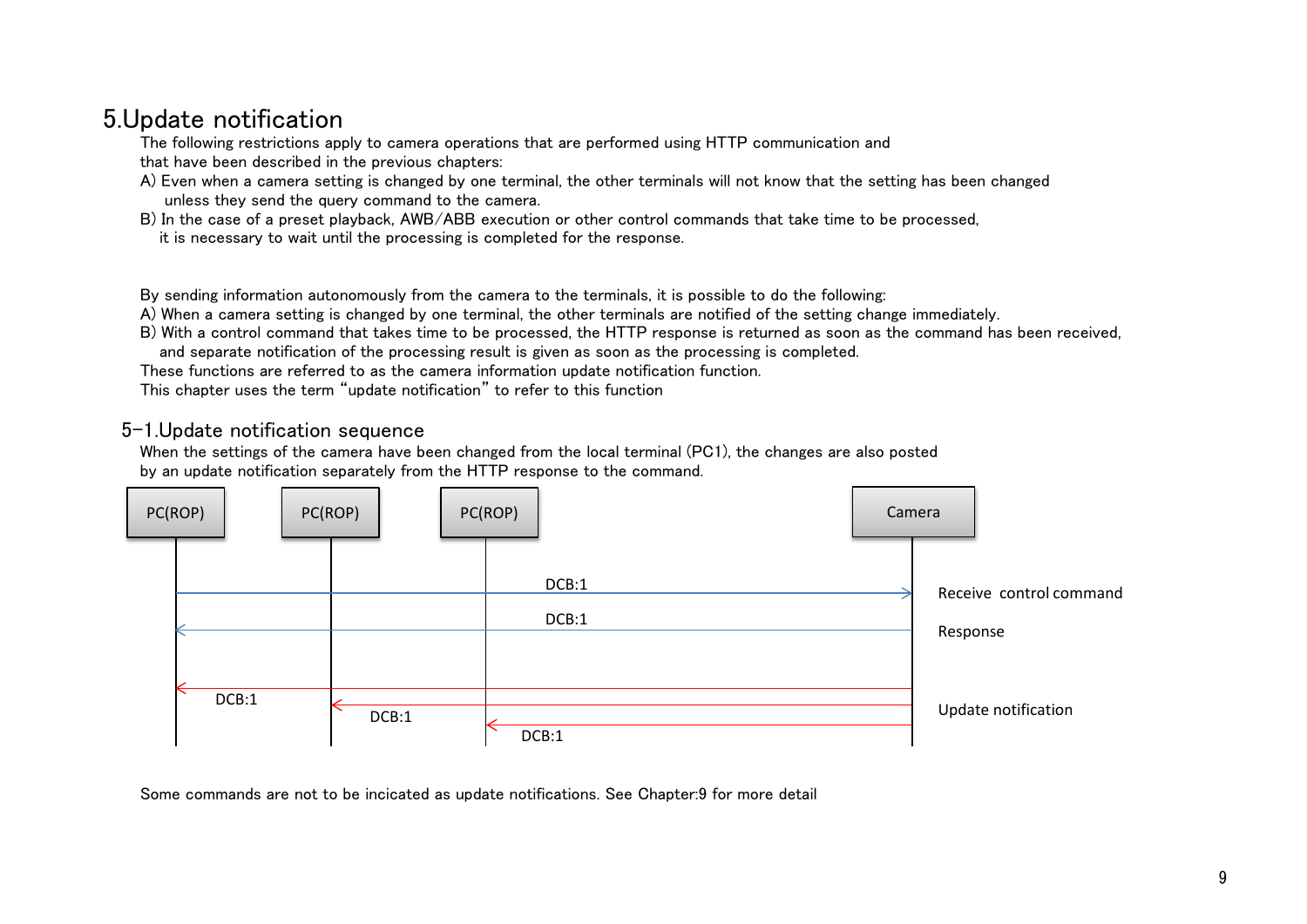# 5-2.Data format for update notifications

▼Serial

In the case of Pan/Tilt control command, ends with  $[CR](0x0d)$ 

In the case of Camera control command, starts with [STX] (0x02), and ends with [ETX] (0x03)

## ▼IP

The update notification is given to the TCP port on the terminal whose number was specified using the update notification start command by TCP protocol communication.

A breakdown of the data received is given below.

【Receive data】

| Reserve  | Size    | Reserve | Update notification information   | Reserve  |
|----------|---------|---------|-----------------------------------|----------|
| (22Byte) | .2Bvte) | ′4Byte, | (Variable length: Max. 504 bytes) | (24Bvte) |

The updated information is set in "Update notification information" of the receive data format.

The data received from the camera has a variable length.

The size of the update notification information is the value obtained by subtracting 8 bytes from the "Size" area setting.

• "Update notification information" data length  $=$  "Size"  $-$  8 bytes

【Update notification information format】 [CR][LF][ Command response format ][CR][LF] ※ [CR]:0x0d、[LF]:0x0a

ex1)Power: On [CR][LF]p1[CR][LF]

ex2)Color bar: On [CR][LF]DCB:1[CR][LF]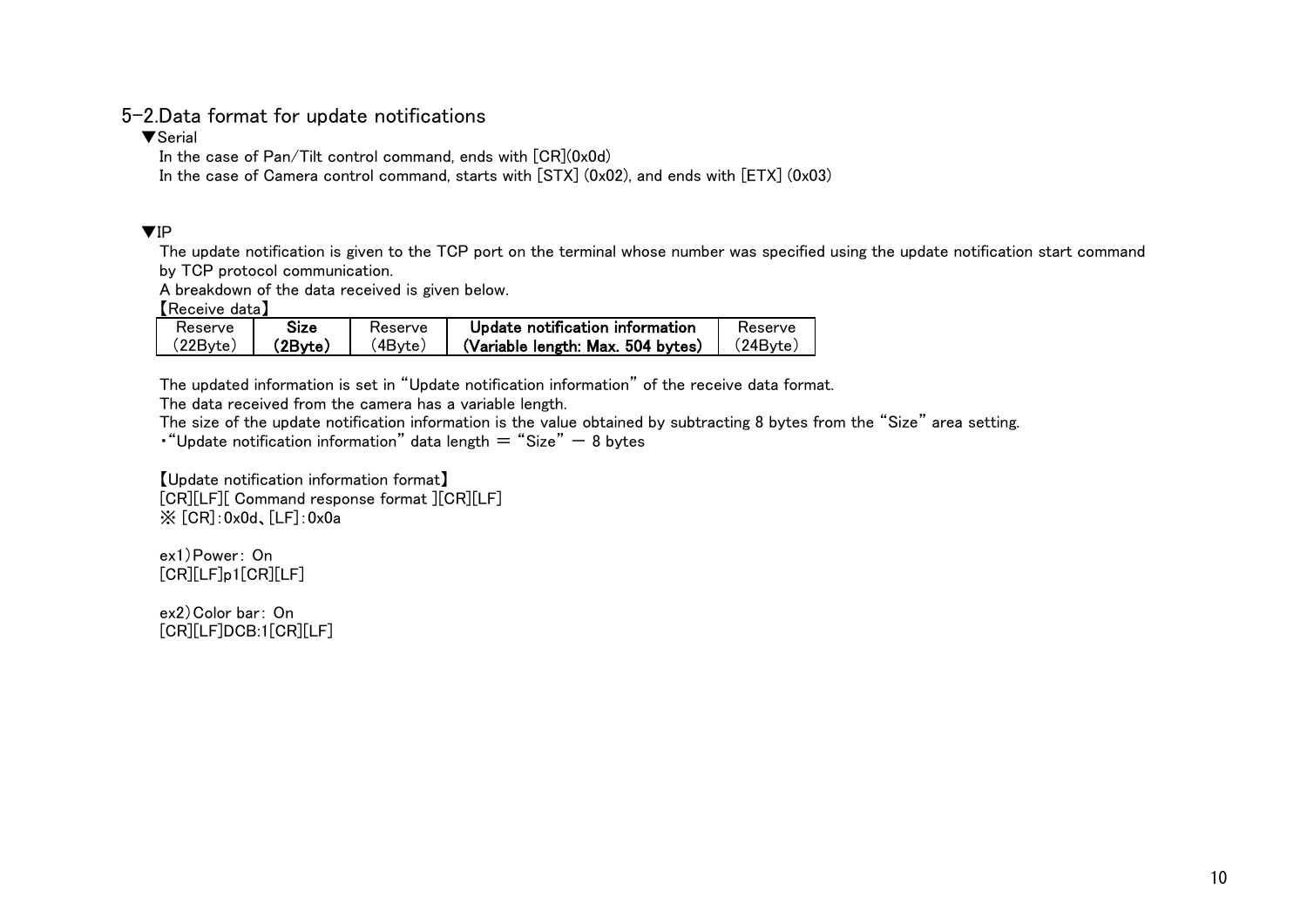# 5-3.Procedure of start/end of the update notifications reception

To receive an update notification via IP, you must perform the update notification reception start process in advance. At a time like this, the number of the TCP port on the terminal for receiving the update notification (having the update notification sent) is specified.

① Update notification receive start step

example)When reception is to be started with "192.168.0.10" used as the IP address of the camera http://192.168.0.10/cgi-bin/event?connect=start&my\_port=31004&uid=0  $\mathbb{X}$  my port  $\cdots$  Number of the TCP port on the terminal (any port)

【Update notification receive start sequence】

The update notification receive start command is sent from the terminal where the update notifications are to be received. "204 No Content" is returned from the camera which has received the command.



【Caution】

Proceed with the update notification receive start step when communication has been cut off because the LAN cable has been disconnected, for example.

## ② Update notification receive end step

To close the application of the client, the update notification receive end step must be taken without fail. example) When reception is to be ended with "192.168.0.10" used as the IP address of the camera http://192.168.0.10/cgi-bin/event?connect=stop&my\_port=31004&uid=0  $\mathbb{X}$  my port  $\cdots$  Number of the TCP port on the terminal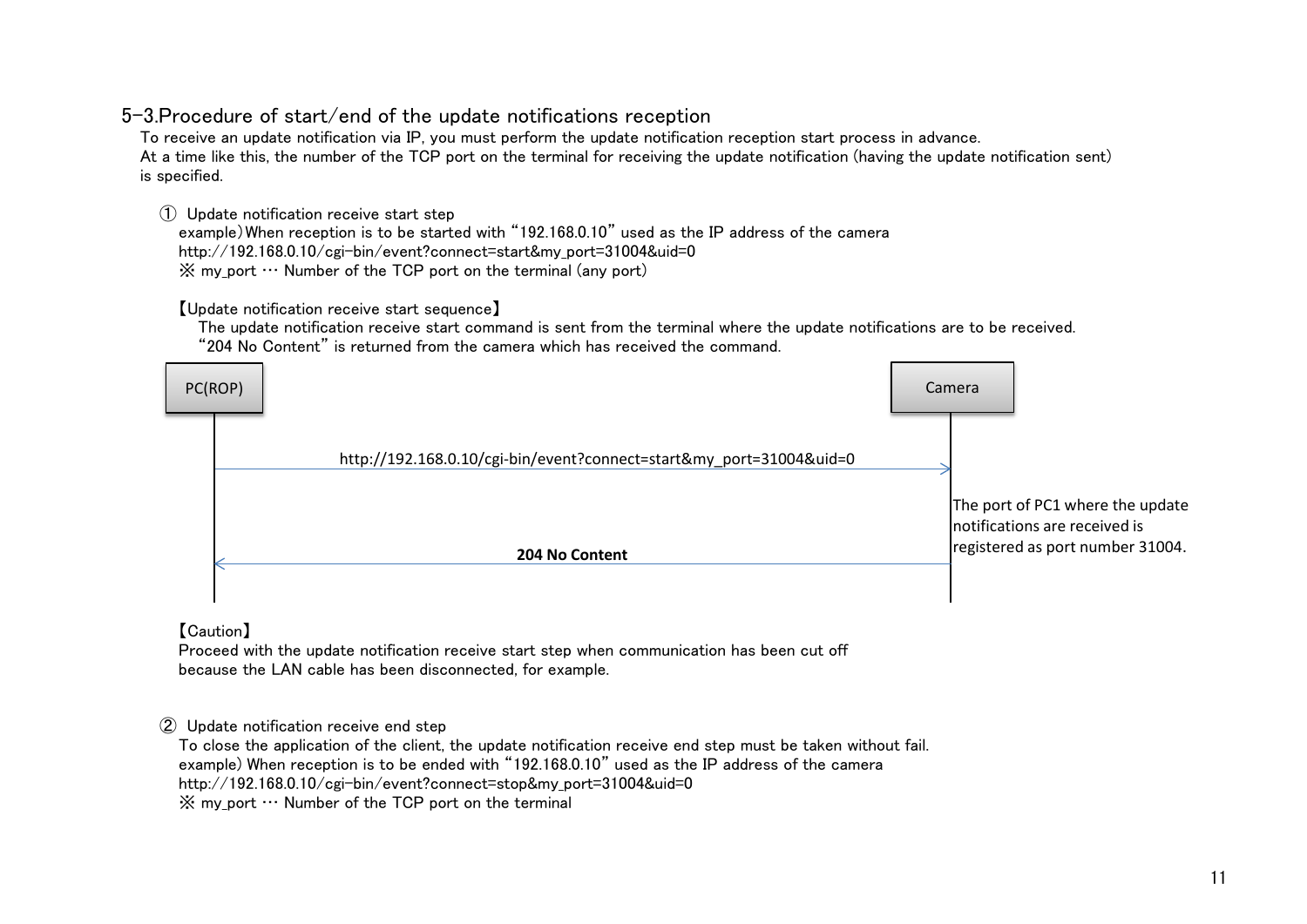【Update notification receive end sequence】

The update notification receive end command is sent from the terminal which has received the update notifications. "204 No Content" is returned from the camera which received the command.



### ③ Registered number of update notifications

You can query the number of external devices (RP remote controller etc.) connected to the camera with the following command. The number of connected device increases with the procedure to start receiving update notifications and decreases the procedure to start receiving update notifications. The number of connected device also decreases when it can not communicate with the device. Number of terminals which can receive update notifications at the same time: 5

When the remote camera controller is connected, it is counted as one unit.

example) When the IP address of the camera is "192.168.0.10" and you want to request registered number.

http://192.168.0.10/cgi-bin/man session?command=get

| PC(ROP) |                                                     | Camera |
|---------|-----------------------------------------------------|--------|
|         | http://192.168.0.10/cgi-bin/man_session?command=get |        |
|         | 200 OK "Event session:1"                            |        |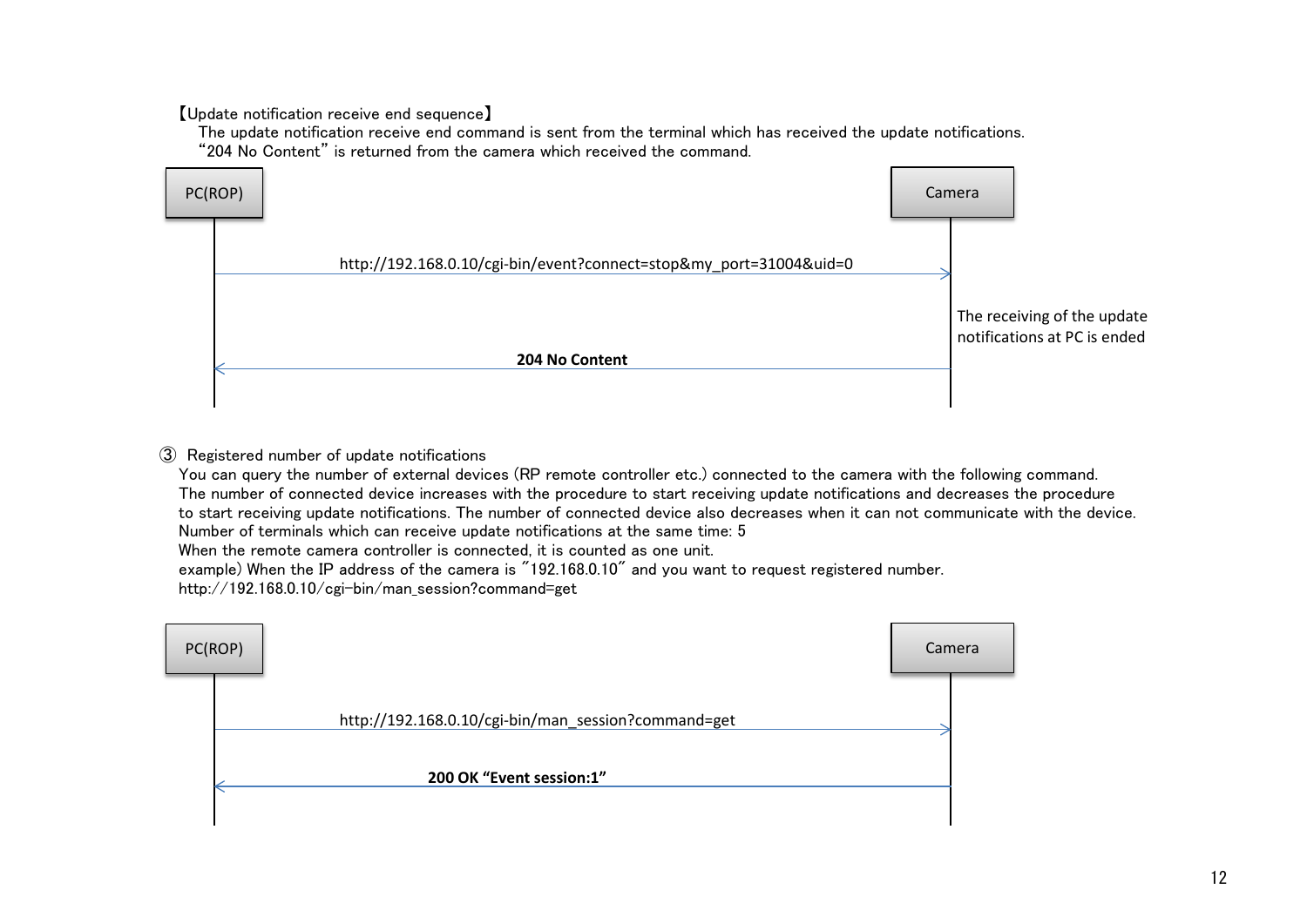# <span id="page-12-0"></span>6.Special sequences

Update notifications are sometimes sent at times other than when the settings or statuses of the camera have been changed. Some cases are presented below.

It is assumed that the update notification start command has been sent to all the terminals in the sequence and that the terminals can receive the update notifications from the camera.

# 6-1.Version information notification

The version information is posted in 60-second cycles. [See QSV in Chapter 9 for notification content](#page-56-0)

【Sequence when the version information is received】

The camera sends the version information in 60-second cycles, and this information is received by terminals PC1 and PC2.

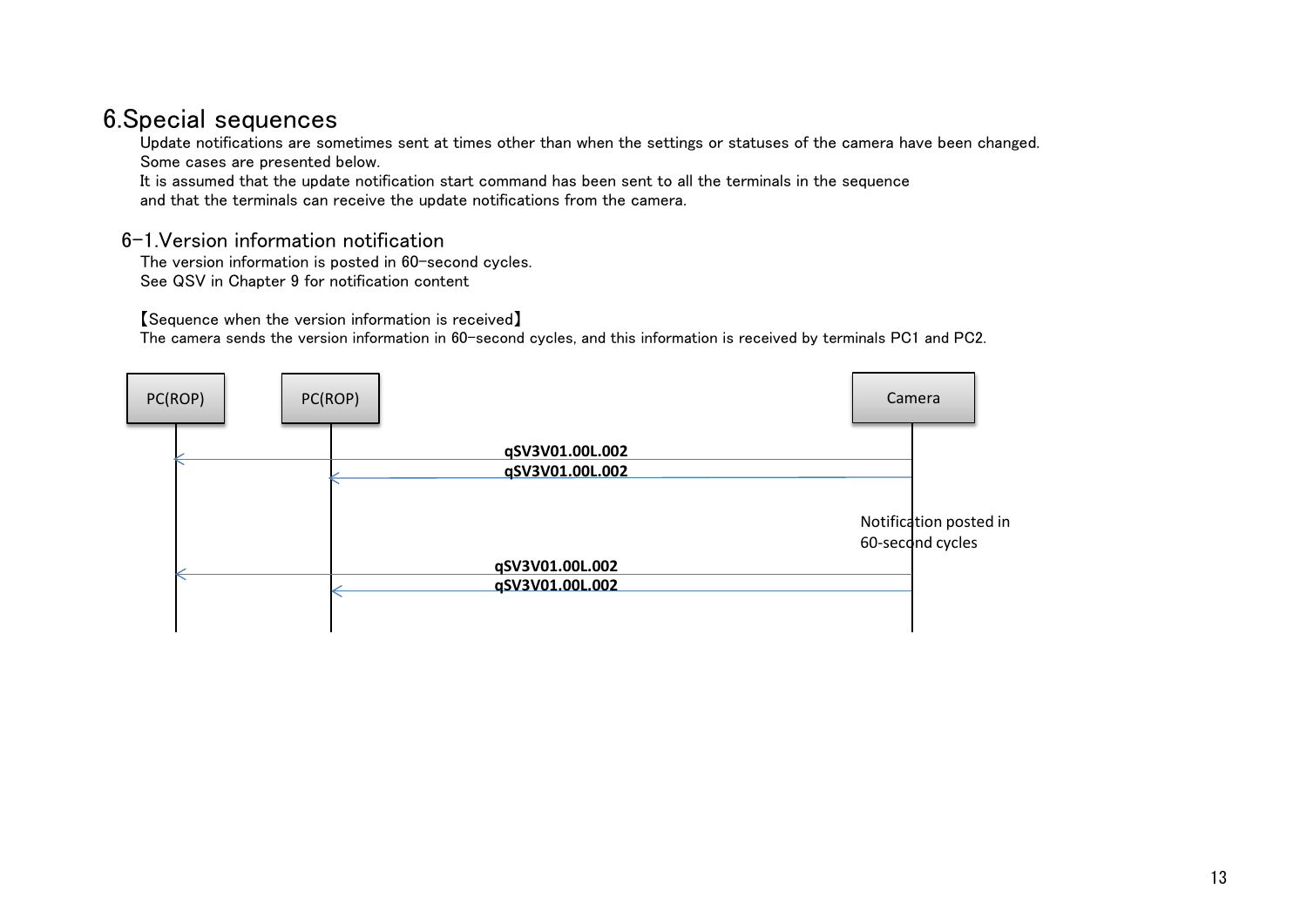## 6-2.Error information

In cases where the camera has detected error information, the error information is posted in 30-second cycles. When operation has been restored from an error condition, [Error Code 00:Normal] is posted only once. If the error has not been detected, the error information is not posted. [See #RER in Chapter 9 for notification content](#page-55-0)

#### 【Error information receive sequence】

When the camera detects an error, it sends the error information to the terminals, and terminals PC1 and PC2 receive this information.

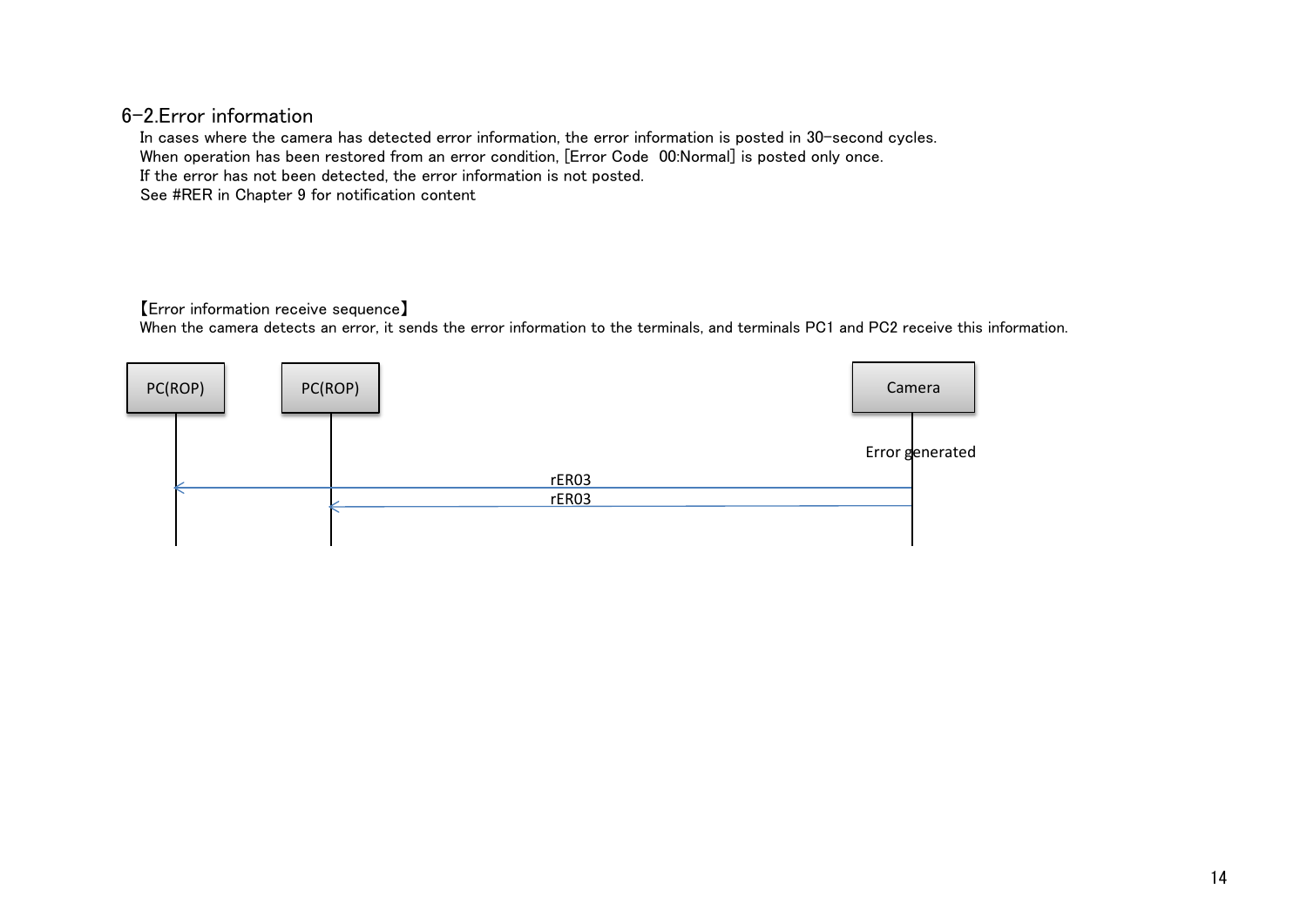## 6-3.Lens Information

Notification is sent in a 300ms cycle when "On: Information is posted" has been set for the lens information notification On/Off control command

| Notification       | Lens information             |
|--------------------|------------------------------|
|                    | <b>ZZZ Zoom position</b>     |
| LPI[ZZZ][FFF][III] | FFF Focus position           |
|                    | III Iris position            |
|                    | (Expressed in 3 digits each) |

【Sequence when lens information is changed】

Start lens information notification when the camera receive lens information On command (#LPC1).

When the camera detects changes in the lens information, the changed lens information is sent to the terminals,

and terminals PC1 and PC2 receive this information.

Stop lens information notification when the camera receive lens information Off command (#LPC0).

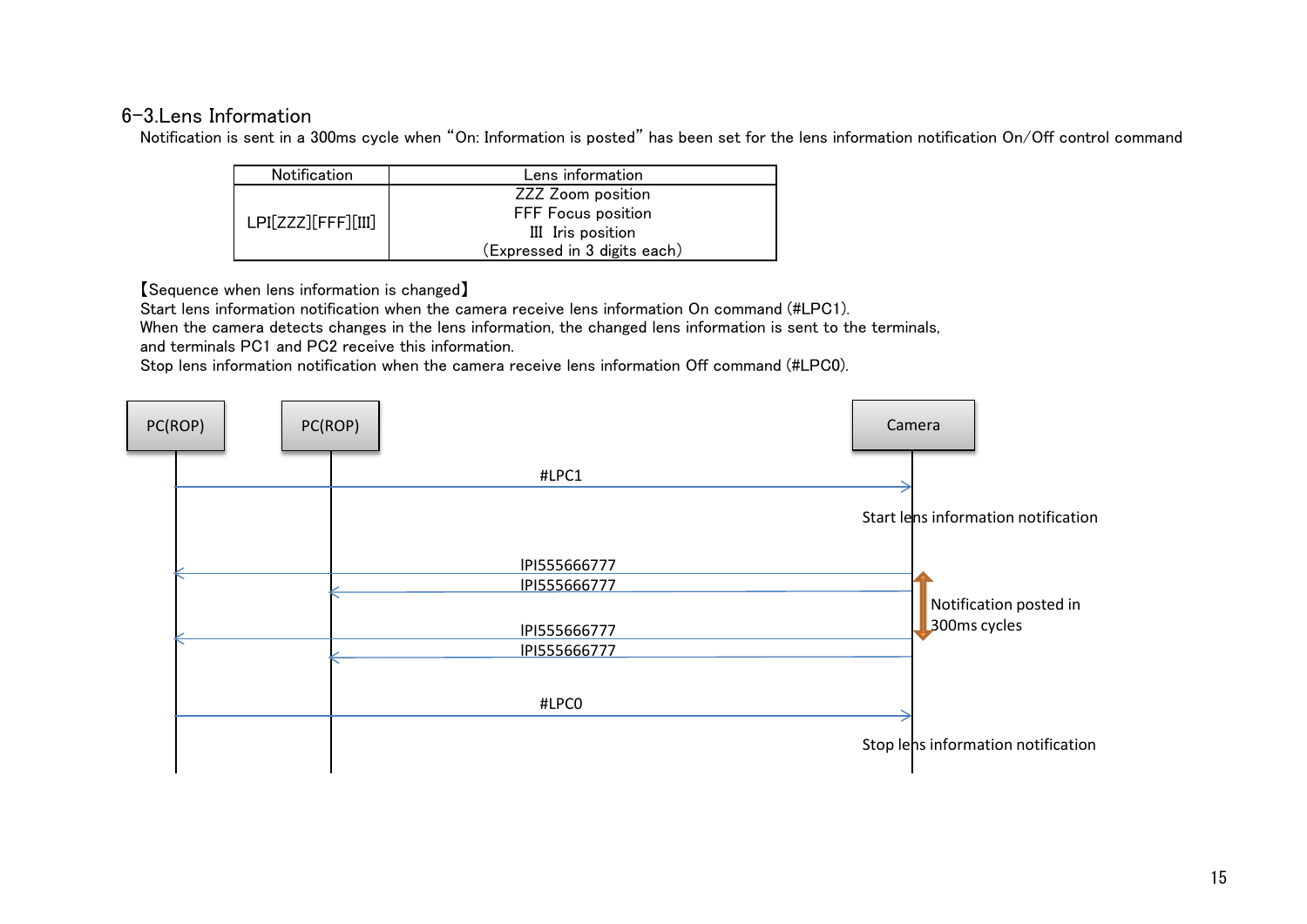# <span id="page-15-0"></span>6-4.Preset playback

This command sends the preset playback completion notification as an update notification when preset playback in the camera has been completed.

| Notification | <b>Remarks</b>                                 |
|--------------|------------------------------------------------|
| g Data       | Number of the preset which was played back $-$ |

【Preset playback sequence】

This is the sequence in which preset number 08 is played back.

As soon as the preset playback command is received, "s07" is returned as the HTTP response,

and as soon as the playback is completed after this, "q07" is posted separately as the update notification.

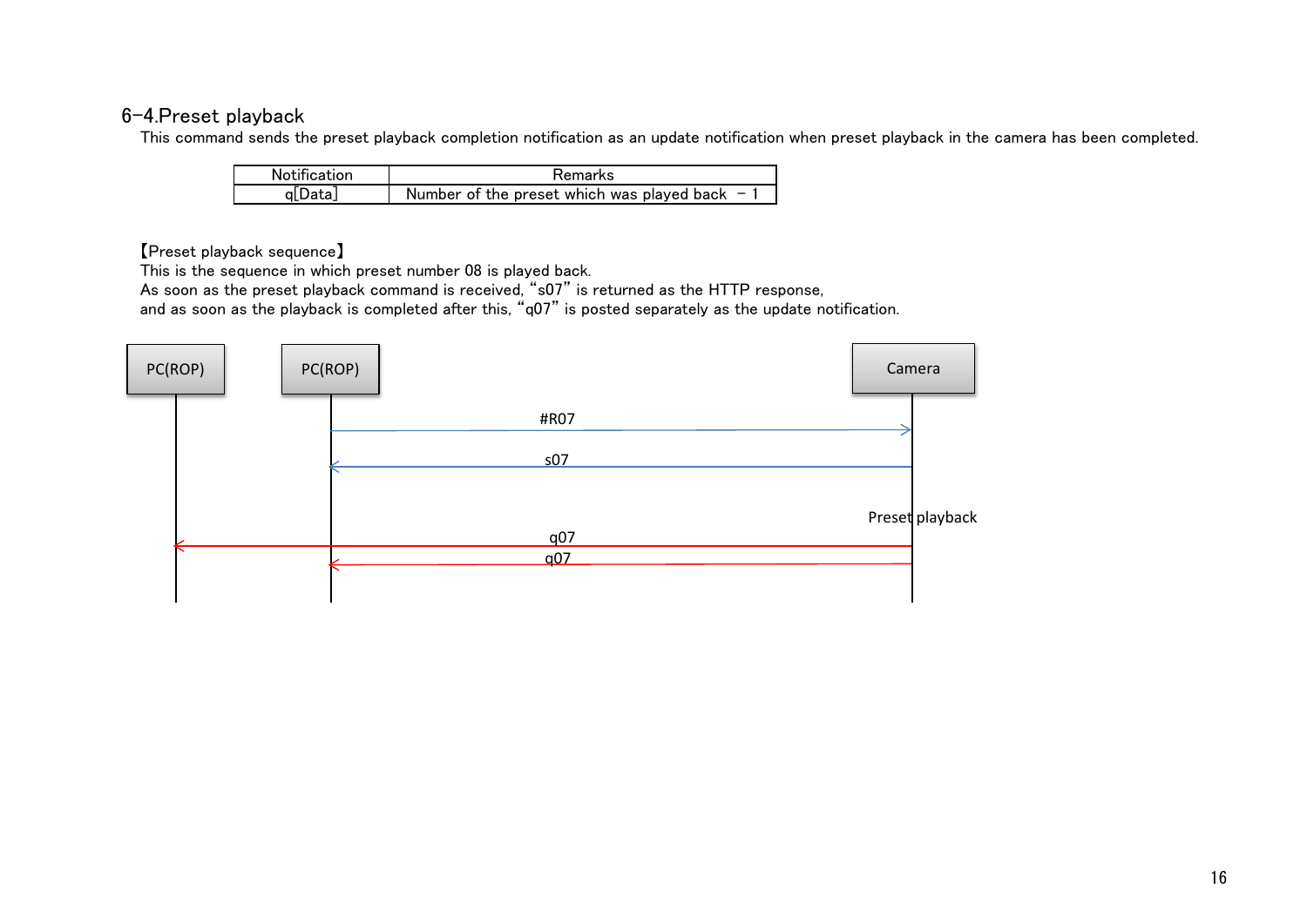# <span id="page-16-0"></span>6-5.AWB/ABB execution

This command sends the execution results as an update notification when execution of AWB/ABB has been completed by the camera.

| <b>Notification</b> | <b>Remarks</b>           |
|---------------------|--------------------------|
| OWS                 | AWB execution successful |
| OAS                 | ABB execution successful |

【AWB execution sequence】

As soon as the AWB/ABB execution command is received, return response,

and as soon as the AWB execution is completed, "OWS" is posted separately as the update notification.

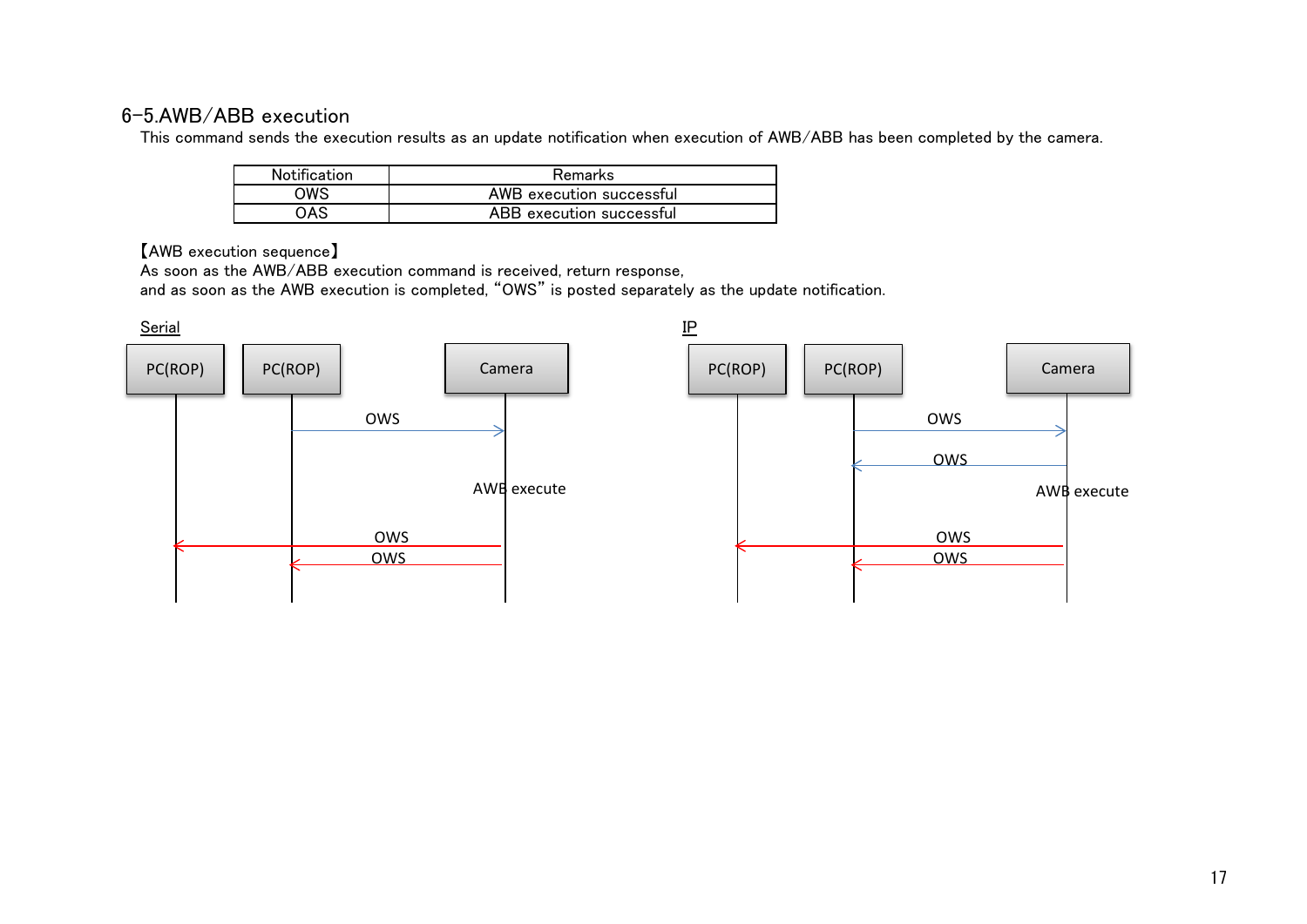# 6-6.Camera information batch acquisition

All the information of the camera can be acquired together as a batch.

【Command format】 [send] http://[IP Address]/live/camdata.html

[receive] 200 OK "Camera information" [See chapter 9 for detail of camera information](#page-24-0)

【Sequence】

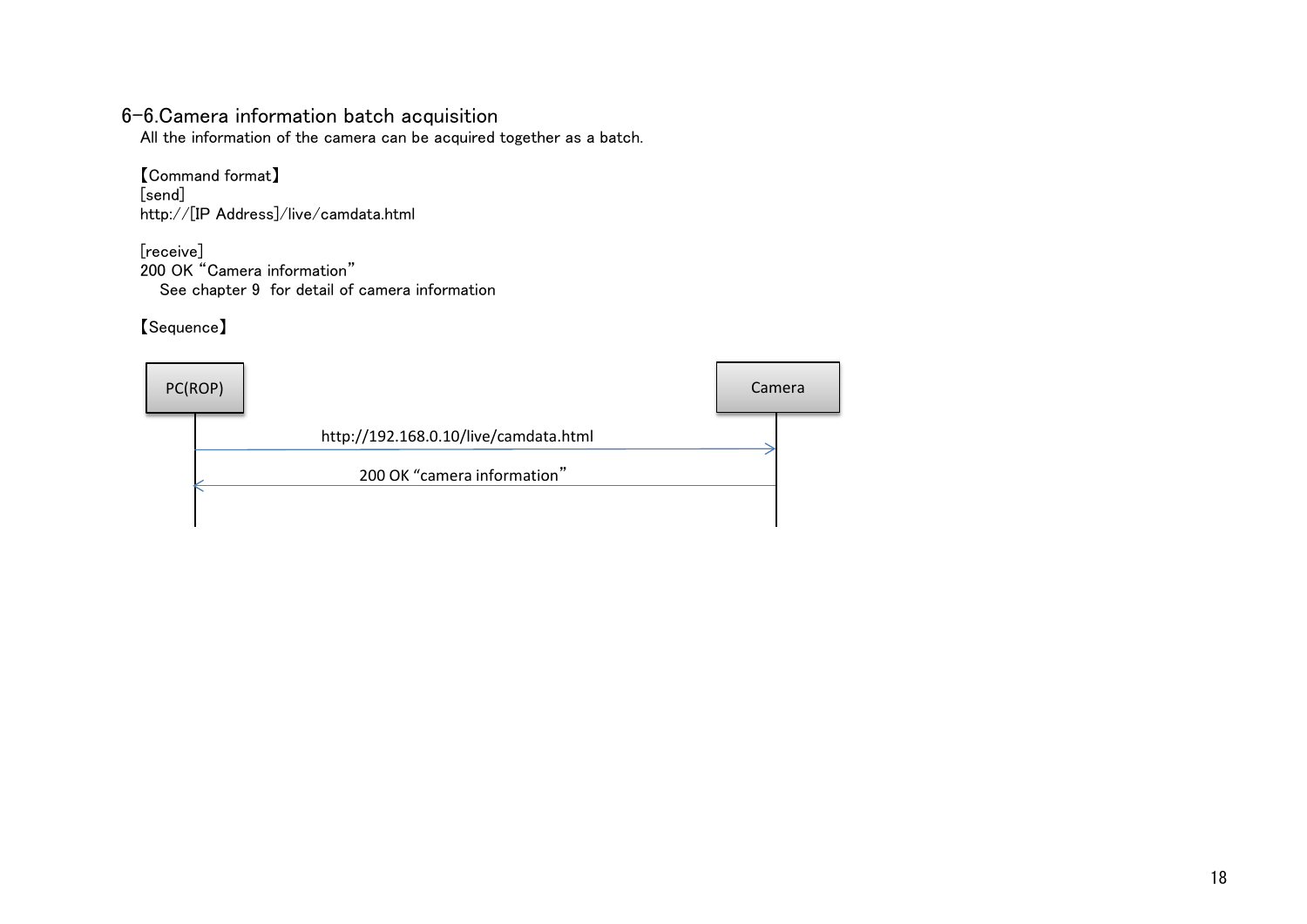# <span id="page-18-0"></span>7.Error return

The three errors ER1, ER2 and ER3 below are returned in response to control or query commands by the camera.

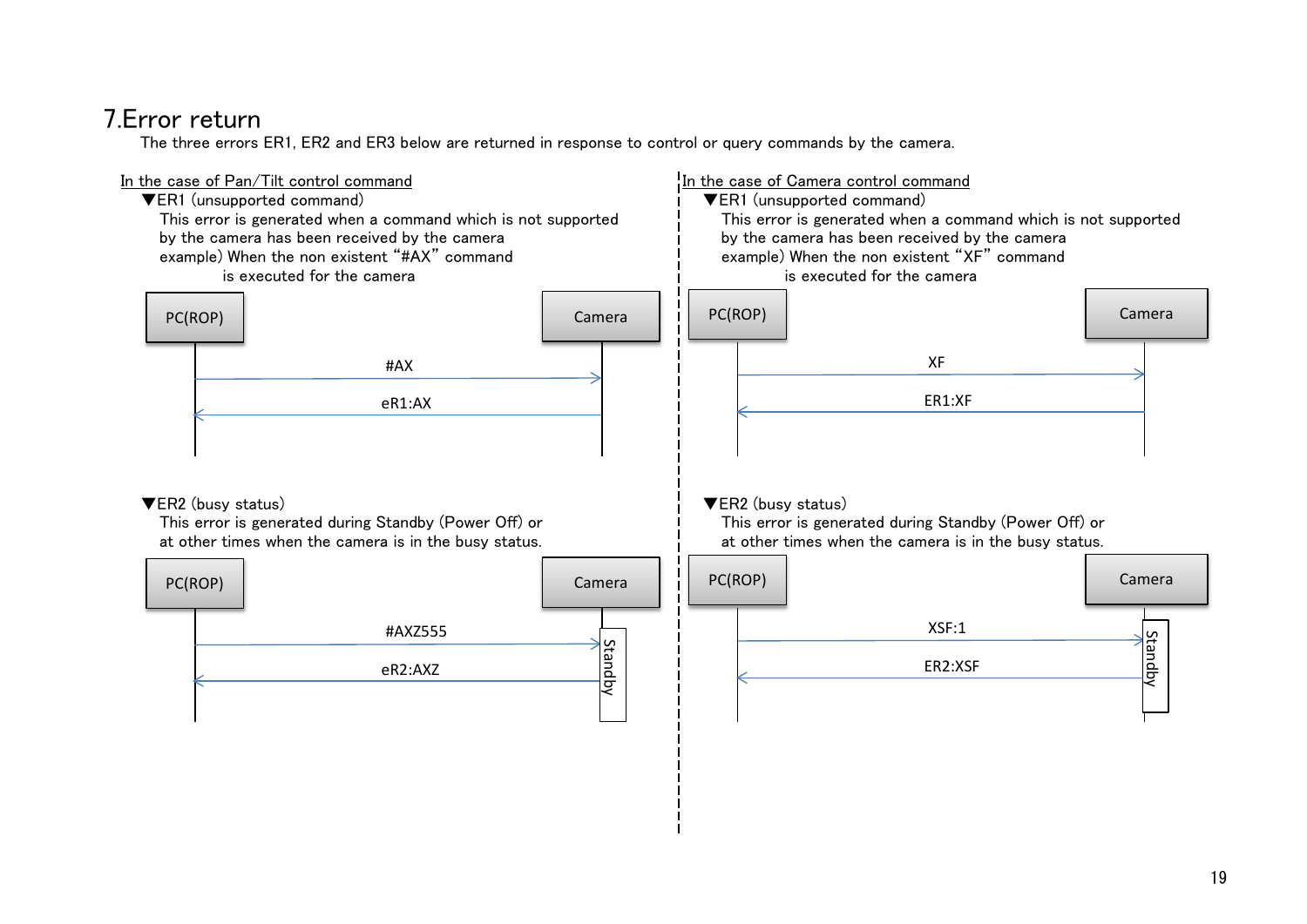▼ER3 (outside acceptable range) ▼ER3 (outside acceptable range)

This error is generated when the data value of a command This error is generated when the data value of a command is outside the acceptable range.<br>
example) The "#AXZ" command was executed with a data  $\begin{array}{ccc} | & \text{is outside the acceptable range.} \\ | & \text{example} \end{array}$  The "OGU (gain settin



The "#AXZ" command was executed with a data example) The "OGU (gain setting)" command was executed with value of "90" which is outside the acceptable range. a data value of "90" which is outside the acceptable range.

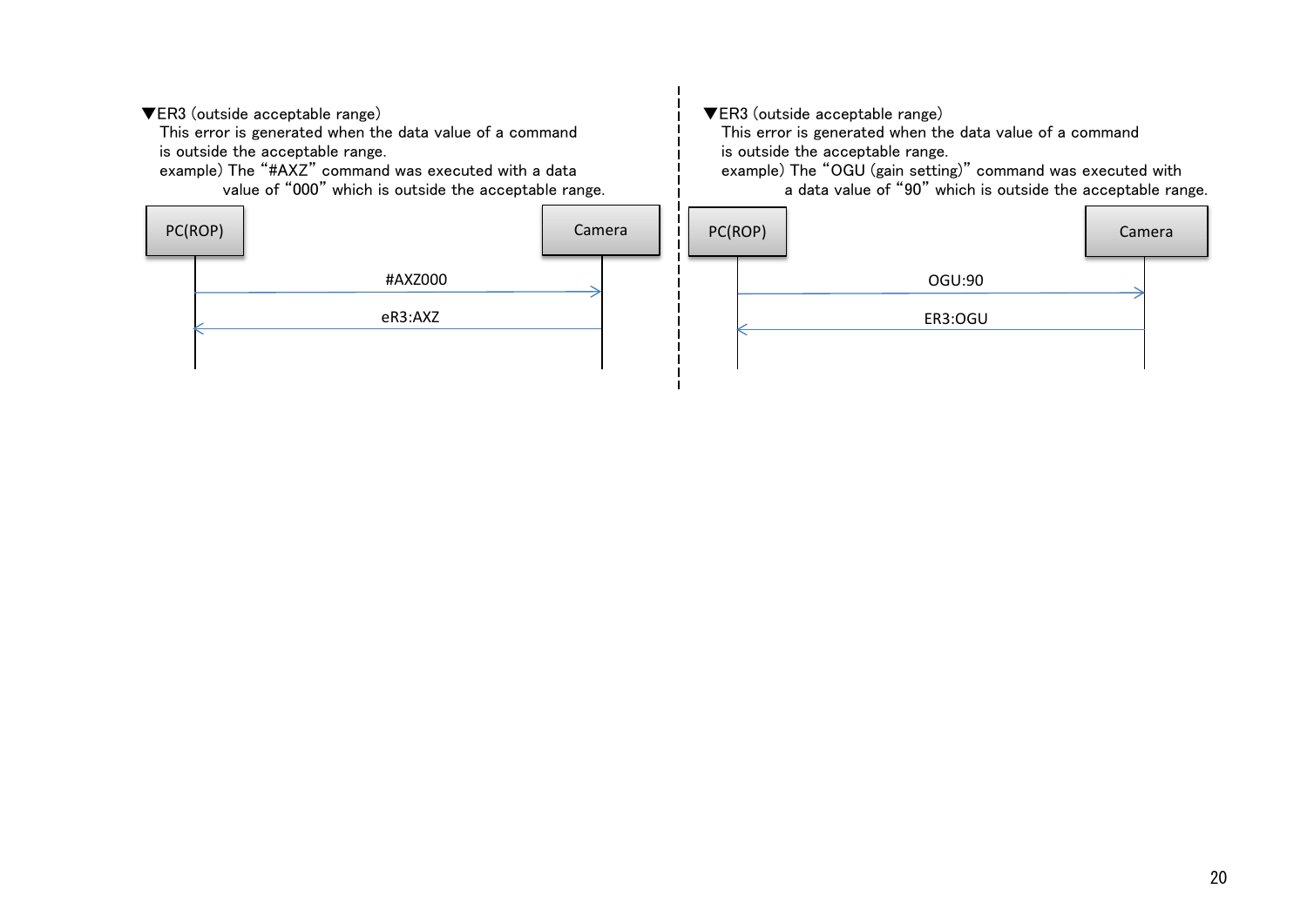# <span id="page-20-0"></span>8. AW-UE80/AW-UE50/AW-UE4 Menu-Command Correspondance Table Command Remarks UE80 UE50 UE40 Menu

|                 | Menu                                           | <b>Command</b>          | <b>Remarks</b>                                                                                  |          | UE80  UE50  UE40 |            |
|-----------------|------------------------------------------------|-------------------------|-------------------------------------------------------------------------------------------------|----------|------------------|------------|
| Camera<br>Scene |                                                | XSF                     |                                                                                                 | ∩        | ∩                | $\bigcirc$ |
|                 |                                                |                         |                                                                                                 |          |                  |            |
|                 | Brightness                                     |                         | Available when"Iris Mode is Auto″or"Shutter Mode is                                             |          |                  |            |
|                 | Picture Level                                  | OSD:48                  | ELC" or "Gain is Auto" or "FrameMix is Auto"                                                    | O        | O                | O          |
|                 |                                                | <u>ORS</u>              |                                                                                                 |          |                  |            |
|                 | Iris Mode                                      | #D3                     | Not available when Scene is Full Auto                                                           | O        | O                | O          |
|                 | Auto Iris Speed                                | 0SJ:01                  |                                                                                                 | Ω        | Ο                | O          |
|                 | <u> Auto Iris Wondow</u>                       | 0SJ:02                  |                                                                                                 | Ω        | O                | $\circ$    |
|                 | Iris Limit                                     | OSJ:90                  | Not available when Scene is Full Auto                                                           | Ο        | O                | O          |
|                 | <b>Shutter Mode</b>                            | <b>OSJ:03</b>           | Not available when Scene is Full Auto                                                           | O        | O                | $\circ$    |
|                 |                                                | <b>OSJ:04</b>           |                                                                                                 |          |                  |            |
|                 |                                                | 0SJ:05                  |                                                                                                 |          |                  |            |
|                 | Step/Synchro                                   | 0SJ:06                  | Available when Shutter Mode is Step or Synchro                                                  | O        | $\circ$          | $\circ$    |
|                 |                                                | OSJ:07                  |                                                                                                 |          |                  |            |
|                 |                                                | <b>OSJ:08</b>           |                                                                                                 |          |                  |            |
|                 |                                                | <b>OSJ:09</b>           |                                                                                                 |          |                  |            |
|                 | <b>ELC Limit</b>                               | OSD:BF                  | • Available when Shutter Mode is ELC                                                            | O        | O                | $\circ$    |
|                 |                                                |                         | • Not available when Scene is Full Auto                                                         |          |                  |            |
|                 | Gain                                           | 0GU                     | Not available when Scene is Full Auto                                                           | Ο        | O                | O          |
|                 | Super Gain<br><b>AGC Max Gain</b>              | OSI:28                  | Not available when Scene is Full Auto                                                           | O        | O                | O          |
|                 |                                                | OSD:69                  | Not available when Scene is Full Auto<br>• Available when Shutter Mode is Off/ELC and Format is | O        | O                | $\circ$    |
|                 | Frame mix                                      | 0SA:65                  | 59.95p/59.94i/50p/50i                                                                           | O        | $\circ$          | $\circ$    |
|                 |                                                |                         | • Not available when Scene is Full Auto                                                         |          |                  |            |
|                 | Auto F. Mix Max Gain                           | 0SE: 74                 |                                                                                                 | O        | O                | O          |
|                 |                                                |                         | Spotlight COMP, change to off when backlight COMP set to                                        |          |                  |            |
|                 | Backlight COMP.                                | <b>OSE:73</b>           | ()n                                                                                             | O        | O                | O          |
|                 |                                                |                         | Backlightt COMP, change to off when Spotlight COMP set to                                       |          |                  |            |
|                 | Spotlight COMP.                                | OSJ:DO                  | 0n.                                                                                             | $\Omega$ | O                | O          |
|                 | <b>Flicker Suppression</b>                     | OSJ:DI                  |                                                                                                 | Ο        | O                | Ω          |
|                 | <b>ND Filter</b>                               | 0FT                     |                                                                                                 | O        |                  |            |
|                 |                                                | OSJ:D2                  | Available when Day/Night is Day                                                                 |          |                  |            |
|                 | Day/Night                                      | #D6                     |                                                                                                 | O        |                  |            |
|                 | Picture                                        |                         |                                                                                                 |          |                  |            |
|                 |                                                | <b>OAW</b>              |                                                                                                 |          |                  |            |
|                 | White Balance Mode                             | <b>OWS</b>              |                                                                                                 | O        | O                | $\circ$    |
|                 |                                                | <b>OAS</b>              |                                                                                                 |          |                  |            |
|                 |                                                | <u> OSI : 1E</u>        |                                                                                                 |          |                  |            |
|                 | <u>Color Temperature</u>                       | OSI:1F                  | Available when White Balance Mode is VAR                                                        | O        | $\circ$          | $\circ$    |
|                 |                                                | 0SI:20                  |                                                                                                 |          |                  |            |
|                 | R Gain                                         | OSG:39                  | Available when White Balance Mode is AWB A/AWB B/VAR                                            | O        | O                | $\circ$    |
|                 | B Gain                                         | OSG:3A                  | Available when White Balance Mode is AWB A/AWB B/VAR                                            | Ω        | O                | $\circ$    |
|                 | <b>AWB Color TEMP.</b> Info<br>AWB Gain Offset | <b>OSJ:4A</b><br>OSJ:OC | •Query Only                                                                                     | O<br>O   | O<br>O           | O<br>O     |
|                 | <b>ATW Speed</b>                               | 0SI:25                  | Available when White Balance Mode is ATW                                                        | O        | O                | O          |
|                 | ATW Target R                                   | OSJ:OD                  | Available when White Balance Mode is ATW                                                        | Ο        | O                | O          |
|                 | ATW Target B                                   | OSJ:0E                  | Available when White Balance Mode is ATW                                                        | О        | O                | О          |
|                 | Chroma Level                                   | OSD:BO                  |                                                                                                 | O        | O                | O          |
|                 | <b>Chroma Phase</b>                            | OSJ:OB                  |                                                                                                 | O        | O                | O          |
|                 | Master Pedestal                                | OSJ:OF                  |                                                                                                 | O        | O                | O          |
|                 | Detail                                         | ODT                     |                                                                                                 | О        | O                | O          |
|                 | Master Detail                                  | 0SA:30                  | Available when Detail is On                                                                     | Ο        | O                | O          |
|                 | Detail Coring                                  | 0SJ:12                  | Available when Detail is On                                                                     | O        | O                | O          |
|                 | <b>V</b> Detail Level                          | OSD:A1                  | Available when Detail is On                                                                     | Ο        | O                | O          |
|                 | Skin Detail                                    | 0SA:40                  | Available when Detail is On                                                                     | Ο        | O                | O          |
|                 | Skin Detail Effect                             | OSD:A3                  | Available when Skin Detail is On                                                                | O        | O                | O          |
|                 | Gamma Mode                                     | OSJ: D7                 | • Available when DRS is Off                                                                     | O        | O                | O          |
|                 |                                                |                         | • Not available when Scene is Full Auto                                                         |          |                  |            |
|                 | <u>Gamma</u>                                   | OSA:6A                  | • Available when Gamma Mode is Norma or HD                                                      | O        | O                | O          |
|                 |                                                |                         | • Not available when Scene is Full Auto                                                         |          |                  |            |
|                 | <b>DRS</b>                                     | 0SE:33                  | • Available when Gamma Mode is Norma or HD                                                      | O        | O                | O          |
|                 |                                                |                         | • Not available when Scene is Full Auto                                                         |          |                  |            |
|                 | Knee mode                                      | 0SA: 2D                 | • Available when Gamma Mode is Norma or HD                                                      | O        | O                | O          |
|                 | White Clip                                     | OSA: 2E                 | •Not available when Scene is Full Auto                                                          | O        | O                | O          |
|                 | White Clip Level                               | <b>OSA:2A</b>           | Available when White Clip is On                                                                 | O        | O                | O          |
|                 | DNR                                            | OSD:3A                  |                                                                                                 | Ω        | Ω                | O          |
|                 | Matrix                                         |                         |                                                                                                 |          |                  |            |
|                 | Matrix Type                                    | 0SE:31                  |                                                                                                 | Ω        | O                | O          |
|                 | <u>Adaptive Matrix</u>                         | <u> OSJ: 4F</u>         |                                                                                                 | Ο        | O                | O          |
|                 | R-G                                            | OSD:A4                  | Available when Matrix Type is User                                                              | Ο        | Ο                | O          |
|                 | R-B                                            | OSD:A5                  | Available when Matrix Type is User                                                              | O        | O                | O          |
|                 | G-R                                            | OSD:A6                  | Available when Matrix Type is User                                                              | O        | O                | O          |
|                 | G-B                                            | <b>OSD: A7</b>          | Available when Matrix Type is User                                                              | O        | Ο                | O          |
|                 | B-R                                            | OSD:A8                  | Available when Matrix Type is User                                                              | O        | Ο                | O          |
|                 | B-G                                            | OSD:A9                  | Available when Matrix Type is User                                                              | O        | O                | O          |
|                 | B Mg                                           | <b>OSD:80</b>           | Available when Matrix Type is User                                                              | O        | O                | O          |
|                 |                                                | OSD:81                  |                                                                                                 |          |                  |            |
|                 | Mg                                             | OSD:82                  | Available when Matrix Type is User                                                              | O        | O                | O          |
|                 |                                                | OSD:83                  |                                                                                                 |          |                  |            |
|                 | <u>Mg R</u>                                    | OSD:84<br>0SD:85        | Available when Matrix Type is User                                                              | O        | O                | O          |
|                 |                                                | OSD:9A                  |                                                                                                 |          |                  |            |
|                 | Mg R R                                         | OSD:9B                  | Available when Matrix Type is User                                                              | O        | O                | O          |
|                 |                                                | <u>OSD:86</u>           |                                                                                                 |          |                  |            |
|                 | <u>K</u>                                       | OSD:87                  | Available when Matrix Type is User                                                              | O        | O                | O          |
|                 |                                                | 0SD:9C                  |                                                                                                 |          |                  |            |
|                 | R R YI                                         | OSD:9D                  | Available when Matrix Type is User                                                              | O        | O                | O          |
|                 |                                                | <b>OSD:88</b>           |                                                                                                 |          |                  |            |
|                 | <u>R Y L</u>                                   | OSD:89                  | Available when Matrix Type is User                                                              | O        | O                | O          |
|                 | <u>R YI YI</u>                                 | OSD:9E                  | Available when Matrix Type is User                                                              | O        | O                | O          |
|                 |                                                | OSD:9F                  |                                                                                                 |          |                  |            |
|                 | <u>Y I</u>                                     | <u>OSD:8A</u>           | Available when Matrix Type is User                                                              | O        | O                | O          |
|                 |                                                | OSD:8B                  |                                                                                                 |          |                  |            |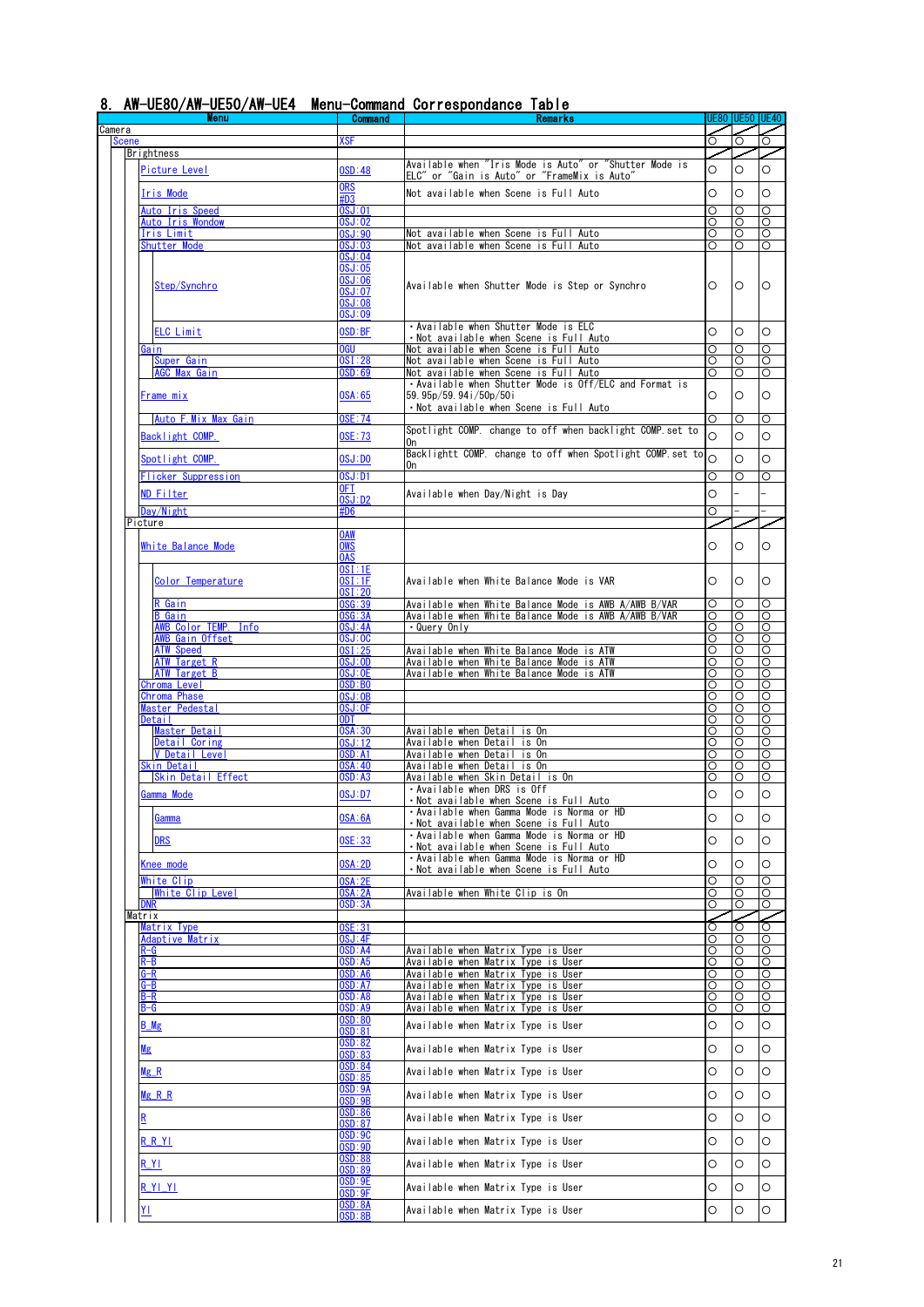|            | <b>Menu</b>                                                             | <b>Command</b>                   | <b>Remarks</b>                                                                         |        |              | ue80  ue50  ue40 |
|------------|-------------------------------------------------------------------------|----------------------------------|----------------------------------------------------------------------------------------|--------|--------------|------------------|
|            | YIYIG                                                                   | <b>OSD:1C</b>                    | Available when Matrix Type is User                                                     | O      | O            | O                |
|            |                                                                         | OSD:1D                           |                                                                                        |        |              |                  |
|            | $Y \perp G$                                                             | OSD:8C<br>OSD:8D                 | Available when Matrix Type is User                                                     | O      | O            | O                |
|            |                                                                         | OSD:8E                           |                                                                                        |        |              |                  |
|            | G                                                                       | OSD:8F                           | Available when Matrix Type is User                                                     | O      | O            | O                |
|            | G_C <sub>y</sub>                                                        | <b>OSD:90</b>                    | Available when Matrix Type is User                                                     | О      | O            | O                |
|            |                                                                         | OSD:91<br>OSD:92                 |                                                                                        |        |              |                  |
|            | <u>Су</u>                                                               | OSD:93                           | Available when Matrix Type is User                                                     | O      | O            | O                |
|            |                                                                         | OSD:94                           |                                                                                        |        |              |                  |
|            | <u>Cy B</u>                                                             | OSD:95                           | Available when Matrix Type is User                                                     | O      | O            | O                |
|            | <u>B</u>                                                                | OSD:96                           | Available when Matrix Type is User                                                     | O      | O            | O                |
| Lens       |                                                                         | OSD:97                           |                                                                                        |        |              |                  |
|            |                                                                         | <u>OAF</u>                       |                                                                                        |        |              |                  |
|            | <b>Focus Mode</b>                                                       | #D1                              |                                                                                        | O      | O            | O                |
|            | AF Sensitivity                                                          | OSJ:D8                           | Available when Focus Mode is Auto                                                      | O      | O            | O                |
|            | Zoom Mode                                                               | OSD:B3                           | Available when UHD Crop is Off                                                         | O      | O            | O                |
|            | Max Digital Zoom                                                        | OSE:7A                           | Available when Zoom Mode is D.Zoom                                                     | О      | O            | Ο                |
|            |                                                                         |                                  | • Available when Zoom Mode is Opt. Zoom                                                |        |              |                  |
|            | Digital Extender                                                        | 0SJ:4E                           | $\cdot$ Digital Extender change to off when Zoom Mode is set to $\circ$                |        | O            | O                |
|            | Mode<br>$0.1.$ S.                                                       | 0IS                              | i.Zoom or d.Zoom                                                                       |        |              |                  |
| System     |                                                                         |                                  |                                                                                        | O      | O            | О                |
|            | Frequency                                                               | 0SE:77                           |                                                                                        | O      | O            | O                |
|            | Format                                                                  | 0SA:87                           |                                                                                        | O      | O            | О                |
|            | Genlock                                                                 |                                  |                                                                                        |        |              |                  |
|            | Hrizontal Phase<br>Tracking Data Output                                 | OHP                              |                                                                                        | O      |              |                  |
|            | Serial                                                                  | 0SJ:54                           |                                                                                        | О      |              |                  |
|            | IP.                                                                     | <b>OSJ:55</b>                    |                                                                                        | О      |              |                  |
|            | Invert Pan/Tilt Axis                                                    | OSJ:C1                           |                                                                                        | O      |              |                  |
|            | Wireless Control<br>Wireless ID                                         | #WLC<br>#RID                     |                                                                                        | О      | O<br>O       | O<br>O           |
|            |                                                                         | #FAN                             |                                                                                        |        |              |                  |
| <u>Fan</u> |                                                                         | #FS1                             |                                                                                        | O      |              |                  |
| <b>USB</b> |                                                                         |                                  |                                                                                        |        |              |                  |
|            | <b>USB Mode</b>                                                         | OSJ:D3                           | Available when System Frequency is 59.94/50Hz and System                               |        | O            | O                |
|            | <b>USB Auto Active</b>                                                  | OSJ:D4                           | Format is other than 1080/23.98p over 59.94i                                           |        | Ο            | О                |
|            | <b>USB Auto Standby</b>                                                 | OSJ:DC                           |                                                                                        |        | Ō            | Ō                |
| Output     |                                                                         |                                  |                                                                                        |        |              |                  |
|            | 3G SDI                                                                  |                                  |                                                                                        |        |              |                  |
|            | Format<br>3G SDI Out                                                    | 0SJ:21<br>OSI:29                 | Available when 3G SDI>Format is 1080/59.94p / 1080/50p                                 | O<br>O | Ο<br>O       |                  |
| HDMI       |                                                                         |                                  |                                                                                        |        |              |                  |
|            | Format                                                                  | OSJ:25                           |                                                                                        | О      | Ο            | 0                |
|            | Video Sampling                                                          | 0SE:68                           | Available when HDMI>Format is 2160/59.94p / 2160/50p                                   | О      |              |                  |
| Bar        | Color Bar Type                                                          | DCB<br>OSD:BA                    | Available when Bar is Colorbar                                                         | O<br>O | O<br>O       | O<br>$\circ$     |
|            | Tone                                                                    | OSJ:27                           | Available when Bar is Colorbar                                                         | O      | O            | O                |
|            | Audio                                                                   | OSA:DO                           |                                                                                        | О      | O            | O                |
|            | <b>Input Type</b>                                                       | OSA:D1                           | Available when Audio is On                                                             | O      | O            | O                |
|            | CH <sub>1</sub> /CH <sub>2</sub><br>Volume Level<br><b>Plugin Power</b> | OSA:D5<br>OSA:D2                 | Available when Audio is On<br>Available when Audio is On and Input Type is Mic         | О<br>O | O<br>O       | Ō<br>O           |
|            | OSD Mix/Crop Marker                                                     |                                  |                                                                                        |        |              |                  |
|            | 12G SDI                                                                 | <b>OSE:7B</b>                    |                                                                                        | O      | O            | O                |
|            | 3G SDI Out                                                              | 0SE:7B                           |                                                                                        | O      | O            | O                |
|            | <b>HDMI</b><br>ND I                                                     | <b>OSE: 7B</b><br><b>OSE: 7B</b> |                                                                                        | O<br>O | O<br>O       | O<br>O           |
|            | <b>IP/NDI IHX</b>                                                       | <b>OSE: 7B</b>                   |                                                                                        | O      | O            | O                |
|            | OSD off with Tally                                                      | 0SE: 75                          |                                                                                        | O      | Ō            | $\circ$          |
|            | <b>OSD Status</b>                                                       | <b>OSA:88</b>                    |                                                                                        | Ο      | O            | O                |
|            |                                                                         | #TAE<br><u>tlr</u>               |                                                                                        |        |              |                  |
|            | <b>Tally</b>                                                            | #DA                              |                                                                                        | O      | O            | $\circ$          |
|            |                                                                         | <u>rl G</u>                      |                                                                                        |        |              |                  |
|            |                                                                         | #TAA                             |                                                                                        |        |              |                  |
|            | Tally LED Limit<br>R.                                                   | OSJ:D9                           |                                                                                        | Ō      | $\circ$      | Ō                |
|            | G                                                                       | OSJ:DA                           |                                                                                        | O      | Ω            | O                |
|            | $\overline{B}$                                                          | OSJ:DB                           |                                                                                        |        | O            | $\circ$          |
|            | Tally Brightness                                                        | OSA:D3                           |                                                                                        | O      | O            | O                |
|            | <b>Status Lamp</b><br>External Output                                   | #LMP                             |                                                                                        | О      | O            | $\circ$          |
|            | Output1                                                                 | OSJ:41                           |                                                                                        | О      | O            |                  |
|            | Output2                                                                 | OSJ:42                           |                                                                                        | O      | $\circ$      |                  |
|            | Pan/Tilt                                                                |                                  |                                                                                        |        |              |                  |
|            | Install Position<br>P/T Speed Mode                                      | #INS<br>OSJ:2D                   |                                                                                        | O<br>O | O<br>O       | O<br>O           |
|            | P/T Accelaration Setting                                                |                                  |                                                                                        |        |              |                  |
|            | P/T Accelaration                                                        | OSJ:A2                           |                                                                                        | O      |              |                  |
|            | Rise S-Curve                                                            | OSJ:A3                           | Available when P/T Acceleration is Manual                                              | O      |              |                  |
|            | Fall S-Curve<br><b>Rise Acceleration</b>                                | OSJ:AA<br>OSJ: A5                | Available when P/T Acceleration is Manual<br>Available when P/T Acceleration is Manual | O<br>O |              |                  |
|            | <b>Fall Acceleration</b>                                                | OSJ:AG                           | Available when P/T Acceleration is Manual                                              | O      |              |                  |
|            | Speed With Zoom Position                                                | #SWZ                             |                                                                                        | O      | O            | О                |
|            | Focus Adjust With PTZ.                                                  | <b>OAZ</b>                       | Available when Focus Mode is Manual                                                    | O      | O            | O                |
|            | Privacy Mode<br>Power On Poosition                                      | OSJ:A7<br>OSJ:45                 | Available when USB Auto Standby is Off<br>Available when USB Auto Standby is Off       | O<br>O | O<br>O       | O<br>O           |
|            | <b>Preset Number</b>                                                    | OSJ:46                           |                                                                                        | O      | O            | $\circ$          |
| Preset     |                                                                         |                                  |                                                                                        |        |              |                  |
|            | <b>Preset Speed Unit</b>                                                | <b>OSJ:29</b>                    |                                                                                        | O      | O            | O                |
|            | <b>Preset Speed Table</b><br><b>Preset Speed</b>                        | #PST<br>#UPVS                    |                                                                                        | O<br>O | $\circ$<br>Ō | O<br>$\Omega$    |
|            |                                                                         |                                  |                                                                                        |        |              |                  |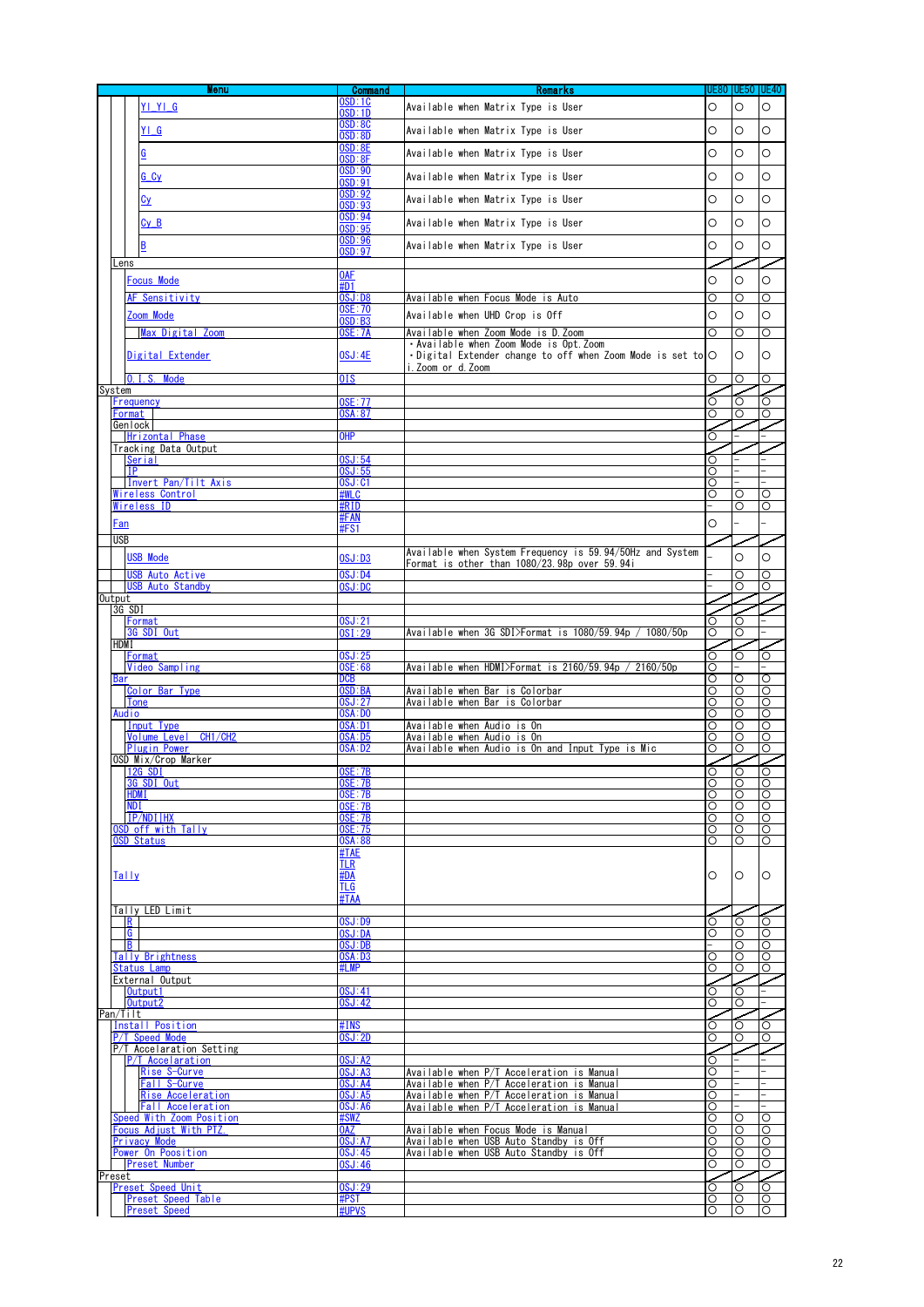| Menu                               | <b>Command</b>           | Remarks                                                                       |                     | UE80 IUE50 IUE40    |                    |
|------------------------------------|--------------------------|-------------------------------------------------------------------------------|---------------------|---------------------|--------------------|
| <b>Preset Acceleration Setting</b> |                          |                                                                               |                     |                     |                    |
| <b>Preset Accelaration</b>         | OSJ:A8                   |                                                                               | Ō                   |                     |                    |
| Rise S-Curve                       | OSJ: A9                  | Available when Preset Aceleration is Manual                                   | $\overline{\circ}$  |                     |                    |
| Fall S-Curve                       | OSJ:AA                   | Available when Preset Aceleration is Manual                                   | $\overline{\Omega}$ |                     |                    |
| Rise Acceleration                  | OSJ:AB                   | Available when Preset Aceleration is Manual and Preset<br>Speed Unit is Speed | $\Omega$            |                     |                    |
| <b>Fall Acceleration</b>           | OSJ:AC                   | Available when Preset Aceleration is Manual and Preset<br>Speed Unit is Speed | $\Omega$            |                     |                    |
| Rise Ramp Time                     | OSJ:AD                   | Available when Preset Aceleration is Manual and Preset<br>Speed Unit is Time  | $\Omega$            |                     |                    |
| Fall Ramp Time                     | OSJ: AE                  | Available when Preset Aceleration is Manual and Preset<br>Speed Unit is Time  | $\Omega$            |                     |                    |
| <b>Preset Scope</b>                | <b>OSE:71</b>            |                                                                               | O                   | O                   | $\circ$            |
| <b>Preset Digital Extender</b>     | 0SE: 7C                  |                                                                               | $\overline{\circ}$  | $\overline{\circ}$  | ੋ                  |
| Preset Thumbnail Update            | OSJ:2B                   |                                                                               | Ō                   | Ō                   | $\circ$            |
| <b>Preset Name</b>                 | OSJ:2C                   |                                                                               | $\overline{\circ}$  | O                   | $\overline{\circ}$ |
| Preset Iris                        | OSJ:5B                   | Available when Preset Scope is Mode A/Mode B                                  | $\overline{\circ}$  | $\overline{\Omega}$ | $\overline{O}$     |
| <b>Preset Shutter</b>              | OSJ: D5                  | Available when Preset Scope is Mode A                                         | $\overline{\circ}$  | Ō                   | $\overline{\circ}$ |
| <b>Preset Zoom Mode</b>            | OSE:7D                   |                                                                               | $\overline{\Omega}$ | Ō                   | $\overline{O}$     |
| <b>Freeze During Preset</b>        | #PRF                     |                                                                               | $\overline{\Omega}$ | O                   | ੋ                  |
| Maintenance                        |                          |                                                                               |                     |                     |                    |
| <b>FW Version</b>                  | QSV<br>$\frac{1}{40}$ SV |                                                                               | O                   | O                   | Ω                  |
| IP Network                         |                          |                                                                               |                     |                     |                    |
| <b>Scene Copy</b>                  | OSJ:DS                   |                                                                               |                     |                     |                    |
| Hour Meter                         |                          |                                                                               |                     |                     |                    |
| Operation                          | L.                       |                                                                               |                     |                     |                    |
| Fan                                |                          |                                                                               |                     |                     |                    |
| <b>HDMI Status</b>                 |                          |                                                                               |                     |                     |                    |
| Error Status                       |                          |                                                                               |                     |                     |                    |
| Lens                               |                          |                                                                               |                     |                     |                    |
| Pan/Tilt                           |                          |                                                                               |                     |                     |                    |
| Fan                                |                          |                                                                               |                     |                     |                    |
| Temperature                        |                          |                                                                               |                     |                     |                    |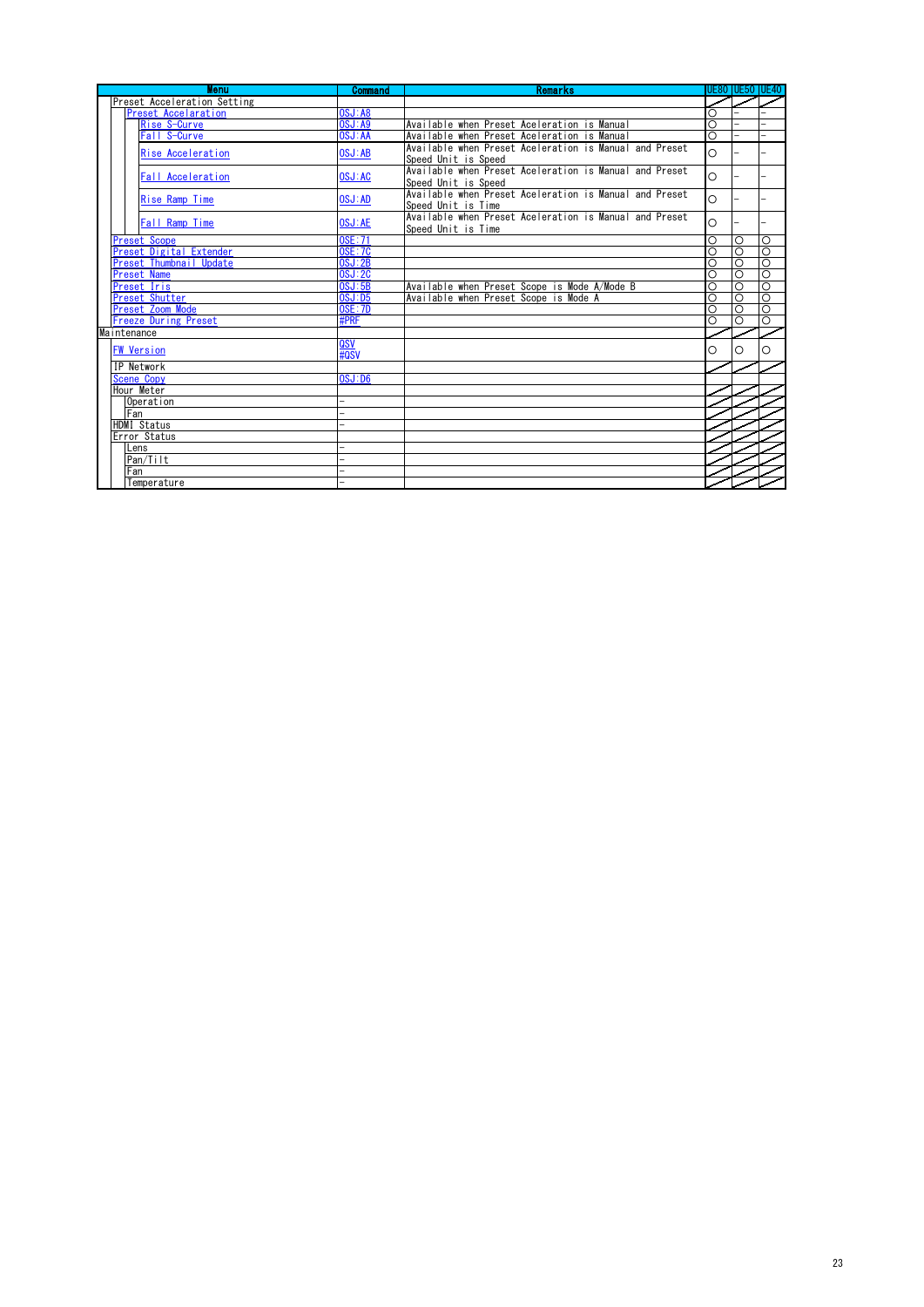#### Commands not linked to menus

| <b>Command</b> name                           | <b>Command</b> | <b>Remarks</b>                                          |                      | <b>UE80 UE50</b>   | <b>UE40</b>           |
|-----------------------------------------------|----------------|---------------------------------------------------------|----------------------|--------------------|-----------------------|
| MENU制御                                        |                |                                                         |                      |                    |                       |
| Menu On/Off                                   | dus            |                                                         | O                    | O                  | $\overline{\circ}$    |
| <b>Aenu Cancel</b>                            | <b>DPG</b>     | Available when Menu is On                               | O                    | O                  | $\circ$               |
| lenu Enter                                    | DIT            | Available when Menu is On                               | $\overline{\circ}$   | O                  | Ō                     |
| Menu UP                                       | dup            | Available when Menu is On                               | Ō                    | ō                  | O                     |
| Menu Down                                     | DDW            | Available when Menu is On                               | Ō                    | ੋ                  | ŏ                     |
| Menu Right                                    | drt            | Available when Menu is On                               | O                    | O                  | O                     |
| Menu Left                                     | dlt            | Available when Menu is On                               | Ō                    | $\overline{\circ}$ | $\circ$               |
| Pan/Tilt                                      |                |                                                         |                      |                    |                       |
| Pan Speed Control                             |                |                                                         | $\overline{\circ}$   | ত                  | ०                     |
| Tilt Speed Control                            | #T             |                                                         | Ō                    | Ō                  | ō                     |
| P/T Speed Control                             | #PTS           |                                                         | $\overline{\Omega}$  | O                  | O                     |
| P/T Absolute Position Control                 | #APC           |                                                         | Ō                    | ō                  | O                     |
| P/T Relative Position Control                 | #RPC           |                                                         | O                    | $\overline{\circ}$ | $\circ$               |
| P/T Absolute Position Control with Speed #APS |                |                                                         | O                    | O                  | O                     |
| P/T Relative Position Control with Speed      | #RPS           |                                                         | $\circ$              | $\circ$            | OO                    |
| Limitation Control                            | #LC            |                                                         | $\overline{\circ}$   | $\circ$            |                       |
| Limitation Control (toggle)                   | #L             |                                                         | O                    | O                  | O                     |
| _ens                                          |                |                                                         |                      |                    |                       |
| Zoom Scale                                    | OSJ:3D         |                                                         | O                    | O                  | $\overline{\circ}$    |
| Digital Zoom Magnification                    | 0SE:76         |                                                         | O                    | O                  | O                     |
| Zoom Speed Control                            | #Z             |                                                         | $\frac{0}{0}$        | O                  | OO                    |
| <b>Zoom Position Control</b>                  | #AXZ           |                                                         |                      | ਠ                  |                       |
| Focus Speed Control                           | #F.            | Available when Focus Mode is Manual                     | Ō                    | O                  | O                     |
| <b>Focus Position Control</b>                 | #AXF           | Available when Focus Mode is Manual                     | Ō                    | ਠ                  | O                     |
| Push Auto Focus                               | OSE: 69        | Available when Focus Mode is Manual                     | Ō                    | $\circ$            | $\circ$               |
| <b>Toutch AF</b>                              | 0SJ:28         | Available when Focus Mode is Manual and UHD Crop is Off | $\overline{\circ}$   | Ō                  | $\circ$               |
|                                               | #AXI           |                                                         |                      |                    |                       |
| Iris Control                                  | #1             | Available when Iris Mode is Manual                      | $\circ$              | $\circ$            | O                     |
|                                               | <b>ORV</b>     |                                                         |                      |                    |                       |
| <b>Iris Follow</b>                            | OSD:4F         |                                                         | Ó                    | O                  | O                     |
| Lens Position Information                     | #LPI           |                                                         | Ō                    | Ō                  | Ō                     |
| <u>Lens Position Information Control</u>      | #LPC           |                                                         | Ō                    | Ō                  | Ō                     |
| Request Iris F No.                            | 0IF            |                                                         | $\overline{\circ}$   | O                  | O                     |
| Request Zoom Position                         | #GZ            |                                                         | Ō                    | $\overline{\circ}$ | O                     |
| <b>Request Focus Position</b>                 | #GF            |                                                         | O                    | O                  | $\overline{\circ}$    |
| <b>Request Iris Position</b>                  | #G ]           |                                                         | Ō                    | $\overline{\circ}$ | $\overline{\circ}$    |
| Preset                                        |                |                                                         |                      |                    | $\sum_{i=1}^{\infty}$ |
| <b>Recall Preset Memory</b>                   | ‡R             |                                                         | Ō                    | O                  |                       |
| Save Preset Memory                            |                |                                                         | ō                    | O                  |                       |
| Delete Preset Memory                          | #C             |                                                         | Ō                    | ੋ                  | $\overline{O}$        |
| Preset Entry Confirmation                     | #PE            |                                                         | O                    | Ō                  |                       |
| Request Latest Recall Preset No               | #S             |                                                         | Ō                    | Ō                  |                       |
| Preset completion notification                |                |                                                         | Ō                    | $\overline{O}$     | 000                   |
| Save Preset Name                              | OSJ:35         |                                                         | $\overline{\circ}$   | O                  |                       |
| Delete Preset Name (Single)                   | 0SJ:36         |                                                         | $\overline{\circ}$   | O                  | O                     |
| Delete Preset Name (All)                      | OSJ:37         |                                                         | O                    | O                  | O                     |
| Update Preset Thumbnail                       | OSJ:39         |                                                         | Ō                    | Ō                  | O                     |
| Delete Preset Thumbnail (Single)              | OSJ:3A         |                                                         | Ō                    | O                  | $\overline{\circ}$    |
| Delete Preset Thumbnail (All)                 | OSJ:3B         |                                                         | O                    | $\overline{\circ}$ | $\circ$               |
| Preset Name/Preset Thumbnail Counter          | <b>OSJ:3C</b>  |                                                         | O                    | O                  | $\circ$               |
| Convenient command                            |                |                                                         |                      |                    |                       |
| Get Gain/Color Temperature/Shutter/ND         | #PTG           |                                                         | O                    | $\circ$            | O                     |
|                                               | <b>IPTV</b>    |                                                         |                      |                    |                       |
| Get Pan/Tilt/Zoom/Focus/Iris                  | <b>‡PTD</b>    |                                                         | O                    | O                  | $\circ$               |
| Operation Lock                                |                |                                                         |                      |                    |                       |
| Operation Lock                                | 0SJ:3E         |                                                         |                      | O                  | Ō                     |
| Release Operation Lock                        | OSJ:3F         |                                                         | $\frac{1}{\sqrt{2}}$ | O                  | O                     |
| Operation Lock Status                         | OSJ:40         |                                                         | O                    | O                  | O                     |
| Error                                         |                |                                                         |                      |                    |                       |
| Error Information                             | <b>OER</b>     |                                                         | O                    | O                  | O                     |
| Error Information                             | 0SI:46         |                                                         | O                    | O                  | $\circ$               |
| Latest Error Information                      | #RER           |                                                         | О                    | O                  | $\circ$               |
| Others                                        |                |                                                         |                      |                    |                       |
| Model Number                                  | QID            |                                                         | O                    | $\circ$            | ०                     |
| <b>Camera Title</b>                           | OSJ:5C         |                                                         | Ō                    | $\circ$            | $\overline{\circ}$    |
| <b>Resolution Control</b>                     | #RZI           |                                                         | Ο                    | O                  | O                     |
| Power On / Standby                            | #0             |                                                         | $\circ$              | ō                  | $\circ$               |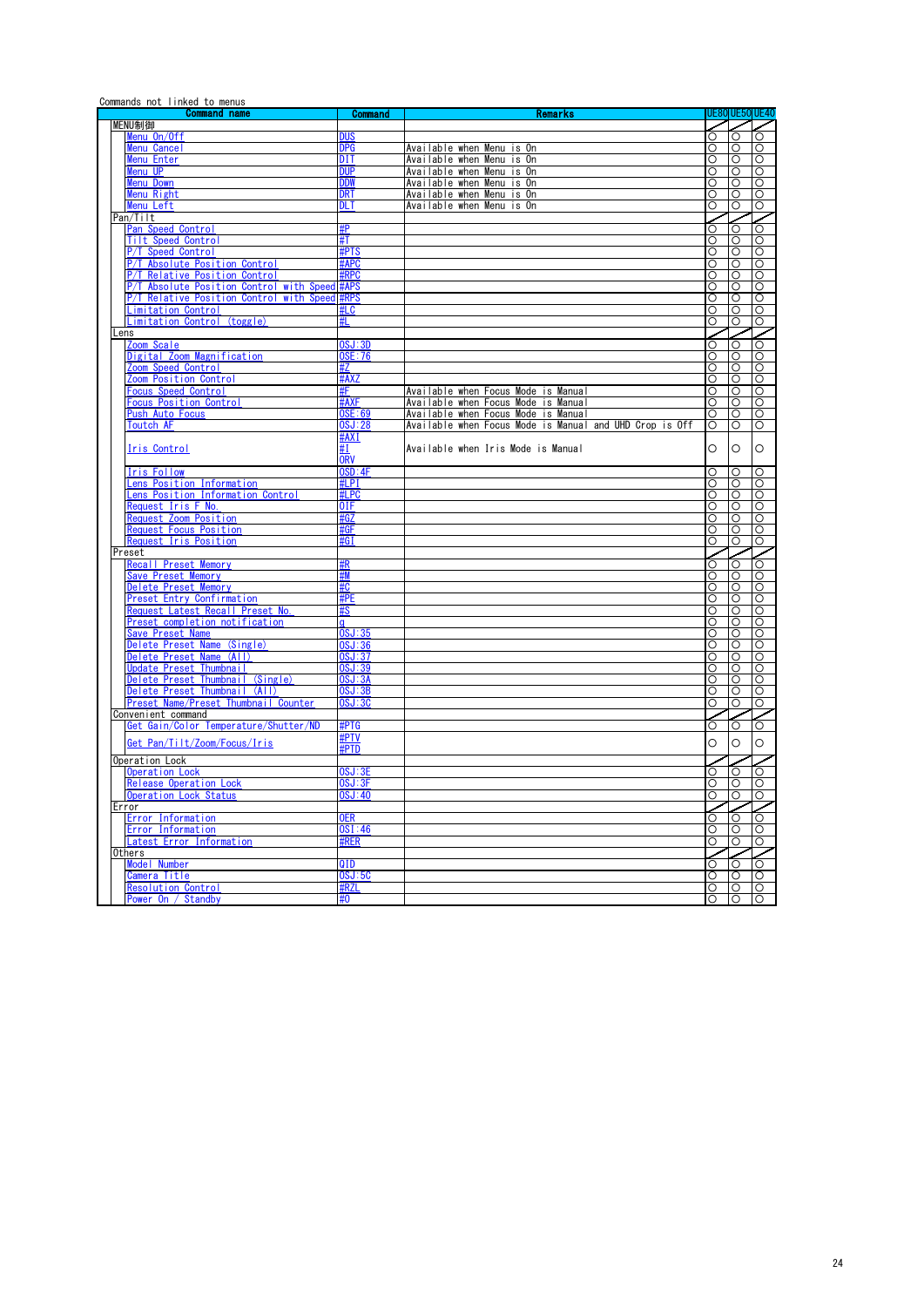#### <span id="page-24-0"></span>9. Command List

#### <u>Scene</u>

| ------<br>Command name | Category | Command                           | Data value | Setting                                      | Comand type  | Update notification             | camdata.html             | Usage example / Remarks                                 |  |
|------------------------|----------|-----------------------------------|------------|----------------------------------------------|--------------|---------------------------------|--------------------------|---------------------------------------------------------|--|
|                        | Control  | XSF: [Data]                       |            | $\overline{\phantom{0}}$<br>Scene1<br>Scene2 |              |                                 |                          | http://192.168.0.10/cgi-bin/aw cam?cmd=XSF:1&res=1      |  |
| Scene File             | Response | XSF: [Data]                       |            | Scene3<br>Full Auto                          | $cam \times$ | XSF: [Data]                     | OSF: [Data]              |                                                         |  |
|                        | Request  | QSF                               |            | Scene1<br>Scene2<br>Scene3                   |              |                                 |                          |                                                         |  |
|                        | Response | OSF: [Data]                       |            | Full Auto                                    |              |                                 |                          |                                                         |  |
|                        | Control  | OSJ:D6:[Data1]:[Data2]            | [Data1]    | [Data1] Scene (From)<br>Scene1<br>Scene2     | cam          | $\hspace{0.1mm}-\hspace{0.1mm}$ | $\overline{\phantom{a}}$ | http://192.168.0.10/cgi-bin/aw_cam?cmd=0SJ:D6:1:2&res=1 |  |
| Scene Copy             |          | Response 0SJ:D6: [Data1]: [Data2] |            | Scene3<br>Full Auto                          |              |                                 |                          |                                                         |  |
|                        | Request  | $\sim$                            | [Data2]    | [Data2] Scene (To)<br>Scene1                 |              |                                 |                          |                                                         |  |
|                        | Response | $\overline{\phantom{m}}$          |            | Scene2<br>Scene3<br>Full Auto                |              |                                 |                          |                                                         |  |

※There are two type of command type "ptz"is Pan-Tilt head Control and "cam" is for camera control

<span id="page-24-1"></span>When switching scene, update notification of each command belonging to the scene wii be sent

| OF OUTSTANDING DUTUINTING CO. CITO OUTSTAND MILL NO. OUTST<br>Item | Command                            | Item               | Command          |
|--------------------------------------------------------------------|------------------------------------|--------------------|------------------|
| Scene                                                              | <b>XSF</b>                         | V Detail Level     | OSD:A1           |
| Picture Level                                                      | OSD:48                             | Skin Detail        | 0SA:40           |
| Gamma Mode                                                         | OSJ: D7                            | Skin Detail Effect | OSD: A3          |
| Iris Mode                                                          | OR <sub>S</sub><br>#D <sub>3</sub> | Gamma              | OSA:6A           |
| Auto Iris Speed                                                    | OSJ:01                             | DRS                | 0SE:33           |
| Auto Iris Wondow                                                   | OSJ:02                             | Knee mode          | OSA:2D           |
| Iris Limit                                                         | OSJ:90                             | White Clip         | OSA:2E           |
| Shutter Mode                                                       | OSJ:03                             | White Clip Level   | 0SA: 2A          |
| Step/Synchro                                                       | OSJ:06<br>0SJ:09                   | <b>DNR</b>         | OSD:3A           |
| <b>ELC Limit</b>                                                   | OSD: BF                            | Matrix Type        | 0SE:31           |
| Gain                                                               | <b>OGU</b>                         | $R-G$              | OSD: A4          |
| Super Gain                                                         | OSI:28                             | R-B                | OSD: A5          |
| <b>AGC MaxGain</b>                                                 | OSD:69                             | G-R<br>G-B         | OSD: A6          |
| Frame mix                                                          | 0SA:65                             |                    | OSD: A7          |
| <b>ND Filter</b>                                                   | 0FT                                | $B-R$              | OSD:A8           |
| Day/Night                                                          | #D6                                | $B-G$              | OSD:A9           |
| Auto F.Mix Max Gain                                                | 0SE: 74                            | Adaptive Matrix    | OSJ:4F           |
| Backlight COMP.                                                    | 0SE: 73                            | B Mg               | OSD:80<br>0SD:81 |
| Spotlight COMP.                                                    | 0SE:DD                             | Mg                 | OSD:82<br>OSD:83 |
| <b>Flicker Suppression</b>                                         | OSE:D1                             | Mg R               | OSD:84<br>OSD:85 |
| <b>ND Filter Status</b>                                            | OSE:D2                             | Mg R R             | OSD:9A<br>OSD:9B |
| White Balance Mode                                                 | <b>OAW</b>                         | R                  | OSD:86<br>0SD:87 |
| Color Temperature                                                  | 0SI:20                             | R R YI             | OSD:9C<br>OSD:9D |
| R Gain                                                             | OSG:39                             | $R$ <sup>Y</sup>   | OSD:88<br>OSD:89 |
| <b>B</b> Gain                                                      | OSG:3A                             | $R$ $Y$   $Y$      | OSD:9E<br>OSD:9F |
| AWB Gain Offset                                                    | OSJ:OC                             | lΥI                | OSD:8A<br>OSD:8B |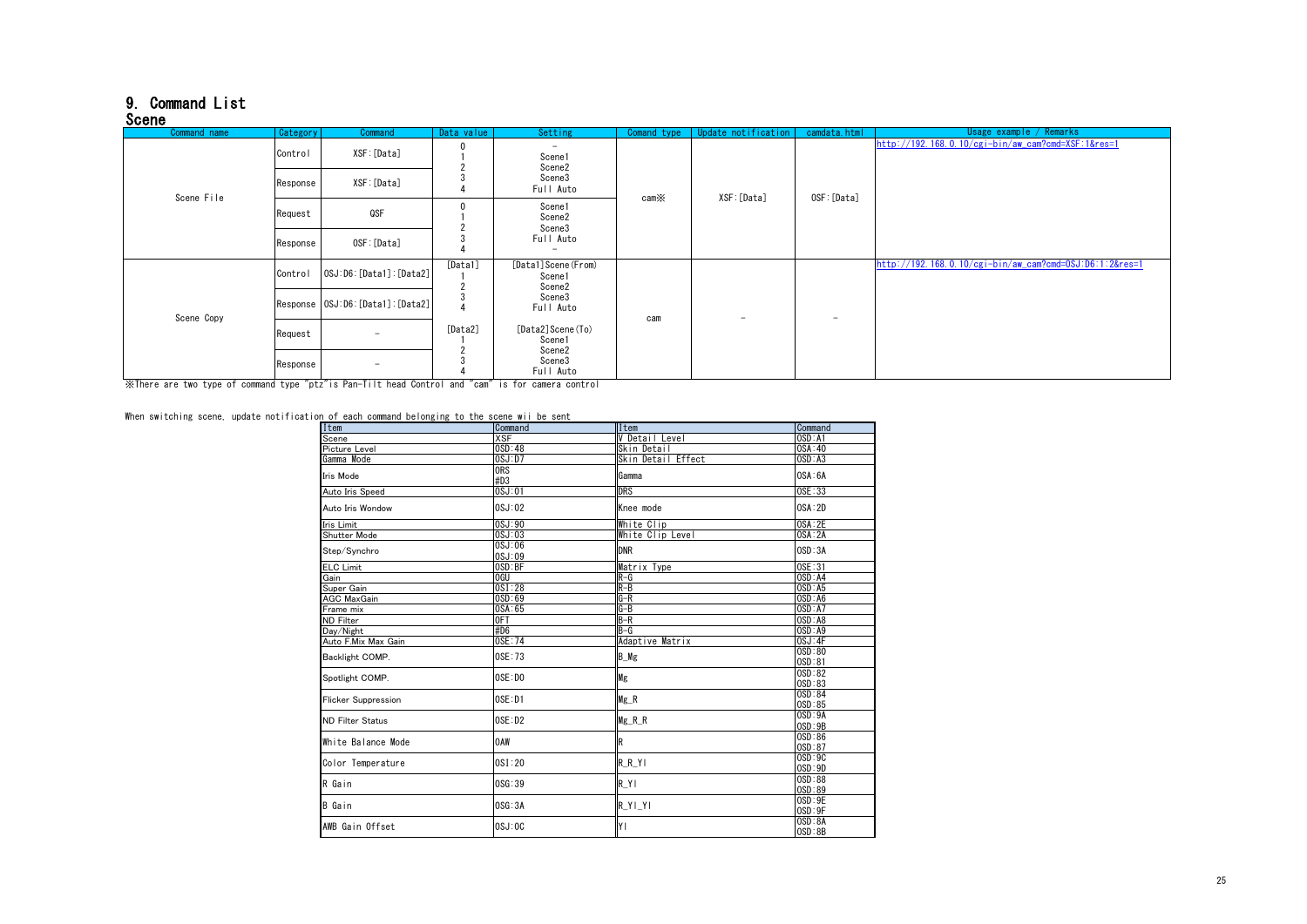| Item            | Command | <b>I</b> Item                  | Command |
|-----------------|---------|--------------------------------|---------|
| ATW Speed       | 0SI:25  | $Y$ $Y$ $G$                    | OSD:1C  |
|                 |         |                                | OSD:1D  |
| ATW Target R    | OSJ:OD  | $Y \mid G$                     | OSD:8C  |
|                 |         |                                | OSD:8D  |
| ATW Target B    | OSJ:OE  | IG                             | OSD:8E  |
|                 |         |                                | OSD:8F  |
| Chroma Level    | OSD:BO  | $G_Cy$                         | OSD:90  |
|                 |         |                                | 0SD:91  |
| Chroma Phase    | OSJ:0B  | Cy                             | OSD:92  |
|                 |         |                                | OSD:93  |
| Master Pedestal | OSJ:OF  |                                | OSD:94  |
|                 |         | $Cy$ <sub><math>B</math></sub> | OSD:95  |
| Detail          | ODT     |                                | OSD:96  |
|                 |         |                                | 0SD:97  |
| Master Detail   | 0SA:30  | Color TEMP. Setting            | 0SJ:4A  |
| Detail Coring   | 0SJ:12  |                                |         |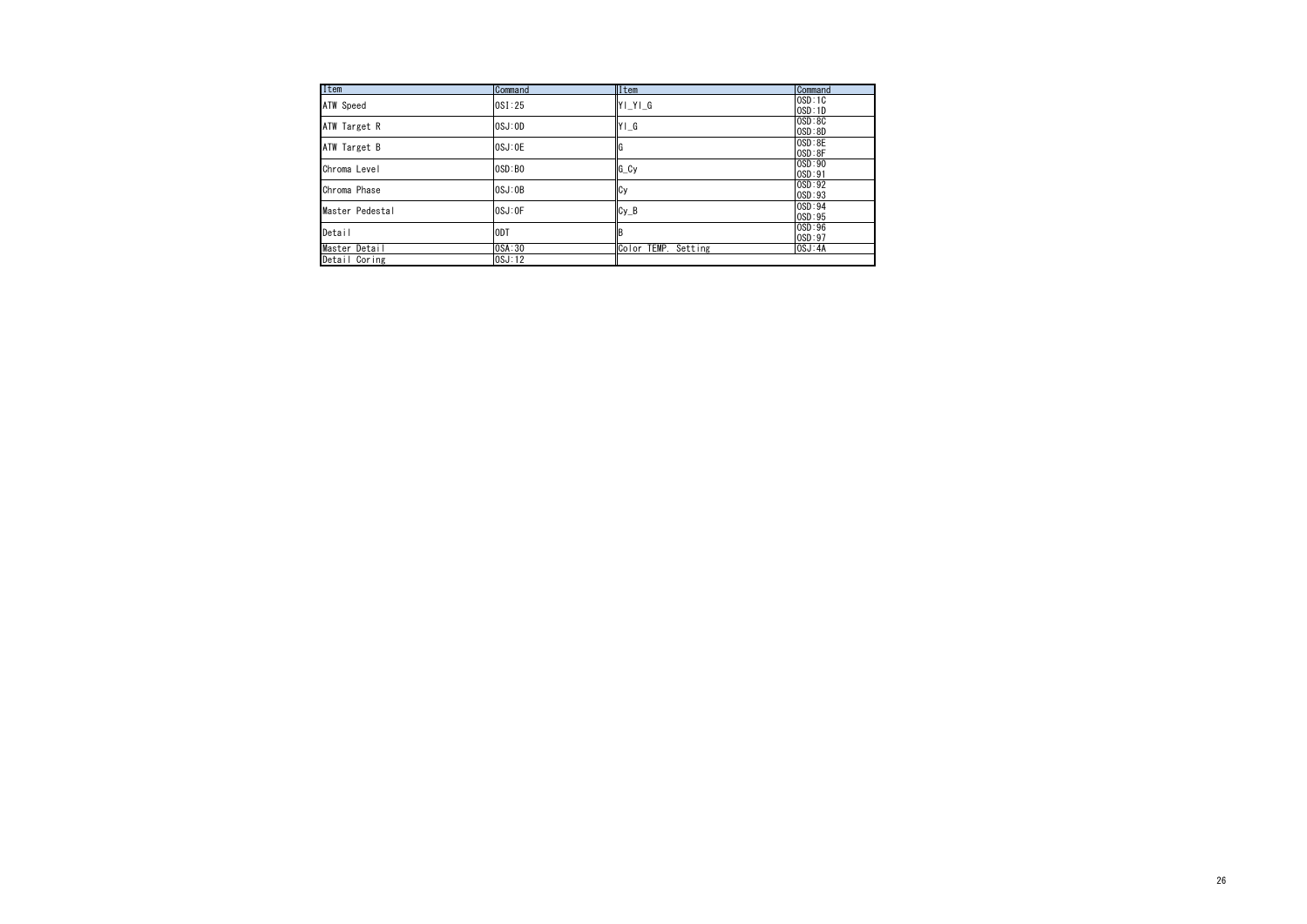### **Brightness**

<span id="page-26-5"></span><span id="page-26-4"></span><span id="page-26-3"></span><span id="page-26-2"></span><span id="page-26-1"></span><span id="page-26-0"></span>

| Command name     | Category | Command                  | Data value                      | Setting             | Comand type | Update notification | camdata.html             | Usage example / Remarks                                                                       |
|------------------|----------|--------------------------|---------------------------------|---------------------|-------------|---------------------|--------------------------|-----------------------------------------------------------------------------------------------|
|                  | Control  | OSD:48: [Data]           | 00h                             | $-50$               |             |                     |                          | http://192.168.0.10/cgi-bin/aw cam?cmd=0SD:48:32&res=1                                        |
| Picture Level    | Response | OSD:48: [Data]           | $\overline{\phantom{a}}$<br>32h | $\mathbf{0}$        | cam         | OSD:48: [Data]      | OSD:48:0x[Data]          |                                                                                               |
|                  | Request  | QSD:48                   |                                 |                     |             |                     |                          |                                                                                               |
|                  | Response | OSD:48: [Data]           | 64h                             | 50                  |             |                     |                          |                                                                                               |
|                  | Control  | ORS: [Data]              |                                 |                     |             |                     |                          | http://192.168.0.10/cgi-bin/aw cam?cmd=0RS:1&res=1                                            |
| Iris Mode        | Response | ORS: [Data]              | $\mathbf{0}$                    | <b>Manual</b>       | cam         | ORS: [Data]         | ORS: [Data]              |                                                                                               |
|                  | Reauest  | ORS                      |                                 | Auto                |             |                     |                          |                                                                                               |
|                  | Response | ORS: [Data]              |                                 |                     |             |                     |                          |                                                                                               |
|                  | Control  | #D3[Data]                |                                 |                     |             |                     |                          | http://192.168.0.10/cgi-bin/aw_ptz?cmd=%23D30&res=1                                           |
| Iris Mode        | Response | d3[Data]                 | $\mathbf{0}$                    | <b>Manual</b>       | ptz         | d3[Data]            | d3[Data]                 |                                                                                               |
|                  | Request  | #D3                      |                                 | Auto                |             |                     |                          |                                                                                               |
|                  | Response | d3[Data]                 |                                 |                     |             |                     |                          |                                                                                               |
|                  | Control  | OSJ:01: [Data]           | $\mathbf{0}$                    | Slow                |             |                     |                          | http://192.168.0.10/cgi-bin/aw cam?cmd=0SJ:01:0&res=1                                         |
| Auto Iris Speed  | Response | OSJ:01: [Data]           |                                 | <b>Normal</b>       | cam         | OSJ:01: [Data]      | OSJ:01:0x[Data]          |                                                                                               |
|                  | Request  | QSJ:01                   | 2                               | Fast                |             |                     |                          |                                                                                               |
|                  | Response | OSJ:01: [Data]           |                                 |                     |             |                     |                          |                                                                                               |
|                  | Control  | OSJ:02: [Data]           | $\mathbf{0}$                    | Normal1             |             |                     |                          | $http://192.168.0.10/cei-bin/aw cam?cmd=0SJ:02:0&res=1$                                       |
| Auto Iris Window | Response | OSJ:02: [Data]           |                                 | Norma <sub>12</sub> | cam         | OSJ:02: [Data]      | 0SJ:02:0x[Data]          |                                                                                               |
|                  | Request  | QSJ:O2                   | $\overline{2}$                  | Center              |             |                     |                          |                                                                                               |
|                  | Response | OSJ:02: [Data]           |                                 |                     |             |                     |                          |                                                                                               |
|                  | Control  | OSJ:90: [Data]           |                                 |                     |             |                     |                          | http://192.168.0.10/cgi-bin/aw_cam?cmd=0SJ:90:0&res=1                                         |
| Iris Limit       | Response | OSJ:90: [Data]           | $\mathbf{0}$                    | 0ff                 | cam         | OSJ:90: [Data]      | OSJ:90:0x[Data]          |                                                                                               |
|                  | Reauest  | QSJ:90                   | $\mathbf{1}$                    | 0n                  |             |                     |                          |                                                                                               |
|                  | Response | OSJ:90: [Data]           |                                 |                     |             |                     |                          |                                                                                               |
|                  | Control  | 0SJ:03: [Data]           | $\mathbf{0}$                    | 0ff                 |             |                     |                          | http://192.168.0.10/cgi-bin/aw cam?cmd=0SJ:03:1&res=1                                         |
| Shutter Mode     | Response | OSJ:03: [Data]           |                                 | Step                | cam         | OSJ:03: [Data]      | 0SJ:03:0x[Data]          |                                                                                               |
|                  | Reauest  | QSJ: 03                  | $\overline{2}$<br>3             | Synchro<br>ELC      |             |                     |                          |                                                                                               |
|                  | Response | 0SJ:03: [Data]           |                                 |                     |             |                     |                          |                                                                                               |
|                  | Control  | OSJ:04: [Data]           | 01h                             |                     |             |                     |                          | http://192.168.0.10/cgi-bin/aw cam?cmd=0SJ:04:01&res=1                                        |
| Step Inc         | Response | OSJ:04: [Data]           |                                 | -                   | cam         | ۰                   | $\overline{\phantom{a}}$ | Increase [Data] stage among selectable Shutter Steps<br>Update notification of OSJ:06 is sent |
|                  | Request  | $\overline{\phantom{a}}$ | 64h                             | 100                 |             |                     |                          |                                                                                               |
|                  | Response | $\equiv$                 |                                 |                     |             |                     |                          |                                                                                               |
| Step Dec         | Control  | 0SJ:05: [Data]           | 01h                             |                     |             |                     |                          | http://192.168.0.10/cgi-bin/aw cam?cmd=0SJ:05:01&res=1                                        |
|                  | Response | OSJ:05: [Data]           |                                 | -                   | cam         |                     | $\overline{\phantom{a}}$ | Decrease [Data] stage among selectable Shutter Steps<br>Update notification of OSJ:06 is sent |
|                  | Request  | $\overline{\phantom{a}}$ | 64h                             | 100                 |             |                     |                          |                                                                                               |
|                  | Response | $\sim$                   |                                 |                     |             |                     |                          |                                                                                               |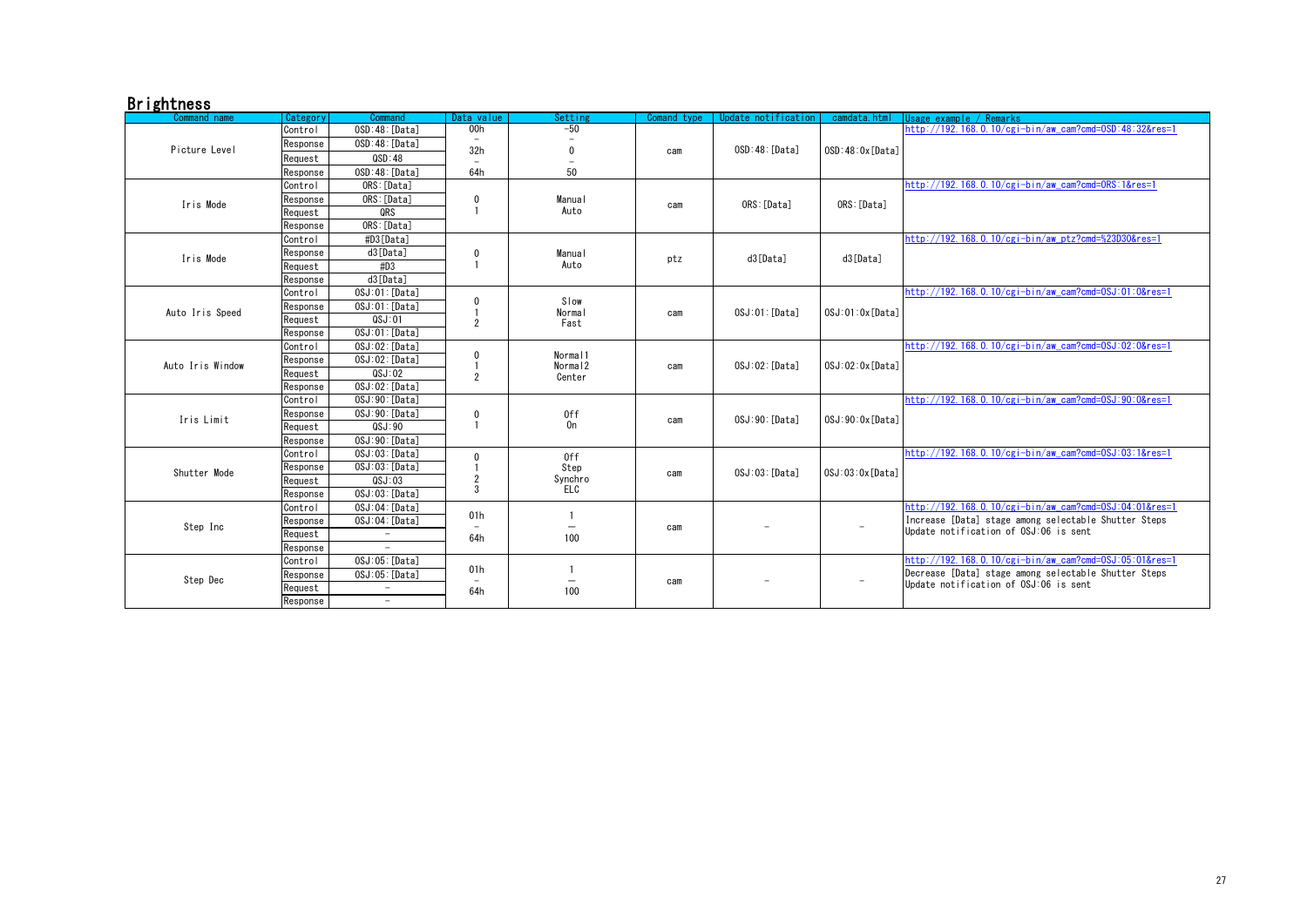<span id="page-27-2"></span><span id="page-27-1"></span><span id="page-27-0"></span>

| Command name         | Category | Command                  | Data value                      | Setting                         | Comand type | Update notification | camdata.html     | Usage example / Remarks                                                                                                                                                                                                                                                                       |
|----------------------|----------|--------------------------|---------------------------------|---------------------------------|-------------|---------------------|------------------|-----------------------------------------------------------------------------------------------------------------------------------------------------------------------------------------------------------------------------------------------------------------------------------------------|
|                      | Control  | 0SJ:06: [Data]           |                                 |                                 |             |                     |                  | http://192.168.0.10/cgi-bin/aw_cam?cmd=0SJ:06:003C&res=1                                                                                                                                                                                                                                      |
|                      | Response | OSJ:06:[Data]            |                                 |                                 |             |                     |                  | Specify the denominator value of [Setting] in [Data]<br>(hexadecimal number)<br>Except for the effective shutter speed, respond with ER3<br>$-59.94p / 59.94i$ mode<br>$1/60$ , $1/100$ , $1/120$ , $1/250$ ,<br>1/500. 1/1000. 1/2000. 1/4000. 1/8000. 1/10000                               |
| Step VAL             | Request  | OSJ:06                   | 0001h<br>2710h                  | 1/1<br>1/10000                  | cam         | OSJ:06:[Data]       | OSJ:06:0x[Data]  | $\cdot$ 29.97p mode<br>$1/30$ , $1/60$ , $1/100$ , $1/120$ , $1/250$ ,<br>1/500, 1/1000, 1/2000, 1/4000, 1/8000, 1/10000<br>$\cdot$ 23.98p / 24p mode<br>$1/24$ , $1/48$ , $1/60$ , $1/100$ , $1/120$ , $1/250$ ,<br>1/500, 1/1000, 1/2000, 1/4000, 1/8000, 1/10000<br>$\cdot$ 50p / 50i mode |
|                      | Response | OSJ:06:[Data]            |                                 |                                 |             |                     |                  | $1/60$ , $1/100$ , $1/120$ , $1/250$ ,<br>1/500, 1/1000, 1/2000, 1/4000, 1/8000, 1/10000<br>$\cdot$ 25p mode<br>$1/25$ , $1/50$ , $1/60$ , $1/100$ , $1/120$ , $1/250$ ,<br>1/500. 1/1000. 1/2000. 1/4000. 1/8000. 1/10000                                                                    |
|                      | Control  | OSJ:07: [Data]           |                                 |                                 |             |                     |                  | http://192.168.0.10/cgi-bin/aw_cam?cmd=0SJ:07:01&res=1                                                                                                                                                                                                                                        |
| Synchro Inc          | Response | 0SJ:07: [Data]           | 01h                             | -1<br>$\overline{\phantom{m}}$  | cam         |                     |                  | Increase [Data] stage among selectable Shutter Steps                                                                                                                                                                                                                                          |
|                      | Request  | $\sim$                   | 64h                             | 100                             |             |                     |                  | Update notification of OSJ:09 is sent                                                                                                                                                                                                                                                         |
|                      | Response | $\overline{\phantom{a}}$ |                                 |                                 |             |                     |                  |                                                                                                                                                                                                                                                                                               |
|                      | Control  | OSJ:08: [Data]           |                                 |                                 |             |                     |                  | http://192.168.0.10/cgi-bin/aw cam?cmd=0SJ:08:01&res=1                                                                                                                                                                                                                                        |
| Synchro Dec          | Response | OSJ:08: [Data]           | 01h                             | $\overline{1}$                  | cam         |                     |                  | Decrease [Data] stage among selectable Shutter Steps                                                                                                                                                                                                                                          |
|                      | Request  | $\sim$                   | 64h                             | 100                             |             |                     |                  | Update notification of OSJ:09 is sent                                                                                                                                                                                                                                                         |
|                      | Response | $\sim$                   |                                 |                                 |             |                     |                  |                                                                                                                                                                                                                                                                                               |
|                      | Control  | OSJ:09: [Data]           |                                 |                                 |             |                     |                  | http://192.168.0.10/cgi-bin/aw_cam?cmd=0SJ:09:00258&res=1                                                                                                                                                                                                                                     |
|                      | Response | OSJ:09:[Data]            |                                 |                                 |             | OSJ:09:[Data]       | OSJ:09:0x [Data] | Specify a value that is 10 times the [Setting] for [Data]<br>(hexadecimal number).<br>Except for the effective shutter speed, round down<br>$-59.94p / 59.94i$ mode                                                                                                                           |
| Synchro VAL          | Request  | QSJ:09                   | 00000h<br>186A0h                | $0.0$ [Hz]<br>10000, 0 [Hz]     | cam         |                     |                  | 60. OHz ~ 7200Hz<br>$\cdot$ 29.97p mode<br>30. OHz ~ 7200Hz<br>$\cdot$ 23.98p / 24p mode<br>24.0Hz~7200Hz                                                                                                                                                                                     |
|                      | Response | OSJ:09:[Data]            |                                 |                                 |             |                     |                  | $\cdot$ 50p / 50i mode<br>50. OHz $\sim$ 7200Hz<br>$\cdot$ 25p mode<br>25. OHz ~ 7200Hz                                                                                                                                                                                                       |
|                      | Control  | OSD: BF: [Data]          | $\overline{2}$                  | 1/100                           |             |                     |                  | http://192.168.0.10/cgi-bin/aw_cam?cmd=0SD:BF:2&res=1                                                                                                                                                                                                                                         |
| ELC Limit            | Response | OSD: BF: [Data]          | 3<br>4                          | 1/120<br>1/250                  | cam         | OSD: BF: [Data]     | OSD:BF: [Data]   |                                                                                                                                                                                                                                                                                               |
| (Auto Shutter Limit) | Request  | QSD:BF                   | 5<br>6                          | 1/500<br>1/1000                 |             |                     |                  |                                                                                                                                                                                                                                                                                               |
|                      | Response | OSD: BF: [Data]          | $\overline{1}$                  | 1/2000                          |             |                     |                  |                                                                                                                                                                                                                                                                                               |
| Gain                 | Control  | OGU: [Data]              | 08h                             | 0dB<br>$\overline{\phantom{a}}$ |             |                     |                  | http://192.168.0.10/cgi-bin/aw_cam?cmd=0GU:08&res=1                                                                                                                                                                                                                                           |
|                      | Response | OGU: [Data]              | 11h<br>$\overline{\phantom{a}}$ | 9dB<br>$\overline{\phantom{a}}$ | cam         |                     | OGU: 0x [Data]   | When Super Gain is Off<br>Auto, OdB~36dB                                                                                                                                                                                                                                                      |
|                      | Request  | QGU                      | 1Ah                             | 18dB                            |             | OGU: [Data]         |                  | When Super Gain is On<br>Auto, OdB~42dB                                                                                                                                                                                                                                                       |
|                      | Response | OGU: [Data]              | 32 <sub>h</sub><br>80h          | 42dB<br>AGC On                  |             |                     |                  |                                                                                                                                                                                                                                                                                               |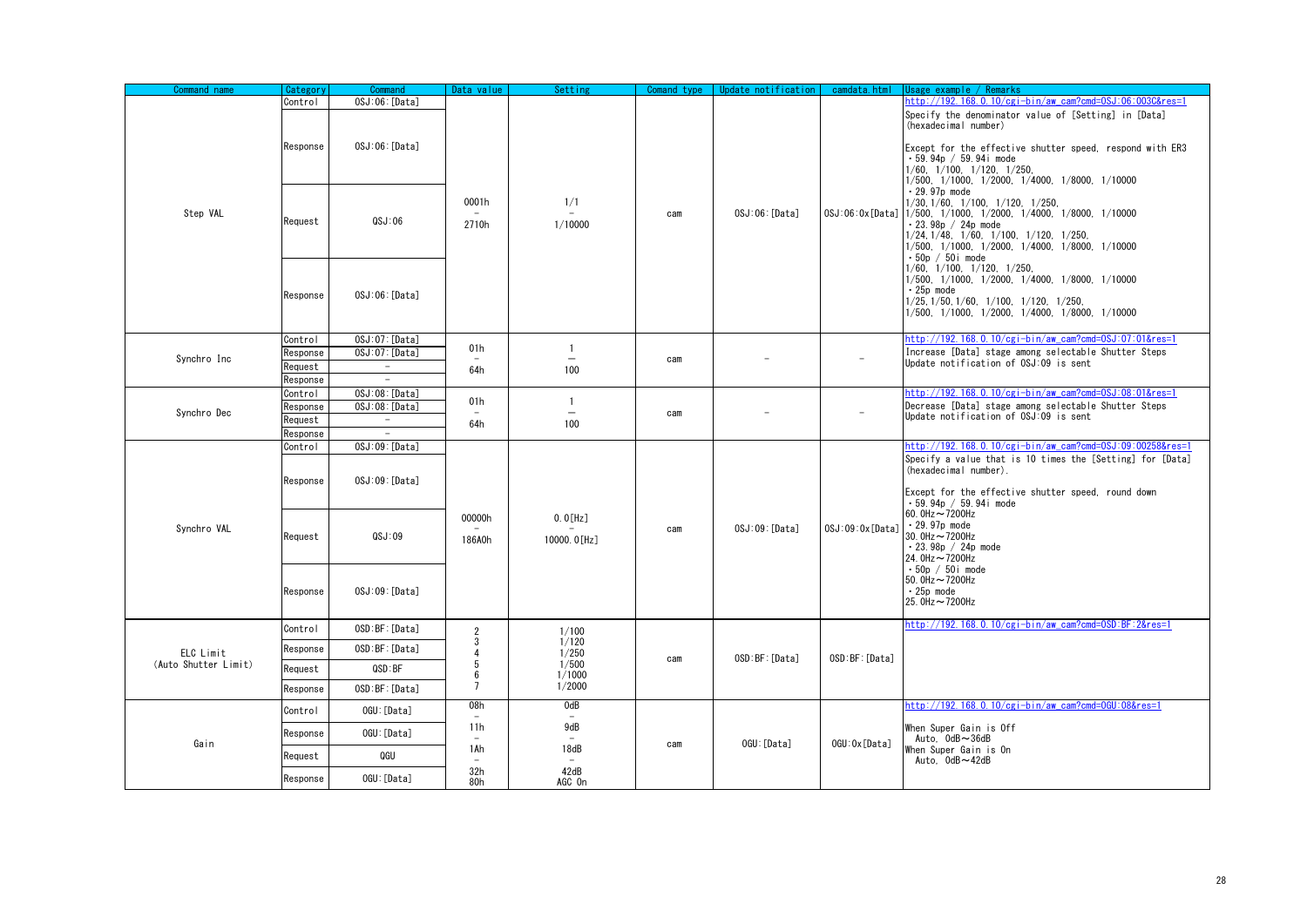<span id="page-28-8"></span><span id="page-28-7"></span><span id="page-28-6"></span><span id="page-28-5"></span><span id="page-28-4"></span><span id="page-28-3"></span><span id="page-28-2"></span><span id="page-28-1"></span><span id="page-28-0"></span>

| Command name         | Category            | <b>Command</b>             | Data value     | Setting             | Comand type | Update notification | camdata.html       | Usage example / Remarks                                           |
|----------------------|---------------------|----------------------------|----------------|---------------------|-------------|---------------------|--------------------|-------------------------------------------------------------------|
|                      | Control             | OSI:28: [Data]             |                |                     |             |                     |                    | http://192.168.0.10/cgi-bin/aw_cam?cmd=0SI:28:0&res=1             |
| Super Gain           | Response            | OSI:28: [Data]             | $\mathbf{0}$   | 0ff                 | cam         | OSI:28:[Data]       | OSI:28:[Data]      |                                                                   |
|                      | Request             | QSI:28                     |                | 0n                  |             |                     |                    |                                                                   |
|                      | Response            | OSI:28: [Data]             |                |                     |             |                     |                    |                                                                   |
|                      | Control             | OSD:69: [Data]             | 01<br>02       | 6dB                 |             |                     |                    | http://192.168.0.10/cgi-bin/aw_cam?cmd=0SD:69:01&res=1            |
|                      | Response            | OSD:69: [Data]             |                | 12dB                |             |                     |                    |                                                                   |
| AGC Max Gain         |                     |                            | 03<br>04       | 18dB<br>24dB        | cam         | OSD:69: [Data]      | OSD:69: [Data]     |                                                                   |
|                      | Request             | QSD:69                     | 05             | 30dB                |             |                     |                    |                                                                   |
|                      | Response            | OSD:69: [Data]             | 06             | 36dB                |             |                     |                    |                                                                   |
|                      | Control             | OSA: 65: [Data]            | 00h<br>06h     | 0 <sup>f</sup>      |             |                     |                    | http://192.168.0.10/cgi-bin/aw cam?cmd=0SA:65:00&res=1            |
| Fram Mix             | Response            | $OSA:65$ : [Data]          | 0Ch            | $+6dB$<br>$+12dB$   | cam         | OSA:65:[Data]       |                    | When Shutter Mode is ELC<br>OSA:65:0x[Data] Off/Auto is available |
|                      | Request             | QSA:65                     | 12h<br>18h     | $+18dB$<br>$+24dB$  |             |                     |                    |                                                                   |
|                      | Response            | OSA: 65: [Data]            | 80h            | Auto                |             |                     |                    |                                                                   |
|                      | Control             | OSE: 74: [Data]            | 00             | (0ff)               |             |                     |                    | http://192.168.0.10/cgi-bin/aw cam?cmd=0SE:74:01&res=1            |
|                      | Response            | OSE: 74: [Data]            | 01             | 6dB                 |             |                     |                    |                                                                   |
| Auto F. Mix Max Gain | Request             | QSE:74                     | 02             | 12dB                | cam         | OSE: 74: [Data]     | OSE: 74: Ox [Data] |                                                                   |
|                      | Response            | OSE: 74: [Data]            | 03             | 18dB                |             |                     |                    |                                                                   |
|                      | Control             | OSE: 73: [Data]            |                |                     |             |                     |                    | http://192.168.0.10/cgi-bin/aw_cam?cmd=0SE:73:1&res=1             |
| Backlight COMP.      | Response            | OSE: 73: [Data]            | $\mathbf 0$    | 0ff                 | cam         | OSE: 73: [Data]     | OSE: 73: [Data]    |                                                                   |
|                      | Reauest             | QSE: 73                    |                | 0n                  |             |                     |                    |                                                                   |
|                      | Response            | OSE: 73: [Data]            |                |                     |             |                     |                    |                                                                   |
|                      | Control             | OSJ:DO: [Data]             |                |                     |             |                     |                    | http://192.168.0.10/cgi-bin/aw_cam?cmd=0SJ:D0:1&res=1             |
| Spotlight COMP.      | Response            | OSJ:DO: [Data]             | $\mathbf 0$    | 0ff                 | cam         | OSJ:DO: [Data]      | OSJ:DO: [Data]     |                                                                   |
|                      | Request             | QSJ:DD                     |                | 0n                  |             |                     |                    |                                                                   |
|                      | Response            | OSJ:DO: [Data]             |                |                     |             |                     |                    |                                                                   |
|                      | Control             | OSJ:D1: [Data]             |                |                     |             |                     |                    | http://192.168.0.10/cgi-bin/aw cam?cmd=0SJ:D1:1&res=1             |
| Flicker Suppression  | Response            | OSJ:D1: [Data]             | $\mathbf 0$    | 0ff<br>0n           | cam         | OSJ:D1: [Data]      | OSJ:D1: [Data]     |                                                                   |
|                      | Request             | QSJ:D1                     |                |                     |             |                     |                    |                                                                   |
|                      | Response            | OSJ:D1: [Data]             |                |                     |             |                     |                    | http://192.168.0.10/cgi-bin/aw_cam?cmd=0FT:0&res=1                |
|                      | Control<br>Response | OFT: [Data]<br>OFT: [Data] | $\mathbf 0$    | Through<br>$1/4$ ND |             |                     |                    | Only supported by AW-UE80                                         |
| ND Filter            | Reauest             | <b>OFT</b>                 | $\overline{2}$ | $1/16$ ND           | cam         | OFT: [Data]         | OFT: [Data]        |                                                                   |
|                      | Response            | OFT: [Data]                | 3<br>8         | $1/64$ ND<br>Auto   |             |                     |                    |                                                                   |
|                      |                     | $\overline{\phantom{a}}$   |                |                     |             |                     |                    | http://192.168.0.10/cgi-bin/aw cam?cmd=QSJ:D2&res=1               |
|                      | Control<br>Response | $\sim$                     | $\mathbf{0}$   | Through<br>$1/4$ ND |             |                     |                    | Only supported by AW-UE80                                         |
| ND Filter Status     | Request             | QSJ:D2                     | 2              | $1/16$ ND           | cam         | OSJ:D2:[Data]       | OSJ:D2: [Data]     |                                                                   |
|                      | Response            | OSJ:D2:[Data]              | 3              | $1/64$ ND           |             |                     |                    |                                                                   |
|                      | Control             | #D6[Data]                  |                |                     |             |                     |                    | http://192.168.0.10/cgi-bin/aw_ptz?cmd=%23D60&res=1               |
|                      | Response            | d6[Data]                   | $\mathbf 0$    | 0ff                 |             | d6[Data]            | d6[Data]           | Only supported by AW-UE80                                         |
| Day/Night            | Request             | #D6                        |                | 0n                  | ptz         |                     |                    |                                                                   |
|                      | Response            | d6[Data]                   |                |                     |             |                     |                    |                                                                   |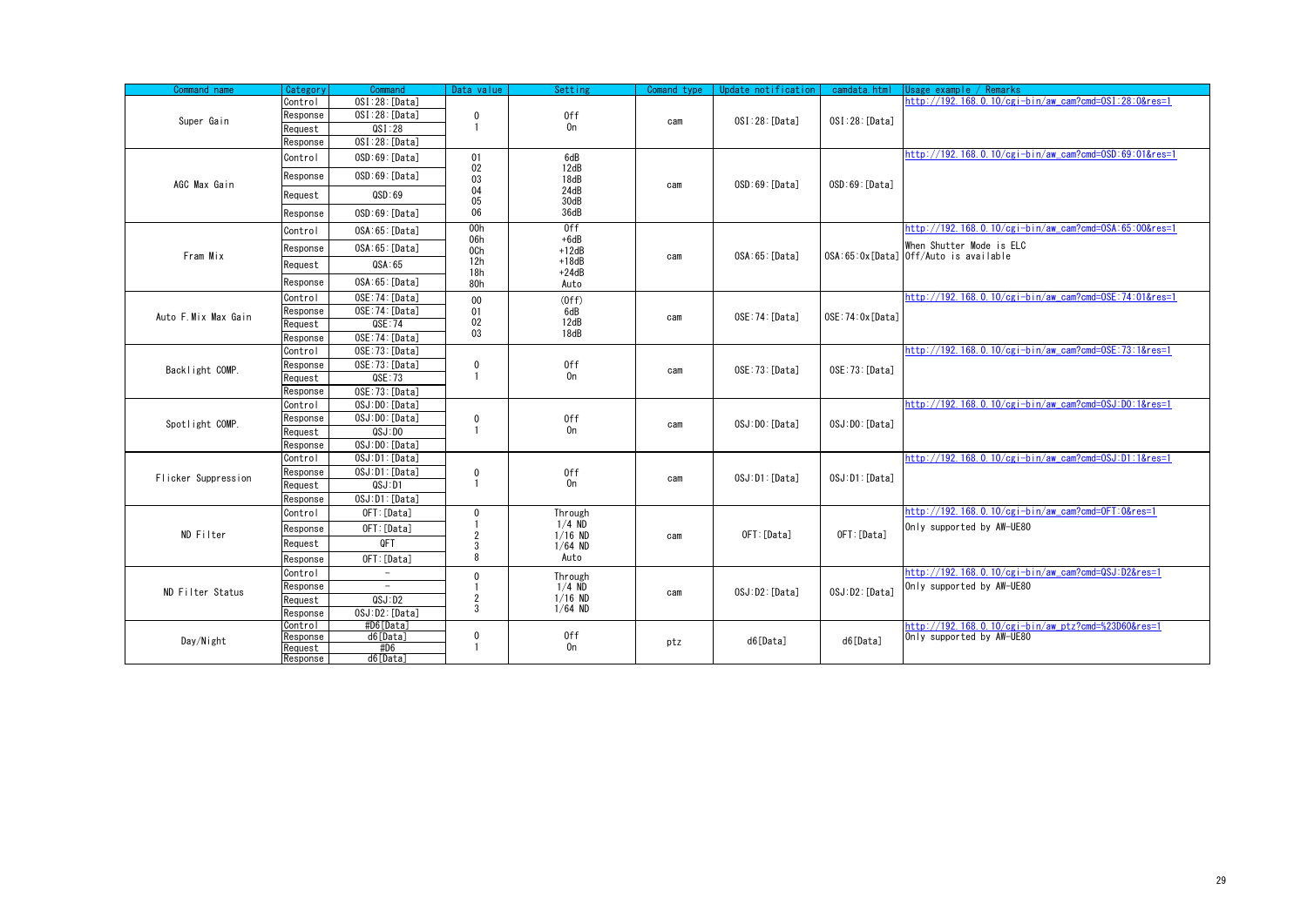## Picture

<span id="page-29-5"></span><span id="page-29-4"></span><span id="page-29-3"></span><span id="page-29-2"></span><span id="page-29-1"></span><span id="page-29-0"></span>

| Command name          | Category            | Command                                | Data value                          | Setting                                  | Comand type | Update notification                       | camdata.html             | Usage example / Remarks                                                                 |
|-----------------------|---------------------|----------------------------------------|-------------------------------------|------------------------------------------|-------------|-------------------------------------------|--------------------------|-----------------------------------------------------------------------------------------|
|                       | Control             | OAW: [Data]                            | $\mathbf{0}$<br>$\overline{2}$<br>3 | ATW<br>AWC A<br>AWC B                    |             |                                           |                          | http://192.168.0.10/cgi-bin/aw_cam?cmd=0AW:1&res=1                                      |
|                       | Response            | OAW: [Data]                            | $\overline{4}$<br>5<br>9            | PRESET 3200K<br>PRESET 5600K<br>VAR      |             | OAW: [Data]                               |                          | ATW variable range is from 2000k to 15000K                                              |
| White Balance Mode    |                     |                                        | $\mathbf 0$                         | ATW                                      | cam         |                                           | OAW: [Data]              |                                                                                         |
|                       | Request             | QAW                                    | $\mathbf{1}$<br>$\overline{2}$      | AWC A                                    |             |                                           |                          |                                                                                         |
|                       |                     |                                        | $\mathbf{3}$                        | AWC B                                    |             |                                           |                          |                                                                                         |
|                       | Response            | OAW: [Data]                            | 4<br>5                              | PRESET 3200K<br>PRESET 5600K             |             |                                           |                          |                                                                                         |
|                       |                     |                                        | 9                                   | VAR                                      |             |                                           |                          |                                                                                         |
|                       | Control             | <b>OWS</b>                             |                                     |                                          |             |                                           |                          | http://192.168.0.10/cgi-bin/aw_cam?cmd=0WS&res=1                                        |
| AWB                   | Response<br>Request | <b>OWS</b><br>$\overline{\phantom{a}}$ | ۰                                   | ٠                                        | cam         | OWS<br>ER3:0WS                            | ÷                        | See Chapter.6 for AWB execution sequence<br>When Dav/Night is Night. AWB is unavailable |
|                       | Response            | $\sim$                                 |                                     |                                          |             |                                           |                          |                                                                                         |
|                       | Control             | <b>OAS</b>                             |                                     |                                          |             |                                           |                          | http://192.168.0.10/cgi-bin/aw cam?cmd=0AS&res=1                                        |
| ABB                   | Response            | 0AS<br>$\sim$                          | $\overline{\phantom{a}}$            | $\overline{a}$                           | cam         | 0AS<br>ER3:0AS                            | $\overline{\phantom{a}}$ |                                                                                         |
|                       | Request<br>Response | $\sim$                                 |                                     |                                          |             |                                           |                          |                                                                                         |
|                       | Control             | OSI:1E: [Data]                         | 1 <sub>h</sub>                      | $\mathbf{1}$                             |             |                                           |                          | http://192.168.0.10/cgi-bin/aw_cam?cmd=0SI:1E:1&res=1                                   |
| Color Temperature Inc | Response            | OSI: 1E: [Data]                        |                                     |                                          | cam         | OSI:1E: [Data]                            | $\sim$                   | Increase [Data] stage among selectable Color Temperature                                |
|                       | Request<br>Response | $\sim$                                 | Ah                                  | 10                                       |             |                                           |                          | Update notification of OSI:20 is sent                                                   |
|                       | Control             | OSI: 1F: [Data]                        |                                     |                                          |             |                                           |                          | http://192.168.0.10/cgi-bin/aw_cam?cmd=0SI:1F:1&res=1                                   |
| Color Temperature Dec | Response            | OSI: 1F: [Data]                        | 1h<br>$\overline{\phantom{a}}$      | $\mathbf{1}$<br>$\overline{\phantom{a}}$ | cam         | OSI: 1F: [Data]                           | $\overline{\phantom{a}}$ | Decrease [Data] stage among selectable Color Temperature                                |
|                       | Request<br>Response | $\sim$<br>Ξ                            | Ah                                  | 10                                       |             |                                           |                          | Update notification of OSI:20 is sent                                                   |
|                       | Control             | OSI:20: [Data1]: [Data2]               | [Data1]                             | [Data1]                                  |             |                                           |                          | http://192.168.0.10/cgi-bin/aw_cam?cmd=0SI:20:007D0&res=1                               |
|                       |                     |                                        | 007D0h                              | 2000K                                    |             |                                           |                          | Except for the effective Color Temperature, round down                                  |
|                       | Response            | OSI:20: [Data1]: [Data2]               | 03A98h                              | 15000K                                   |             | OSI:20: [Data1]: [Data2 0SI:20:0x [Data1] |                          |                                                                                         |
| Color Temperature     | Reauest             | QSI:20                                 | [Data2]                             | [Data2]                                  | cam         | ı                                         | : [Data2]                |                                                                                         |
|                       |                     |                                        | 0h<br>1h                            | Valid<br>Under                           |             |                                           |                          |                                                                                         |
|                       | Response            | OSI:20: [Data1]: [Data2]               | 2h                                  | Over                                     |             |                                           |                          |                                                                                         |
|                       | Control             | OSG:39: [Data]                         | 738h                                | $-200$                                   |             |                                           |                          | http://192.168.0.10/cgi-bin/aw cam?cmd=0SG:39:800&res=1                                 |
|                       | Response            | OSG:39: [Data]                         |                                     |                                          |             |                                           |                          |                                                                                         |
| R Gain                | Request             | QSG:39                                 | 800h                                | $\mathbf 0$<br>÷                         | cam         | OSG: 39: [Data]                           | OSG:39:0x[Data]          |                                                                                         |
|                       | Response            | 0SG:39: [Data]                         | 8C8h                                | 200                                      |             |                                           |                          |                                                                                         |
|                       | Control             | OSG:3A: [Data]                         | 738h                                | $-200$                                   |             |                                           |                          | http://192.168.0.10/cgi-bin/aw_cam?cmd=0SG:3A:800&res=1                                 |
|                       | Response            | OSG:3A: [Data]                         |                                     |                                          |             |                                           |                          |                                                                                         |
| B Gain                | Request             | QSG:3A                                 | 800h                                | $\mathbf 0$                              | cam         | OSG:3A: [Data]                            | OSG:3A:0x[Data]          |                                                                                         |
|                       | Response            | OSG:3A: [Data]                         | 8C8h                                | 200                                      |             |                                           |                          |                                                                                         |
|                       |                     |                                        |                                     |                                          |             |                                           |                          | http://192.168.0.10/cgi-bin/aw_cam?cmd=QSJ:4A&res=1                                     |
|                       | Control             | $\sim$                                 | [Data1]<br>007D0h                   | [Data1]<br>2000K                         |             |                                           |                          |                                                                                         |
|                       | Response            | $\overline{\phantom{a}}$               |                                     |                                          |             |                                           |                          |                                                                                         |
| AWB Color Temperature |                     |                                        | 03A98h<br>[Data2]                   | 15000K<br>[Data2]                        | cam         | OSJ:4A: [Data1]: [Data2 OSJ:4A:0x [Data1] | : [Data2]                |                                                                                         |
|                       | Request             | QSJ:4A                                 | 0h                                  | Valid                                    |             |                                           |                          |                                                                                         |
|                       | Response            | OSJ:4A: [Data1]: [Data2]               | 1h<br>2h                            | Under<br>Over                            |             |                                           |                          |                                                                                         |
|                       | Control             | OSJ: OC: [Data]                        |                                     |                                          |             |                                           |                          | http://192.168.0.10/cgi-bin/aw cam?cmd=0SJ:0C:0&res=1                                   |
| AWB Gain Offset       | Response<br>Request | OSJ:OC: [Data]<br>QSJ:OC               | $\mathbf 0$<br>1                    | 0ff<br>0 <sub>n</sub>                    | cam         | OSJ: 0C: [Data]                           | OSJ: OC: Ox [Data]       |                                                                                         |
|                       | Response            | OSJ:OC: [Data]                         |                                     |                                          |             |                                           |                          |                                                                                         |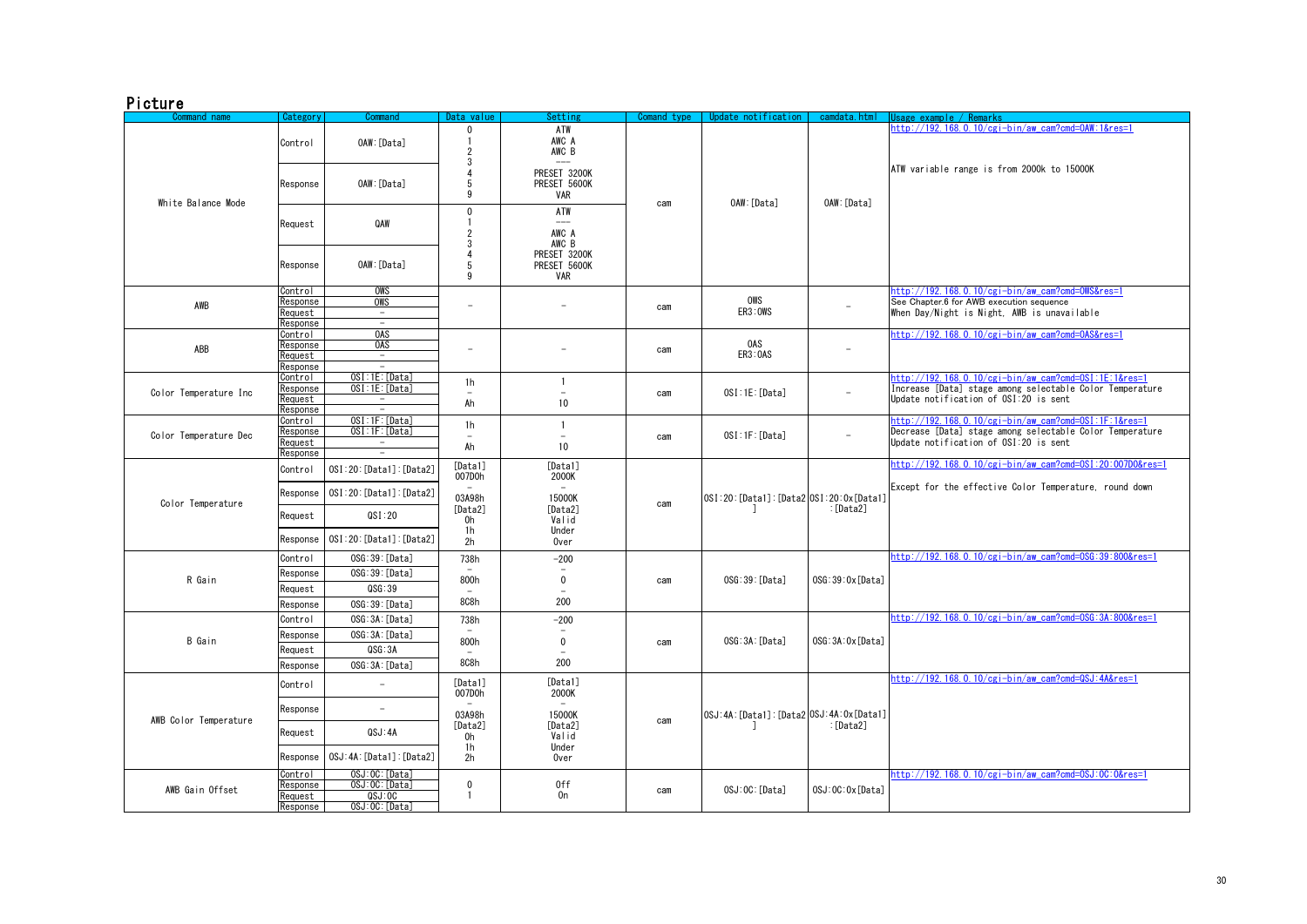<span id="page-30-12"></span><span id="page-30-11"></span><span id="page-30-10"></span><span id="page-30-9"></span><span id="page-30-8"></span><span id="page-30-7"></span><span id="page-30-6"></span><span id="page-30-5"></span><span id="page-30-4"></span><span id="page-30-3"></span><span id="page-30-2"></span><span id="page-30-1"></span><span id="page-30-0"></span>

| Command name       | Category            | Command                   | Data value       | Setting        | Comand type | Update notification | camdata html       | Isage example<br>Remarks                                |
|--------------------|---------------------|---------------------------|------------------|----------------|-------------|---------------------|--------------------|---------------------------------------------------------|
|                    | Control             | OSI:25: [Data]            | $\mathbf 0$      | Normal         |             |                     |                    | nttp://192.168.0.10/cgi-bin/aw_cam?cmd=0SI:25:0&res=1   |
| ATW Speed          | Response            | OSI:25: [Data]            |                  | Slow           | cam         | OSI:25:[Data]       | OSI:25:[Data]      |                                                         |
|                    | Reauest             | QSI:25                    | $\overline{2}$   | Fast           |             |                     |                    |                                                         |
|                    | Response            | OSI:25: [Data]            | 76h              | $-10$          |             |                     |                    | http://192.168.0.10/cgi-bin/aw_cam?cmd=0SJ:0D:80&res=1  |
|                    | Control             | OSJ: OD: [Data]           |                  | $\sim$         |             |                     |                    |                                                         |
| ATW Target R       | Response            | OSJ: OD: [Data]           | 80h              | $\mathbf 0$    | cam         | OSJ:OD: [Data]      | OSJ:OD:Ox[Data]    |                                                         |
|                    | Reauest             | QSJ:OD                    |                  |                |             |                     |                    |                                                         |
|                    | Response            | OSJ: OD: [Data]           | 8Ah              | $+10$          |             |                     |                    |                                                         |
|                    | Control             | OSJ: OE: [Data]           | 76h              | $-10$          |             |                     |                    | http://192.168.0.10/cgi-bin/aw_cam?cmd=0SJ:0E:80&res=1  |
|                    | Response            | OSJ: OE: [Data]           |                  |                |             |                     |                    |                                                         |
| ATW Target B       | Request             | QSJ:0E                    | 80h              | $\mathbf{0}$   | cam         | OSJ: OE: [Data]     | OSJ: OE: Ox [Data] |                                                         |
|                    | Response            | OSJ: OE: [Data]           | 8Ah              | $+10$          |             |                     |                    |                                                         |
|                    |                     |                           | 00h              | 0FF            |             |                     |                    | http://192.168.0.10/cgi-bin/aw_cam?cmd=0SD:B0:80&res=1  |
|                    | Control             | OSD:BO: [Data]            | 1Dh              | $-99%$         |             |                     |                    |                                                         |
|                    | Response            | OSD:BO: [Data]            |                  |                |             |                     |                    | Step:1%                                                 |
| Chroma Level       | Request             | QSD:BO                    | 80h              | $\mathbf 0$    | cam         | OSD:BO: [Data]      | OSD:BO:Ox[Data]    |                                                         |
|                    | Response            | OSD:BO: [Data]            | E <sub>3</sub> h | 99%            |             |                     |                    |                                                         |
|                    | Control             | OSJ: OB: [Data]           | 61h              | $-31$          |             |                     |                    | http://192.168.0.10/cgi-bin/aw_cam?cmd=0SJ:0B:80&res=1  |
|                    | Response            | OSJ: OB: [Data]           |                  |                |             |                     |                    |                                                         |
| Chroma Phase       | Reauest             | QSJ:OB                    | 80h              | $\pmb{0}$      | cam         | OSJ:OB: [Data]      | OSJ:OB:Ox[Data]    |                                                         |
|                    | Response            | OSJ: OB: [Data]           | 9F <sub>h</sub>  | $+31$          |             |                     |                    |                                                         |
|                    |                     | OSJ: OF: [Data]           | 738h             | $-200$         |             |                     |                    | http://192.168.0.10/cgi-bin/aw_cam?cmd=0SJ:0F:800&res=1 |
|                    | Control             |                           |                  |                |             |                     |                    |                                                         |
| Master Pedestal    | Response            | OSJ:OF: [Data]            | 800h             | $\mathbf 0$    | cam         | OSJ: OF: [Data]     | OSJ:OF:Ox[Data]    |                                                         |
|                    | Request             | QSJ:OF                    |                  |                |             |                     |                    |                                                         |
|                    | Response            | OSJ:OF: [Data]            | 8C8h             | 200            |             |                     |                    |                                                         |
|                    | Control             | ODT: [Data]               | $\mathbf 0$      | 0ff            |             |                     |                    | http://192.168.0.10/cgi-bin/aw_cam?cmd=0DT:1&res=1      |
| Detail             | Response            | ODT: [Data]               |                  | 0n             | cam         | ODT: [Data]         | ODT: [Data]        |                                                         |
|                    | Request             | QDT                       | $\overline{2}$   | 0n             |             |                     |                    |                                                         |
|                    | Response            | ODT: [Data]               |                  |                |             |                     |                    |                                                         |
|                    | Control             | 0SA: 30: [Data]           | 61h              | $-31$          |             |                     |                    | http://192.168.0.10/cgi-bin/aw_cam?cmd=0SA:30:80&res=1  |
| Master Detail      | Response            | OSA: 30: [Data]           | 80h              | $\mathbf{0}$   | cam         | OSA: 30: [Data]     | OSA: 30: [Data]    |                                                         |
|                    | Request             | QSA:30                    |                  |                |             |                     |                    |                                                         |
|                    | Response            | 0SA: 30: [Data]           | 9Fh              | $+31$          |             |                     |                    |                                                         |
|                    | Control             | 0SJ:12: [Data]            | 00h              | $\mathbf 0$    |             |                     |                    | nttp://192.168.0.10/cgi-bin/aw_cam?cmd=0SJ:12:00&res=1  |
| Detail Coring      | Response<br>Request | OSJ:12: [Data]<br>QSJ:12  |                  |                | cam         | OSJ:12: [Data]      | OSJ:12:0x[Data]    |                                                         |
|                    | Response            | OSJ:12: [Data]            | 3Ch              | 60             |             |                     |                    |                                                         |
|                    | Control             | OSD:A1: [Data]            | 79h              | -7             |             |                     |                    | http://192.168.0.10/cgi-bin/aw_cam?cmd=0SD:A1:80&res=1  |
| V Detail Level     | Response            | OSD:A1: [Data]            | 80h              | $\mathbf 0$    | cam         | OSD:A1: [Data]      | OSD:A1:Ox[Data]    |                                                         |
|                    | Request             | QSD: A1                   |                  |                |             |                     |                    |                                                         |
|                    | Response            | OSD:A1: [Data]            | 87h              | $\overline{7}$ |             |                     |                    |                                                         |
|                    | Control             | 0SA: 40: [Data]           |                  |                |             |                     |                    | http://192.168.0.10/cgi-bin/aw_cam?cmd=0SA:40:0&res=1   |
| Skin Tone Detail   | Response            | OSA: 40: [Data]           | $\mathbf 0$<br>1 | 0ff<br>0n      | cam         | OSA: 40: [Data]     | OSA: 40: [Data]    |                                                         |
|                    | Request<br>Response | QSA:40<br>0SA: 40: [Data] |                  |                |             |                     |                    |                                                         |
|                    | Control             | OSD:A3: [Data]            | 80h              | $\mathbf 0$    |             |                     |                    | http://192.168.0.10/cgi-bin/aw_cam?cmd=0SD:A3:80&res=1  |
| Skin Detail Effect | Response            | OSD:A3: [Data]            |                  |                | cam         | OSD: A3: [Data]     | OSD:A3:Ox[Data]    |                                                         |
|                    | Reauest             | QSD: A3                   | 9Fh              | $+31$          |             |                     |                    |                                                         |
|                    | Response            | OSD:A3: [Data             |                  |                |             |                     |                    | http://192.168.0.10/cgi-bin/aw_cam?cmd=0SJ:D7:00&res=1  |
|                    | Control             | OSJ:D7: [Data]            | $00\,$<br>01     | HD<br>Normal   |             |                     |                    |                                                         |
| Gamma Mode         | Response            | OSJ:D7: [Data]            | 02               | Cinema1        | cam         | OSJ:D7: [Data]      | OSJ:D7: [Data]     |                                                         |
|                    | Reauest             | QSJ:D7                    | 03               | Cinema2        |             |                     |                    |                                                         |
|                    | Response            | OSJ:D7: [Data]            | 04               | Still Like     |             |                     |                    |                                                         |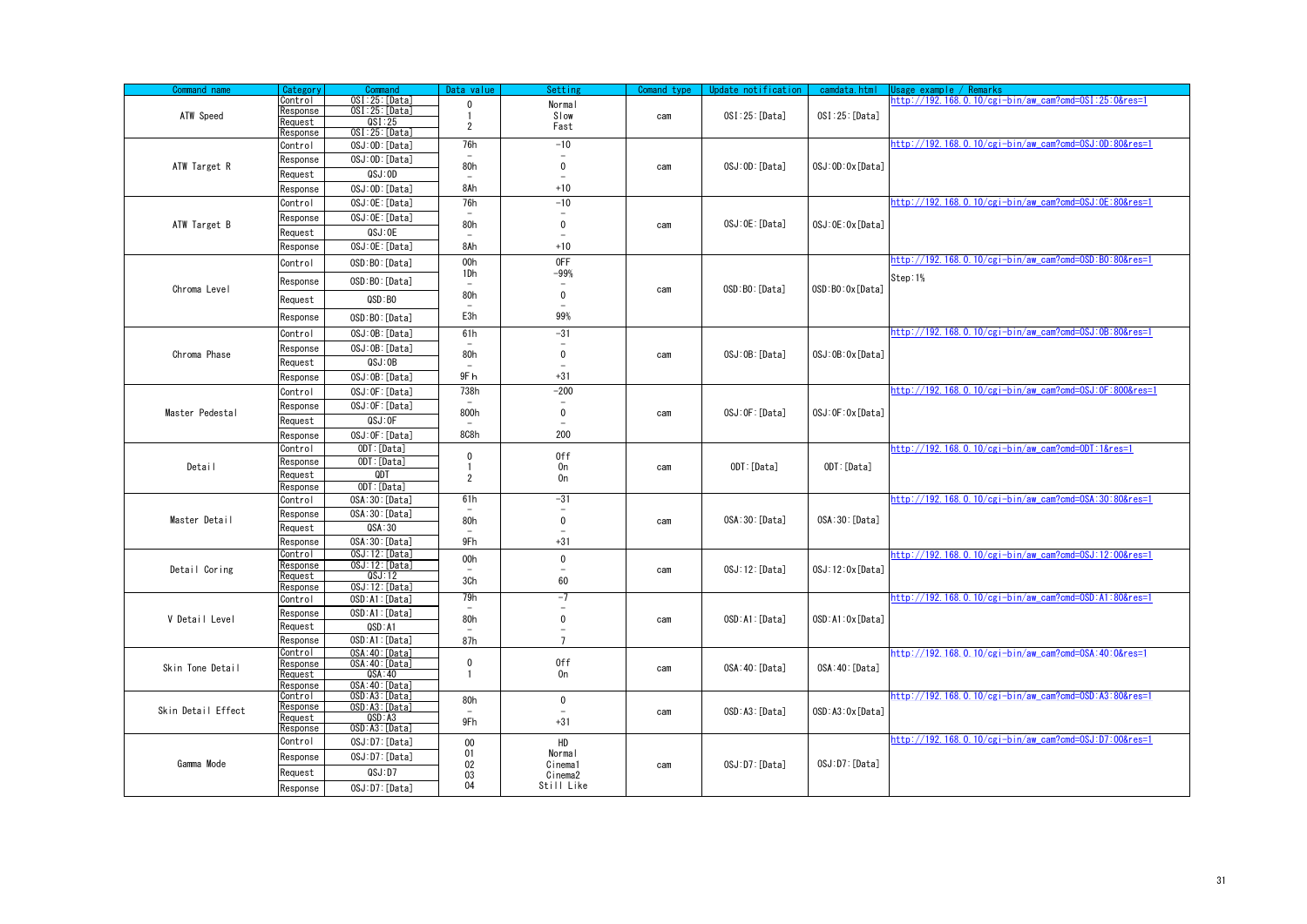<span id="page-31-5"></span><span id="page-31-4"></span><span id="page-31-3"></span><span id="page-31-2"></span><span id="page-31-1"></span><span id="page-31-0"></span>

| Command name     | Category            | Command                            | Data value | Setting        | Comand type | Update notification | camdata, html      | Usage example / $Remarks$                              |
|------------------|---------------------|------------------------------------|------------|----------------|-------------|---------------------|--------------------|--------------------------------------------------------|
|                  | Control             | OSA: 6A: [Data]                    | 67h        | 0.30           |             |                     |                    | http://192.168.0.10/cgi-bin/aw cam?cmd=0SA:6A:67&res=1 |
| Gamma            | Response            | OSA: 6A: [Data]                    | 6Ch        | 0.35           | cam         | OSA: 6A: [Data]     | OSA: 6A: Ox [Data] | Step: 0.01                                             |
|                  | Request             | QSA:6A                             | 80h        | 0.55           |             |                     |                    |                                                        |
|                  | Response            | OSA: 6A: [Data]                    | 94h        | 0.75           |             |                     |                    |                                                        |
|                  | Control             | OSE: 33: [Data]<br>OSE: 33: [Data] |            | 0FF            |             |                     |                    | http://192.168.0.10/cgi-bin/aw cam?cmd=0SE:33:1&res=1  |
| <b>DRS</b>       | Response<br>Request | QSE:33                             |            | LOW<br>MID     | cam         | 0SE:33: [Data]      | OSE:33: [Data]     |                                                        |
|                  | Response            | OSE: 33: [Data]                    |            | HIGH           |             |                     |                    |                                                        |
|                  | Control             | OSA: 2D: [Data]                    |            | 0ff            |             |                     |                    | http://192.168.0.10/cgi-bin/aw_cam?cmd=0SA:2D:0&res=1  |
| Knee Mode        | Response            | OSA:2D:[Data]                      |            | Auto           |             | OSA: 2D: [Data]     | OSA:2D: [Data]     |                                                        |
|                  | Request             | QSA:2D                             |            | Low<br>Mid     | cam         |                     |                    |                                                        |
|                  | Response            | OSA: 2D: [Data]                    | 5          | High           |             |                     |                    |                                                        |
|                  | Control             | OSA: 2E: [Data]                    |            |                |             |                     |                    | http://192.168.0.10/cgi-bin/aw cam?cmd=0SA:2E:0&res=1  |
| White Clip       | Response            | OSA: 2E: [Data]                    |            | 0ff            | cam         | OSA: 2E: [Data]     | OSA: 2E: [Data]    |                                                        |
|                  | Reauest<br>Response | QSA: 2E<br>OSA: 2E: [Data]         |            | 0 <sub>n</sub> |             |                     |                    |                                                        |
|                  | Control             | OSA: 2A: [Data]                    |            |                |             |                     |                    | http://192.168.0.10/cgi-bin/aw_cam?cmd=0SA:2A:00&res=1 |
|                  | Response            | OSA: 2A: [Data]                    | 00h        | 90%            |             |                     | OSA: 2A: 0x [Data] | Step: 1%                                               |
| White Clip Level | Reauest             | QSA:2A                             | 13h        | 109%           | cam         | OSA: 2A: [Data]     |                    |                                                        |
|                  | Response            | OSA: 2A: [Data]                    |            |                |             |                     |                    |                                                        |
|                  | Control             | OSD:3A: [Data]                     | 00         | 0ff            |             |                     |                    | http://192.168.0.10/cgi-bin/aw_cam?cmd=0SD:3A:01&res=1 |
| <b>DNR</b>       | Response            | OSD:3A: [Data]<br>QSD: 3A          | 01         | Low            | cam         | OSD:3A: [Data]      | OSD:3A:0x[Data]    |                                                        |
|                  | Request<br>Response | OSD:3A: [Data]                     | 02         | High           |             |                     |                    |                                                        |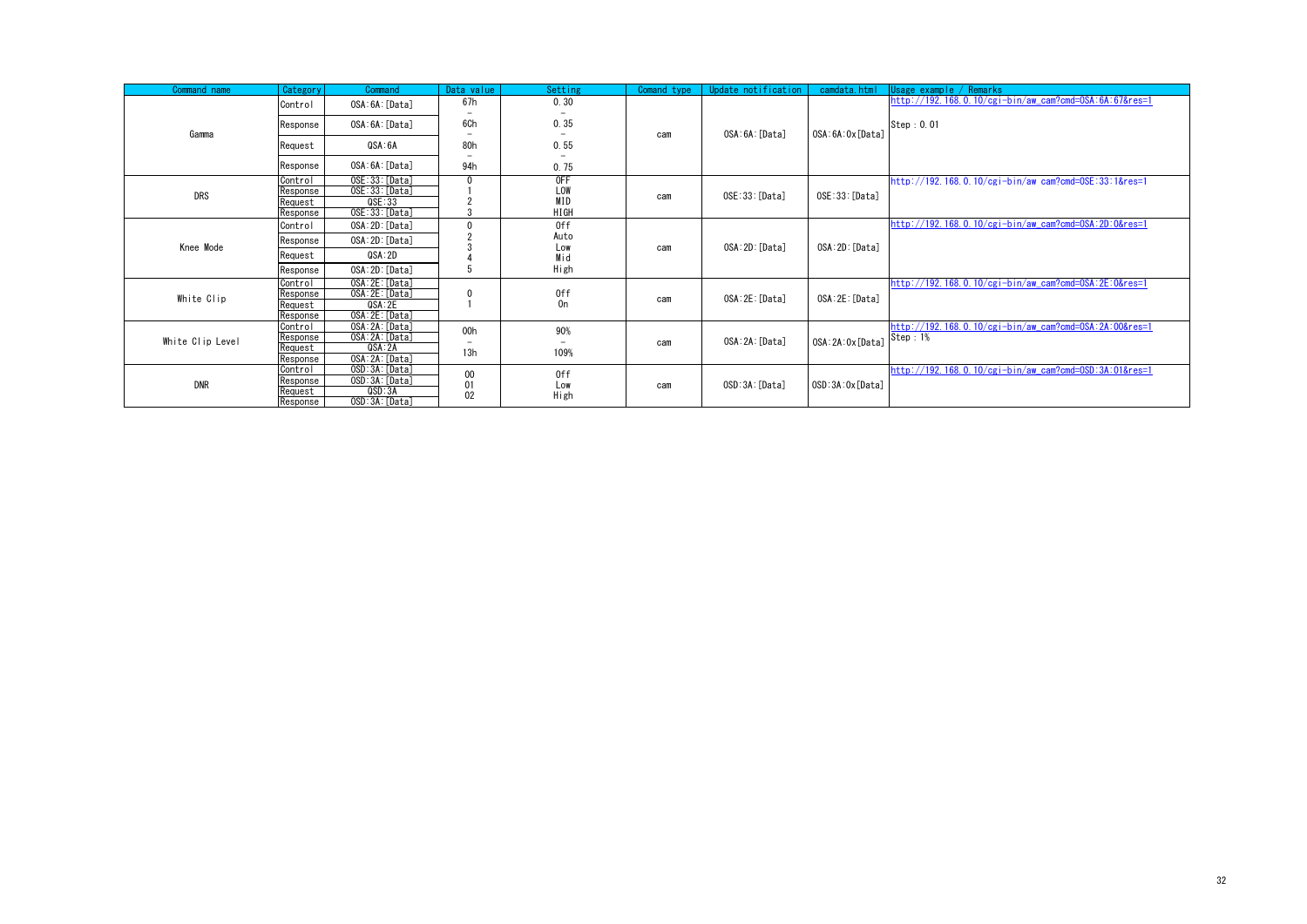## Matrix

<span id="page-32-9"></span><span id="page-32-8"></span><span id="page-32-7"></span><span id="page-32-6"></span><span id="page-32-5"></span><span id="page-32-4"></span><span id="page-32-3"></span><span id="page-32-2"></span><span id="page-32-1"></span><span id="page-32-0"></span>

| Command name                      | Category                   | Command                   | Data value                      | Setting       | Comand type | Update notification | camdata.html       | Usage example / Remarks                                |
|-----------------------------------|----------------------------|---------------------------|---------------------------------|---------------|-------------|---------------------|--------------------|--------------------------------------------------------|
|                                   | Control                    | OSE: 31: [Data]           | $\Omega$                        | <b>NORMAL</b> |             |                     |                    | http://192.168.0.10/cgi-bin/aw_cam?cmd=0SE:31:0&res=1  |
| Matrix Type                       | Response<br>Request        | OSE: 31: [Data]<br>QSE:31 | 3                               | <b>USER</b>   | cam         | OSE:31:[Data]       | OSE:31: [Data]     |                                                        |
|                                   | Response                   | OSE:31: [Data]            | Δ                               | Professional  |             |                     |                    |                                                        |
|                                   | Control                    | OSJ:4F: [Data]            |                                 |               |             |                     |                    | http://192.168.0.10/cgi-bin/aw_cam?cmd=0SJ:4F:0&res=1  |
| Adaptive Matrix                   | Response                   | OSJ:4F: [Data]            | $\mathbf 0$                     | 0ff           | cam         | OSJ:4F:[Data]       | OSJ:4F: [Data]     |                                                        |
|                                   | <b>Reauest</b><br>Response | QSJ:4F<br>OSJ:4F: [Data]  |                                 | 0n            |             |                     |                    |                                                        |
|                                   | Control                    | OSD:A4: [Data]            | 41h                             | $-63$         |             |                     |                    | http://192.168.0.10/cgi-bin/aw_cam?cmd=0SD:A4:80&res=1 |
|                                   | Response                   | OSD:A4: [Data]            |                                 |               |             |                     |                    |                                                        |
| Matrix $(R-G)$                    |                            | QSD:A4                    | 80h                             | $\mathbf 0$   | cam         | OSD:A4: [Data]      | OSD:A4:Ox[Data]    |                                                        |
|                                   | Reauest                    |                           | <b>BFh</b>                      | 63            |             |                     |                    |                                                        |
|                                   | Response                   | OSD:A4: [Data]            |                                 |               |             |                     |                    | http://192.168.0.10/cgi-bin/aw_cam?cmd=0SD:A5:80&res=1 |
|                                   | Control                    | OSD:A5: [Data]            | 41h                             | $-63$         |             |                     |                    |                                                        |
| Matrix(R-B)                       | Response                   | OSD:A5: [Data]            | 80h                             | $\mathbf 0$   | cam         | OSD: A5: [Data]     | OSD: A5: Ox [Data] |                                                        |
|                                   | Request                    | QSD: A5                   |                                 |               |             |                     |                    |                                                        |
|                                   | Response                   | OSD:A5: [Data]            | <b>BFh</b>                      | 63            |             |                     |                    |                                                        |
|                                   | Control                    | OSD:A6: [Data]            | 41h                             | $-63$         |             |                     |                    | http://192.168.0.10/cgi-bin/aw_cam?cmd=0SD:A6:80&res=1 |
| Matrix(G-R)                       | Response                   | OSD:A6: [Data]            | 80h                             | $\mathbf{0}$  | cam         | OSD:A6:[Data]       | OSD:A6:Ox[Data]    |                                                        |
|                                   | Request                    | QSD:AG                    | $\overline{\phantom{a}}$        |               |             |                     |                    |                                                        |
|                                   | Response                   | OSD:A6: [Data]            | <b>BFh</b>                      | 63            |             |                     |                    |                                                        |
|                                   | Control                    | OSD:A7: [Data]            | 41h                             | $-63$         |             |                     |                    | http://192.168.0.10/cgi-bin/aw_cam?cmd=0SD:A7:80&res=1 |
| Matrix (G-B)                      | Response                   | OSD:A7: [Data]            |                                 | $\mathbf 0$   |             | OSD:A7: [Data]      |                    |                                                        |
|                                   | Request                    | QSD: A7                   | 80h<br>$\overline{\phantom{a}}$ |               | cam         |                     | OSD:A7:Ox[Data]    |                                                        |
|                                   | Response                   | OSD:A7: [Data]            | <b>BFh</b>                      | 63            |             |                     |                    |                                                        |
|                                   | Control                    | OSD:A8: [Data]            | 41h                             | $-63$         |             |                     |                    | http://192.168.0.10/cgi-bin/aw_cam?cmd=0SD:A8:80&res=1 |
|                                   | Response                   | OSD:A8: [Data]            |                                 |               |             |                     |                    |                                                        |
| Matrix(B-R)                       | Request                    | QSD:AB                    | 80h<br>$\overline{a}$           | $\mathbf 0$   | cam         | OSD:A8: [Data]      | OSD:A8:Ox[Data]    |                                                        |
|                                   | Response                   | OSD:A8: [Data]            | <b>BFh</b>                      | 63            |             |                     |                    |                                                        |
|                                   | Control                    | OSD:A9: [Data]            | 41h                             | $-63$         |             |                     |                    | http://192.168.0.10/cgi-bin/aw_cam?cmd=0SD:A9:80&res=1 |
|                                   | Response                   | OSD:A9: [Data]            | $\overline{\phantom{a}}$        |               |             |                     |                    |                                                        |
| Matrix(B-G)                       | Reauest                    | QSD: A9                   | 80h<br>$\overline{\phantom{a}}$ | $\mathbf 0$   | cam         | OSD: A9: [Data]     | OSD:A9:Ox[Data]    |                                                        |
|                                   | Response                   | OSD:A9: [Data]            | <b>BFh</b>                      | 63            |             |                     |                    |                                                        |
|                                   | Control                    | OSD:80: [Data]            | 41h                             | $-63$         |             |                     |                    | http://192.168.0.10/cgi-bin/aw_cam?cmd=0SD:80:80&res=1 |
| Color Correction                  | Response                   | OSD:80: [Data]            |                                 |               |             |                     |                    |                                                        |
| <b>B</b> Mg Saturation            | Request                    | QSD:80                    | 80h                             | $\mathbf{0}$  | cam         | OSD:80: [Data]      | OSD:80:0x[Data]    |                                                        |
|                                   | Response                   | OSD:80: [Data]            | <b>BFh</b>                      | 63            |             |                     |                    |                                                        |
|                                   | Control                    | OSD:81: [Data]            | 41h                             | $-63$         |             |                     |                    | http://192.168.0.10/cgi-bin/aw_cam?cmd=0SD:81:80&res=1 |
| Color Correction                  | Response                   | OSD:81:[Data]             | $\overline{\phantom{a}}$        |               |             |                     |                    |                                                        |
| <b>B_Mg</b> Phase                 | Request                    | QSD:81                    | 80h                             | $\mathbf{0}$  | cam         | OSD:81:[Data]       | OSD:81:0x[Data]    |                                                        |
|                                   |                            | OSD:81: [Data]            | <b>BFh</b>                      | 63            |             |                     |                    |                                                        |
|                                   | Response                   | OSD:82: [Data]            | 41h                             | $-63$         |             |                     |                    | http://192.168.0.10/cgi-bin/aw_cam?cmd=0SD:82:80&res=1 |
|                                   | Control                    |                           |                                 |               |             |                     |                    |                                                        |
| Color Correction<br>Mg Saturation | Response                   | OSD:82: [Data]            | 80h                             | $\mathbf{0}$  | cam         | OSD:82:[Data]       | OSD:82:0x[Data]    |                                                        |
|                                   | Request                    | QSD:82                    |                                 |               |             |                     |                    |                                                        |
|                                   | Response                   | OSD:82: [Data]            | <b>BFh</b>                      | 63            |             |                     |                    |                                                        |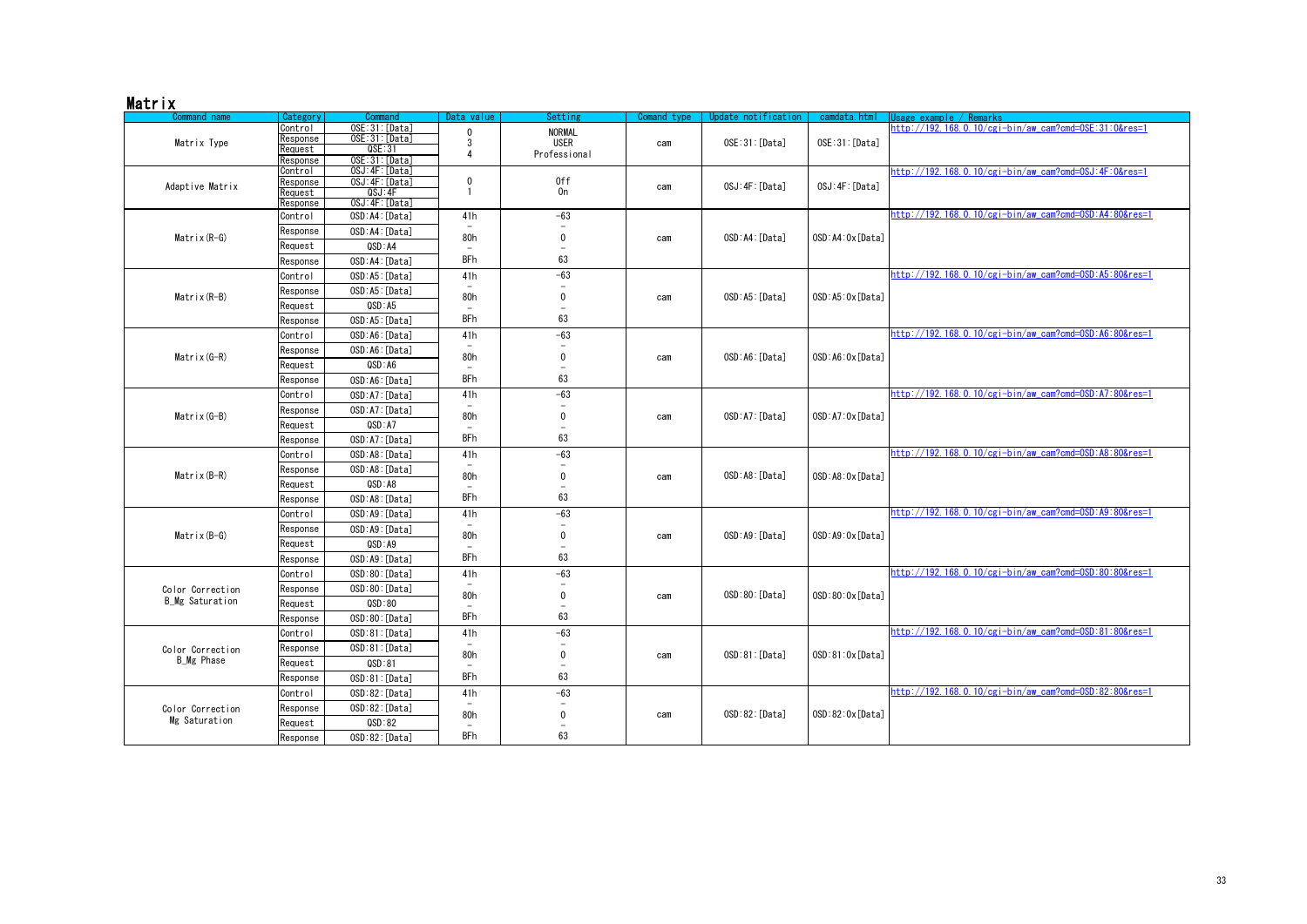<span id="page-33-4"></span><span id="page-33-3"></span><span id="page-33-2"></span><span id="page-33-1"></span><span id="page-33-0"></span>

| Command name      | Category | Command         | Data value    | Settin                                   | Comand type | Update notification | camdata.html       | Usage example / Remarks                                |
|-------------------|----------|-----------------|---------------|------------------------------------------|-------------|---------------------|--------------------|--------------------------------------------------------|
|                   | Control  | OSD:83: [Data]  | 41h           | $-63$                                    |             |                     |                    | http://192.168.0.10/cgi-bin/aw_cam?cmd=0SD:83:80&res=1 |
| Color Correction  | Response | OSD:83: [Data]  |               | $\Omega$                                 |             |                     |                    |                                                        |
| Mg Phase          | Request  | QSD:83          | 80h           |                                          | cam         | OSD:83:[Data]       | OSD:83:0x[Data]    |                                                        |
|                   | Response | OSD:83: [Data]  | <b>BFh</b>    | 63                                       |             |                     |                    |                                                        |
|                   | Control  | OSD:84: [Data]  | 41h           | $-63$                                    |             |                     |                    | http://192.168.0.10/cgi-bin/aw cam?cmd=0SD:84:80&res=1 |
| Color Correction  | Response | OSD:84:[Data]   |               |                                          |             |                     |                    |                                                        |
| Mg R Saturation   | Request  | QSD:84          | 80h           | $\mathbf{0}$                             | cam         | OSD:84:[Data]       | OSD:84:0x[Data]    |                                                        |
|                   | Response | OSD:84: [Data]  | <b>BFh</b>    | 63                                       |             |                     |                    |                                                        |
|                   | Control  | OSD:85: [Data]  | 41h           | $-63$                                    |             |                     |                    | http://192.168.0.10/cgi-bin/aw cam?cmd=0SD:85:80&res=1 |
| Color Correction  | Response | OSD:85: [Data]  |               |                                          |             |                     |                    |                                                        |
| Mg R Phase        | Request  | QSD:85          | 80h           | $\mathbf{0}$                             | cam         | OSD:85: [Data]      | OSD:85:0x[Data]    |                                                        |
|                   | Response | OSD:85: [Data]  | <b>BFh</b>    | 63                                       |             |                     |                    |                                                        |
|                   | Control  | OSD:9A: [Data]  | 41h           | $-63$                                    |             |                     |                    | http://192.168.0.10/cgi-bin/aw cam?cmd=0SD:9A:80&res=1 |
| Color Correction  | Response | OSD:9A: [Data]  |               | $\overline{\phantom{a}}$                 |             |                     |                    |                                                        |
| Mg_R_R Saturation | Request  | QSD:9A          | 80h           | 0                                        | cam         | OSD:9A: [Data]      | OSD: 9A: 0x [Data] |                                                        |
|                   | Response | OSD:9A: [Data]  | <b>BFh</b>    | 63                                       |             |                     |                    |                                                        |
|                   | Control  | OSD:9B: [Data]  | 41h           | $-63$                                    |             |                     |                    | http://192.168.0.10/cgi-bin/aw cam?cmd=0SD:9B:80&res=1 |
| Color Correction  | Response | OSD: 9B: [Data] |               |                                          |             |                     |                    |                                                        |
| Mg R R Phase      | Request  | QSD:9B          | 80h           | $\mathbf{0}$                             | cam         | OSD:9B: [Data]      | OSD: 9B: Ox [Data] |                                                        |
|                   | Response | OSD: 9B: [Data] | BFh           | 63                                       |             |                     |                    |                                                        |
|                   | Control  | OSD:86: [Data]  | 41h           | $-63$                                    |             |                     |                    | http://192.168.0.10/cgi-bin/aw cam?cmd=0SD:86:80&res=1 |
| Color Correction  | Response | OSD:86: [Data]  |               |                                          |             |                     |                    |                                                        |
| R Saturation      | Reauest  | QSD:86          | 80h           | $\mathbf{0}$                             | cam         | OSD:86: [Data]      | OSD:86:0x[Data]    |                                                        |
|                   | Response | OSD:86: [Data]  | <b>BFh</b>    | 63                                       |             |                     |                    |                                                        |
|                   | Control  | OSD:87: [Data]  | 41h           | $-63$                                    |             |                     |                    | http://192.168.0.10/cgi-bin/aw cam?cmd=0SD:87:80&res=1 |
| Color Correction  | Response | OSD:87: [Data]  |               |                                          |             |                     |                    |                                                        |
| R Phase           | Request  | QSD:87          | 80h           | $\mathbf{0}$<br>$\overline{\phantom{a}}$ | cam         | OSD:87: [Data]      | OSD:87:0x[Data]    |                                                        |
|                   | Response | OSD:87: [Data]  | <b>BFh</b>    | 63                                       |             |                     |                    |                                                        |
|                   | Control  | OSD:9C: [Data]  | 41h           | $-63$                                    |             |                     |                    | http://192.168.0.10/cgi-bin/aw cam?cmd=0SD:9C:80&res=1 |
| Color Correction  | Response | OSD:9C: [Data]  |               |                                          |             |                     |                    |                                                        |
| R R YI Saturation | Reauest  | QSD:9C          | 80h           | $\mathbf{0}$<br>$\overline{\phantom{a}}$ | cam         | OSD:9C: [Data]      | OSD:9C:0x[Data]    |                                                        |
|                   | Response | OSD:9C: [Data]  | <b>BFh</b>    | 63                                       |             |                     |                    |                                                        |
|                   | Control  | OSD: 9D: [Data] | 41h           | $-63$                                    |             |                     |                    | http://192.168.0.10/cgi-bin/aw_cam?cmd=0SD:9D:80&res=1 |
| Color Correction  | Response | OSD: 9D: [Data] | 80h           | $\mathbf{0}$                             |             |                     | OSD:9D:0x[Data]    |                                                        |
| R R YI Phase      | Request  | QSD:9D          |               |                                          | cam         | OSD:9D: [Data]      |                    |                                                        |
|                   | Response | OSD:9D: [Data]  | <b>BFh</b>    | 63                                       |             |                     |                    |                                                        |
|                   | Control  | OSD:88: [Data]  | 41h           | $-63$                                    |             |                     |                    | http://192.168.0.10/cgi-bin/aw_cam?cmd=0SD:88:80&res=1 |
| Color Correction  | Response | OSD:88: [Data]  |               |                                          |             |                     |                    |                                                        |
| R_YI Saturation   | Reauest  | QSD:88          | 80h           | 0                                        | cam         | OSD:88: [Data]      | OSD:88:0x[Data]    |                                                        |
|                   | Response | OSD:88: [Data]  | <b>BFh</b>    | 63                                       |             |                     |                    |                                                        |
|                   | Control  | OSD:89: [Data]  | 41h           | $-63$                                    |             |                     |                    | http://192.168.0.10/cgi-bin/aw cam?cmd=0SD:89:80&res=1 |
| Color Correction  | Response | OSD:89: [Data]  |               |                                          |             |                     |                    |                                                        |
| R YI Phase        | Request  | QSD:89          | 80h<br>$\sim$ | $\mathbf{0}$<br>$\overline{\phantom{a}}$ | cam         | OSD:89: [Data]      | OSD:89:0x[Data]    |                                                        |
|                   | Response | OSD:89: [Data]  | <b>BFh</b>    | 63                                       |             |                     |                    |                                                        |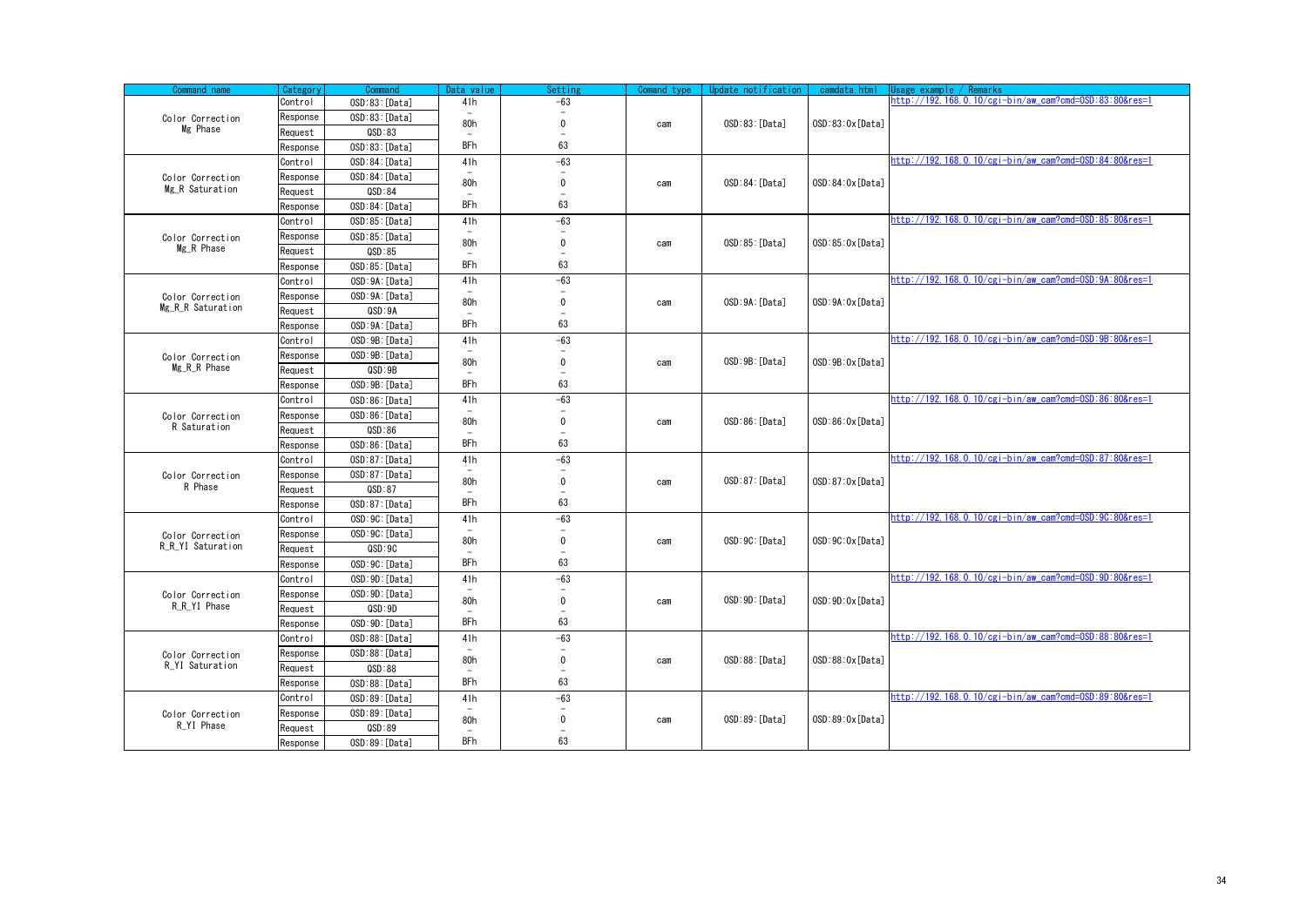<span id="page-34-5"></span><span id="page-34-4"></span><span id="page-34-3"></span><span id="page-34-2"></span><span id="page-34-1"></span><span id="page-34-0"></span>

| Command name                     | Category | Command         | Data value               | Settin                   | Comand type | Update notification | camdata.html       | Usage example / Remarks                                |
|----------------------------------|----------|-----------------|--------------------------|--------------------------|-------------|---------------------|--------------------|--------------------------------------------------------|
|                                  | Control  | OSD:9E: [Data]  | 41h                      | $-63$                    |             |                     |                    | http://192.168.0.10/cgi-bin/aw_cam?cmd=0SD:9E:80&res=1 |
| Color Correction                 | Response | OSD: 9E: [Data] | 80h                      | 0                        | cam         | OSD:9E: [Data]      | OSD: 9E: 0x [Data] |                                                        |
| R_YI_YI Saturation               | Reauest  | QSD:9E          |                          |                          |             |                     |                    |                                                        |
|                                  | Response | OSD: 9E: [Data] | <b>BFh</b>               | 63                       |             |                     |                    |                                                        |
|                                  | Control  | OSD: 9F: [Data] | 41h                      | $-63$                    |             |                     |                    | http://192.168.0.10/cgi-bin/aw cam?cmd=0SD:9F:80&res=1 |
| Color Correction                 | Response | OSD: 9F: [Data] | 80h                      | $\mathbf{0}$             |             | OSD: 9F: [Data]     | OSD: 9F: 0x [Data] |                                                        |
| R YI YI Phase                    | Request  | QSD:9F          |                          | $\overline{\phantom{a}}$ | cam         |                     |                    |                                                        |
|                                  | Response | OSD: 9F: [Data] | <b>BFh</b>               | 63                       |             |                     |                    |                                                        |
|                                  | Control  | OSD:8A: [Data]  | 41h                      | $-63$                    |             |                     |                    | http://192.168.0.10/cgi-bin/aw_cam?cmd=0SD:8A:80&res=1 |
| Color Correction                 | Response | OSD:8A: [Data]  | 80h                      | $\Omega$                 | cam         | OSD:8A: [Data]      | OSD:8A:0x[Data]    |                                                        |
| YI Saturation                    | Request  | QSD:8A          |                          |                          |             |                     |                    |                                                        |
|                                  | Response | OSD:8A: [Data]  | <b>BFh</b>               | 63                       |             |                     |                    |                                                        |
|                                  | Control  | OSD:8B: [Data]  | 41h                      | $-63$                    |             |                     |                    | http://192.168.0.10/cgi-bin/aw_cam?cmd=0SD:8B:80&res=1 |
| Color Correction                 | Response | OSD:8B: [Data]  | 80h                      | 0                        | cam         | OSD:8B: [Data]      | OSD:8B:0x[Data]    |                                                        |
| YI Phase                         | Reauest  | QSD:8B          |                          |                          |             |                     |                    |                                                        |
|                                  | Response | OSD:8B: [Data]  | <b>BFh</b>               | 63                       |             |                     |                    |                                                        |
|                                  | Control  | OSJ:1C:[Data]   | 41h                      | $-63$                    |             |                     |                    | http://192.168.0.10/cgi-bin/aw cam?cmd=0SD:1C:80&res=1 |
| Color Correction                 | Response | OSJ:1C:[Data]   | 80h                      | $\mathbf{0}$             | cam         | OSJ:1C:[Data]       | OSJ:1C:0x[Data]    |                                                        |
| YI YI G Saturation               | Request  | QSJ:1C          |                          | $\overline{\phantom{a}}$ |             |                     |                    |                                                        |
|                                  | Response | OSJ:1C: [Data]  | <b>BFh</b>               | 63                       |             |                     |                    |                                                        |
|                                  | Control  | OSJ:1D: [Data]  | 41h                      | $-63$                    |             |                     |                    | http://192.168.0.10/cgi-bin/aw cam?cmd=0SD:1D:80&res=1 |
| Color Correction                 | Response | OSJ:1D: [Data]  | 80h                      | $\Omega$                 | cam         | OSJ:1D: [Data]      | OSJ:1D:0x[Data]    |                                                        |
| YI_YI_G Phase                    | Request  | QSJ:1D          |                          |                          |             |                     |                    |                                                        |
|                                  | Response | OSJ:1D: [Data]  | <b>BFh</b>               | 63                       |             |                     |                    |                                                        |
|                                  | Control  | OSD:8C: [Data]  | 41h                      | $-63$                    |             |                     |                    | http://192.168.0.10/cgi-bin/aw_cam?cmd=0SD:8C:80&res=1 |
| Color Correction                 | Response | OSD:8C: [Data]  | 80h                      | 0                        | cam         | OSD:8C: [Data]      | OSD:8C:0x[Data]    |                                                        |
| YI_G Saturation                  | Reauest  | QSD:8C          |                          |                          |             |                     |                    |                                                        |
|                                  | Response | OSD:8C: [Data]  | <b>BFh</b>               | 63                       |             |                     |                    |                                                        |
|                                  | Control  | OSD:8D: [Data]  | 41h                      | $-63$                    |             |                     |                    | http://192.168.0.10/cgi-bin/aw cam?cmd=0SD:8D:80&res=1 |
| Color Correction                 | Response | OSD:8D: [Data]  | 80h                      | $\mathbf{0}$             | cam         | OSD:8D: [Data]      | OSD:8D:0x[Data]    |                                                        |
| YI G Phase                       | Request  | QSD:8D          | $\overline{\phantom{a}}$ |                          |             |                     |                    |                                                        |
|                                  | Response | OSD:8D: [Data]  | <b>BFh</b>               | 63                       |             |                     |                    |                                                        |
|                                  | Control  | OSD:8E: [Data]  | 41h                      | $-63$                    |             |                     |                    | http://192.168.0.10/cgi-bin/aw cam?cmd=0SD:8E:80&res=1 |
| Color Correction<br>G Saturation | Response | OSD:8E: [Data]  | 80h                      | $\mathbf{0}$             | cam         | OSD:8E: [Data]      | OSD:8E:0x[Data]    |                                                        |
|                                  | Request  | QSD:8E          |                          |                          |             |                     |                    |                                                        |
|                                  | Response | OSD:8E: [Data]  | <b>BFh</b>               | 63                       |             |                     |                    |                                                        |
|                                  | Control  | OSD:8F: [Data]  | 41h                      | $-63$                    |             |                     |                    | http://192.168.0.10/cgi-bin/aw_cam?cmd=0SD:8F:80&res=1 |
| Color Correction<br>G Phase      | Response | OSD:8F: [Data]  | 80h                      | 0                        | cam         | OSD:8F: [Data]      | OSD:8F:0x[Data]    |                                                        |
|                                  | Reauest  | QSD:8F          |                          |                          |             |                     |                    |                                                        |
|                                  | Response | OSD:8F: [Data]  | <b>BFh</b>               | 63                       |             |                     |                    |                                                        |
|                                  | Control  | OSD: 90: [Data] | 41h                      | $-63$                    |             |                     |                    | http://192.168.0.10/cgi-bin/aw cam?cmd=0SD:90:80&res=1 |
| Color Correction                 | Response | OSD: 90: [Data] | 80h                      | 0                        | cam         | OSD: 90: [Data]     | OSD: 90: 0x [Data] |                                                        |
| G Cy Saturation                  | Request  | QSD:90          |                          | $\overline{\phantom{a}}$ |             |                     |                    |                                                        |
|                                  | Response | OSD: 90: [Data] | <b>BFh</b>               | 63                       |             |                     |                    |                                                        |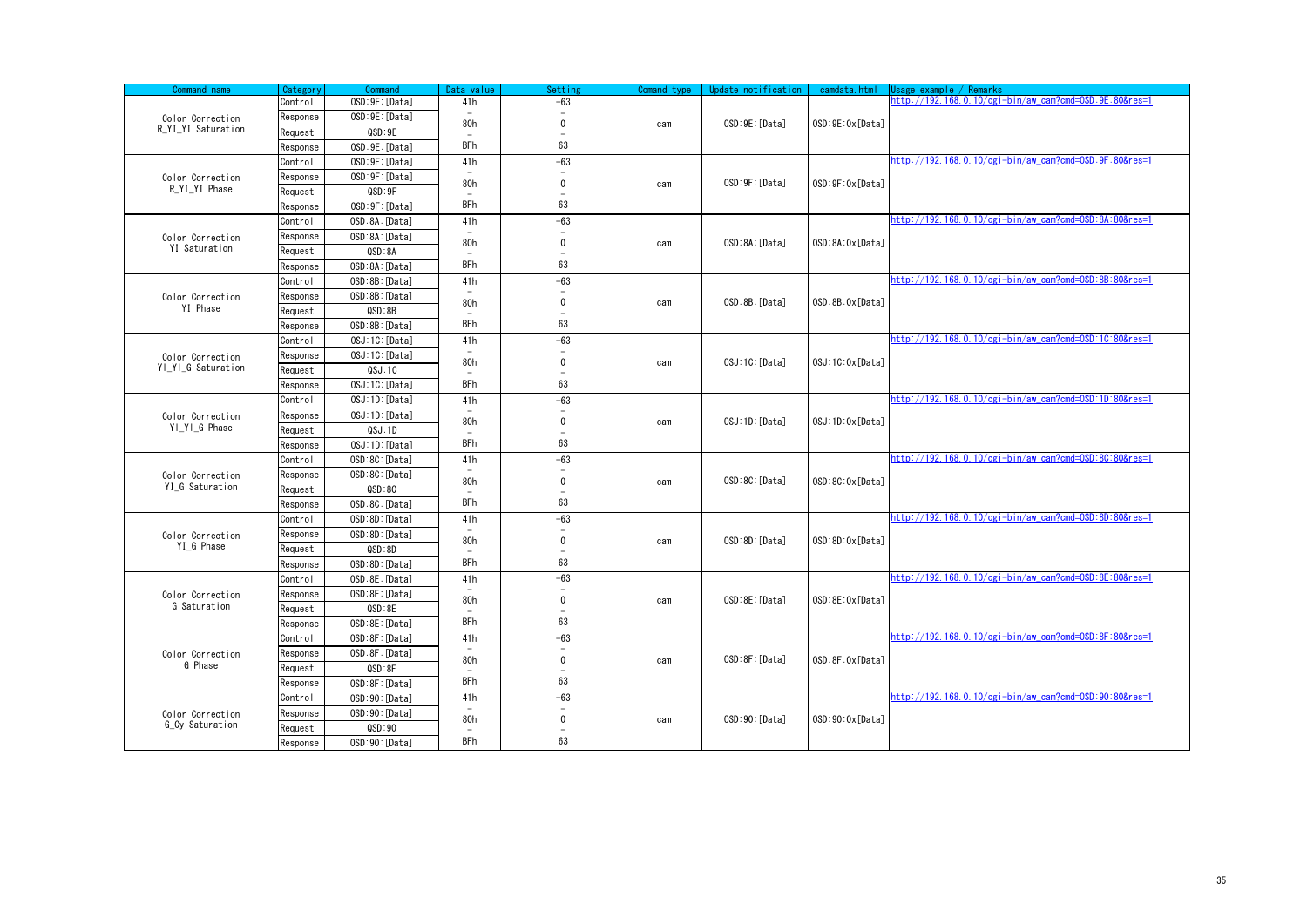<span id="page-35-2"></span><span id="page-35-1"></span><span id="page-35-0"></span>

| Command name        | Category | Command         | Data value                      | Setting | Comand type | Update notification | camdata, html      | Usage example / Remarks                                |
|---------------------|----------|-----------------|---------------------------------|---------|-------------|---------------------|--------------------|--------------------------------------------------------|
|                     | Control  | OSD:91:[Data]   | 41h                             | $-63$   |             |                     |                    | http://192.168.0.10/cgi-bin/aw cam?cmd=0SD:91:80&res=1 |
| Color Correction    | Response | OSD:91: [Data]  | 80h                             |         | cam         | OSD:91:[Data]       | OSD:91:0x[Data]    |                                                        |
| G Cv Phase          | Reauest  | QSD:91          | $\overline{\phantom{m}}$        |         |             |                     |                    |                                                        |
|                     | Response | OSD:91: [Data]  | <b>BFh</b>                      | 63      |             |                     |                    |                                                        |
|                     | Control  | OSD:92: [Data]  | 41h                             | $-63$   |             |                     |                    | http://192.168.0.10/cgi-bin/aw_cam?cmd=0SD:92:80&res=1 |
| Color Correction    | Response | OSD: 92: [Data] | $\overline{\phantom{a}}$<br>80h |         | cam         | OSD:92:[Data]       | OSD:92:0x [Data]   |                                                        |
| Cy Saturation       | Request  | QSD:92          | $\overline{\phantom{m}}$        |         |             |                     |                    |                                                        |
|                     | Response | OSD:92: [Data]  | <b>BFh</b>                      | 63      |             |                     |                    |                                                        |
|                     | Control  | OSD:93: [Data]  | 41h                             | $-63$   |             |                     |                    | http://192.168.0.10/cgi-bin/aw cam?cmd=0SD:93:80&res=1 |
| Color Correction    | Response | OSD:93: [Data]  | $\overline{\phantom{a}}$<br>80h |         |             | OSD:93: [Data]      | OSD:93:0x[Data]    |                                                        |
| Cy Phase            | Request  | QSD:93          | $\overline{\phantom{a}}$        |         | cam         |                     |                    |                                                        |
|                     | Response | OSD:93: [Data]  | <b>BFh</b>                      | 63      |             |                     |                    |                                                        |
|                     | Control  | OSD:94: [Data]  | 41h                             | $-63$   |             |                     |                    | http://192.168.0.10/cgi-bin/aw cam?cmd=0SD:94:80&res=1 |
| Color Correction    | Response | OSD:94: [Data]  | $\overline{\phantom{a}}$<br>80h |         |             | OSD:94: [Data]      | OSD:94:0x [Data]   |                                                        |
| Cy B Saturation     | Request  | QSD:94          | ۰                               |         | cam         |                     |                    |                                                        |
|                     | Response | OSD:94: [Data]  | <b>BFh</b>                      | 63      |             |                     |                    |                                                        |
|                     | Control  | OSD:95: [Data]  | 41h                             | $-63$   |             |                     |                    | http://192.168.0.10/cgi-bin/aw cam?cmd=0SD:95:80&res=1 |
| Color Correction    | Response | OSD:95: [Data]  | 80h                             |         | cam         | OSD:95: [Data]      | OSD: 95: 0x [Data] |                                                        |
| Cv B Phase          | Request  | QSD:95          | $\overline{\phantom{a}}$        |         |             |                     |                    |                                                        |
|                     | Response | OSD:95: [Data]  | <b>BFh</b>                      | 63      |             |                     |                    |                                                        |
|                     | Control  | OSD:96: [Data]  | 41h                             | $-63$   |             |                     |                    | http://192.168.0.10/cgi-bin/aw.cam?cmd=0SD:96:80&res=1 |
| Color Correction    | Response | OSD:96: [Data]  | $\overline{\phantom{m}}$<br>80h |         | cam         | OSD:96: [Data]      | OSD:96:0x[Data]    |                                                        |
| <b>B</b> Saturation | Request  | QSD:96          | $\overline{\phantom{m}}$        |         |             |                     |                    |                                                        |
|                     | Response | OSD:96: [Data]  | <b>BFh</b>                      | 63      |             |                     |                    |                                                        |
|                     | Control  | OSD: 97: [Data] | 41h                             | $-63$   |             |                     |                    | http://192.168.0.10/cgi-bin/aw cam?cmd=0SD:97:80&res=1 |
| Color Correction    | Response | OSD: 97: [Data] | $\overline{\phantom{a}}$        |         |             |                     |                    |                                                        |
| <b>B</b> Phase      | Request  | QSD:97          | 80h                             |         | cam         | 0SD:97: [Data]      | OSD:97:0x [Data]   |                                                        |
|                     | Response | OSD: 97: [Data] | <b>BFh</b>                      | 63      |             |                     |                    |                                                        |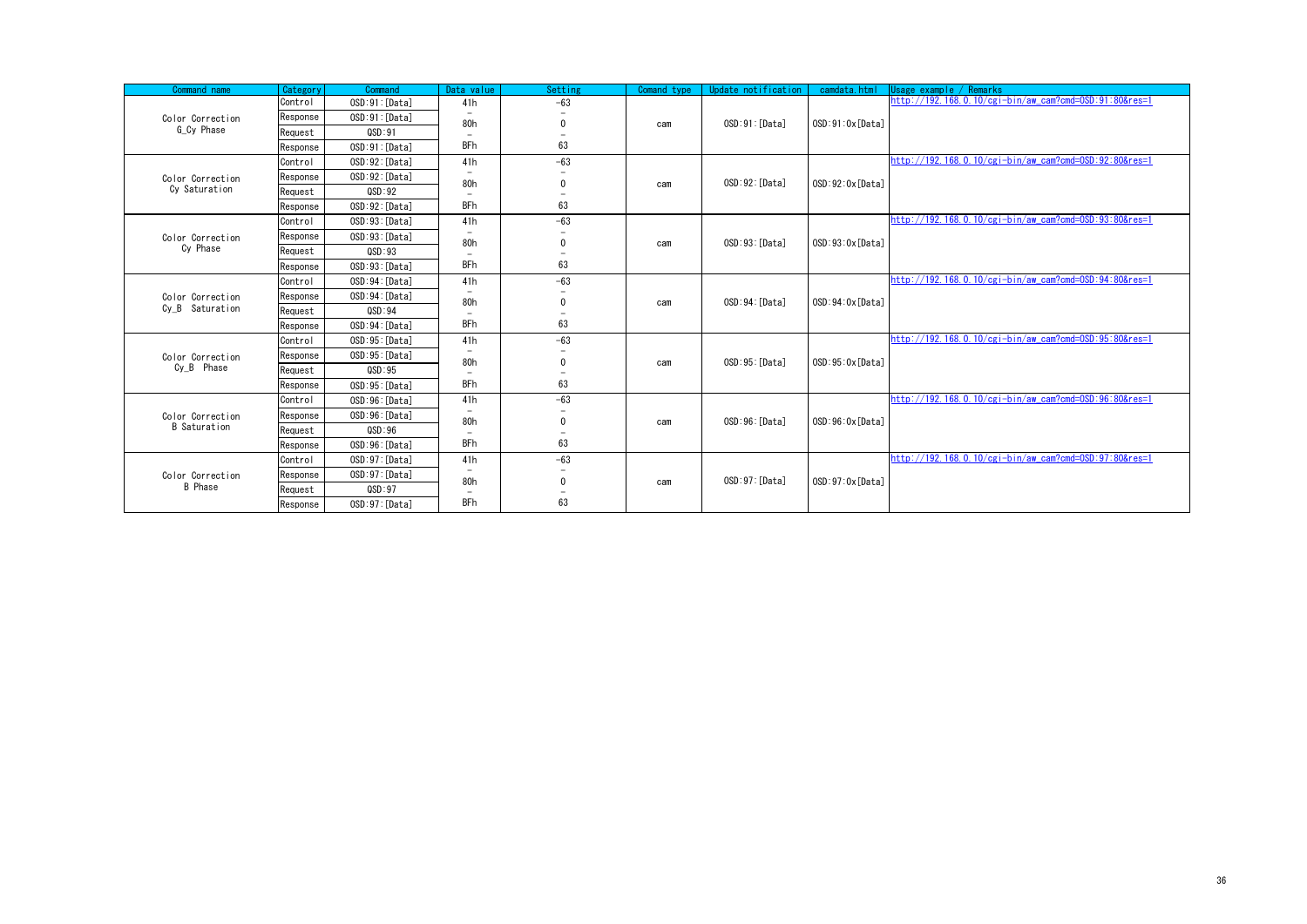#### Lens

<span id="page-36-7"></span><span id="page-36-6"></span><span id="page-36-5"></span><span id="page-36-4"></span><span id="page-36-3"></span><span id="page-36-2"></span><span id="page-36-1"></span><span id="page-36-0"></span>

| -----<br>Command name      | Category        | Command                  | Data value     | Setting            | Comand type | Update notification | camdata.html             | Usage example / Remarks                                  |
|----------------------------|-----------------|--------------------------|----------------|--------------------|-------------|---------------------|--------------------------|----------------------------------------------------------|
|                            | Control         | OAF: [Data]              |                |                    |             |                     |                          | http://192.168.0.10/cgi-bin/aw_cam?cmd=0AF:0&res=1       |
|                            | रेesponse       | OAF: [Data]              | 0              | Manual             |             |                     |                          |                                                          |
| Focus Mode                 | Reauest         | QAF                      |                | Auto               | cam         | OAF: [Data]         | OAF: [Data]              |                                                          |
|                            | Response        | OAF: [Data]              |                |                    |             |                     |                          |                                                          |
|                            | Control         | #D1[Data]                |                |                    |             |                     |                          | http://192.168.0.10/cgi-bin/aw_ptz?cmd=%23D10&res=1      |
|                            | Response        | d1[Data]                 | $\mathbf 0$    | <b>Manual</b>      |             |                     |                          |                                                          |
| Focus Mode                 | <b>Reauest</b>  | #D1                      |                | Auto               | ptz         | d1[Data]            | d1[Data]                 |                                                          |
|                            | Response        | d1[Data]                 |                |                    |             |                     |                          |                                                          |
|                            |                 | OSJ:D8: [Data]           |                |                    |             |                     |                          | http://192.168.0.10/cgi-bin/aw_cam?cmd=0SJ:D8:1&res=1    |
|                            | Control         | OSJ:D8: [Data]           | 0              | <b>Normal</b>      |             |                     |                          |                                                          |
| AF Sensivity               | रेesponse       |                          |                | Stable             | cam         | OSJ:D8: [Data]      | OSJ:D8: [Data]           |                                                          |
|                            | <b>Request</b>  | QSJ:DB                   |                |                    |             |                     |                          |                                                          |
|                            | Response        | OSJ:D8: [Data]           |                |                    |             |                     |                          |                                                          |
|                            | Control         | OSE: 70: [Data]          |                |                    |             |                     |                          | http://192.168.0.10/cgi-bin/aw_cam?cmd=OSE:70:1&res=1    |
|                            | Response        | OSE: 70: [Data]          |                |                    |             |                     |                          | [Zoom Mode]<br>$-0$ pt Zoom<br>0SE:70:0<br>OSD:B3:0      |
| Digital Zoom               | Reauest         | QSE: 70                  | 0              | Disable<br>Enable  | cam         | OSE: 70: [Data]     | OSE: 70: [Data]          | $-i$ Zoom<br>0SE:70:0<br>0SD:B3:1<br>$-D$ Zoom           |
|                            | Response        | OSE: 70: [Data]          |                |                    |             |                     |                          | 0SE: 70:1<br>OSD: B3:0                                   |
|                            | Control         | OSD:B3: [Data]           |                |                    |             |                     |                          | http://192.168.0.10/cgi-bin/aw_cam?cmd=0SD:B3:0&res=1    |
| i.zoom                     | Response        | OSD:B3: [Data]           | $\mathbf 0$    | Disable            | cam         | OSD:B3: [Data]      | OSD:B3: [Data]           |                                                          |
|                            | <b>Reauest</b>  | QSD:B3                   |                | Enable             |             |                     |                          |                                                          |
|                            | <b>Response</b> | OSD:B3: [Data]           |                |                    |             |                     |                          |                                                          |
|                            | Control         | OSE: 7A: [Data]          | 02             | x2                 |             |                     |                          | http://192.168.0.10/cgi-bin/aw_cam?cmd=0SE:7A:10&res=1   |
| Max Digital Zoom           | रेesponse       | OSE: 7A: [Data]          |                |                    | cam         | OSE: 7A: [Data]     | OSE: 7A: [Data]          |                                                          |
|                            | Request         | QSE: 7A                  | 10             | x10                |             |                     |                          |                                                          |
|                            | Response        | OSE: 7A: [Data]          |                |                    |             |                     |                          |                                                          |
|                            | Control         | OSJ:4E: [Data]           | 0              | 0FF                |             |                     |                          | http://192.168.0.10/cgi-bin/aw_cam?cmd=0SJ:4E:1&res=1    |
| Digital Extender           | रेesponse       | OSJ: 4E: [Data]          |                | x1.4               | cam         | OSJ:4E: [Data]      | OSJ:4E: [Data]           |                                                          |
|                            | <b>Reauest</b>  | QSJ:4E                   | $\overline{2}$ | x2.0               |             |                     |                          |                                                          |
|                            | Response        | OSJ: 4E: [Data]          |                |                    |             |                     |                          |                                                          |
|                            | Control         | $-$                      | 000h           | $\mathbf 0$        |             |                     |                          | http://192.168.0.10/cgi-bin/aw_cam?cmd=QSJ:3D&res=1      |
| Zoom Scale                 | Response        | $\overline{\phantom{a}}$ |                |                    | cam         |                     | $\overline{\phantom{a}}$ |                                                          |
|                            | Reauest         | QSJ:3D                   | 3E7h           | 999                |             |                     |                          |                                                          |
|                            | Response        | OSJ:3D: [Data]           |                |                    |             |                     |                          |                                                          |
|                            | Control         | OSE: 76: [Data]          | 0100           | x1.00              |             |                     |                          | http://192.168.0.10/cgi-bin/aw_cam?cmd=0SE:76:0100&res=1 |
|                            | esponse?        | OSE: 76: [Data]          |                |                    |             |                     |                          |                                                          |
| Digital Zoom Magnification | eauest          | QSE:76                   |                |                    | cam         | OSE: 76: [Data]     |                          |                                                          |
|                            | Response        | OSE: 76: [Data]          | 9999           | x99.99             |             |                     |                          |                                                          |
|                            |                 |                          |                |                    |             |                     |                          | http://192.168.0.10/cgi-bin/aw_cam?cmd=0IS:0&res=1       |
|                            | Control         | OIS: [Data]              |                | <b>[UE40/UE50]</b> |             |                     |                          |                                                          |
|                            |                 |                          | 0              | 0 <sup>rf</sup>    |             |                     |                          |                                                          |
|                            |                 | OIS: [Data]              |                | 0.1.               |             |                     |                          |                                                          |
|                            | Response        |                          |                |                    |             | OIS: [Data]         | OIS: [Data]              |                                                          |
| 0IS                        |                 |                          |                | [UE80]             | cam         |                     |                          |                                                          |
|                            | Request         | QIS                      | $\mathbf 0$    | 0ff                |             |                     |                          |                                                          |
|                            |                 |                          |                | OIS (STABLE)       |             |                     |                          |                                                          |
|                            | Response        | OIS: [Data]              | 2              | OIS (PAN/TILT)     |             |                     |                          |                                                          |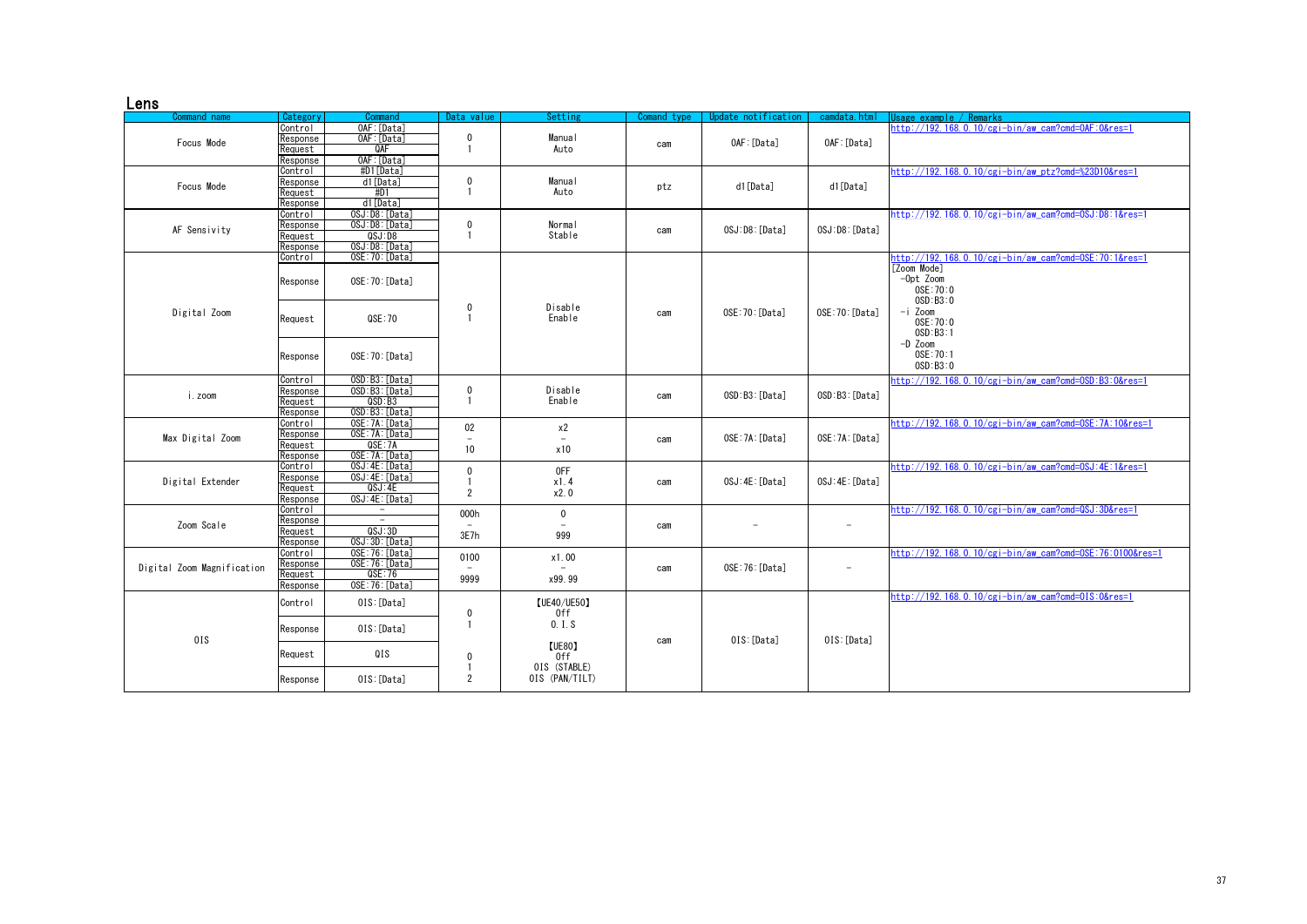<span id="page-37-7"></span><span id="page-37-6"></span><span id="page-37-5"></span><span id="page-37-4"></span><span id="page-37-3"></span><span id="page-37-2"></span><span id="page-37-1"></span><span id="page-37-0"></span>

| Command name           | Category                    | Command                    | Data value                     | Setting                      | Comand type | Update notification | camdata.html   | Usage example / Remarks                                   |
|------------------------|-----------------------------|----------------------------|--------------------------------|------------------------------|-------------|---------------------|----------------|-----------------------------------------------------------|
|                        | Control                     | #Z[Data]                   | 01                             | Wide Max. Speed              |             |                     |                | http://192.168.0.10/cgi-bin/aw_ptz?cmd=%23Z50&res=1       |
| Zoom Speed Control     | Response                    | zS[Data]                   | 49<br>50                       | Wide Min. Speed<br>Zoom Stop | ptz         |                     |                |                                                           |
|                        | Request                     | $\overline{\phantom{a}}$   | 51                             | Tele Min. Speed              |             |                     |                |                                                           |
|                        | Response                    | $\sim$                     | 99                             | Tele Max. Speed              |             |                     |                |                                                           |
|                        | Control                     | #AXZ[Data]                 | 555h                           | Wide                         |             |                     |                | http://192.168.0.10/cgi-bin/aw_ptz?cmd=%23AXZ555&res=1    |
| Zoom Position Control  | Response<br>Request         | axz[Data]<br>#AXZ          |                                |                              | ptz         |                     | axz[Data]      |                                                           |
|                        | Response                    | axz[Data]                  | FFFh                           | Tele                         |             |                     |                |                                                           |
|                        | Control                     | #F[Data]                   | 01<br>$\overline{\phantom{a}}$ | Near Max. Speed              |             |                     |                | http://192.168.0.10/cgi-bin/aw_ptz?cmd=%23F50&res=1       |
| Focus Speed Control    | Response                    | fS[Data]                   | 49<br>50                       | Near Min. Speed<br>Stop      |             |                     |                |                                                           |
|                        | Request                     | $\sim$                     | 51                             | Far Min. Speed               | ptz         |                     |                |                                                           |
|                        | Response                    | $\overline{\phantom{a}}$   | $\overline{\phantom{a}}$<br>99 | Far Max. Speed               |             |                     |                |                                                           |
|                        | Control                     | #AXF[Data]                 | 555h                           | Near                         |             |                     |                | http://192.168.0.10/cgi-bin/aw_ptz?cmd=%23AXF555&res=1    |
| Focus Position Control | Response<br><b>Request</b>  | axf[Data]<br>#AXF          |                                |                              | ptz         |                     | axf[Data]      |                                                           |
|                        | Response                    | axf[Data]                  | FFFh                           | Far                          |             |                     |                |                                                           |
|                        | Control                     | OSE: 69: [Data]            |                                |                              |             |                     |                | http://192.168.0.10/cgi-bin/aw_cam?cmd=0SE:69:1&res=1     |
| Push Auto Focus        | Response<br><b>Request</b>  | OSE:69: [Data]             |                                | Push Auto                    | cam         |                     |                |                                                           |
|                        | Response                    | i,                         |                                |                              |             |                     |                |                                                           |
|                        | Control                     | 0SJ:28: [Data1]: [Data2]   | [Data1]<br>00h                 | [Data1] H Pos.<br><b>0%</b>  |             |                     |                | http://192.168.0.10/cgi-bin/aw_cam?cmd=0SJ:28:32:32&res=1 |
| Toutch AF              | Response                    | OSJ:28: [Data1]: [Data2]   | 64h                            | 100%                         | cam         |                     |                |                                                           |
|                        | Request                     | $\sim$                     | [Data2]<br>00h                 | [Data2]V Pos.<br>0%          |             |                     |                |                                                           |
|                        | Response                    | $\overline{\phantom{a}}$   | 64h                            | 100%                         |             |                     |                |                                                           |
|                        | Control                     | #AXI[Data]                 | 555h                           | Iris Close                   |             |                     |                | http://192.168.0.10/cgi-bin/aw_ptz?cmd=%23AXI555&res=1    |
| Iris Control           | रेesponse<br><b>Request</b> | axi[Data]<br>#AXI          |                                |                              | ptz         |                     | axi [Data]     |                                                           |
|                        | रेesponse                   | axi[Data]                  | FFFh                           | Iris Open                    |             |                     |                |                                                           |
|                        | Control<br>रेesponse        | #I [Data]<br>iC[Data]      | 01                             | Iris Close                   |             |                     |                | http://192.168.0.10/cgi-bin/aw ptz?cmd=%23150&res=1       |
| Iris Control           | Reauest                     | #I                         | 99                             | Iris Open                    | ptz         |                     |                |                                                           |
|                        | Response                    | iC[Data]                   |                                |                              |             |                     |                |                                                           |
|                        | Control<br>Response         | ORV: [Data]<br>ORV: [Data] | 000h                           | Iris Close                   |             |                     |                | http://192.168.0.10/cgi-bin/aw_cam?cmd=0RV:000&res=1      |
| Iris Control           | <b>Request</b>              | QRV                        | 3FFh                           | Iris Open                    | cam         | ORV: [Data]         |                |                                                           |
|                        | Response<br>Control         | ORV: [Data]<br>$\sim$      |                                |                              |             |                     |                | http://192.168.0.10/cgi-bin/aw_cam?cmd=QSD:4F&res=1       |
| Iris Follow            | रेesponse                   | $\sim$                     | 00h                            | Iris Close                   |             |                     | OSD:4F: [Data] |                                                           |
|                        | Request<br>Response         | QSD:4F<br>OSD:4F: [Data]   | FFh                            | Iris Open                    | cam         |                     |                |                                                           |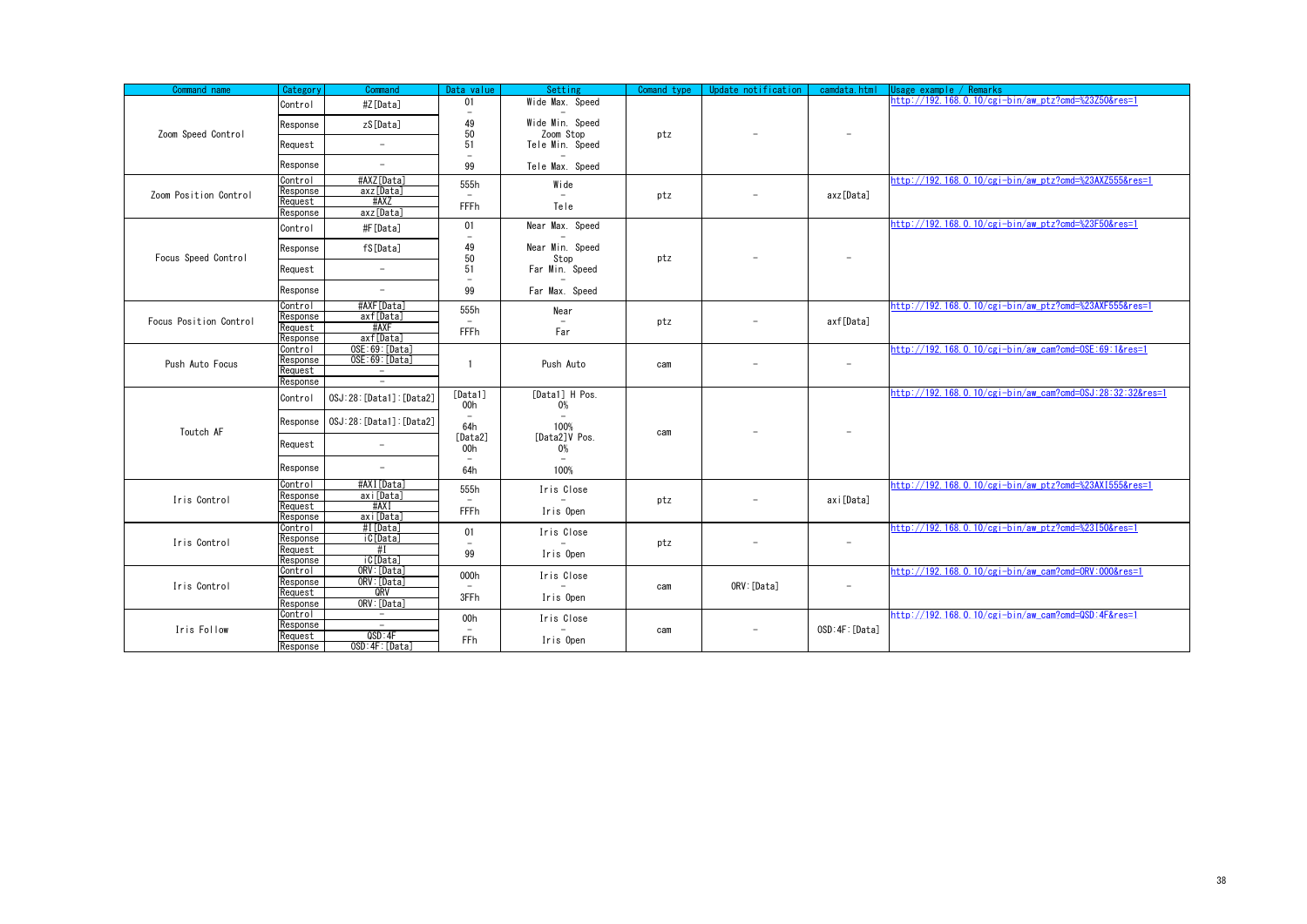<span id="page-38-5"></span><span id="page-38-4"></span><span id="page-38-3"></span><span id="page-38-2"></span><span id="page-38-1"></span><span id="page-38-0"></span>

| Command name              | Category            | Command                               | Data value                                  | Setting                                   | Comand type | Update notification      | camdata.html             | Usage example / Remarks                              |
|---------------------------|---------------------|---------------------------------------|---------------------------------------------|-------------------------------------------|-------------|--------------------------|--------------------------|------------------------------------------------------|
|                           | Control             | $\overline{\phantom{a}}$              | [Data1]<br>555h<br>$\overline{\phantom{a}}$ | [Data1] Zoom Position<br>Wide             |             |                          |                          | http://192.168.0.10/cgi-bin/aw ptz?cmd=%23LPI&res=1  |
| Lens Position Information | Response            | -                                     | FFFh<br>[Data2]<br>555h                     | Tele<br>[Data2] Focus Position<br>Near    | ptz         | $\overline{\phantom{a}}$ | $\overline{\phantom{a}}$ |                                                      |
|                           | Request             | #LPI                                  | $\overline{\phantom{a}}$<br>FFFh<br>[Data3] | Far<br>[Data3] Iris Position              |             |                          |                          |                                                      |
|                           |                     | Response IPI [Data1] [Data2] [Data3]  | 555h<br>$\overline{\phantom{a}}$<br>FFFh    | Close<br>$\overline{\phantom{a}}$<br>Open |             |                          |                          |                                                      |
|                           | Control             | #LPC[Data]                            |                                             |                                           |             |                          |                          | http://192.168.0.10/cgi-bin/aw_ptz?cmd=%23LPC1&res=1 |
| Lens Position             | Response            | IPC[Data]                             | $\mathbf 0$                                 | 0ff                                       | ptz         | IPC[Data]                | $\overline{\phantom{a}}$ |                                                      |
| Information Control       | Request             | #LPC                                  |                                             | 0n                                        |             |                          |                          |                                                      |
|                           | Response<br>Control | IPC[Data]<br>$\overline{\phantom{a}}$ | 0Eh                                         | F1.4                                      |             |                          |                          | http://192.168.0.10/cgi-bin/aw cam?cmd=QIF&res=1     |
|                           | Response            | $\sim$                                | $\overline{\phantom{a}}$                    |                                           |             |                          |                          |                                                      |
| Request Iris F No.        | Request             | QIF                                   | 1 <sub>Ch</sub>                             | F2.8                                      | cam         | $\overline{\phantom{a}}$ | OIF: [Data]              |                                                      |
|                           | Response            | OIF: [Data]                           | $\overline{\phantom{a}}$                    | $\sim$                                    |             |                          |                          |                                                      |
|                           | Control             | $\sim$                                | 555h                                        | Wide                                      |             |                          |                          | http://192.168.0.10/cgi-bin/aw_ptz?cmd=%23GZ&res=1   |
|                           | Response            | $\overline{\phantom{a}}$              | $\sim$                                      |                                           |             |                          |                          |                                                      |
| Request Zoom Position     |                     | #GZ                                   | FFFh                                        | Tele                                      | ptz         |                          | $\overline{\phantom{a}}$ |                                                      |
|                           | Request             |                                       |                                             |                                           |             |                          |                          |                                                      |
|                           | Response            | gz[Data]                              | $"---"$                                     | @Power OFF                                |             |                          |                          |                                                      |
|                           | Control             | $\sim$                                | 555h                                        | Near                                      |             |                          |                          | http://192.168.0.10/cgi-bin/aw_ptz?cmd=%23GF&res=1   |
|                           | Response            | $\sim$                                | FFFh                                        | Far                                       |             |                          | $\overline{\phantom{a}}$ |                                                      |
| Request Focus Position    | Request             | #GF                                   |                                             |                                           | ptz         |                          |                          |                                                      |
|                           | Response            | gf[Data]                              | $"---"$                                     | @Power OFF                                |             |                          |                          |                                                      |
|                           | Control             | $\overline{\phantom{a}}$              | [Data1]<br>555h<br>$\overline{\phantom{a}}$ | [Data1]<br>Close<br>$\sim$                |             |                          |                          | http://192.168.0.10/cgi-bin/aw ptz?cmd=%23GI&res=1   |
|                           | Response            | $\overline{\phantom{0}}$              | FFFh                                        | 0 <sub>pen</sub>                          |             |                          |                          |                                                      |
| Request Iris Position     | Request             | #GI                                   | $"---"$<br>[Data2]                          | @Power OFF<br>[Data2]                     | ptz         | $\overline{\phantom{a}}$ | $\overline{\phantom{a}}$ |                                                      |
|                           | Response            | gi [Data1] [Data2]                    | 0                                           | Manual Iris<br>Auto Iris                  |             |                          |                          |                                                      |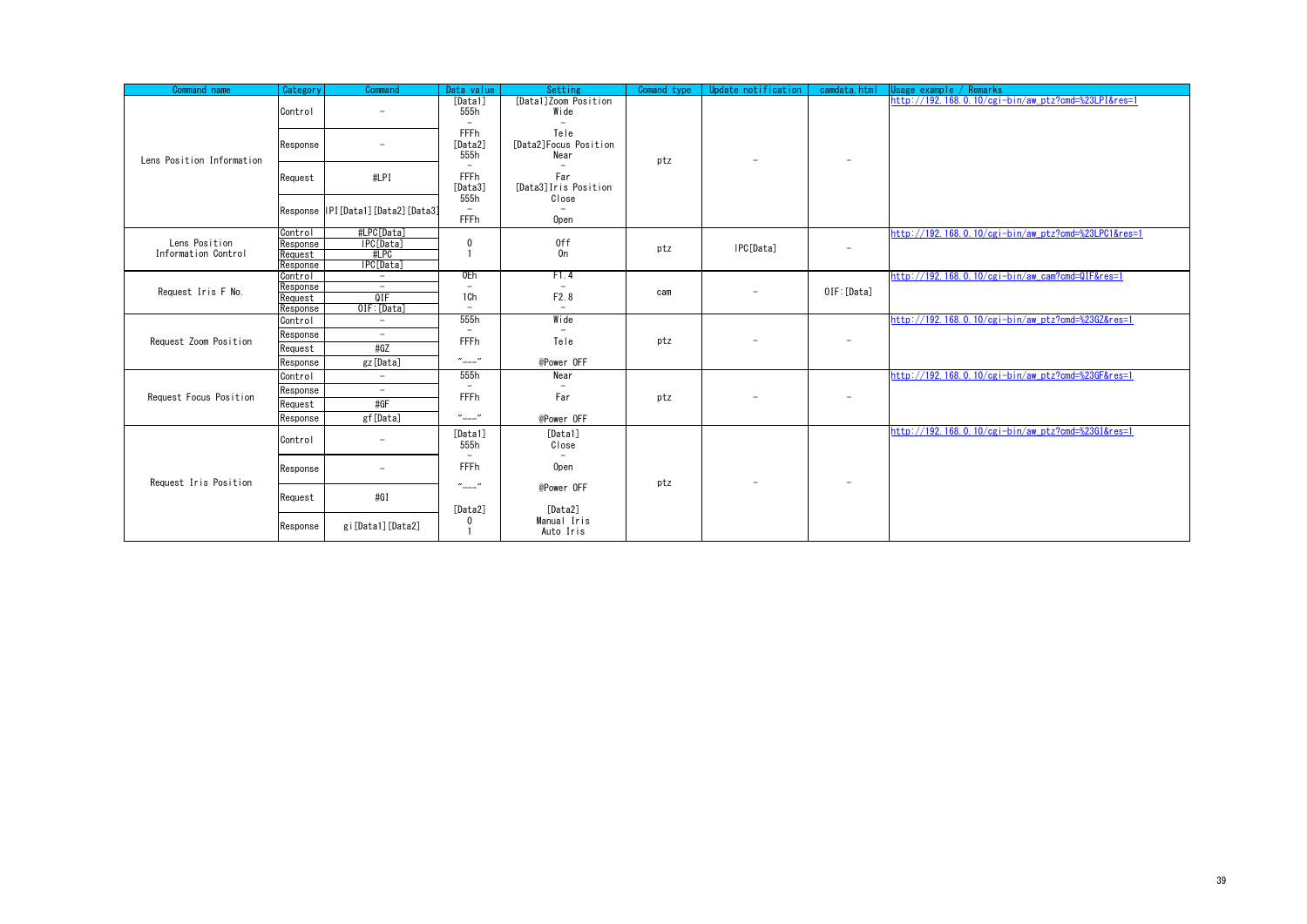#### System

<span id="page-39-9"></span><span id="page-39-8"></span><span id="page-39-7"></span><span id="page-39-6"></span><span id="page-39-5"></span><span id="page-39-4"></span><span id="page-39-3"></span><span id="page-39-2"></span><span id="page-39-1"></span><span id="page-39-0"></span>

| Command name                   | Category | Command                | Data value                             | Setting                                                                                       | Comand type | Update notification | camdata.html    | Usage example / Remarks                                                                                                                                                                        |
|--------------------------------|----------|------------------------|----------------------------------------|-----------------------------------------------------------------------------------------------|-------------|---------------------|-----------------|------------------------------------------------------------------------------------------------------------------------------------------------------------------------------------------------|
|                                | Control  | OSE: 77: [Data]        | $\Omega$                               | 59.94Hz                                                                                       |             |                     |                 | ttp://192.168.0.10/cgi-bin/aw_cam?cmd=0SE:77:1&res=1                                                                                                                                           |
|                                | Response | OSE: 77: [Data]        |                                        | 50.00Hz                                                                                       |             |                     |                 | Reboot after changing Frequency                                                                                                                                                                |
| Frequency                      |          |                        |                                        |                                                                                               | cam         | OSE: 77: [Data]     | OSE: 77: [Data] |                                                                                                                                                                                                |
|                                | Reauest  | QSE:77                 | $\overline{2}$                         | 24Hz                                                                                          |             |                     |                 |                                                                                                                                                                                                |
|                                | Response | OSE: 77: [Data]        | 3                                      | 23.98Hz                                                                                       |             |                     |                 |                                                                                                                                                                                                |
|                                | Control  | OSA:87: [Data]         | 1 <sub>h</sub><br>2h<br>4h<br>5h<br>7h | 720/59.94p<br>720/50 <sub>p</sub><br>1080/59.94i<br>1080/50i<br>1080/29.97psF (UE80/UE50)     |             |                     |                 | 10-18res=1.1ttp://192.168.0.10/cgi-bin/aw_cam?cmd=0SA:87:1&res                                                                                                                                 |
| Format                         | Response | OSA:87:[Data]          | 8h<br>Ah<br>10h<br>11h<br>14h<br>15h   | 1080/25psF<br>1080/23.98psF (UE80/UE50)<br>1080/59.94p<br>1080/50p<br>1080/29.97p<br>1080/25p | cam         | OSA: 87: [Data]     | OSA:87:0x[Data] | [59.94Hz]<br>2160/59.94p, 2160/29.97p, 1080/59.94p, 1080/59.94i,<br>1080/29.97p, 1080/29.97PsF, 1080/23.98p(59.94i), 720/59.94p<br>[50Hz]<br>2160/50p. 2160/25p. 1080/50p. 1080/50i. 1080/25p. |
|                                | Request  | QSA:87                 | 16h<br>17h<br>18h<br>19h               | 1080/23.98p (over<br>59.94i/p) (UE80/UE50)<br>2160/29.97p<br>2160/25p<br>2160/59.94p (UE80)   |             |                     |                 | 1080/25PsF. 720/50p<br>[24.00Hz]<br>2160/24p, 1080/24p                                                                                                                                         |
|                                | Response | OSA:87: [Data]         | 1Ah<br>1Bh<br>21h<br>22h<br>23h        | 2160/50p (UE80)<br>2160/23.98p<br>2160/24p<br>1080/24p<br>1080/23.98p                         |             |                     |                 | [23, 98Hz]<br>2160/23.98p, 1080/23.98p, 1080/23.98PsF<br>PsF, 1080/23.98p(59.94i) is only supported by UE80 and UE50<br>2160/59.94p, 2160/50p is only supported by UE80                        |
|                                | Control  | OHP: [Data]            | 000h                                   | $-206$                                                                                        |             |                     |                 | nttp://192.168.0.10/cgi-bin/aw_cam?cmd=0HP:000&res=1                                                                                                                                           |
|                                | Response | OHP: [Data]            |                                        |                                                                                               |             |                     | $\sim$          | Only supported by AW-UE80                                                                                                                                                                      |
| Horizontal Phase               | Reauest  | QHP                    |                                        |                                                                                               | cam         | OHP: [Data]         |                 |                                                                                                                                                                                                |
|                                |          |                        | 3FFh                                   | $+49$                                                                                         |             |                     |                 |                                                                                                                                                                                                |
|                                | Response | OHP: [Data]            |                                        |                                                                                               |             |                     |                 |                                                                                                                                                                                                |
|                                | Control  | OSJ:54:[Data]          |                                        |                                                                                               |             |                     |                 | ittp://192.168.0.10/cgi-bin/aw_cam?cmd=0SJ:54:0&res=1                                                                                                                                          |
| Tracking data output           | Response | OSJ:54: [Data]         | $\mathbf{0}$                           | 0ff                                                                                           |             |                     |                 | Only supported by AW-UE80                                                                                                                                                                      |
| Serial Out                     | Request  | QSJ:54                 | $\mathbf{1}$                           | 0n                                                                                            | cam         | OSJ:54:[Data]       | OSJ:54:[Data]   |                                                                                                                                                                                                |
|                                |          |                        |                                        |                                                                                               |             |                     |                 |                                                                                                                                                                                                |
|                                | Response | OSJ:54: [Data]         |                                        |                                                                                               |             |                     |                 |                                                                                                                                                                                                |
|                                | Control  | OSJ:55: [Data]         |                                        |                                                                                               |             |                     |                 | ttp://192.168.0.10/cgi-bin/aw_cam?cmd=0SJ:55:0&res=1                                                                                                                                           |
|                                | Response | 0SJ:55: [Data]         | $\mathbf{0}$                           | 0ff                                                                                           | cam         | OSJ:55: [Data]      | OSJ:55: [Data]  | Only supported by AW-UE80                                                                                                                                                                      |
| Tracking data output<br>IP Out | Reauest  | QSJ:55                 |                                        | 0n                                                                                            |             |                     |                 |                                                                                                                                                                                                |
|                                | Response | $OSJ:55$ : [Data]      |                                        |                                                                                               |             |                     |                 |                                                                                                                                                                                                |
|                                | Control  | OSJ:C1:[Data]          |                                        |                                                                                               |             |                     |                 |                                                                                                                                                                                                |
|                                |          |                        |                                        |                                                                                               |             |                     |                 | ttp://192.168.0.10/cgi-bin/aw_cam?cmd=0SJ:C1:0&res=1                                                                                                                                           |
| Tracking data output           | Response | OSJ:C1: [Data]         | 0                                      | 0ff                                                                                           | cam         | OSJ:Cl:[Data]       | OSJ:C1:[Data]   | Only supported by AW-UE80                                                                                                                                                                      |
| Invert Pan/Tilt Axis           | Request  | QSJ: C1                | $\mathbf{1}$                           | 0n                                                                                            |             |                     |                 |                                                                                                                                                                                                |
|                                | Response | OSJ:C1: [Data          |                                        |                                                                                               |             |                     |                 |                                                                                                                                                                                                |
|                                | Control  | #WLC[Data1]            |                                        |                                                                                               |             |                     |                 | http://192.168.0.10/cgi-bin/aw_ptz?cmd=%23WLC1&res=1                                                                                                                                           |
|                                | Response | wLC[Data1]             | $\mathbf 0$                            | Disable                                                                                       |             |                     |                 |                                                                                                                                                                                                |
| Wireless Control               | Reauest  | #WLC                   | $\mathbf{1}$                           | Enable                                                                                        | ptz         | wLC[Data1]          | $\sim$          |                                                                                                                                                                                                |
|                                |          |                        |                                        |                                                                                               |             |                     |                 |                                                                                                                                                                                                |
|                                | Response | wLC[Data1]             |                                        |                                                                                               |             |                     |                 |                                                                                                                                                                                                |
|                                | Control  | #RID[Data]             | 0                                      | Cam1                                                                                          |             |                     |                 | http://192.168.0.10/cgi-bin/aw_ptz?cmd=%23RID0&res=1                                                                                                                                           |
| Wireless ID                    | Response | r ID[Data]             | -1                                     | Cam <sub>2</sub>                                                                              | ptz         | r ID[Data]          |                 | Only supported by AW-UE50/AW-UE40                                                                                                                                                              |
|                                | Reauest  | #RID                   | $\overline{2}$                         | Cam <sub>3</sub>                                                                              |             |                     |                 |                                                                                                                                                                                                |
|                                | Response | rID <sub>[Data</sub> ] | 3                                      | Cam4                                                                                          |             |                     |                 |                                                                                                                                                                                                |
|                                | Control  | #FAN[Data]             | $\overline{0}$                         | Auto                                                                                          |             |                     |                 | ittp://192.168.0.10/cgi-bin/aw_ptz?cmd=%23FAN0&res=1                                                                                                                                           |
|                                |          | fAN[Data]              | -1                                     |                                                                                               |             |                     |                 |                                                                                                                                                                                                |
| Fan                            | Response |                        |                                        | High                                                                                          | ptz         | fAN[Data]           | fAN「Datal       | Only supported by AW-UE80                                                                                                                                                                      |
|                                | Reauest  | #FAN                   | $\overline{2}$                         | Mid                                                                                           |             |                     |                 |                                                                                                                                                                                                |
|                                | Response | fAN[Data]              | 3                                      | Low                                                                                           |             |                     |                 |                                                                                                                                                                                                |
|                                | Control  | $\sim$                 |                                        |                                                                                               |             |                     |                 | ttp://192.168.0.10/cgi-bin/aw_ptz?cmd=%23FS1&res=1                                                                                                                                             |
|                                | Response | $\sim$                 | $\Omega$                               | 0ff                                                                                           |             |                     |                 | Only supported by AW-UE80                                                                                                                                                                      |
| Fan Status                     | Request  | #FS1                   | $\mathbf{1}$                           | 0n                                                                                            | ptz         | fS1[Data]           | $\sim$          |                                                                                                                                                                                                |
|                                |          |                        | $\overline{2}$                         | Error                                                                                         |             |                     |                 |                                                                                                                                                                                                |
|                                | Response | fS1[Data]              |                                        |                                                                                               |             |                     |                 |                                                                                                                                                                                                |
|                                | Control  | OSJ:D3: [Data]         |                                        |                                                                                               |             |                     |                 | ttp://192.168.0.10/cgi-bin/aw_cam?cmd=0SJ:D3:0&res=1                                                                                                                                           |
| USB Mode                       | Response | OSJ:D3: [Data]         | $\mathbf{0}$                           | 0ff                                                                                           |             |                     |                 | Only supported by AW-UE50/AW-UE40                                                                                                                                                              |
|                                | Request  | QSJ:D3                 | 1                                      | 0n                                                                                            | cam         | OSJ:D3:[Data]       | OSJ:D3: [Data]  |                                                                                                                                                                                                |
|                                |          |                        |                                        |                                                                                               |             |                     |                 |                                                                                                                                                                                                |
|                                | Response | OSJ:D3:[Data]          |                                        |                                                                                               |             |                     |                 |                                                                                                                                                                                                |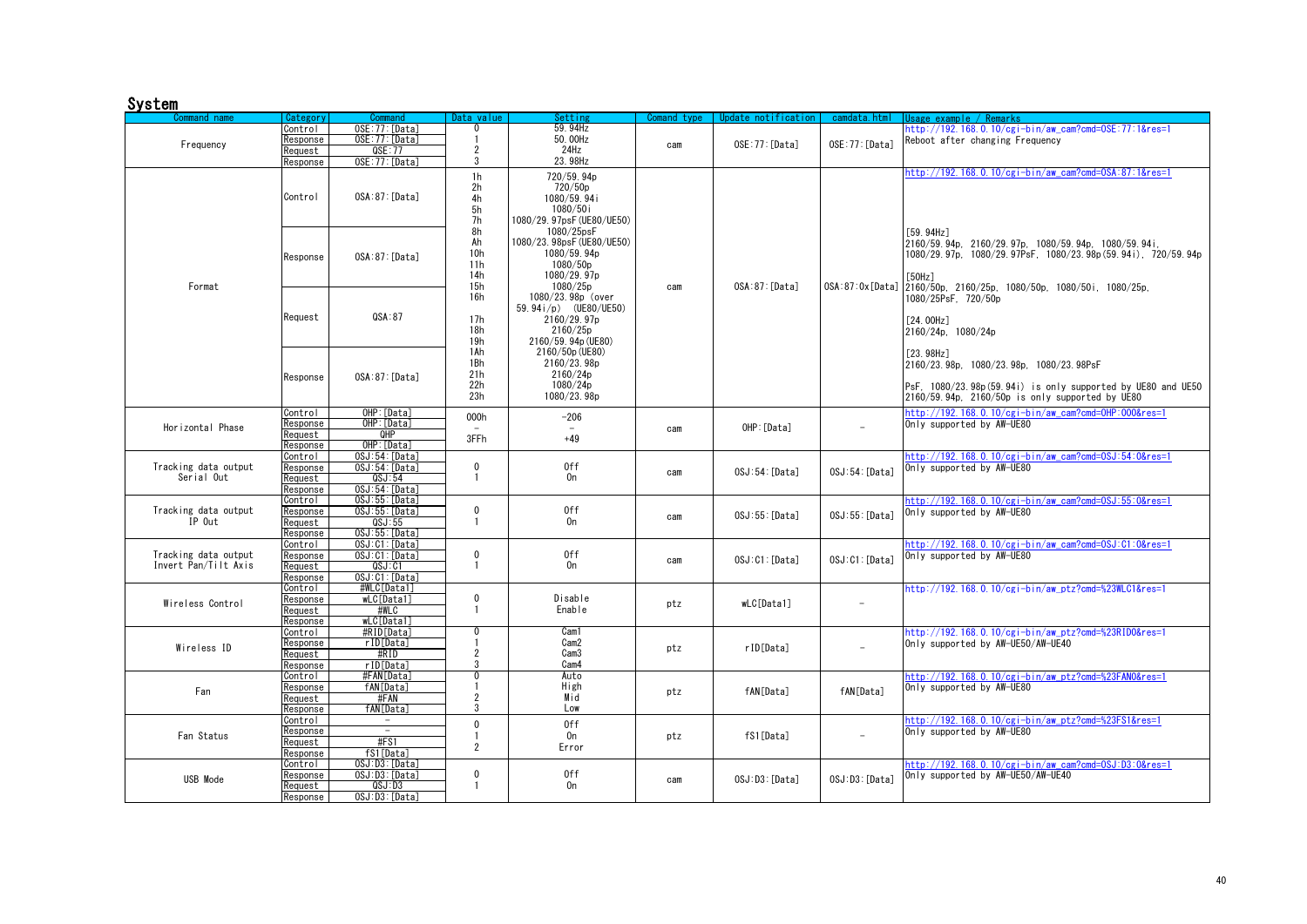<span id="page-40-1"></span><span id="page-40-0"></span>

| Command name     | Categor  | Command        | Data value | Setting |     |                |                | Comand type   Update_notification   camdata.html   Usage_example / Remarks |
|------------------|----------|----------------|------------|---------|-----|----------------|----------------|----------------------------------------------------------------------------|
|                  | Control  | OSJ:D4: [Data] |            |         |     |                |                | $http://192.168.0.10/cei-bin/awcam?cmd=0SJ:D1:0&res=1$                     |
| USB Auto Active  | Response | OSJ:D4: [Data] |            | 0ff     | cam | OSJ:D4: [Data] | OSJ:D4: [Data] | Only supported by AW-UE50/AW-UE40                                          |
|                  | Request  | OSJ:DA         |            | Un      |     |                |                |                                                                            |
|                  | Response | OSJ:D4: [Data] |            |         |     |                |                |                                                                            |
|                  | Control  | OSJ:DC: [Data] |            |         |     |                |                | http://192.168.0.10/cgi-bin/aw_cam?cmd=0SJ:DC:0&res=1                      |
| USB Auto Standby | Response | OSJ:DC: [Data] |            | 0ff     | cam | OSJ:DC: [Data] | OSJ:DC: [Data] | Only supported by AW-UE50/AW-UE40                                          |
|                  | Request  | QSJ:DC         |            | 0n      |     |                |                |                                                                            |
|                  | Response | OSJ:DC: [Data] |            |         |     |                |                |                                                                            |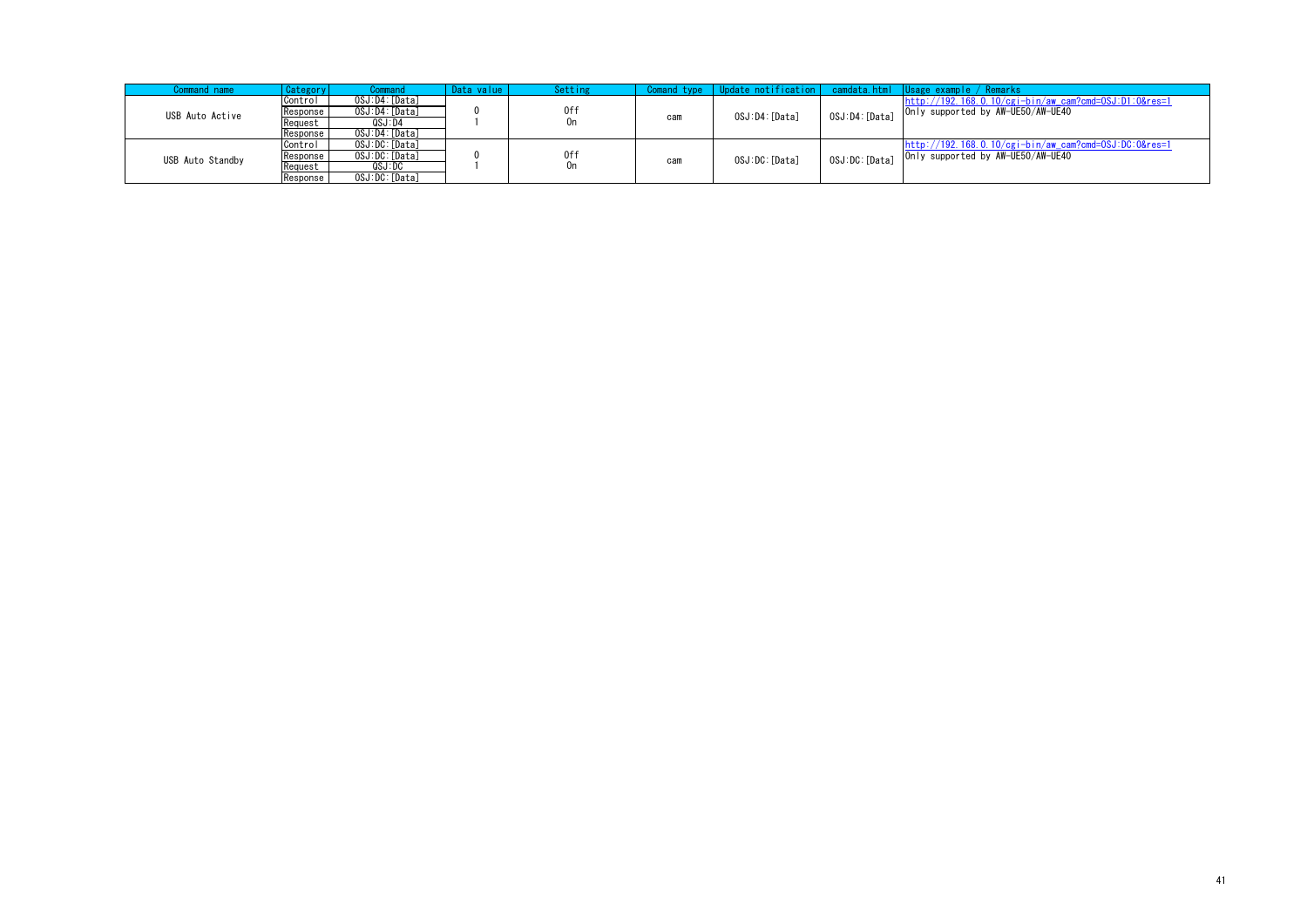#### **Output**

<span id="page-41-3"></span><span id="page-41-2"></span><span id="page-41-1"></span><span id="page-41-0"></span>

| Command name                  | Category                                   | Command                                                      | Data value                                       | Setting                                                                                      | Comand type | Update notification | camdata, html            | Usage example / Remarks                                                                                                               |
|-------------------------------|--------------------------------------------|--------------------------------------------------------------|--------------------------------------------------|----------------------------------------------------------------------------------------------|-------------|---------------------|--------------------------|---------------------------------------------------------------------------------------------------------------------------------------|
|                               | Control                                    | OSJ:21: [Data]                                               | 1 <sub>h</sub><br>2 <sub>h</sub>                 | 720/59.94p<br>720/50 <sub>p</sub>                                                            |             |                     |                          | http://192.168.0.10/cgi-bin/aw cam?cmd=0SJ:21:1&res=1                                                                                 |
|                               | Response                                   | OSJ:21: [Data]                                               | 4h<br>5h<br>7h<br>8h<br>Ah                       | 1080/59.94i<br>1080/50i<br>1080/29.97psF<br>1080/25psF<br>1080/23.98psF                      |             |                     |                          | [59, 94Hz]<br>1080/59.94p. 1080/59.94i. 1080/29.97p. 1080/29.97PsF.<br>1080/23.98p (59.94i). 720/59.94p<br><b>「50Hz]</b>              |
| 3G SDI<br>Output Format       | Reauest                                    | QSJ:21                                                       | 10 <sub>h</sub><br>11h<br>14h<br>15h<br>16h      | 1080/59.94p<br>1080/50p<br>1080/29.97p<br>1080/25p<br>1080/23.98p (over                      | cam         | OSJ:21: [Data]      | $\sim$                   | 1080/50p. 1080/50i. 1080/25p. 1080/25PsF. 720/50p<br>[24.00Hz]<br>1080/24p                                                            |
|                               | Response                                   | OSJ:21: [Data]                                               | 22h<br>23h                                       | 59.94 $i$ /p)<br>1080/24p<br>1080/23.98p                                                     |             |                     |                          | [23, 98Hz]<br>1080/23.98p. 1080/23.98PsF<br>Only supported by AW-UE80/AW-UE50                                                         |
| 3G SDI<br>3G SDI Out          | Control<br>Response<br>Reauest<br>Response | OSI:29: [Data]<br>OSI:29: [Data]<br>QST:29<br>OSI:29: [Data] | $\mathbf{0}$                                     | Level A<br>Level B                                                                           | cam         | OSI:29: [Data]      | $\sim$                   | http://192.168.0.10/cgi-bin/aw cam?cmd=0SI:29:0&res=1<br>Only supported by AW-UE80/AW-UE50                                            |
|                               | Control                                    | OSJ:25: [Data]                                               | 1 <sub>h</sub><br>2 <sub>h</sub>                 | 720/59.94p<br>720/50 <sub>p</sub>                                                            |             |                     |                          | http://192.168.0.10/cgi-bin/aw cam?cmd=0SJ:25:1&res=1                                                                                 |
|                               | Response                                   | OSJ:25: [Data]                                               | 4h<br>5h<br>10 <sub>h</sub><br>11h<br>14h<br>15h | 1080/59.94i<br>1080/50i<br>1080/59.94p<br>1080/50p<br>1080/29.97p<br>1080/25p                |             |                     |                          | [59, 94Hz]<br>2160/59.94p. 2160/29.97p. 1080/59.94p. 1080/59.94i,<br>1080/29.97p. 1080/23.98p (59.94i). 720/59.94p<br><b>「50Hz]</b>   |
| <b>HDMI</b><br>Output Format  | Reauest                                    | QSJ:25                                                       | 16h<br>17h<br>18h<br>19 <sub>h</sub>             | 1080/23.98p (over<br>59.94i/p) (UE80/UE50)<br>2160/29.97p<br>2160/25p<br>2160/59, 94p (UE80) | cam         | OSJ:25: [Data]      | $\overline{\phantom{a}}$ | 2160/50p. 2160/25p. 1080/50p. 1080/50i. 1080/25p. 720/50p<br>[24, 00Hz]<br>2160/24p, 1080/24p<br>[23, 98Hz]                           |
|                               | Response                                   | OSJ:25: [Data]                                               | 1Ah<br>1Bh<br>21h<br>22h<br>23h                  | 2160/50p (UE80)<br>2160/23.98p<br>2160/24p<br>1080/24p<br>1080/23.98p                        |             |                     |                          | 2160/23.98p, 1080/23.98p<br>1080/23,98p(59,94i) is only supported by UE80 and UE50<br>2160/59.94p, 2160/50p is only supported by UE80 |
| <b>HDMI</b><br>Video Sampling | Control<br>Response<br>Reauest<br>Response | OSE:68: [Data]<br>OSE:68: [Data]<br>QSE:68<br>OSE:68: [Data] | $\overline{2}$<br>$\overline{4}$                 | YPbPr (422)<br>YPbPr (420)                                                                   | cam         | OSE:68: [Data]      | $\overline{\phantom{a}}$ | http://192.168.0.10/cgi-bin/aw.cam?cmd=0SE:68:2&res=1<br>Only supported by AW-UE80                                                    |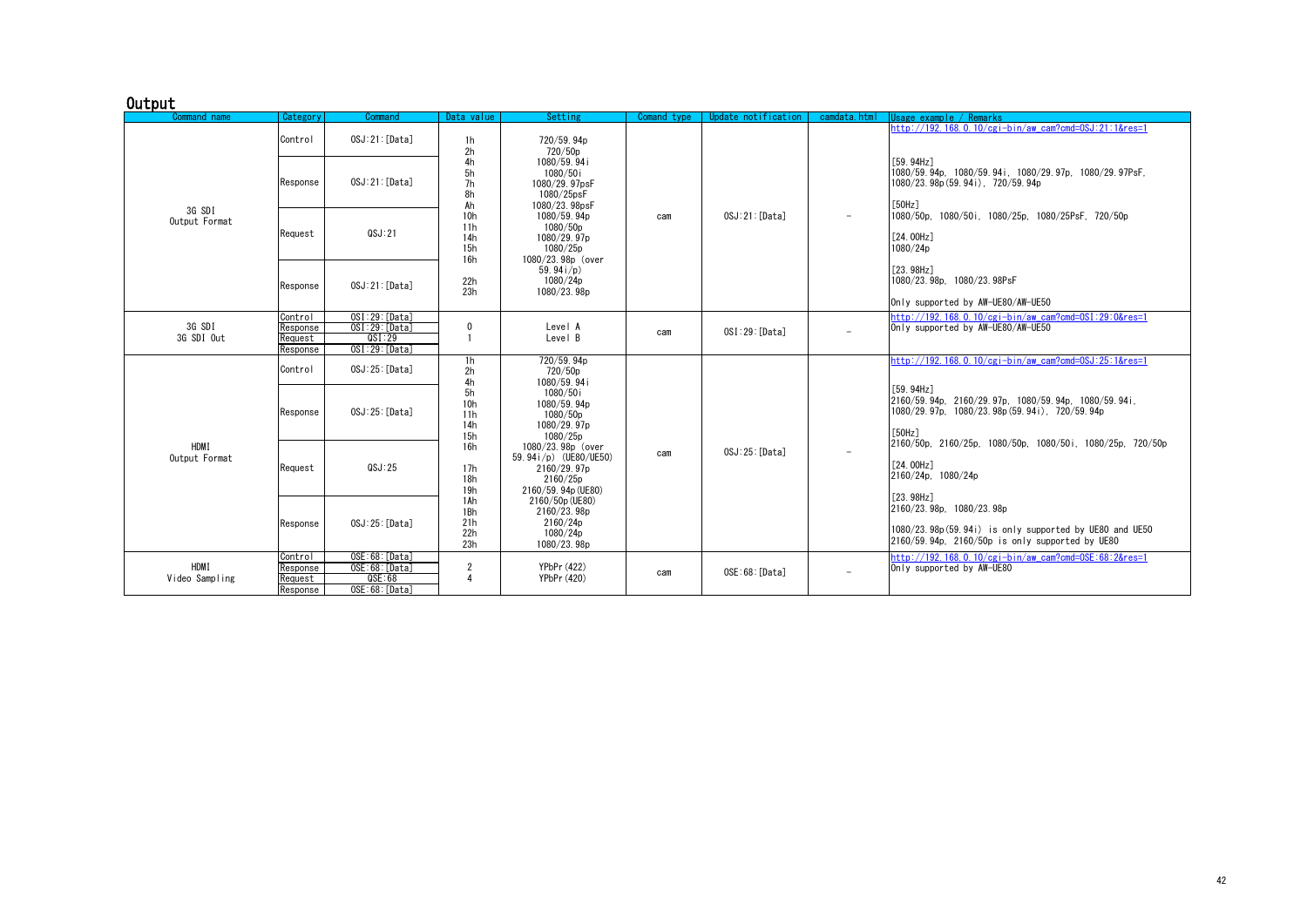<span id="page-42-7"></span><span id="page-42-6"></span><span id="page-42-5"></span><span id="page-42-4"></span><span id="page-42-3"></span><span id="page-42-2"></span><span id="page-42-1"></span><span id="page-42-0"></span>

| DCB: [Data]<br>Control                                                                                                                                                                                                                                                                                                                                             | http://192.168.0.10/cgi-bin/aw_cam?cmd=DCB:1&res=1                                                                                                             |
|--------------------------------------------------------------------------------------------------------------------------------------------------------------------------------------------------------------------------------------------------------------------------------------------------------------------------------------------------------------------|----------------------------------------------------------------------------------------------------------------------------------------------------------------|
|                                                                                                                                                                                                                                                                                                                                                                    |                                                                                                                                                                |
| DCB: [Data]<br>Response<br>0<br>Camera<br>Color Bar<br>DCB: [Data]<br>OBR: [Data]<br>cam                                                                                                                                                                                                                                                                           |                                                                                                                                                                |
| Colorbar<br>QBR<br>Request                                                                                                                                                                                                                                                                                                                                         |                                                                                                                                                                |
| OBR: [Data]<br>Response                                                                                                                                                                                                                                                                                                                                            |                                                                                                                                                                |
| OSD:BA: [Data]<br>Control<br>$\mathbf 0$<br>Type2 (Full Bar/EBU)<br>OSD: BA: [Data]<br>Response<br>OSD:BA: [Data]<br>Colo Bar Type<br>$\overline{\phantom{a}}$<br>cam<br>Type1 (SMPTE)<br>QSD:BA<br>Request<br>$\mathbf{1}$<br>OSD:BA: [Data]<br>Response                                                                                                          | http://192.168.0.10/cgi-bin/aw_cam?cmd=OSD:BA:0&res=1                                                                                                          |
| 0SJ:27: [Data]<br>Control<br>$\mathbf 0$<br>0ff<br>0SJ:27: [Data]<br>Response<br>OSJ:27:[Data]<br>Color Bar Tone<br>$\mathbf{1}$<br>Low<br>$\overline{\phantom{a}}$<br>cam<br>QSJ:27<br>Reauest<br>$\overline{2}$<br>Normal<br>OSJ:27: [Data]<br>Response                                                                                                          | http://192.168.0.10/cgi-bin/aw cam?cmd=0SJ:27:0&res=1                                                                                                          |
| OSA: DO: [Data]<br>Control<br>$\mathbf 0$<br>0ff<br>OSA: DO: [Data]<br>Response<br>Audio<br>OSA: DO: [Data]<br>cam<br>QSA:DO<br>$\mathbf{1}$<br>0n<br>Request<br>OSA: DO: [Data]<br>Response                                                                                                                                                                       | http://192.168.0.10/cgi-bin/aw_cam?cmd=0SA:D0:1&res=1                                                                                                          |
| OSA:D1: [Data]<br>Control<br>$\mathbf 0$<br>Audio<br>Mic<br>OSA:D1: [Data]<br>Response<br>OSA:D1: [Data]<br>cam<br>$\overline{\phantom{a}}$<br>QSA:D1<br>3<br>Input Type<br>Line<br>Request<br>OSA:D1: [Data]<br>Response                                                                                                                                          | http://192.168.0.10/cgi-bin/aw_cam?cmd=0SA:D1:0&res=1                                                                                                          |
| [Data1]<br>[Data1]<br>OSA: D5: [Data1]: [Data2]<br>Control<br>$\mathbf 0$<br>CH1<br>CH <sub>2</sub><br>$\mathbf{1}$<br>OSA:D5: [Data1]: [Data2]<br>Response<br>[Data2]<br>[Data2]<br>Audio<br>OSA:D5: [Data1]: [Data2<br>5Ch<br>$-36dB$<br>cam<br>Volume Level<br>QSA:D5: [Data1]<br>Request<br>80h<br>0dB<br>OSA: D5: [Data1]: [Data2]<br>Response<br>8Ch<br>12dB | http://192.168.0.10/cgi-bin/aw_cam?cmd=0SA:D5:0:5C&res=1                                                                                                       |
| OSA:D2: [Data]<br>Control<br>Audio<br>$\mathbf 0$<br>OSA:D2: [Data]<br>0ff<br>Response<br>OSA:D2:[Data]<br>cam<br>$\overline{\phantom{a}}$<br>Plugin Power<br>QSA: D2<br>0n<br>Request<br>-1<br>OSA:D2: [Data]<br>Response                                                                                                                                         | http://192.168.0.10/cgi-bin/aw_cam?cmd=0SA:D2:0&res=1                                                                                                          |
| OSE: 7B: [Data]<br>Control<br>00h<br>OOh:OSD Mix Off<br>01h:3G SDI 0n<br>01h<br>02h:HDMI On<br>02h<br>OSE: 7B: [Data]<br>Response<br>10h: IP/NDI   HX 0n<br>10h<br>UE40 :<br>20h:12G SDI 0n<br>20h                                                                                                                                                                 | http://192.168.0.10/cgi-bin/aw_cam?cmd=0SE:7B:B3&res=1<br>UE80 : 3G SDI / HDMI / IP/NDI   HX / NDI<br>UE50 : 3G SDI / HDMI / IP/NDI   HX<br>HDMI / IP/NDI   HX |
| OSD Mix<br>OSE: 7B: [Data]<br>$\overline{\phantom{a}}$<br>cam<br>80h:NDI 0n<br>80h<br>QSE:7B<br>Request<br>XbitO:3G SDI, bit1:HDMI,<br>bit4: IP/NDI   HX<br>OSE: 7B: [Data]<br>Response<br>bit5:12G SDI, bit7:NDI                                                                                                                                                  |                                                                                                                                                                |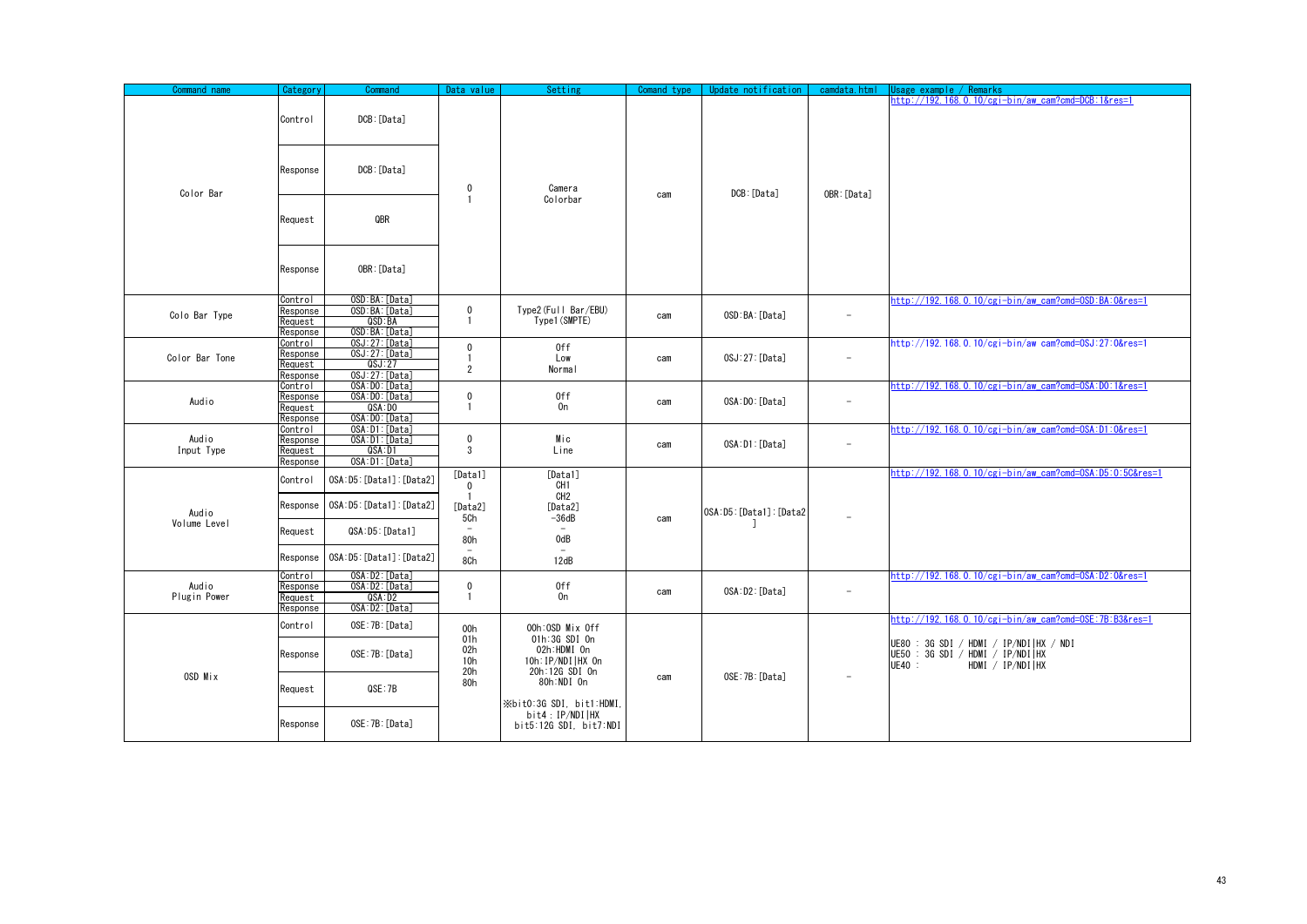<span id="page-43-6"></span><span id="page-43-5"></span><span id="page-43-4"></span><span id="page-43-3"></span><span id="page-43-2"></span><span id="page-43-1"></span><span id="page-43-0"></span>

| Command name       | <b>Category</b> | Command         | Data value     | Setting        | Comand type | Update notification | camdata.html             | Usage example / Remarks                               |
|--------------------|-----------------|-----------------|----------------|----------------|-------------|---------------------|--------------------------|-------------------------------------------------------|
|                    | Control         | OSE: 75: [Data] |                |                |             |                     |                          | http://192.168.0.10/cgi-bin/aw cam?cmd=0SE:75:1&res=1 |
| OSD Off With TALLY | Response        | OSE: 75: [Data] | 0              | 0ff            | cam         | OSE: 75: [Data]     | $\overline{\phantom{a}}$ |                                                       |
|                    | Request         | QSE:75          |                | 0 <sub>n</sub> |             |                     |                          |                                                       |
|                    | Response        | OSE: 75: [Data] |                |                |             |                     |                          |                                                       |
|                    | Control         | OSA:88: [Data]  |                |                |             |                     |                          | http://192.168.0.10/cgi-bin/aw cam?cmd=0SA:88:0&res=1 |
| OSD Status         | Response        | 0SA:88: [Data]  | $\mathbf 0$    | 0ff            | cam         | OSA:88: [Data]      | $\qquad \qquad$          |                                                       |
|                    | Request         | QSA:88          |                | 0 <sub>n</sub> |             |                     |                          |                                                       |
|                    | Response        | OSA:88: [Data]  |                |                |             |                     |                          |                                                       |
|                    | Control         | #TAE [Data]     |                |                |             |                     |                          | http://192.168.0.10/cgi-bin/aw_ptz?cmd=%23TAE1&res=1  |
| TALLY Enable       | Response        | tAE [Data]      | $\mathbf 0$    | Disable        | ptz         | tAE [Data]          | tAE[Data]                |                                                       |
|                    | Request         | #TAE            |                | Enable         |             |                     |                          |                                                       |
|                    | Response        | tAE [Data]      |                |                |             |                     |                          |                                                       |
|                    | Control         | OSJ:D9:[Data]   |                |                |             |                     |                          | http://192.168.0.10/cgi-bin/aw cam?cmd=0SJ:D9:0&res=1 |
| Tally LED Limit R  | Response        | OSJ:D9: [Data]  | $\mathbf 0$    | Unlimited      | cam         | OSJ:D9: [Data]      | OSJ:D9: [Data]           |                                                       |
|                    | Request         | QSJ: D9         |                | Limited        |             |                     |                          |                                                       |
|                    | Response        | OSJ:D9: [Data]  |                |                |             |                     |                          |                                                       |
|                    | Control         | OSJ:DA: [Data]  |                |                |             |                     |                          | http://192.168.0.10/cgi-bin/aw_cam?cmd=0SJ:DA:0&res=1 |
| Tally LED Limit G  | Response        | OSJ:DA: [Data]  | $\mathbf 0$    | Unlimited      | cam         | OSJ:DA: [Data]      | OSJ:DA: [Data]           |                                                       |
|                    | Request         | QSJ:DA          |                | Limited        |             |                     |                          |                                                       |
|                    | Response        | OSJ:DA: [Data]  |                |                |             |                     |                          |                                                       |
|                    | Control         | OSJ:DB: [Data]  |                |                |             |                     |                          | http://192.168.0.10/cgi-bin/aw cam?cmd=0SJ:DB:0&res=1 |
| Tally LED Limit B  | Response        | OSJ:DB: [Data]  | 0              | Unlimited      | cam         | OSJ:DB: [Data]      | OSJ:DB: [Data]           | Only supported by AW-UE50/AW-UE40                     |
|                    | Request         | QSJ:DB          |                | Limited        |             |                     |                          |                                                       |
|                    | Response        | OSJ:DB: [Data]  |                |                |             |                     |                          |                                                       |
|                    | Control         | OSA:D3: [Data]  | $\mathbf 0$    | Low            |             |                     |                          | http://192.168.0.10/cgi-bin/aw cam?cmd=0SA:D3:0&res=1 |
| Tally Brightness   | Response        | OSA:D3: [Data]  |                | Mid            | cam         | OSA:D3: [Data]      | $\overline{\phantom{a}}$ |                                                       |
|                    | Reauest         | QSA: D3         | $\overline{2}$ | High           |             |                     |                          |                                                       |
|                    | Response        | OSA:D3: [Data]  |                |                |             |                     |                          |                                                       |
|                    | Control         | TLR: [Data]     |                |                |             |                     |                          | http://192.168.0.10/cgi-bin/aw cam?cmd=TLR:1&res=1    |
| R-Tally Control    | Response        | TLR: [Data]     | 0              | 0ff            | cam         | TLR: [Data]         | TLR: [Data]              |                                                       |
|                    | Request         | QLR             |                | 0 <sub>n</sub> |             |                     |                          |                                                       |
|                    | Response        | OLR: [Data]     |                |                |             |                     |                          |                                                       |
|                    | Control         | #DA[Data]       |                |                |             |                     |                          | http://192.168.0.10/cgi-bin/aw ptz?cmd=%23DA1&res=1   |
| R-Tally Control    | Response        | dA[Data]        | $\mathbf 0$    | 0ff            | ptz         | dA[Data]            | dA[Data]                 |                                                       |
|                    | Request         | #DA             |                | 0n             |             |                     |                          |                                                       |
|                    | Response        | dA[Data]        |                |                |             |                     |                          |                                                       |
|                    | Control         | TLG: [Data]     |                |                |             |                     |                          | http://192.168.0.10/cgi-bin/aw cam?cmd=TLG:1&res=1    |
| G-Tally Control    | Response        | TLG: [Data]     | $\mathbf 0$    | 0ff            |             | TLG: [Data]         | TLG: [Data]              |                                                       |
|                    | Request         | QLG             |                | 0 <sub>n</sub> | cam         |                     |                          |                                                       |
|                    | Response        | OLG: [Data]     |                |                |             |                     |                          |                                                       |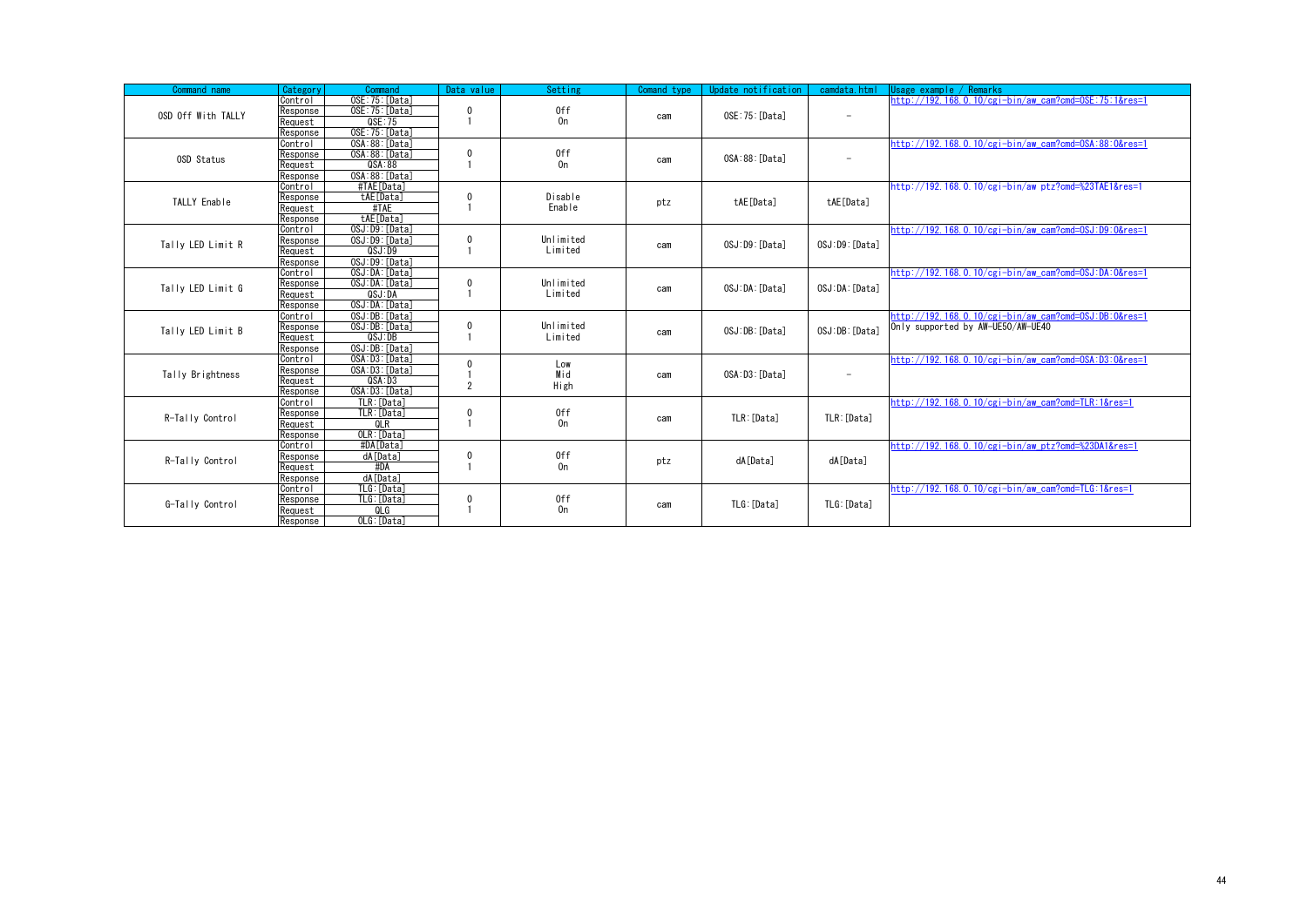<span id="page-44-2"></span><span id="page-44-1"></span><span id="page-44-0"></span>

| Command name      | Category                                   | Command                                                                       | Data value                                         | Setting                                                                                                                    | Comand type | Update notification                                                                                                                                                                       | camdata, html            | Usage example / Remarks                               |
|-------------------|--------------------------------------------|-------------------------------------------------------------------------------|----------------------------------------------------|----------------------------------------------------------------------------------------------------------------------------|-------------|-------------------------------------------------------------------------------------------------------------------------------------------------------------------------------------------|--------------------------|-------------------------------------------------------|
|                   | Control                                    |                                                                               | [Data1]<br>$\mathbf{0}$<br>[Data2]<br>0<br>[Data3] | [Data1]<br>R-Tally Off<br>R-Tally On<br>[Data2]<br>Wired R-Tally In Off<br>Wired R-Tally In On<br>[Data3]                  |             |                                                                                                                                                                                           |                          | http://192.168.0.10/cgi-bin/aw_ptz?cmd=%23TAA&res=1   |
| Tally Information | Response                                   |                                                                               | 0<br>[Data4]<br>0<br>[Data5]<br>$\Omega$           | Command R-Tally In Off<br>Command R-Tally In On<br>[Data4]<br>G-Tally Off<br>G-Tally On<br>[Data5]<br>Wired G-Tally In Off | ptz         | tAA[Data1] [Data2] [Dat] tAA[Data1] [Data2<br>  a3] [Data4] [Data5] [Dat ] Data3] [Data4] [<br>  a6] [Data7] [Data8] [Dat ] Data5] [Data6] [Data6]<br>  a6] [Data7] [Data8] [Data8] [Data |                          |                                                       |
|                   | Request                                    | #TAA                                                                          | [Data6]<br>$\mathbf{0}$<br>[Data7]<br>$\Omega$     | Wired G-Tally In On<br>[Data6]<br>Command G-Tally In Off<br>Command G-Tally In On<br>[Data7]<br>Y-Tally Off<br>Y-Tally On  |             | $a9$ ]                                                                                                                                                                                    | 91                       |                                                       |
|                   | Response                                   | tAA[Data1][Data2][Data<br>3] [Data4] [Data5] [Data6<br>][Data7][Data8][Data9] | [Data8]<br>$\mathbf{0}$<br>[Data9]<br>$\mathbf 0$  | [Data8]<br>Wired Y-Tally In Off<br>Wired Y-Tally In On<br>[Data9]<br>Command Y-Tally In Off<br>Command Y- Tally In On      |             |                                                                                                                                                                                           |                          |                                                       |
| Status Lamp       | Control<br>Response<br>Reauest<br>Response | #LMP[Data]<br><b>IMP</b> [Data]<br>#LMP<br>IMP[Data]                          | 0                                                  | Disable<br>Enable                                                                                                          | ptz         | IMP[Data]                                                                                                                                                                                 |                          | http://192.168.0.10/cgi-bin/aw_ptz?cmd=%23LMP0&res=1  |
| External Output1  | Control<br>Response<br>Reauest<br>Response | OSJ:41: [Data]<br>OSJ:41: [Data]<br>QSJ:41<br>OSJ:41: [Data]                  | $\mathbf{0}$<br>$\overline{2}$                     | 0ff<br>$R-Ta$ lly<br>$G-TaIly$                                                                                             | cam         | OSJ:41:[Data]                                                                                                                                                                             | $\overline{\phantom{a}}$ | http://192.168.0.10/cgi-bin/aw_cam?cmd=0SJ:41:0&res=1 |
| External Output2  | Control<br>Response<br>Request<br>Response | 0SJ:42: [Data]<br>OSJ:42: [Data]<br>QSJ:42<br>OSJ:42: [Data]                  | $\mathbf{0}$<br>$\overline{2}$                     | 0ff<br>$R-Ta$ lly<br>$G-Ta$ lly                                                                                            | cam         | OSJ:42: [Data]                                                                                                                                                                            | $\overline{\phantom{a}}$ | http://192.168.0.10/cgi-bin/aw cam?cmd=0SJ:42:0&res=1 |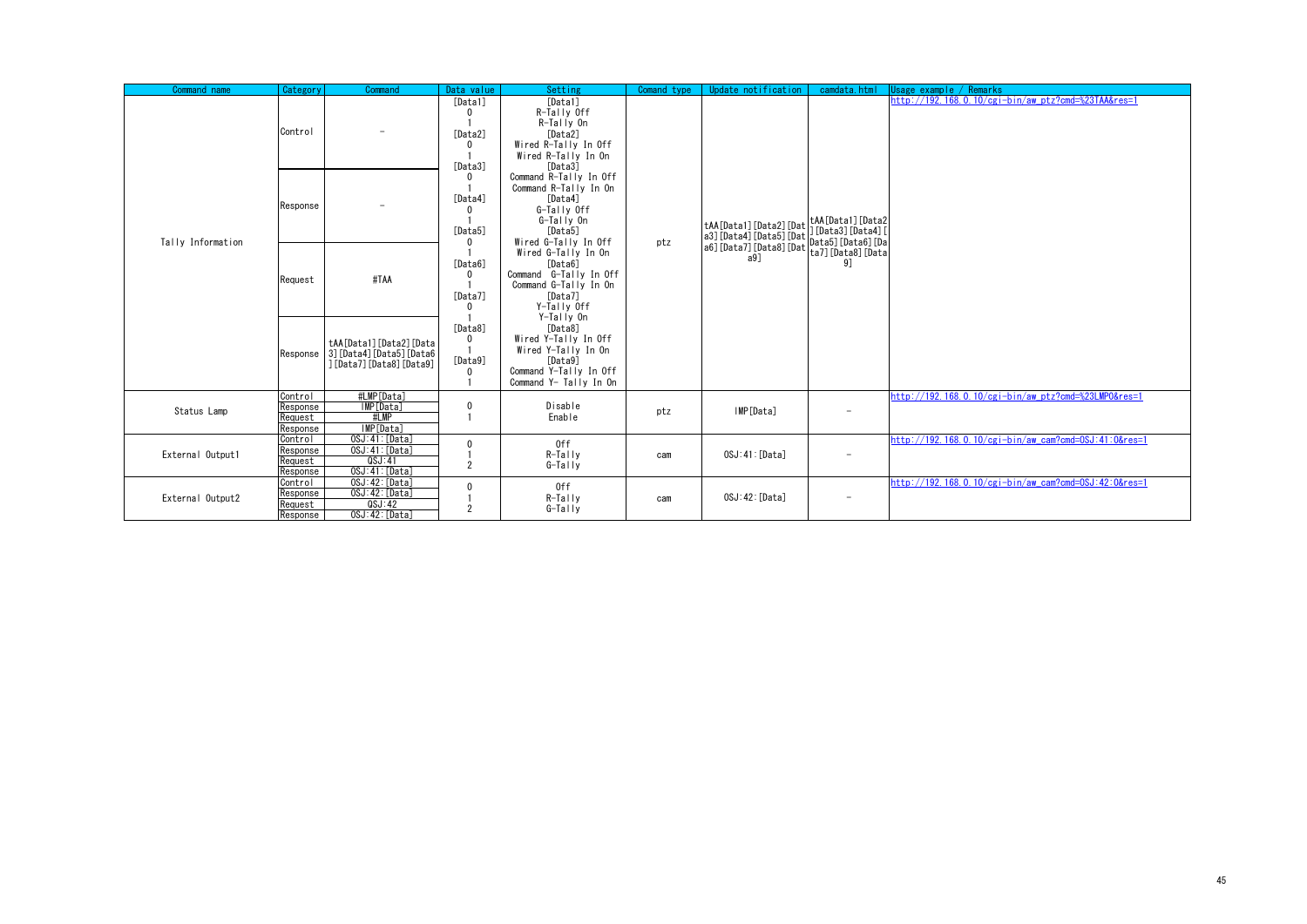# Pan/Tilt

<span id="page-45-13"></span><span id="page-45-12"></span><span id="page-45-11"></span><span id="page-45-10"></span><span id="page-45-9"></span><span id="page-45-8"></span><span id="page-45-7"></span><span id="page-45-6"></span><span id="page-45-5"></span><span id="page-45-4"></span><span id="page-45-3"></span><span id="page-45-2"></span><span id="page-45-1"></span><span id="page-45-0"></span>

| Command name             | Category                   | Command                         | Data value     | Setting                  |     | Comand type   Update notification | camdata.html    | $l$ Usage example / Remarks                            |
|--------------------------|----------------------------|---------------------------------|----------------|--------------------------|-----|-----------------------------------|-----------------|--------------------------------------------------------|
|                          | Control                    | #INS[Data]                      |                |                          |     |                                   |                 | http://192.168.0.10/cgi-bin/aw ptz?cmd=%23INS1&res=1   |
| Install Positon          | Response                   | #INS[Data]                      | $\mathbf 0$    | Desktop                  | ptz | iNS[Data]                         | iNS[Data]       |                                                        |
|                          | Request                    | #INS                            | $\mathbf{1}$   | Hanging                  |     |                                   |                 |                                                        |
|                          | Response                   | iNS[Data]                       |                |                          |     |                                   |                 |                                                        |
|                          | Control                    | OSJ:2D: [Data]                  | $\mathbf{0}$   | Normal (60deg/s)         |     |                                   |                 | http://192.168.0.10/cgi-bin/aw cam?cmd=0SJ:2D:0&res=1  |
| P/T Speed Mode           | Response                   | OSJ:2D: [Data]                  |                | Fast1(90deg/s)           | cam | OSJ:2D:[Data]                     | OSJ:2D:[Data]   |                                                        |
|                          | eauest                     | QSJ:2D                          | 2              | Fast2(180deg/s)          |     |                                   |                 |                                                        |
|                          | <b>lesponse</b>            | OSJ:2D: [Data]                  |                |                          |     |                                   |                 |                                                        |
|                          | Control                    | OSJ:A2: [Data]                  |                |                          |     |                                   |                 | http://192.168.0.10/cgi-bin/aw_cam?cmd=0SJ:A2:0&res=1  |
| P/T Acceleration         | Response                   | OSJ:A2: [Data]                  | $\mathbf 0$    | Manual                   | cam | OSJ:A2: [Data]                    | OSJ:A2:[Data]   | Only supported by AW-UE80                              |
|                          | Request                    | QSJ: A2                         | $\mathbf{1}$   | Auto                     |     |                                   |                 |                                                        |
|                          | रेesponse                  | OSJ:A2:[Data]                   |                |                          |     |                                   |                 |                                                        |
|                          | Control                    | OSJ:A3: [Data]                  | 00h            | $\mathbf 0$              |     |                                   |                 | http://192.168.0.10/cgi-bin/aw cam?cmd=0SJ:A3:00&res=1 |
| P/T Rise S-Curve         | lesponse                   | OSJ:A3: [Data]                  |                | $\overline{\phantom{a}}$ | cam | OSJ:A3: [Data]                    | OSJ:A3:Ox[Data] | Only supported by AW-UE80                              |
|                          | equest?                    | QSJ: A3                         | 1E             | 30                       |     |                                   |                 |                                                        |
|                          | रेesponse                  | OSJ:A3: [Data]                  |                |                          |     |                                   |                 |                                                        |
|                          | Control                    | OSJ:A4: [Data]                  | 00h            | $\mathbf 0$              |     |                                   |                 | http://192.168.0.10/cgi-bin/aw_cam?cmd=0SJ:A4:00&res=1 |
| P/T Fall S-Curve         | Response                   | OSJ:A4:[Data]                   |                |                          | cam | OSJ:A4: [Data]                    |                 | 0SJ:A4:0x[Data] 0nly supported by AW-UE80              |
|                          | <b>Request</b>             | QSJ:AA                          | 1E             | 30                       |     |                                   |                 |                                                        |
|                          | Response                   | OSJ:A4:[Data]                   |                |                          |     |                                   |                 |                                                        |
|                          | Control                    | OSJ:A5: [Data]                  | 01h            | $\mathbf{1}$             |     |                                   |                 | http://192.168.0.10/cgi-bin/aw cam?cmd=0SJ:A5:01&res=1 |
| P/T Rise Acceleration    | lesponse                   | OSJ:A5: [Data]                  |                |                          | cam | OSJ:A5: [Data]                    | OSJ:A5:Ox[Data] | Only supported by AW-UE80                              |
|                          | Reauest                    | QSJ: A5                         | <b>FFh</b>     | 255                      |     |                                   |                 |                                                        |
|                          | lesponse                   | OSJ:A5: [Data]                  |                |                          |     |                                   |                 |                                                        |
|                          | Control<br><b>lesponse</b> | OSJ:A6:[Data]<br>OSJ:A6: [Data] | 01h            | $\mathbf{1}$             |     |                                   |                 | http://192.168.0.10/cgi-bin/aw_cam?cmd=0SJ:A6:01&res=1 |
| P/T Fall Acceleration    | equest!                    | QSJ:AG                          |                | $\sim$                   | cam | OSJ:A6: [Data]                    | OSJ:A6:Ox[Data] | Only supported by AW-UE80                              |
|                          |                            | OSJ:A6: [Data]                  | FFh            | 255                      |     |                                   |                 |                                                        |
|                          | esponse<br>Control         | #SWZ[Data]                      |                |                          |     |                                   |                 | http://192.168.0.10/cgi-bin/aw_ptz?cmd=%23SWZ1&res=1   |
|                          | रेesponse                  | sWZ[Data]                       | $\mathbf 0$    | 0ff                      |     |                                   |                 |                                                        |
| Speed With Zoom Position | <b>Reauest</b>             | #SWZ                            | $\mathbf{1}$   | 0n                       | ptz | sWZ[Data]                         | sWZ[Data]       |                                                        |
|                          | <b>Response</b>            | sWZ[Data]                       |                |                          |     |                                   |                 |                                                        |
|                          | Control                    | OAZ: [Data]                     |                |                          |     |                                   |                 | http://192.168.0.10/cgi-bin/aw cam?cmd=0AZ:0&res=1     |
|                          | 'esponse                   | OAZ: [Data]                     | $\mathbf 0$    | 0ff                      |     |                                   |                 |                                                        |
| Focus Adjust With PTZ.   | equest?                    | QAZ                             | $\mathbf{1}$   | 0n                       | cam | OAZ: [Data]                       | OAZ: [Data]     |                                                        |
|                          | Response                   | OAZ: [Data]                     |                |                          |     |                                   |                 |                                                        |
|                          | Control                    | OSJ:A7: [Data]                  |                |                          |     |                                   |                 | http://192.168.0.10/cgi-bin/aw_cam?cmd=0SJ:A7:0&res=1  |
| Privacy Mode             | lesponse                   | OSJ:A7: [Data]                  | $\mathbf 0$    | 0ff                      |     | OSJ:A7: [Data]                    | OSJ:A7: [Data]  |                                                        |
|                          | <b>Reauest</b>             | OSJ: A7                         |                | 0n                       | cam |                                   |                 |                                                        |
|                          | esponse                    | OSJ:A7: [Data]                  |                |                          |     |                                   |                 |                                                        |
|                          | ontrol:                    | OSJ:45: [Data]                  |                | Standby                  |     |                                   |                 | http://192.168.0.10/cgi-bin/aw cam?cmd=0SJ:45:1&res=1  |
| Power On Position        | रेesponse                  | OSJ:45: [Data]                  | $\overline{2}$ | Home                     | cam | OSJ:45: [Data]                    | OSJ:45: [Data]  |                                                        |
|                          | lequest                    | QSJ:45                          | 3              | Preset                   |     |                                   |                 |                                                        |
|                          | esponse?                   | OSJ:45: [Data]                  |                |                          |     |                                   |                 |                                                        |
|                          | Control                    | OSJ:46: [Data]                  | 00             | Preset001                |     |                                   |                 | http://192.168.0.10/cgi-bin/aw cam?cmd=0SJ:46:00&res=1 |
| Power On Preset Number   | esponse!                   | OSJ:46: [Data]                  |                |                          | cam | OSJ:46:[Data]                     | OSJ:46:[Data]   |                                                        |
|                          | 'eauest                    | QSJ:46                          | 99             | Preset100                |     |                                   |                 |                                                        |
|                          | Response                   | OSJ:46: [Data]                  |                |                          |     |                                   |                 |                                                        |
|                          | Control                    | #P[Data]                        | 01             | Left Max. Speed          |     |                                   |                 | http://192.168.0.10/cgi-bin/aw ptz?cmd=%23P50&res=1    |
|                          | Response                   | pS[Data]                        |                |                          |     |                                   |                 |                                                        |
| Pan Speed Control        | Request                    | $\overline{\phantom{a}}$        | 50             | Stop                     | ptz |                                   |                 |                                                        |
|                          |                            |                                 | 99             | Right Max. Speed         |     |                                   |                 |                                                        |
|                          | Response                   | $\overline{\phantom{a}}$        |                |                          |     |                                   |                 |                                                        |
|                          | Control                    | #T[Data]                        | 01             | Down Max. Speed          |     |                                   |                 | http://192.168.0.10/cgi-bin/aw.ptz?cmd=%23T50&res=1    |
|                          | Response                   | tS[Data]                        |                |                          |     |                                   |                 |                                                        |
| Tilt Speed Control       | Request                    |                                 | 50             | Stop                     | ptz |                                   |                 |                                                        |
|                          | Response                   | $\overline{\phantom{a}}$        | 99             | UP Max. Speed            |     |                                   |                 |                                                        |
|                          |                            |                                 |                |                          |     |                                   |                 |                                                        |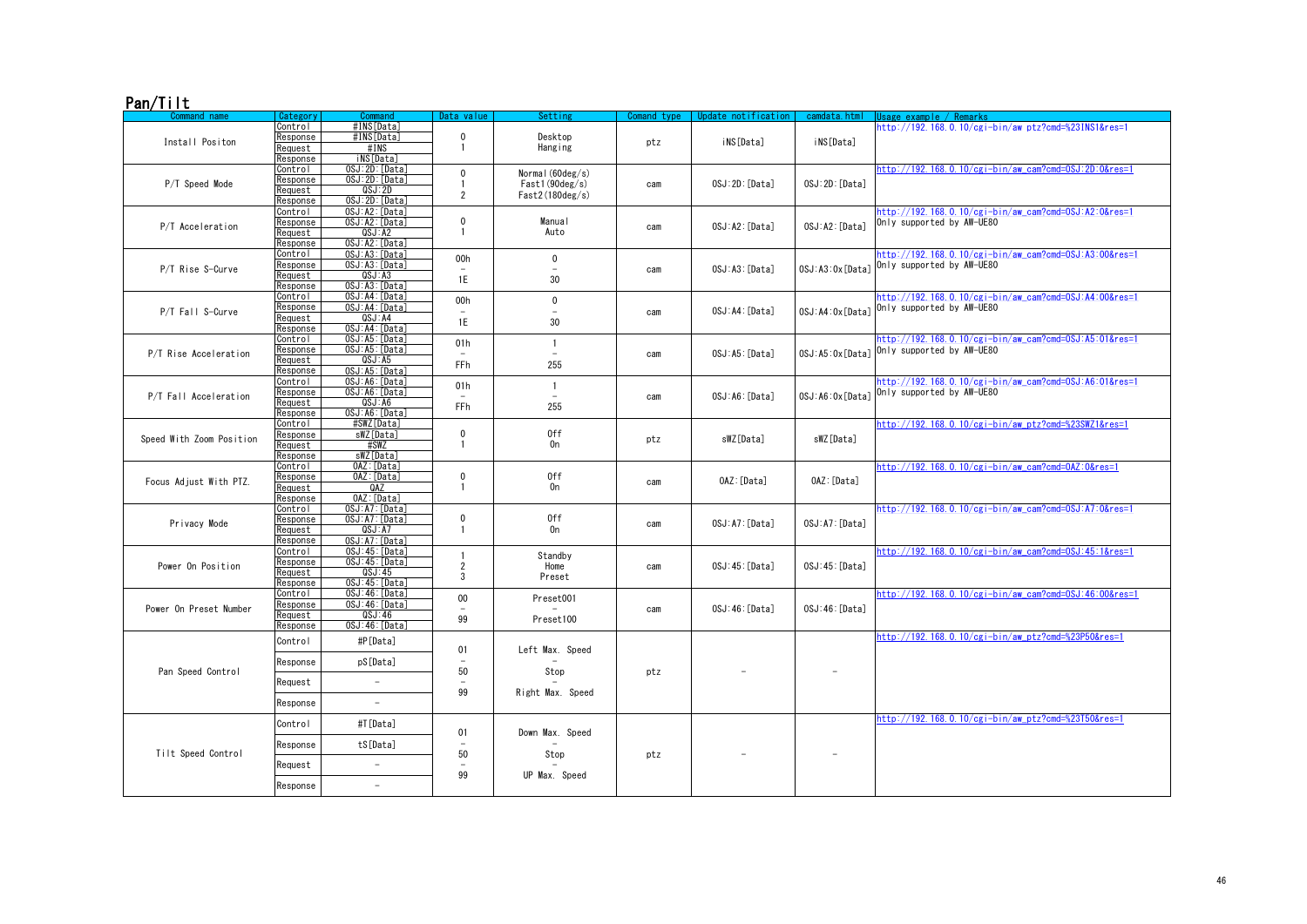<span id="page-46-3"></span><span id="page-46-2"></span><span id="page-46-1"></span><span id="page-46-0"></span>

| Command name                  | Category      | Command                              | Data value                                               | Setting                                                           | Comand<br>type | Jpdate notification | camdata, html   | Remarks<br><u>Usage example </u>                                                      |
|-------------------------------|---------------|--------------------------------------|----------------------------------------------------------|-------------------------------------------------------------------|----------------|---------------------|-----------------|---------------------------------------------------------------------------------------|
|                               | Control       | #PTS[Data1][Data2]                   |                                                          |                                                                   |                |                     |                 | nttp://192.168.0.10/cgi-bin/aw.ptz?cmd=%23PTS5050&res=1                               |
|                               |               |                                      | [Data1]<br>01<br>$\overline{\phantom{a}}$                | [Data1]<br>Left Max. Speed<br>$\overline{\phantom{a}}$            |                |                     |                 |                                                                                       |
|                               | Response      | pTS[Data1][Data2]                    | 50<br>$\overline{\phantom{a}}$                           | Stop                                                              |                |                     |                 |                                                                                       |
|                               |               |                                      | 99                                                       | Right Max. Speed                                                  |                |                     |                 |                                                                                       |
| P/T Speed Control             | Request       |                                      | [Data2]<br>01<br>$\overline{\phantom{a}}$                | [Data2]<br>Down Max. Speed                                        | ptz            |                     |                 |                                                                                       |
|                               |               |                                      | 50<br>$\overline{\phantom{a}}$                           | Stop                                                              |                |                     |                 |                                                                                       |
|                               | Response      |                                      | 99                                                       | UP Max. Speed                                                     |                |                     |                 |                                                                                       |
|                               | Control       | #APC[Data1][Data2]                   | [Data1]<br>0000h<br>$\sim$                               | [Data1]Pan Position<br>CCW Limit                                  |                |                     |                 | http://192.168.0.10/cgi-bin/aw_ptz?cmd=%23APC80008000&res=1                           |
|                               |               |                                      | 8000h<br>$\overline{\phantom{0}}$                        | Center                                                            |                |                     |                 | □Pan : 2D09 (-175deg) - D2F5 (+175deg)<br>$\Box$ Tilt : 5555 (-30deg) - 8E38 (+90deg) |
| P/T Absolute                  | Response      | aPC[Data1][Data2]                    | FFFFh                                                    | CW Limit                                                          | ptz            |                     | aPC[Data1][Data |                                                                                       |
| Position Control              | Request       | $\overline{\phantom{a}}$             | [Data2]<br>0000h                                         | [Data2] Tilt Position<br>UP Limit                                 |                |                     | 2]              |                                                                                       |
|                               | Response<br>٠ |                                      | 8000h                                                    | Center                                                            |                |                     |                 |                                                                                       |
|                               |               |                                      | FFFFh                                                    | DOWN Limit                                                        |                |                     |                 |                                                                                       |
|                               | Control       | #RPC[Data1][Data2]                   | [Data1]<br>0000h                                         | [Data1]Pan Position<br>CCW Limit                                  |                |                     |                 | http://192.168.0.10/cgi-bin/aw.ptz?cmd=%23RPC80008000&res=1                           |
|                               |               | rPC[Data1][Data2]                    | 8000h<br>$\overline{\phantom{a}}$                        | Center                                                            |                |                     |                 |                                                                                       |
| P/T Relative Position Control | Response      |                                      | FFFFh                                                    | CW Limit                                                          | ptz            |                     |                 |                                                                                       |
|                               | Request       | $\overline{\phantom{a}}$             | [Data2]<br>0000h                                         | [Data2] Tilt Position<br>UP Limit                                 |                |                     |                 |                                                                                       |
|                               | Response      | $\overline{a}$                       | 8000h<br>$\overline{\phantom{a}}$                        | Center<br>$\sim$                                                  |                |                     |                 |                                                                                       |
|                               |               |                                      | FFFFh                                                    | DOWN Limit                                                        |                |                     |                 |                                                                                       |
|                               | Control       | #APS[Data1][Data2][Dat               | [Data1]<br>0000h<br>$\sim$                               | [Data1]Pan Position<br>CCW Limit<br>$\overline{\phantom{a}}$      |                |                     |                 | http://192.168.0.10/cgi-<br>bin/aw ptz?cmd=%23APS800080001D0&res=1                    |
|                               |               | $a3$ ] [Data4]                       | 8000h                                                    | Center                                                            |                |                     |                 |                                                                                       |
|                               |               |                                      | FFFFh                                                    | CW Limit                                                          |                |                     |                 | □Pan : 2D09 (-175deg) - D2F5 (+175deg)                                                |
|                               | Response      | aPS[Data1][Data2][Data<br>3] [Data4] | [Data2]<br>0000h                                         | [Data2] Tilt Position<br>UP Limit                                 |                |                     |                 | $\Box$ Tilt : 5555(-30deg) - 8E38(+90deg)                                             |
| P/T Absolute Position Control |               |                                      | $\overline{\phantom{0}}$<br>8000h                        | Center                                                            |                |                     |                 |                                                                                       |
| with Speed                    |               |                                      | FFFFh                                                    | DOWN Limit                                                        | ptz            |                     |                 |                                                                                       |
|                               | Request       |                                      | [Data3]<br>00h<br>$\overline{\phantom{a}}$               | [Data3]Preset Speed<br>$\overline{1}$<br>$\overline{\phantom{a}}$ |                |                     |                 |                                                                                       |
|                               |               |                                      | 1Dh                                                      | 30                                                                |                |                     |                 |                                                                                       |
|                               | Response      |                                      | [Data4]<br>$\mathbf 0$<br>$\mathbf{1}$<br>$\overline{2}$ | [Data4]Preset Speed<br>Table<br>SLOW<br>MID<br>FAST               |                |                     |                 |                                                                                       |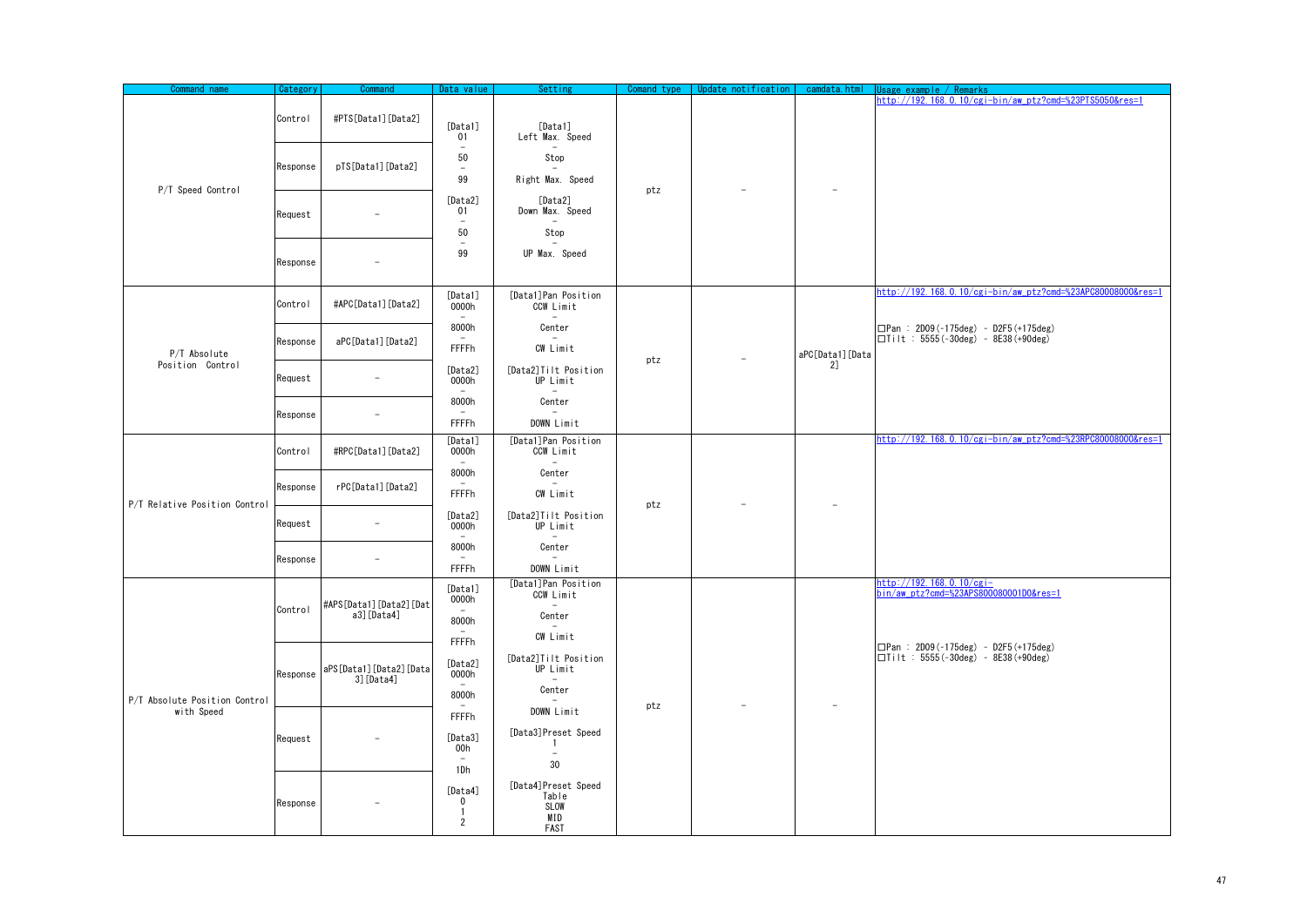<span id="page-47-2"></span><span id="page-47-1"></span><span id="page-47-0"></span>

| Command name                                | Category | Command                                  | Data value                                                                                             | Setting                                                                | Comand type | Update notification | camdata, html            | Usage example / Remarks                                           |
|---------------------------------------------|----------|------------------------------------------|--------------------------------------------------------------------------------------------------------|------------------------------------------------------------------------|-------------|---------------------|--------------------------|-------------------------------------------------------------------|
|                                             | Control  | #RPS[Data1][Data2][Dat<br>$a3$ ] [Data4] | [Data1]<br>0000h<br>$\overline{\phantom{a}}$<br>8000h<br>$\overline{\phantom{a}}$                      | [Data1]Pan Position<br>CCW Limit<br>$\sim$<br>Center<br>CW Limit       |             |                     |                          | http://192.168.0.10/cgi-<br>bin/awptz?cmd=%23RPS800080001D0&res=1 |
| P/T Relative Position<br>Control with Speed | Response | rPS[Data1][Data2][Data<br>$3$ ] [Data4]  | FFFFh<br>[Data2]<br>0000h<br>$\overline{\phantom{a}}$<br>8000h                                         | [Data2]Tilt Position<br>UP Limit<br>$\overline{\phantom{a}}$<br>Center |             |                     |                          |                                                                   |
|                                             | Request  |                                          | FFFFh<br>[Data3]<br>00h<br>$\overline{\phantom{a}}$<br>1Dh<br>[Data4]<br>$\mathbf 0$<br>$\overline{2}$ | DOWN Limit<br>[Data3]Preset Speed<br>$\overline{\phantom{a}}$<br>30    | ptz         |                     | $\overline{\phantom{a}}$ |                                                                   |
|                                             | Response |                                          |                                                                                                        | [Data4]Preset Speed<br>Table<br>SLOW<br>MID<br>FAST                    |             |                     |                          |                                                                   |
|                                             | Control  | #LC[Data1][Data2]                        | [Data1]                                                                                                | [Data1]<br>Tilt Up<br>Tilt Down<br>Pan Left<br>Pan Right               | ptz         | IC[Data1][Data2]    |                          | http://192.168.0.10/cgi-bin/aw_ptz?cmd=%23LC11&res=1              |
| Limitation Control                          | Response | IC[Data1][Data2]                         | $\overline{2}$<br>3<br>$\overline{4}$                                                                  |                                                                        |             |                     | IC1[Data2]<br>IC2[Data2] |                                                                   |
|                                             | Request  | #LC[Data1]                               | [Data2]                                                                                                | [Data2]                                                                |             |                     | IC3[Data2]<br>IC4[Data2] |                                                                   |
|                                             | Response | IC[Data1][Data2]                         | $\mathbf 0$                                                                                            | Release<br>Set                                                         |             |                     |                          |                                                                   |
|                                             | Control  | #L[Data]                                 | Controller<br>$\rightarrow$ P/T                                                                        | Tilt Up                                                                |             |                     |                          | http://192.168.0.10/cgi-bin/aw ptz?cmd=%23L1&res=1                |
| Limitation Control (toggle)                 | Response | I[Data]                                  | $\overline{2}$<br>3<br>$\Delta$                                                                        | Tilt Down<br>Pan Left<br>Pan Right                                     | ptz         |                     | $\overline{\phantom{a}}$ |                                                                   |
|                                             | Request  | $\overline{\phantom{a}}$                 | $P/T \rightarrow$                                                                                      |                                                                        |             |                     |                          |                                                                   |
|                                             | Response |                                          | Controller<br>$\mathbf 0$                                                                              | Release<br>Set                                                         |             |                     |                          |                                                                   |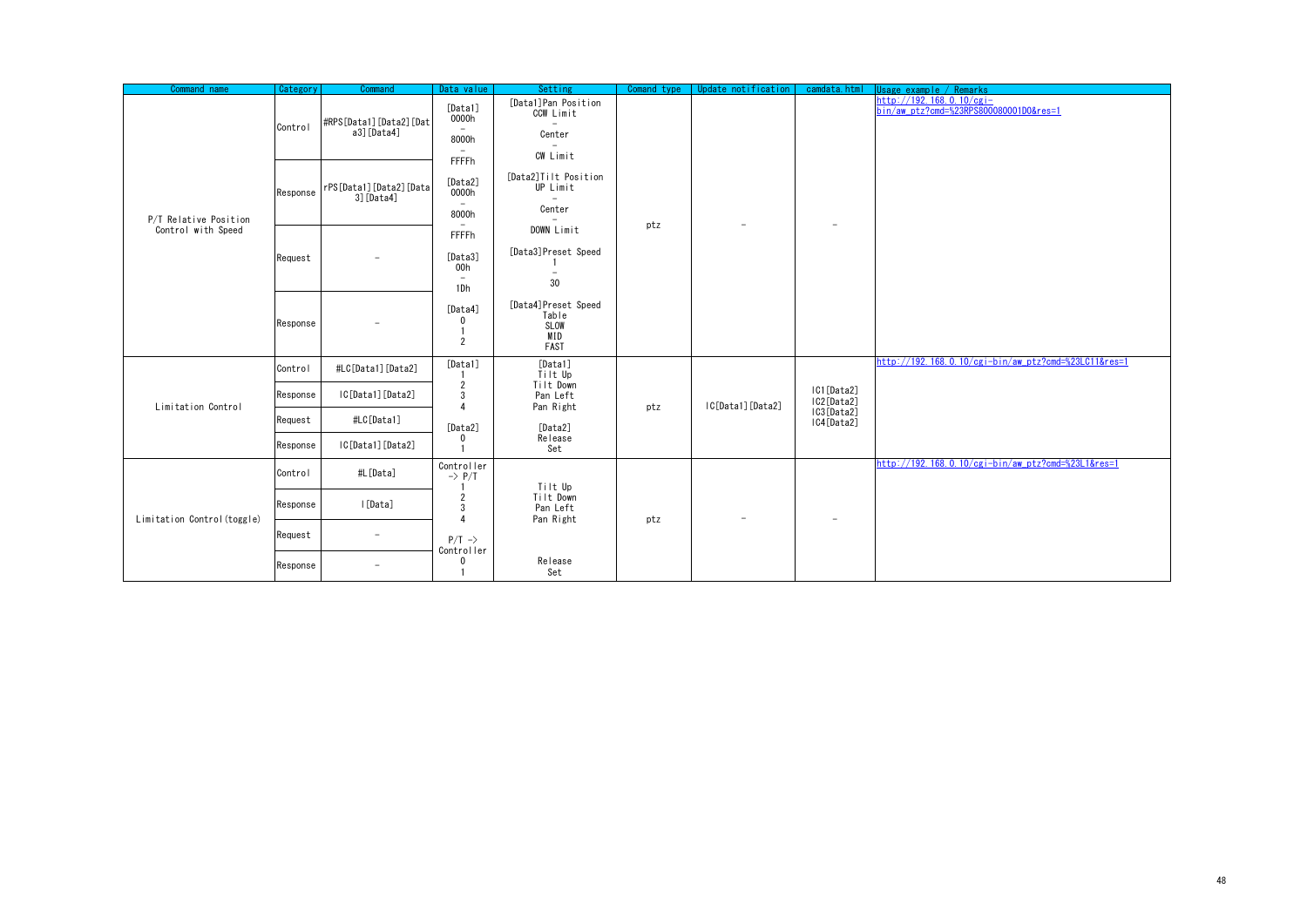#### Preset

<span id="page-48-8"></span><span id="page-48-7"></span><span id="page-48-6"></span><span id="page-48-5"></span><span id="page-48-4"></span><span id="page-48-3"></span><span id="page-48-2"></span><span id="page-48-1"></span><span id="page-48-0"></span>

| Command name             | Category | Command        | Data value                        | Setting                                                                                                                               | Comand type | Update notification | camdata, html   | Isage example / Remarks                                                                                                                                                                                                                                                                                                                             |
|--------------------------|----------|----------------|-----------------------------------|---------------------------------------------------------------------------------------------------------------------------------------|-------------|---------------------|-----------------|-----------------------------------------------------------------------------------------------------------------------------------------------------------------------------------------------------------------------------------------------------------------------------------------------------------------------------------------------------|
|                          | Control  | 0SJ:29: [Data] |                                   |                                                                                                                                       |             |                     |                 | ttp://192.168.0.10/cgi-bin/aw_cam?cmd=0SJ:29:0&res=1                                                                                                                                                                                                                                                                                                |
| Preset Speed Unit        | Response | OSJ:29: [Data] | $\mathbf{0}$                      | Speed Table                                                                                                                           | cam         | OSJ:29:[Data]       | 0SJ:29: [Data]  |                                                                                                                                                                                                                                                                                                                                                     |
|                          | Request  | QSJ:29         |                                   | Time                                                                                                                                  |             |                     |                 |                                                                                                                                                                                                                                                                                                                                                     |
|                          | Response | OSJ:29: [Data] |                                   |                                                                                                                                       |             |                     |                 |                                                                                                                                                                                                                                                                                                                                                     |
|                          | Control  | #PST[Data]     |                                   |                                                                                                                                       |             |                     |                 | http://192.168.0.10/cgi-bin/aw_ptz?cmd=%23PST0&res=1                                                                                                                                                                                                                                                                                                |
| Preset Speed Table       | Response | pST[Data]      | $\mathbf 0$                       | Slow                                                                                                                                  | ptz         | pST[Data]           | pST[Data]       |                                                                                                                                                                                                                                                                                                                                                     |
|                          | Reauest  | #PST           | $\overline{2}$                    | Fast                                                                                                                                  |             |                     |                 |                                                                                                                                                                                                                                                                                                                                                     |
|                          | Response | pST[Data]      |                                   |                                                                                                                                       |             |                     |                 |                                                                                                                                                                                                                                                                                                                                                     |
|                          | Control  | #UPVS[Data]    |                                   |                                                                                                                                       |             |                     |                 | <u>pttp://192.168.0.10/cgi-bin/aw_ptz?cmd=%23UPVS250&amp;res=1</u><br>Preset Speed Unit: Speed                                                                                                                                                                                                                                                      |
| Preset Speed             | Response | uPVS[Data]     | 000<br>250<br>999<br>001h<br>063h | Preset Speed Unit : Speed<br>30 : MaxSpeed<br>$1:$ Slow<br>$30$ : Fast<br>ptz<br>Preset Speed Unit : Time<br>1秒<br>$\thicksim$<br>99秒 |             |                     |                 | $001 - 275:1$<br>$276 - 301:2$<br>$302 - 327:3$<br>$328 - 353:4$<br>$354 - 379:5$<br>$380 - 404:6$<br>405-430:7<br>$431 - 456:8$<br>457-482:9<br>483-508:10<br>$509 - 534 : 11$<br>$535 - 559 : 12$<br>$560 - 585:13$<br>$586 - 611 : 14$<br>$612 - 637:15$<br>$638 - 663:16$<br>664-689:17<br>690-714:18<br>715-740:19<br>741-766:20<br>767-792:21 |
|                          | Request  | #UPVS          |                                   |                                                                                                                                       |             | uPVS[Data]          | uPVS[Data]      |                                                                                                                                                                                                                                                                                                                                                     |
|                          | Response | uPVS[Data]     |                                   |                                                                                                                                       |             |                     |                 | 793-818:22<br>819-844:23<br>845-869:24<br>870-895:25<br>896-921:26<br>922-947:27<br>948-973:28<br>974-998:29<br>999, 000:30                                                                                                                                                                                                                         |
|                          | Control  | OSJ:A8: [Data] |                                   |                                                                                                                                       |             |                     |                 | http://192.168.0.10/cgi-bin/aw_cam?cmd=0SJ:A8:0&res=1                                                                                                                                                                                                                                                                                               |
| Preset Acceleration      | Response | OSJ:A8: [Data] | $\mathbf{0}$                      | <b>Manual</b>                                                                                                                         | cam         | OSJ:AB:[Data]       | OSJ:A8: [Data]  | Only supported by AW-UE80                                                                                                                                                                                                                                                                                                                           |
|                          | Request  | QSJ:A8         |                                   | Auto                                                                                                                                  |             |                     |                 |                                                                                                                                                                                                                                                                                                                                                     |
|                          | Response | OSJ:A8: [Data] |                                   |                                                                                                                                       |             |                     |                 |                                                                                                                                                                                                                                                                                                                                                     |
|                          | Control  | OSJ:A9:[Data]  | 00h                               | $\mathbf 0$                                                                                                                           |             |                     |                 | http://192.168.0.10/cgi-bin/aw_cam?cmd=0SJ:A9:00&res=1                                                                                                                                                                                                                                                                                              |
| Preset Rise S-Curve      | Response | OSJ:A9:[Data]  |                                   |                                                                                                                                       | cam         | OSJ:A9:[Data]       | OSJ:A9:Ox[Data] | Only supported by AW-UE80                                                                                                                                                                                                                                                                                                                           |
|                          | Reauest  | QSJ: A9        | 1E                                | 30                                                                                                                                    |             |                     |                 |                                                                                                                                                                                                                                                                                                                                                     |
|                          | Response | OSJ:A9: [Data] |                                   |                                                                                                                                       |             |                     |                 |                                                                                                                                                                                                                                                                                                                                                     |
|                          | Control  | OSJ:AA: [Data] | 00h                               | $\mathbf 0$                                                                                                                           |             |                     |                 | http://192.168.0.10/cgi-bin/aw_cam?cmd=0SJ:AA:00&res=1                                                                                                                                                                                                                                                                                              |
| Preset Fall S-Curve      | Response | OSJ:AA: [Data] |                                   |                                                                                                                                       | cam         | OSJ:AA: [Data]      | OSJ:AA:Ox[Data] | Only supported by AW-UE80                                                                                                                                                                                                                                                                                                                           |
|                          | Request  | QSJ:AA         | 1E                                | 30                                                                                                                                    |             |                     |                 |                                                                                                                                                                                                                                                                                                                                                     |
|                          | Response | OSJ:AA: [Data] |                                   |                                                                                                                                       |             |                     |                 |                                                                                                                                                                                                                                                                                                                                                     |
|                          | Control  | OSJ:AB: [Data] | 01h                               | $\mathbf{1}$                                                                                                                          |             |                     |                 | http://192.168.0.10/cgi-bin/aw_cam?cmd=0SJ:AB:01&res=1                                                                                                                                                                                                                                                                                              |
| Preset Rise Acceleration | Response | OSJ:AB: [Data] |                                   | $\overline{\phantom{a}}$                                                                                                              | cam         | OSJ:AB: [Data]      | OSJ:AB:Ox[Data] | Only supported by AW-UE80                                                                                                                                                                                                                                                                                                                           |
|                          | Request  | QSJ:AB         | FFh                               | 255                                                                                                                                   |             |                     |                 |                                                                                                                                                                                                                                                                                                                                                     |
|                          | Response | OSJ:AB: [Data] |                                   |                                                                                                                                       |             |                     |                 |                                                                                                                                                                                                                                                                                                                                                     |
|                          | Control  | OSJ:AC: [Data] | 01h                               | $\mathbf{1}$                                                                                                                          |             |                     |                 | http://192.168.0.10/cgi-bin/aw_cam?cmd=0SJ:AC:01&res=1                                                                                                                                                                                                                                                                                              |
| Preset Fall Acceleration | Response | OSJ:AC: [Data] |                                   |                                                                                                                                       | cam         | OSJ:AC: [Data]      |                 | 0SJ:AC:0x[Data] 0nly supported by AW-UE80                                                                                                                                                                                                                                                                                                           |
|                          | Request  | QSJ:AC         | FFh                               | 255                                                                                                                                   |             |                     |                 |                                                                                                                                                                                                                                                                                                                                                     |
|                          | Response | OSJ:AC: [Data] |                                   |                                                                                                                                       |             |                     |                 |                                                                                                                                                                                                                                                                                                                                                     |
|                          | Control  | OSJ:AD: [Data] | 01h                               | 0.1s                                                                                                                                  |             |                     |                 | nttp://192.168.0.10/cgi-bin/aw_cam?cmd=0SJ:AD:01&res=1                                                                                                                                                                                                                                                                                              |
| Preset Rise Ramp Time    | Response | OSJ:AD: [Data] |                                   |                                                                                                                                       | cam         | OSJ:AD: [Data]      | OSJ:AD:Ox[Data] | Only supported by AW-UE80                                                                                                                                                                                                                                                                                                                           |
|                          | Request  | QSJ:AD         | 64h                               | 10.0s                                                                                                                                 |             |                     |                 |                                                                                                                                                                                                                                                                                                                                                     |
|                          | Response | OSJ:AD: [Data] |                                   |                                                                                                                                       |             |                     |                 |                                                                                                                                                                                                                                                                                                                                                     |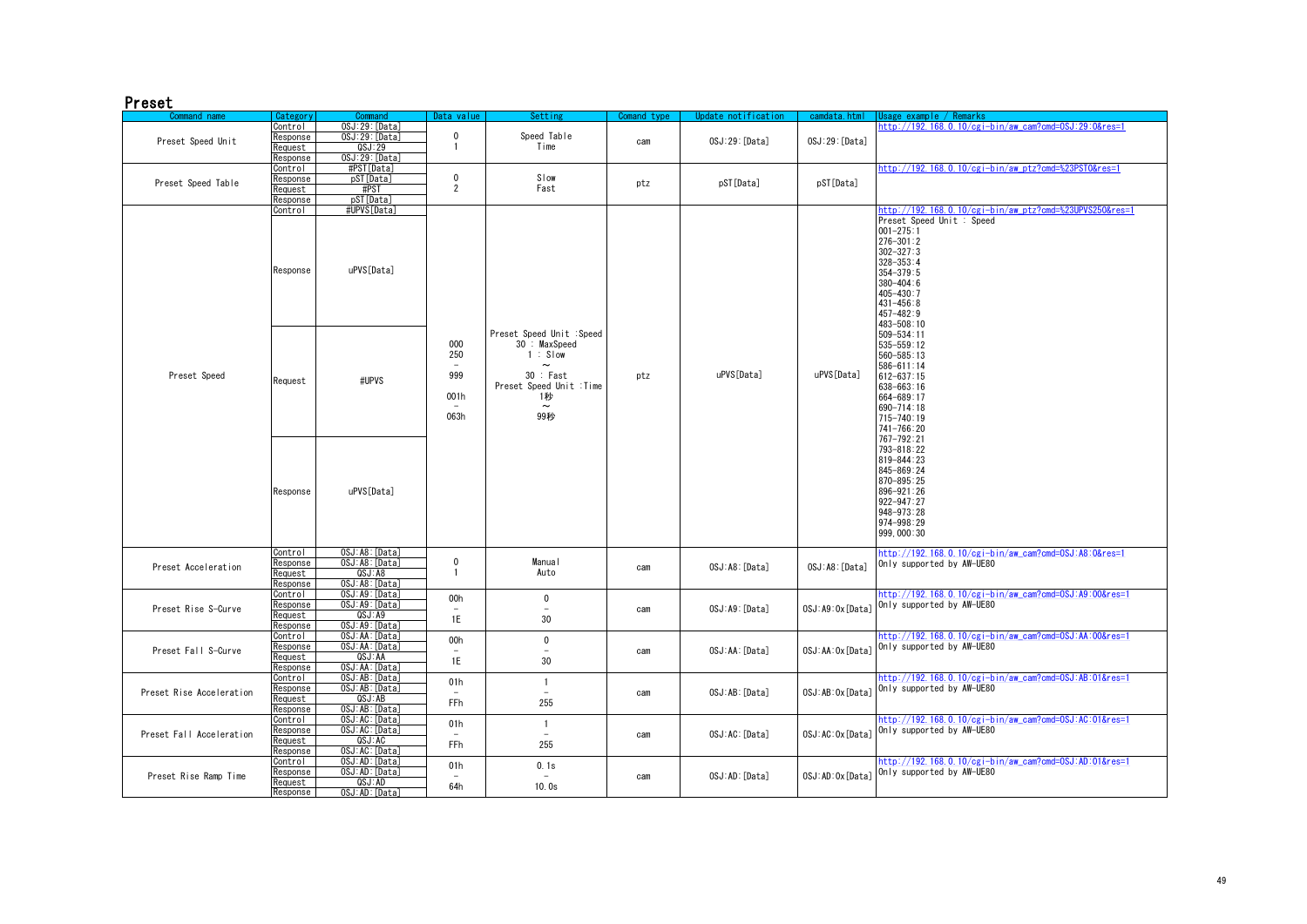<span id="page-49-12"></span><span id="page-49-11"></span><span id="page-49-10"></span><span id="page-49-9"></span><span id="page-49-8"></span><span id="page-49-7"></span><span id="page-49-6"></span><span id="page-49-5"></span><span id="page-49-4"></span><span id="page-49-3"></span><span id="page-49-2"></span><span id="page-49-1"></span><span id="page-49-0"></span>

| Command name                 | Category         | Command                  | Data value                     | Setting                                 | Comand type | Jpdate notification      | camdata.html             | sage example<br>Remarks                                |
|------------------------------|------------------|--------------------------|--------------------------------|-----------------------------------------|-------------|--------------------------|--------------------------|--------------------------------------------------------|
|                              | Control          | OSJ: AE: [Data]          | 01h                            | 0.1s                                    |             |                          |                          | nttp://192.168.0.10/cgi-bin/aw_cam?cmd=0SJ:AE:01&res=1 |
|                              | Response         | OSJ:AE: [Data]           |                                |                                         |             | OSJ:AE: [Data]           |                          | Only supported by AW-UE80                              |
| Preset Fall Ramp Time        | Request          | QSJ:AE                   |                                |                                         | cam         |                          | OSJ: AE: Ox [Data]       |                                                        |
|                              | Response         | OSJ: AE: [Data]          | 64h                            | 10.0s                                   |             |                          |                          |                                                        |
|                              | Control          | 0SE:71: [Data]           |                                |                                         |             |                          |                          | http://192.168.0.10/cgi-bin/aw_cam?cmd=0SE:71:0&res=1  |
|                              | Response         | OSE: 71: [Data]          | $\mathbf 0$                    | MODE A                                  |             |                          |                          |                                                        |
| Preset Scope                 | Request          | QSE:71                   | 1                              | MODE B                                  | cam         | OSE: 71: [Data]          | OSE: 71: [Data]          |                                                        |
|                              | Response         | OSE: 71: [Data]          | $\overline{2}$                 | MODE C                                  |             |                          |                          |                                                        |
|                              | Control          | OSE: 7C: [Data]          |                                |                                         |             |                          |                          | http://192.168.0.10/cgi-bin/aw_cam?cmd=0SE:7C:0&res=1  |
|                              | Response         | OSE: 7C: [Data]          | $\bf{0}$                       | 0ff                                     |             |                          |                          |                                                        |
| Preset D-Extender            | Request          | QSE:7C                   | 1                              | 0n                                      | cam         | OSE: 7C: [Data]          | 0SE:7C: [Data]           |                                                        |
|                              | Response         | OSE: 7C: [Data]          |                                |                                         |             |                          |                          |                                                        |
|                              | Control          | OSJ:2B: [Data]           |                                |                                         |             |                          |                          | nttp://192.168.0.10/cgi-bin/aw_cam?cmd=0SJ:2B:0&res=1  |
|                              |                  | OSJ:2B: [Data]           | $\bf{0}$                       | 0ff                                     |             |                          |                          |                                                        |
| Preset Thumbnail Update      | Response         |                          | 1                              | 0n                                      | cam         | OSJ:2B: [Data]           | OSJ:2B:0x[Data]          |                                                        |
|                              | Request          | QSJ:2B                   |                                |                                         |             |                          |                          |                                                        |
|                              | Response         | OSJ:2B: [Data]           |                                |                                         |             |                          |                          |                                                        |
|                              | Control          | OSJ:2C: [Data]           | $\mathbf 0$                    | Reset                                   |             |                          |                          | nttp://192.168.0.10/cgi-bin/aw_cam?cmd=0SJ:2C:0&res=1  |
| Preset Name                  | Response         | OSJ:2C: [Data]           | 1                              | Hold                                    | cam         | OSJ:2C:[Data]            | OSJ:2C:0x[Data]          |                                                        |
|                              | Request          | QSJ:2C                   |                                |                                         |             |                          |                          |                                                        |
|                              | Response         | OSJ:2C: [Data]           |                                |                                         |             |                          |                          |                                                        |
|                              | $\text{Control}$ | OSJ:5B: [Data]           |                                |                                         |             |                          |                          | http://192.168.0.10/cgi-bin/aw_cam?cmd=0SJ:5B:0&res=1  |
| Preset Iris                  | Response         | OSJ:5B: [Data]           | $\bf{0}$                       | 0ff<br>0n                               | cam         | OSJ:5B:[Data]            | OSJ:5B: [Data]           |                                                        |
|                              | Request          | QSJ:5B                   | -1                             |                                         |             |                          |                          |                                                        |
|                              | Response         | OSJ:5B: [Data]           |                                |                                         |             |                          |                          |                                                        |
|                              | Control          | OSJ:D5: [Data]           |                                |                                         |             |                          |                          | http://192.168.0.10/cgi-bin/aw_cam?cmd=0SJ:D5:0&res=1  |
| Preset Shutter               | Response         | OSJ:D5: [Data]           | $\pmb{0}$                      | 0ff                                     | cam         | OSJ:D5:[Data]            | OSJ:D5:[Data]            |                                                        |
|                              | Request          | QSJ:D5                   | 1                              | 0n                                      |             |                          |                          |                                                        |
|                              | Response         | OSJ:D5: [Data]           |                                |                                         |             |                          |                          |                                                        |
|                              | Control          | OSE: 7D: [Data]          |                                |                                         |             |                          |                          | http://192.168.0.10/cgi-bin/aw cam?cmd=0SE:7D:0&res=1  |
| Preset Zoom Mode             | Response         | OSE: 7D: [Data]          | $\mathbf 0$                    | Mode A                                  | cam         | OSE: 7D: [Data]          | OSE: 7D: [Data]          |                                                        |
|                              | Request          | QSE:7D                   | 1                              | Mode B                                  |             |                          |                          |                                                        |
|                              | Response         | OSE: 7D: [Data]          |                                |                                         |             |                          |                          |                                                        |
|                              | Control          | #PRF[Data]               |                                |                                         |             |                          |                          | nttp://192.168.0.10/cgi-bin/aw_ptz?cmd=%23PRF0&res=1   |
| Freeze During Preset         | Response         | pRF[Data]                | $\mathbf 0$                    | 0ff                                     | ptz         | pRF[Data]                | pRF[Data]                |                                                        |
|                              | Request          | #PRF                     | 1                              | 0n                                      |             |                          |                          |                                                        |
|                              | Response         | pRFTData                 |                                |                                         |             |                          |                          |                                                        |
|                              | Control          | #R[Data]                 | $00\,$                         | Preset001                               |             |                          |                          | http://192.168.0.10/cgi-bin/aw_ptz?cmd=%23R00&res=1    |
| Recall Preset Memory         | Response         | s[Data]                  | $\overline{\phantom{a}}$<br>99 |                                         | ptz         |                          | $\overline{a}$           |                                                        |
|                              | Request          | $\overline{\phantom{a}}$ |                                | Preset100                               |             |                          |                          |                                                        |
|                              | Response         | $\sim$                   |                                |                                         |             |                          |                          |                                                        |
|                              | Control          | #M <sub>Data</sub>       | $00\,$                         | Preset001                               |             |                          |                          | http://192.168.0.10/cgi-bin/aw_ptz?cmd=%23M00&res=1    |
| Save Preset Memory           | Response         | s[Data]                  | 99                             |                                         | ptz         |                          | $\overline{a}$           |                                                        |
|                              | Request          | $\sim$                   |                                | Preset100                               |             |                          |                          |                                                        |
|                              | Response         | $\overline{a}$           |                                |                                         |             |                          |                          |                                                        |
|                              | Control          | #C[Data]                 | $00\,$                         | Preset001                               |             |                          |                          | http://192.168.0.10/cgi-bin/aw_ptz?cmd=%23C00&res=1    |
| Delete Preset Memory         | Response         | s[Data]                  |                                |                                         | ptz         | $\overline{\phantom{a}}$ | $\overline{\phantom{a}}$ |                                                        |
|                              | Request          | $\sim$                   | 99                             | Preset100                               |             |                          |                          |                                                        |
|                              | Response         | $\sim$                   |                                |                                         |             |                          |                          |                                                        |
|                              |                  |                          | [Data1]                        | [Data1]                                 |             |                          |                          | http://192.168.0.10/cgi-bin/aw_ptz?cmd=%23PE00&res=1   |
|                              |                  |                          | 00h                            | multiple                                |             |                          |                          |                                                        |
|                              | Control          |                          |                                | (each 40 Presert No)                    |             |                          |                          |                                                        |
|                              |                  |                          | 02h                            |                                         |             |                          |                          |                                                        |
|                              |                  |                          |                                |                                         |             |                          |                          |                                                        |
|                              |                  |                          | [Data2]                        | [Data2]                                 |             |                          |                          |                                                        |
|                              |                  |                          | 0000000000h                    |                                         |             |                          |                          |                                                        |
|                              | Response         |                          |                                |                                         |             |                          |                          |                                                        |
| Preset Entry<br>Confirmation |                  |                          | <b>FFFFFFFFFFFh</b>            |                                         |             |                          | pE00[Data2]              |                                                        |
|                              |                  |                          | (bit0)                         | PRESET No. (Data1*40 +1)                | ptz         | pE[Data1][Data2]         | pE01[Data2]              |                                                        |
|                              | Reauest          |                          | $\mathbf 0$                    | No Entry                                |             |                          | pE02[Data2]              |                                                        |
|                              |                  |                          |                                |                                         |             |                          |                          |                                                        |
|                              |                  | #PE [Data1]              | (bit)                          | Entry<br>-1<br>PRESET No. (Data1*40 +2) |             |                          |                          |                                                        |
|                              |                  |                          | $\mathbf 0$                    | No Entry                                |             |                          |                          |                                                        |
|                              |                  |                          | -1                             | Entry                                   |             |                          |                          |                                                        |
|                              |                  |                          |                                |                                         |             |                          |                          |                                                        |
|                              |                  |                          | $(39b)$ it)                    | PRESET No. (Data1*40 +40)               |             |                          |                          |                                                        |
|                              | Response         | pE[Data1][Data2]         | $\mathbf{0}$                   |                                         |             |                          |                          |                                                        |
|                              |                  |                          | 1                              | No Entry                                |             |                          |                          |                                                        |
|                              |                  |                          |                                | Entry                                   |             |                          |                          |                                                        |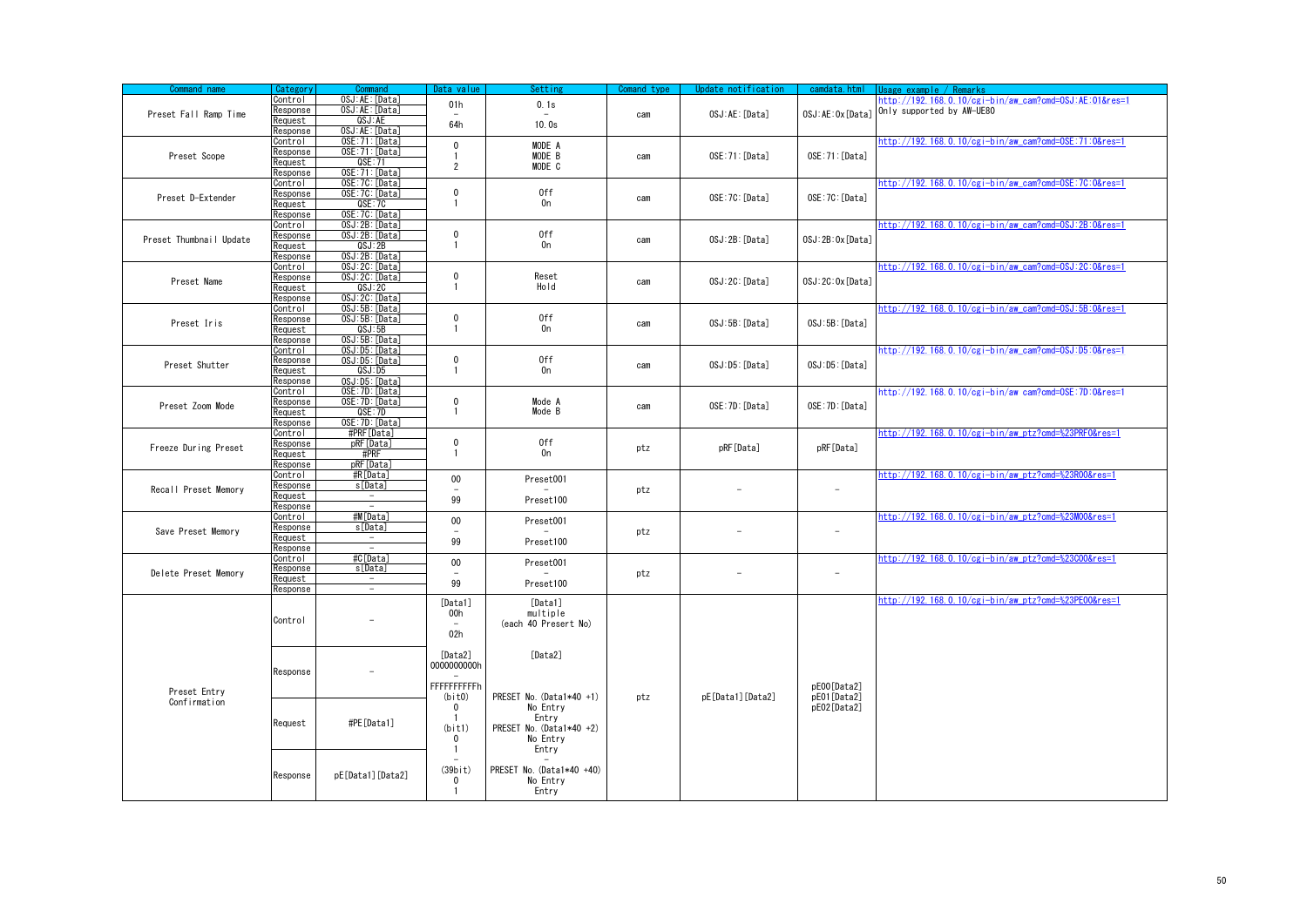| Command name                     | Category                   | Command                                    | Data value                      | Setting                          | Comand type | Update notification      | camdata.html             | Usage example / Remarks                                                    |
|----------------------------------|----------------------------|--------------------------------------------|---------------------------------|----------------------------------|-------------|--------------------------|--------------------------|----------------------------------------------------------------------------|
|                                  | Control                    | $\overline{\phantom{a}}$                   | 00                              | Preset001                        |             |                          |                          | http://192.168.0.10/cgi-bin/aw_ptz?cmd=%23S&res=1                          |
| Request Latest Recall            | Response                   | $\sim$                                     | $\overline{a}$                  |                                  | ptz         | s[Data]                  | s[Data]                  |                                                                            |
| Preset No.                       | <b>Reauest</b>             | # $S$                                      | 99                              | Preset100                        |             |                          |                          |                                                                            |
|                                  | <b>Response</b><br>Control | s[Data]<br>$\overline{\phantom{a}}$        |                                 |                                  |             |                          |                          |                                                                            |
|                                  | <b>Response</b>            | q[Data]                                    | $00\,$                          | Preset001                        |             |                          |                          |                                                                            |
| Preset completion notification   | Reauest                    | $\sim$                                     | -                               |                                  | ptz         | q[Data]                  | $\overline{\phantom{a}}$ |                                                                            |
|                                  | Response                   | $\overline{\phantom{a}}$                   | 99                              | Preset100                        |             |                          |                          |                                                                            |
|                                  | Control                    | OSJ:35: [Data1]: [Data2]                   | [Data1]<br>00h                  | [Data1]<br>Preset001             |             | OSJ:35: [Data1]: [Data2] |                          | nttp://192.168.0.10/cgi-<br>oin/aw_cam?cmd=OSJ:35:00:xxxxxxxxxxxxxxx&res=1 |
| Save Preset Name                 | Response                   | OSJ:35: [Data1]: [Data2]                   | $\overline{\phantom{a}}$<br>99h | Preset100                        | cam         |                          |                          |                                                                            |
|                                  | Request                    | QSJ:35: [Data1]                            | [Data2]                         | [Data2]<br>Preset Name (Fixed 15 |             |                          |                          |                                                                            |
|                                  | Response                   | OSJ:35: [Data1]: [Data2]                   | xxxxxxxxxxx<br><b>XXX</b>       | Charactors)                      |             |                          |                          |                                                                            |
|                                  | Control                    | OSJ:36: [Data1]                            | $00\,$                          | Preset001                        |             |                          |                          | http://192.168.0.10/cgi-bin/aw cam?cmd=0SJ:36:00&res=1                     |
| Delete Preset Name<br>(Single)   | <b>Response</b><br>Request | OSJ:36: [Data]<br>$\overline{\phantom{a}}$ | $\overline{\phantom{a}}$        |                                  | cam         | OSJ:36:[Data]            | $\overline{\phantom{a}}$ |                                                                            |
|                                  | <b>Response</b>            | $\sim$                                     | 99                              | Preset100                        |             |                          |                          |                                                                            |
|                                  | Control                    | OSJ:37                                     |                                 |                                  |             |                          |                          | http://192.168.0.10/cgi-bin/aw cam?cmd=0SJ:37&res=1                        |
| Delete Preset Name               | esponse?                   | OSJ:37                                     | $\overline{\phantom{0}}$        |                                  |             | OSJ:37                   | $\overline{\phantom{0}}$ |                                                                            |
| (All)                            | equest?                    | $\overline{\phantom{a}}$                   |                                 |                                  | cam         |                          |                          |                                                                            |
|                                  | <b>₹esponse</b>            | $\sim$                                     |                                 |                                  |             |                          |                          |                                                                            |
|                                  | Control                    | OSJ:39: [Data1]                            | $00\,$                          | Preset001                        |             |                          |                          | http://192.168.0.10/cgi-bin/aw_cam?cmd=0SJ:39:00&res=1                     |
| Update Preset Thumbnail          | <b>Response</b>            | OSJ:39: [Data]                             | $\overline{a}$                  |                                  | cam         | OSJ:39: [Data]           | $\overline{a}$           |                                                                            |
|                                  | Request<br><b>Response</b> |                                            | 99                              | Preset100                        |             |                          |                          |                                                                            |
|                                  | Control                    | OSJ:3A: [Data1]                            |                                 |                                  |             |                          |                          | http://192.168.0.10/cgi-bin/aw_cam?cmd=0SJ:3A:00&res=1                     |
| Delete Preset Thumbnail          | esponse?                   | OSJ:3A: [Data]                             | $00\,$                          | Preset001                        | cam         | OSJ:3A: [Data]           |                          |                                                                            |
| (Single)                         | <b>Request</b>             | $\overline{\phantom{a}}$                   | 99                              | Preset100                        |             |                          |                          |                                                                            |
|                                  | <b>Response</b>            | $\overline{\phantom{a}}$                   |                                 |                                  |             |                          |                          |                                                                            |
|                                  | Control                    | OSJ:3B                                     |                                 |                                  |             |                          |                          | http://192.168.0.10/cgi-bin/aw_cam?cmd=0SJ:3B&res=1                        |
| Delete Preset Thumbnail<br>(A  ) | Response                   | OSJ:3B                                     | $\overline{\phantom{0}}$        | $\overline{a}$                   | cam         | OSJ:3B                   |                          |                                                                            |
|                                  | Request<br>Response        | $\sim$<br>$\overline{\phantom{a}}$         |                                 |                                  |             |                          |                          |                                                                            |
|                                  |                            |                                            | [Data1]                         | [Data1]                          |             |                          |                          | http://192.168.0.10/cgi-bin/aw cam?cmd=QSJ:3C:00&res=1                     |
|                                  | Control                    |                                            | 00h<br>01h                      | Preset 001-009<br>Preset 010-018 |             |                          |                          |                                                                            |
|                                  |                            |                                            | 02h                             | Preset 019-027<br>Preset 028-036 |             |                          |                          |                                                                            |
|                                  |                            |                                            | 03h<br>04h                      | Preset 037-045                   |             |                          |                          |                                                                            |
|                                  | Response                   |                                            | 05h<br>06h                      | Preset 046-054<br>Preset 055-063 |             |                          |                          |                                                                            |
| Preset Name/Preset Thumbnail     |                            |                                            | 07h                             | Preset 064-072                   | cam         |                          |                          |                                                                            |
| Counter                          |                            |                                            | 08h                             | Preset 073-081                   |             |                          |                          |                                                                            |
|                                  | Request                    | QSJ:3C: [Data1]                            | 09h                             | Preset 082-090                   |             |                          |                          |                                                                            |
|                                  |                            |                                            | 0Ah                             | Preset 091-099                   |             |                          |                          |                                                                            |
|                                  |                            |                                            | 0Bh                             | Preset 100<br>[Data2]            |             |                          |                          |                                                                            |
|                                  |                            |                                            | [Data2]<br>000000000h           | 000000000h                       |             |                          |                          |                                                                            |
|                                  |                            | Response 0SJ:3C: [Data1]: [Data2]          |                                 |                                  |             |                          |                          |                                                                            |
|                                  |                            |                                            | <b>FFFFFFFFFh</b>               | <b>FFFFFFFFFh</b>                |             |                          |                          |                                                                            |

<span id="page-50-8"></span><span id="page-50-7"></span><span id="page-50-6"></span><span id="page-50-5"></span><span id="page-50-4"></span><span id="page-50-3"></span><span id="page-50-2"></span><span id="page-50-1"></span><span id="page-50-0"></span>[See Capter.6 for Preset sequence](#page-15-0)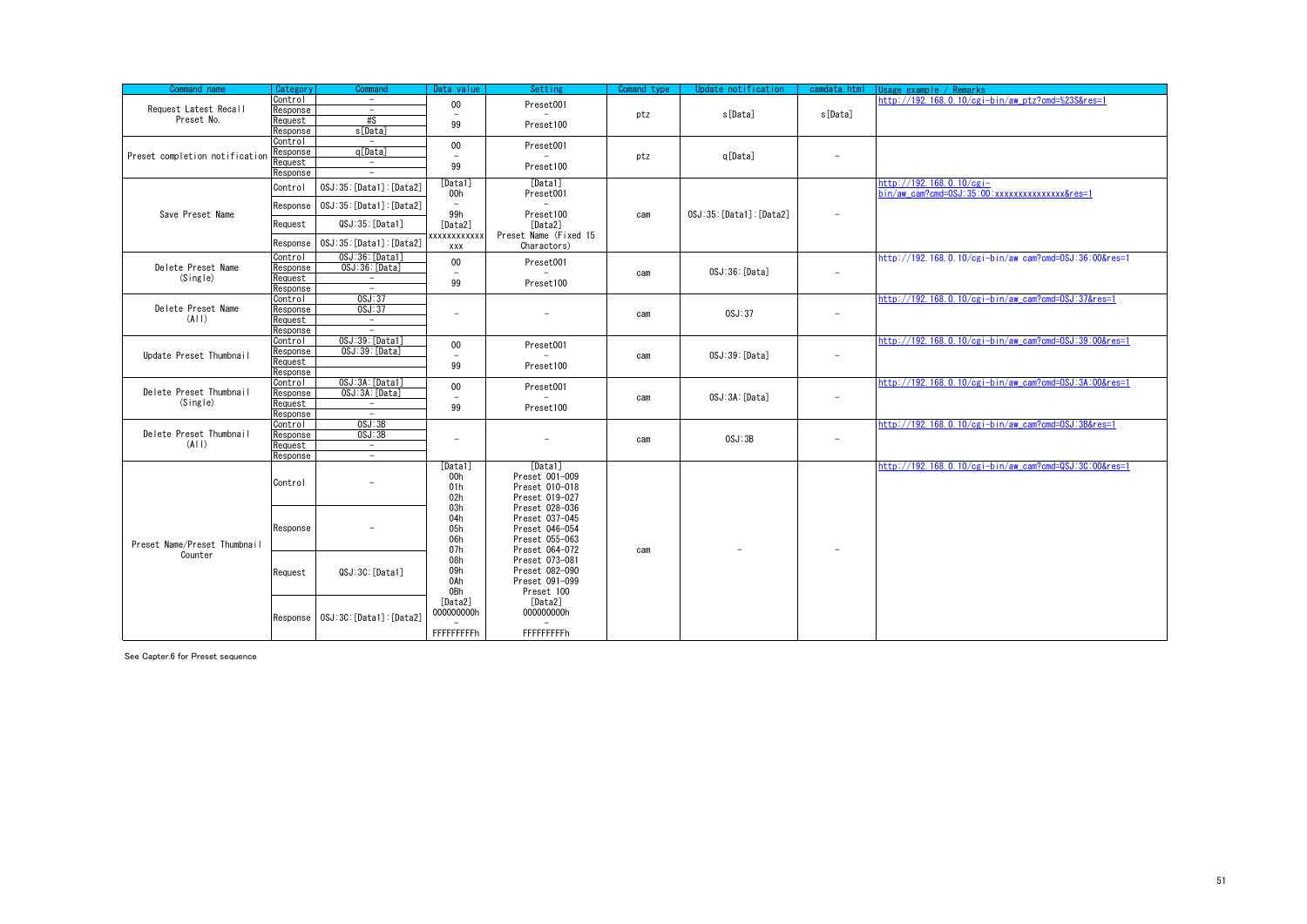#### Convenient command

<span id="page-51-1"></span><span id="page-51-0"></span>

| Command name                    | Category | Command                                             | Data value                                                    | Setting                                                              | Comand type | Update notification | camdata.html             | Jsage example / Remarks                             |
|---------------------------------|----------|-----------------------------------------------------|---------------------------------------------------------------|----------------------------------------------------------------------|-------------|---------------------|--------------------------|-----------------------------------------------------|
|                                 |          |                                                     | [Data1]<br>08h                                                | [Data1] (Gain)<br>0dB                                                |             |                     |                          | http://192.168.0.10/cgi-bin/aw_ptz?cmd=%23PTG&res=1 |
|                                 | Control  |                                                     | $\overline{\phantom{a}}$<br>11h<br>$\sim$                     | $\sim$<br>9dB<br>$\overline{\phantom{a}}$                            |             |                     |                          |                                                     |
|                                 |          |                                                     | 1Ah                                                           | 18dB<br>$\sim$                                                       |             |                     |                          |                                                     |
|                                 |          |                                                     | $\overline{\phantom{a}}$<br>32h                               | 42dB                                                                 |             |                     |                          |                                                     |
| Get Gain/Color                  | Response |                                                     | 80h<br>[Data2]<br>00000h<br>$\overline{\phantom{a}}$          | AGC ON<br>[Data2]<br>0K<br>$\overline{\phantom{a}}$                  |             |                     |                          |                                                     |
|                                 |          |                                                     | 3A98h<br>[Data3]<br>0h                                        | 15000K<br>[Data3] (Shutter Mode)<br>0ff                              |             |                     |                          |                                                     |
| Temperature/Shutter/ND          |          |                                                     | 1h<br>2h                                                      | step<br>Syncro                                                       | ptz         |                     | $\overline{\phantom{a}}$ |                                                     |
|                                 | Request  | #PTG                                                | 3h<br>[Data4]<br>0001h<br>$\sim$                              | ELC<br>[Data4] (Shutter Step)<br>1/1<br>$\sim$                       |             |                     |                          |                                                     |
|                                 |          |                                                     | 2710 h<br>[Data5]<br>00000h                                   | 1/10000<br>[Data5] (Shutter Synchro)<br>$0.0$ [Hz]                   |             |                     |                          |                                                     |
|                                 | Response | pTG[Data1][Data2][Data<br>3] [Data4] [Data5] [Data6 | $\sim$<br>186A0h<br>[Data6]<br>$\boldsymbol{0}$               | 10000.0[Hz]<br>$[Data6]$ (ND)<br>Throgh                              |             |                     |                          |                                                     |
|                                 |          |                                                     | $\mathbf{1}$<br>$\overline{2}$<br>$\mathbf{3}$                | $1/4$ ND<br>$1/16$ ND<br>$1/64$ ND                                   |             |                     |                          |                                                     |
|                                 |          |                                                     | [Data1]<br>0000h                                              | [Data1] (Pan)<br>ccwLimit                                            |             |                     |                          | http://192.168.0.10/cgi-bin/aw ptz?cmd=%23PTV&res=1 |
|                                 | Control  |                                                     | $\sim$<br>8000h                                               | $\sim$<br>Center                                                     |             |                     |                          |                                                     |
|                                 |          |                                                     | $\sim$<br>FFFFh                                               | cwLimit                                                              |             |                     |                          |                                                     |
|                                 |          |                                                     | [Data2]<br>0000h<br>$\sim$                                    | [Data2] (Tilt)<br>UpLimit<br>$\sim$                                  |             |                     |                          |                                                     |
|                                 | Response |                                                     | 8000h<br>$\overline{\phantom{a}}$                             | Center                                                               |             |                     |                          |                                                     |
| Get<br>Pan/Tilt/Zoom/Focus/Iris |          |                                                     | FFFFh<br>[Data3]<br>555h                                      | DownLimit<br>[Data3] (Zoom)<br>Wide                                  | ptz         |                     | $\overline{\phantom{a}}$ |                                                     |
|                                 | Request  | #PTV                                                | $\overline{\phantom{a}}$<br>FFFh<br>[Data4]<br>555h           | $\overline{\phantom{a}}$<br>Tele<br>[Data4] (Focus)<br>Near          |             |                     |                          |                                                     |
|                                 | Response | pTV[Data1][Data2][Data<br>3] [Data4] [Data5]        | $\overline{\phantom{a}}$<br>FFFh<br>[Data5]<br>555h<br>$\sim$ | $\sim$<br>Far<br>[Data5] (Iris)<br>Close<br>$\overline{\phantom{a}}$ |             |                     |                          |                                                     |
|                                 |          |                                                     | FFFh                                                          | Open                                                                 |             |                     |                          |                                                     |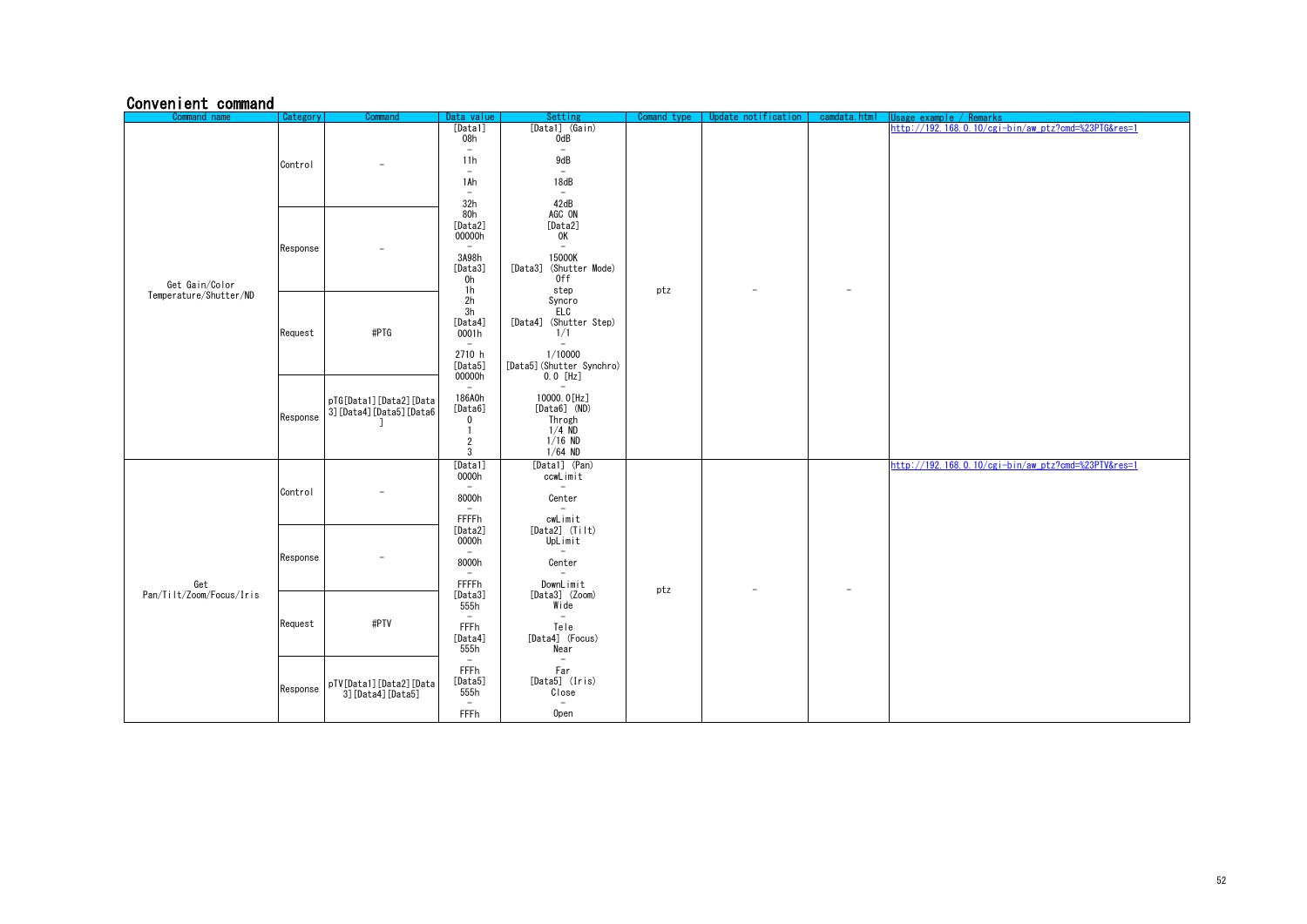| Command name             | Category | Command                                      | Data value                                                                                                                                                             | Setting                                               | Comand type | Update notification      | camdata.html | Usage example / Remarks                             |
|--------------------------|----------|----------------------------------------------|------------------------------------------------------------------------------------------------------------------------------------------------------------------------|-------------------------------------------------------|-------------|--------------------------|--------------|-----------------------------------------------------|
| Get                      | Control  |                                              | [Data1]<br>0000h<br>-<br><b>FFFFh</b><br>[Data2]                                                                                                                       | [Data1] (Pan)<br>0000h<br>FFFFh<br>$[Data2]$ $(Ti t)$ |             |                          |              | http://192.168.0.10/cgi-bin/aw_ptz?cmd=%23PTD&res=1 |
|                          | Response | $\sim$                                       | 0000h<br>۰<br>FFFFh<br>[Data3]<br>000h<br>3E7h<br>[Data4]<br>00h<br>$\overline{\phantom{a}}$<br>63h<br>[Data5]<br>00h<br>$\overline{\phantom{a}}$<br>FEh<br><b>FFh</b> | 0000h<br><b>FFFFh</b><br>[Data3] (Zoom)               | ptz         | $\overline{\phantom{a}}$ | ۰            |                                                     |
| Pan/Tilt/Zoom/Focus/Iris | Request  | #PTD                                         |                                                                                                                                                                        | 999<br>[Data4] (Focus)<br>99                          |             |                          |              |                                                     |
|                          | Response | pTD[Data1][Data2][Data<br>3] [Data4] [Data5] |                                                                                                                                                                        | [Data5] (Iris)<br>F0.0<br>F25.4<br>CLOSE              |             |                          |              |                                                     |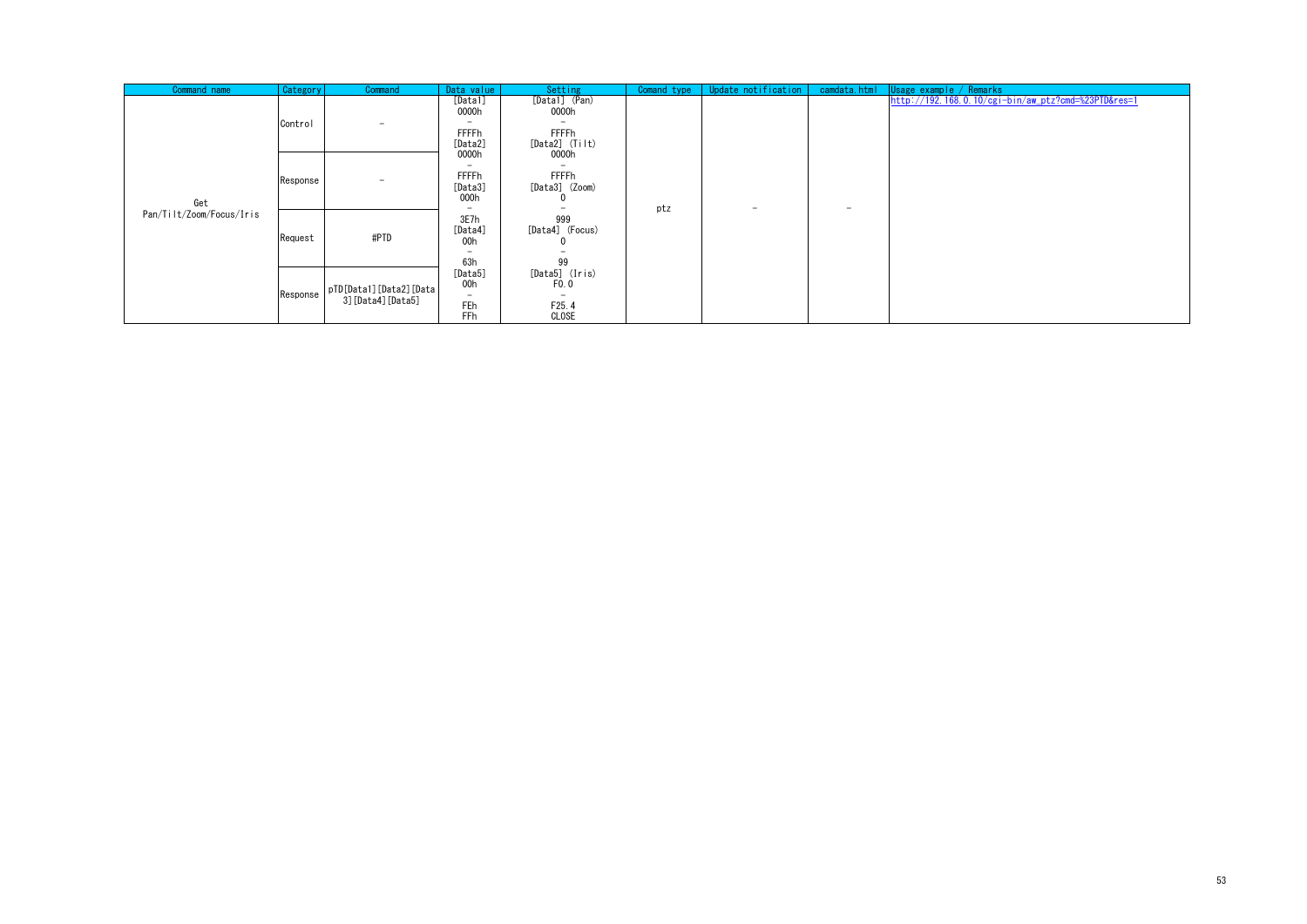#### OSD

<span id="page-53-6"></span><span id="page-53-5"></span><span id="page-53-4"></span><span id="page-53-3"></span><span id="page-53-2"></span><span id="page-53-1"></span><span id="page-53-0"></span>

| Command name | Category | Command                  | Data value | Setting        | Comand type | Update notification      | camdata, html            | Usage example / Remarks                            |
|--------------|----------|--------------------------|------------|----------------|-------------|--------------------------|--------------------------|----------------------------------------------------|
|              | Control  | DUS: [Data]              |            |                |             |                          |                          | http://192.168.0.10/cgi-bin/aw_cam?cmd=DUS:1&res=1 |
| Menu On/Off  | Response | DUS: [Data]              | 0          | 0ff            | cam         | -                        | OUS: [Data]              |                                                    |
|              | Request  | QUS                      |            | 0 <sub>n</sub> |             |                          |                          |                                                    |
|              | Response | OUS: [Data]              |            |                |             |                          |                          |                                                    |
|              | Control  | DPG: [Data]              |            |                |             |                          |                          | http://192.168.0.10/cgi-bin/aw_cam?cmd=DPG&res=1   |
| Menu Cancel  | Response | DPG: [Data]              |            | Cancel         | cam         | -                        | $\overline{\phantom{a}}$ |                                                    |
|              | Request  | $\sim$                   |            |                |             |                          |                          |                                                    |
|              | Response | $\overline{\phantom{a}}$ |            |                |             |                          |                          |                                                    |
|              | Control  | DIT: [Data]              |            |                |             |                          |                          | http://192.168.0.10/cgi-bin/aw_cam?cmd=DIT&res=1   |
| Menu Enter   | Response | DIT: [Data]              |            | Enter          | cam         | $\equiv$                 | -                        |                                                    |
|              | Request  | $\overline{\phantom{a}}$ |            |                |             |                          |                          |                                                    |
|              | Response | $\overline{\phantom{a}}$ |            |                |             |                          |                          |                                                    |
|              | Control  | DUP: [Data]              |            |                |             |                          |                          | http://192.168.0.10/cgi-bin/aw cam?cmd=DUP&res=1   |
| Menu Up      | Response | DUP: [Data]              |            | Up             | cam         | -                        | $\overline{\phantom{a}}$ |                                                    |
|              | Request  | $\overline{\phantom{a}}$ |            |                |             |                          |                          |                                                    |
|              | Response | $\overline{\phantom{a}}$ |            |                |             |                          |                          |                                                    |
|              | Control  | DDW: [Data]              |            |                |             |                          |                          | http://192.168.0.10/cgi-bin/aw_cam?cmd=DDW&res=1   |
| Menu Down    | Response | DDW: [Data]              |            | Down           | cam         | $\overline{\phantom{a}}$ | $\overline{\phantom{a}}$ |                                                    |
|              | Request  | $\overline{\phantom{a}}$ |            |                |             |                          |                          |                                                    |
|              | Response | $\overline{\phantom{a}}$ |            |                |             |                          |                          |                                                    |
|              | Control  | DRT: [Data]              |            |                |             |                          |                          | http://192.168.0.10/cgi-bin/aw_cam?cmd=DRT&res=1   |
| Menu Right   | Response | DRT: [Data]              |            | Right          | cam         | -                        | $\overline{\phantom{a}}$ |                                                    |
|              | Request  | $\overline{\phantom{a}}$ |            |                |             |                          |                          |                                                    |
|              | Response | $\overline{\phantom{a}}$ |            |                |             |                          |                          |                                                    |
|              | Control  | DLT: [Data]              |            |                |             |                          |                          | http://192.168.0.10/cgi-bin/aw cam?cmd=DLT&res=1   |
| Menu Left    | Response | DLT: [Data]              |            | Left           | cam         | ۰                        | $\overline{\phantom{a}}$ |                                                    |
|              | Request  | $\overline{\phantom{a}}$ |            |                |             |                          |                          |                                                    |
|              | Response | $\overline{\phantom{a}}$ |            |                |             |                          |                          |                                                    |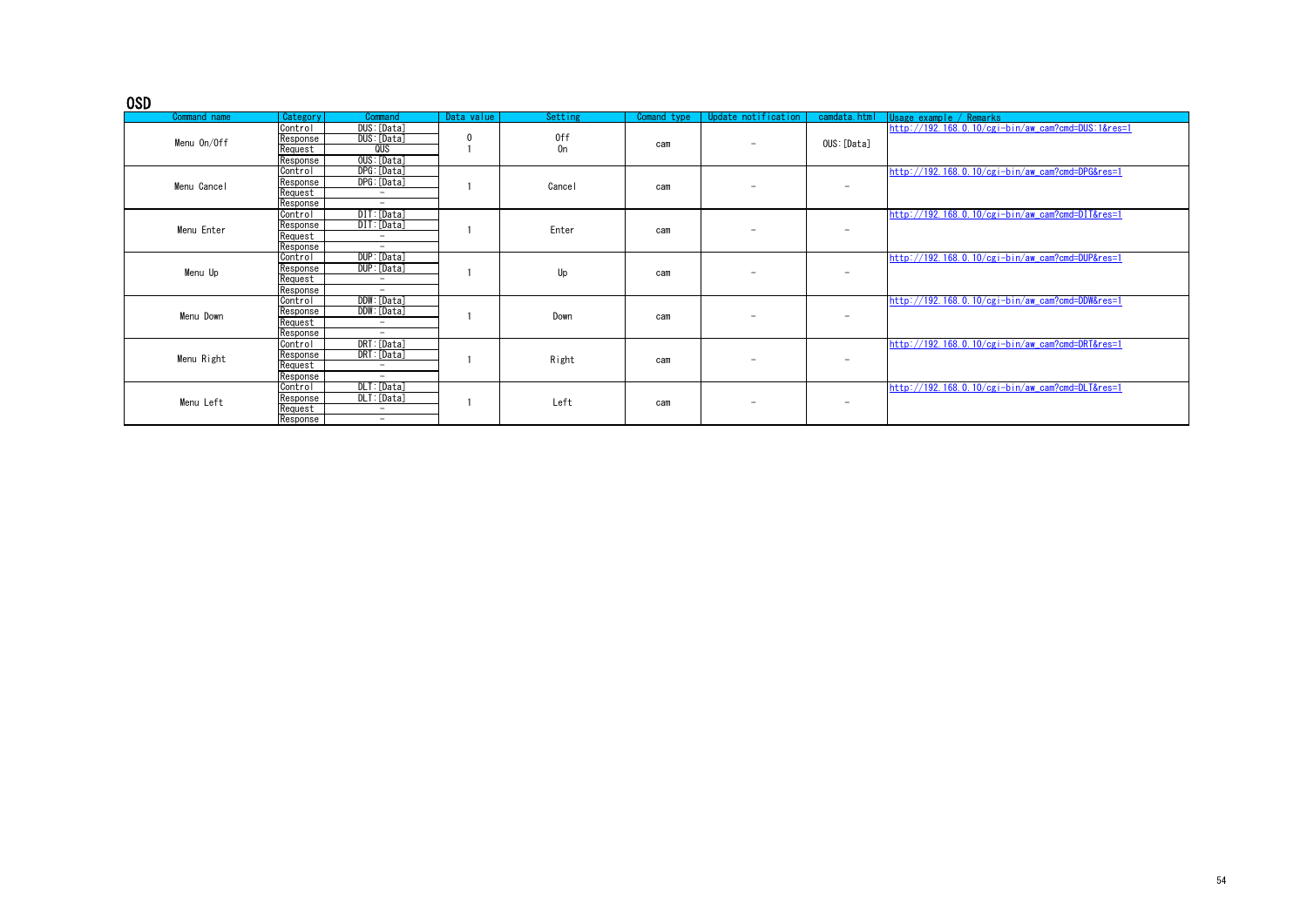#### Remote Controller

<span id="page-54-2"></span><span id="page-54-1"></span><span id="page-54-0"></span>

| Command name           | Category | Command                             | Data value                     | Setting                                                                    | Comand type | Update notification         | camdata.html                 | Usage example / Remarks                             |
|------------------------|----------|-------------------------------------|--------------------------------|----------------------------------------------------------------------------|-------------|-----------------------------|------------------------------|-----------------------------------------------------|
|                        | Control  | OSJ:3E: [Data]                      |                                |                                                                            |             |                             |                              | $http://192.168.0.10/cei-$                          |
| Operation Lock         | Response | OSJ:3E:[Data]                       | XXXXXXXX                       | Any Information                                                            | cam         | $\sim$                      |                              |                                                     |
|                        | Request  |                                     |                                | (40 Charactors)                                                            |             |                             |                              | x&res=1                                             |
|                        | Response |                                     |                                |                                                                            |             |                             |                              |                                                     |
| Release Operation Lock | Control  | OSJ:3F                              |                                |                                                                            |             |                             |                              | http://192.168.0.10/cgi-bin/aw_cam?cmd=0SJ:3F&res=1 |
|                        | Response | 0SJ:3F                              | -                              |                                                                            | cam         | $\sim$                      |                              |                                                     |
|                        | Request  |                                     |                                |                                                                            |             |                             |                              |                                                     |
|                        | Response | $\sim$                              |                                |                                                                            |             |                             |                              |                                                     |
|                        | Control  |                                     | [Data1]<br>[Data2]<br>XXXXXXXX | [Data1]<br>Unlock<br>Lock<br>[Data2]<br>Any Information<br>(40 Charactors) |             | OSJ:40: [Data1]:<br>[Data2] | OSJ:40: [Data1]: [<br>Data2] | http://192.168.0.10/cgi-bin/aw_cam?cmd=QSJ:40&res=1 |
| Operation Lock Status  | Response |                                     |                                |                                                                            | cam         |                             |                              |                                                     |
|                        | Request  | QSJ:40                              |                                |                                                                            |             |                             |                              |                                                     |
|                        |          | Response   OSJ:40: [Data1]: [Data2] |                                |                                                                            |             |                             |                              |                                                     |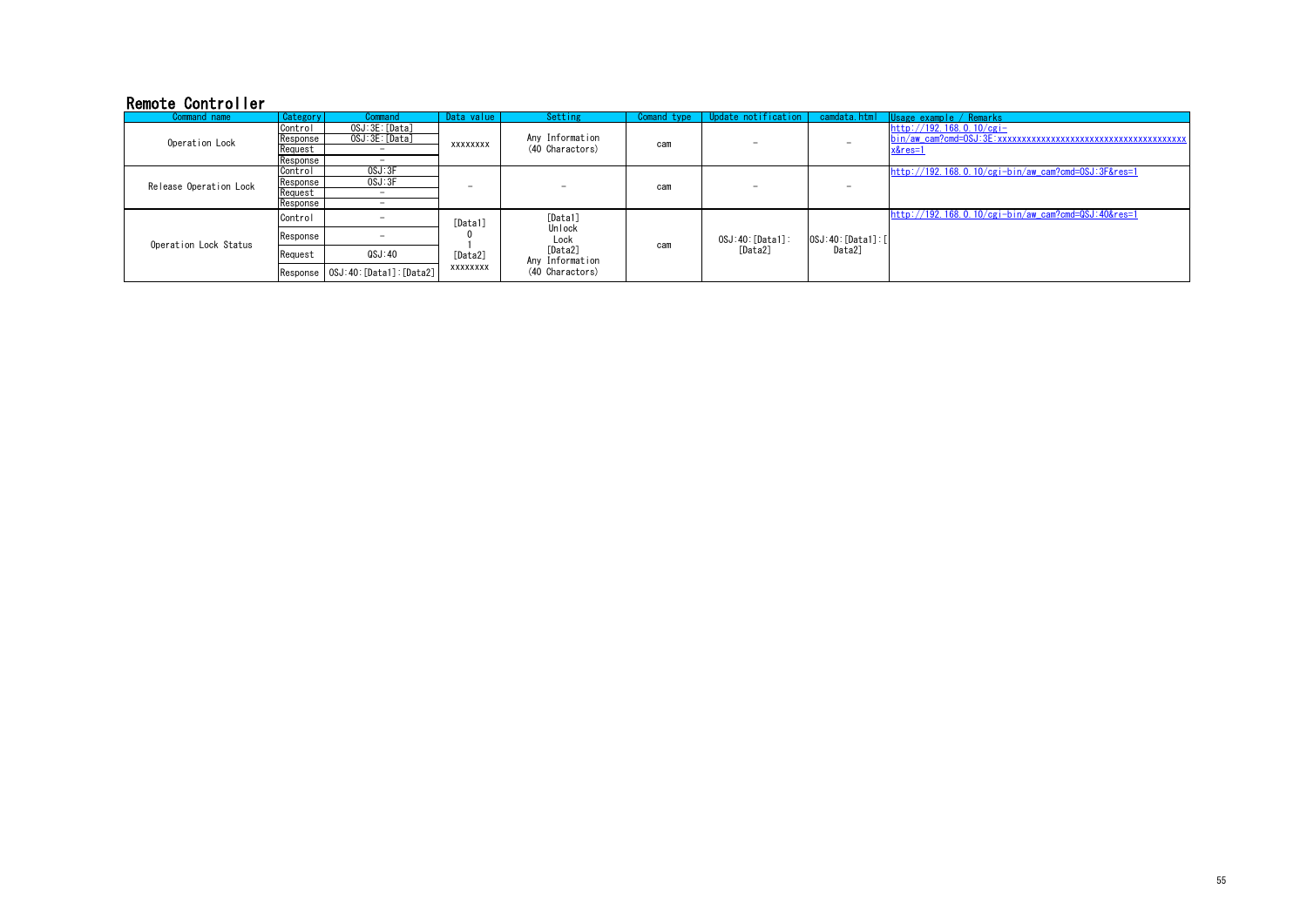#### Maintenance

<span id="page-55-3"></span><span id="page-55-2"></span><span id="page-55-1"></span><span id="page-55-0"></span>

|  | Command name             | Category | Command                  | Data value                                                                                                                               | Setting                                                                                                                                                                                                                                                                                                                                                                                                                                                                              | Comand type | Update notification | camdata, html   | Usage example / Remarks                               |
|--|--------------------------|----------|--------------------------|------------------------------------------------------------------------------------------------------------------------------------------|--------------------------------------------------------------------------------------------------------------------------------------------------------------------------------------------------------------------------------------------------------------------------------------------------------------------------------------------------------------------------------------------------------------------------------------------------------------------------------------|-------------|---------------------|-----------------|-------------------------------------------------------|
|  |                          | Control  | $\sim$                   | $\mathbf 0$                                                                                                                              | Normal                                                                                                                                                                                                                                                                                                                                                                                                                                                                               |             |                     |                 | http://192.168.0.10/cgi-bin/aw cam?cmd=QER&res=1      |
|  | Error Information        | Response | $\overline{\phantom{a}}$ |                                                                                                                                          | Fan Error (UE80)                                                                                                                                                                                                                                                                                                                                                                                                                                                                     | cam         | OER: [Data]         | OER: [Data]     |                                                       |
|  |                          | Request  | QER                      | $\overline{2}$                                                                                                                           | Other Error                                                                                                                                                                                                                                                                                                                                                                                                                                                                          |             |                     |                 |                                                       |
|  |                          | Response | OER: [Data]              |                                                                                                                                          |                                                                                                                                                                                                                                                                                                                                                                                                                                                                                      |             |                     |                 |                                                       |
|  |                          | Control  | $\overline{\phantom{a}}$ | 00000000h<br>00000001h<br>00000002h                                                                                                      | No Error<br>Fan Error (UE80)<br>High Temperature                                                                                                                                                                                                                                                                                                                                                                                                                                     |             |                     |                 | http://192.168.0.10/cgi-bin/aw_cam?cmd=QSI:46&res=1   |
|  | Error Information        | Response | $\overline{\phantom{a}}$ | 00000004h<br>00000008h<br>00000010h                                                                                                      | Lens Error<br>Pan/Tilt Error<br>Sensor Error                                                                                                                                                                                                                                                                                                                                                                                                                                         | cam         | OSI:46:[Data]       | OSI:46:0x[Data] |                                                       |
|  |                          | Request  | QSI:46                   |                                                                                                                                          | XbitO:Fan Error,<br>bit1:High Temperature,                                                                                                                                                                                                                                                                                                                                                                                                                                           |             |                     |                 |                                                       |
|  |                          | Response | OSI:46:[Data]            |                                                                                                                                          | bit2:Lens Error,<br>bit3:Pan/Tilt Error.<br>bit4:Sensor Error                                                                                                                                                                                                                                                                                                                                                                                                                        |             |                     |                 |                                                       |
|  |                          | Control  |                          | 00h<br>03h<br>21h<br>22h<br>24h<br>25h<br>29h<br>31h<br>33h<br>36h<br>40h<br>41h<br>42h<br>43h<br>45h<br>47h<br>50h<br>52h<br>57h<br>58h | No Error<br>Motor Driver Error<br>System Error<br>Spec Limit Over<br>NET Life-monitoring Error<br>BE Life-monitoring Error<br>CAM Life-monitoring Error<br>Fan1 error (UE80)<br>High Temp<br>Low Temp<br>Temp Sensor Error<br>Lens Initialize Error<br>PT. Initialize Error<br>PoE++ Software auth.<br>Timeout (UE80)<br>PoE+ Software auth.<br>Timeout (UE50/UE40)<br>USB Streaming<br>Error (UE50/UE40)<br>MR Level Error<br>MR Offset Error<br>Gyro Error<br>PT. Initialize Error | ptz         | rER[Data]           |                 | $http://192.168.0.10/cei-bin/aw_ptz?cmd=%23RER&res=1$ |
|  | Latest Error Information | Response |                          |                                                                                                                                          |                                                                                                                                                                                                                                                                                                                                                                                                                                                                                      |             |                     | ۰               |                                                       |
|  |                          | Request  | #RER                     |                                                                                                                                          |                                                                                                                                                                                                                                                                                                                                                                                                                                                                                      |             |                     |                 |                                                       |
|  |                          | Response | rER[Data]                |                                                                                                                                          |                                                                                                                                                                                                                                                                                                                                                                                                                                                                                      |             |                     |                 |                                                       |